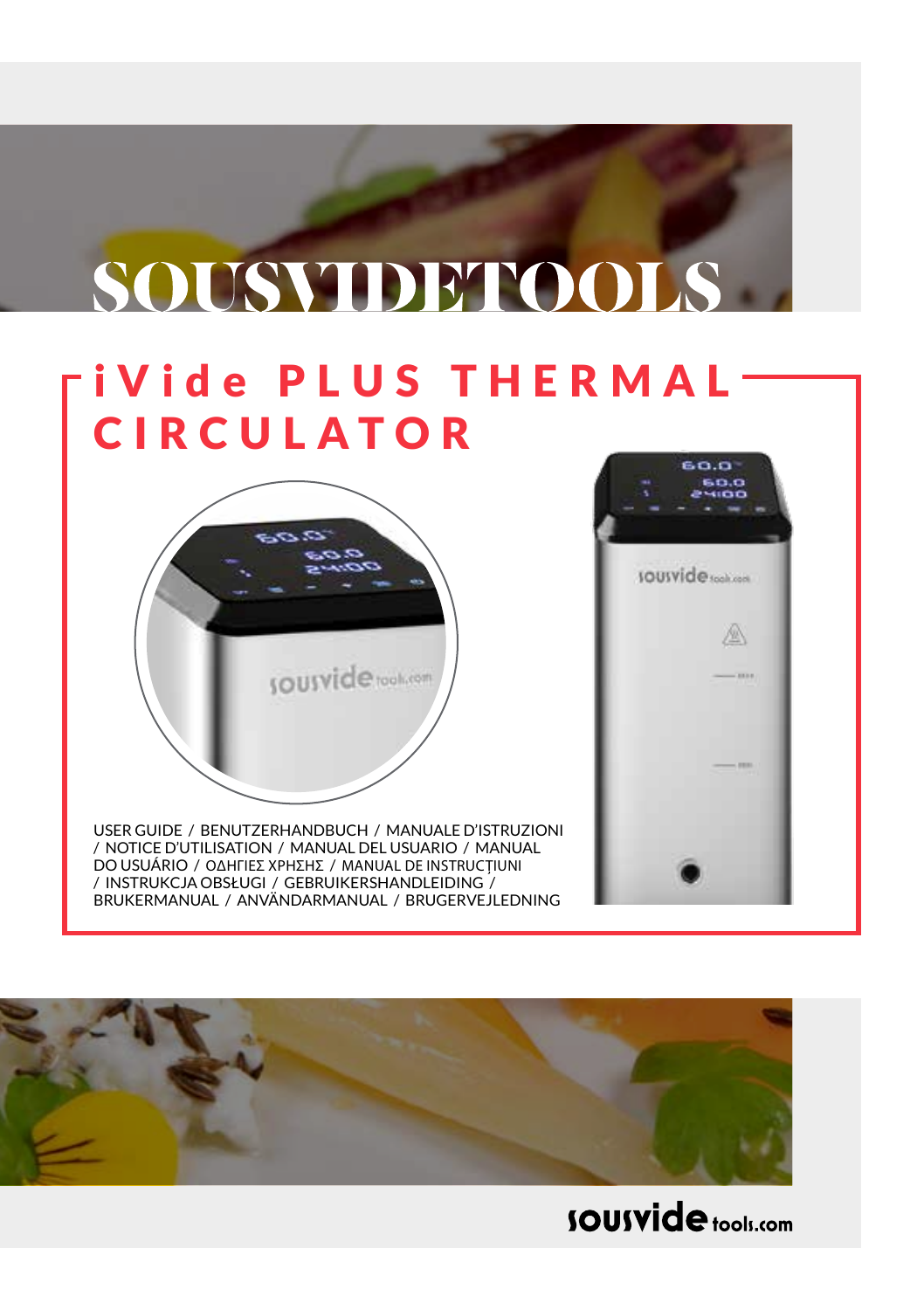### CONTENTS / INHALT / INDICE / TABLE DES MATIÈRES / CONTENIDO / CONTEÚDO /

#### EN // USER GUIDE

| About the iVide                  |         |
|----------------------------------|---------|
| Safety                           | 4       |
| <b>Technical Parameters</b>      | 5       |
| <b>Product Function</b>          | $5 - 6$ |
| <b>Product Structure</b>         | 7       |
| Control with the APP             | 8       |
| Operating Instructions           | 9       |
| Maintenance                      | 9       |
| How to Clean                     | 10      |
| Troubleshooting                  | 10      |
| Warranty and After Sales Service | 11      |

#### DE // BENUTZERHANDBUCH

| Der iVide                 | 12    |
|---------------------------|-------|
| Sicherheit                | 12    |
| Technische Parameter      | 13    |
| Produktfunktion           | 13-14 |
| Produktaufbau             | 15    |
| Kontrolle über die App    | 16    |
| Anleitung                 | 17    |
| Instandhaltung            | 17    |
| Reinigung                 | 18    |
| Fehlerbehebung            | 18    |
| Garantie und Kundendienst | 19    |

#### IT // MANUALE D'ISTRUZIONI

| Chi siamo                        | 20        |
|----------------------------------|-----------|
| Sicurezza                        | 20        |
| Informazioni tecniche            | 21        |
| Funzioni                         | $21 - 22$ |
| Componenti                       | 23        |
| Utilizzo tramite applicazione    | 24        |
| Istruzioni operative             | 25        |
| Manutenzione                     | 25        |
| Pulizia                          | 26        |
| Risoluzione problemi             | 26        |
| Garanzia e servizio post vendita | 27        |

#### FR // NOTICE D'UTILISATION

| A propos de iVide             | 28    |
|-------------------------------|-------|
| Conseils de sécurité          | 28    |
|                               | 29    |
| Description de l'appareil     | 29-30 |
| Schéma de l'appareil          | 31    |
| Pilotage depuis l'application | 32    |
| Instructions d'utilisation    | 33    |
|                               | 33    |
| Comment nettoyer?             | 34    |
| Anomalies de fonctionnement   | 34    |
|                               | 35    |
|                               |       |

#### ES // MANUAL DEL USUARIO

| 36    |
|-------|
| 36    |
| 37    |
| 37-38 |
| 39    |
| 40    |
| 41    |
| 41    |
| 42    |
| 42    |
| 43    |
|       |

#### PT // MANUAL DO USUÁRIO

| Sobre o iVide                   | 44    |
|---------------------------------|-------|
| Seguranca                       | 44    |
| Parâmetros Técnicos             | 45    |
| Função do Produto               | 45-46 |
| Estrutura do Produto            | 47    |
| Controle com o APP (Aplicativo) | 48    |
| Instruções de Operação          | 49    |
| Manutenção                      | 49    |
| Como Limpar                     | 50    |
| Solução de Problemas            | 50    |
| Garantia e Servico Pós-venda    | 51    |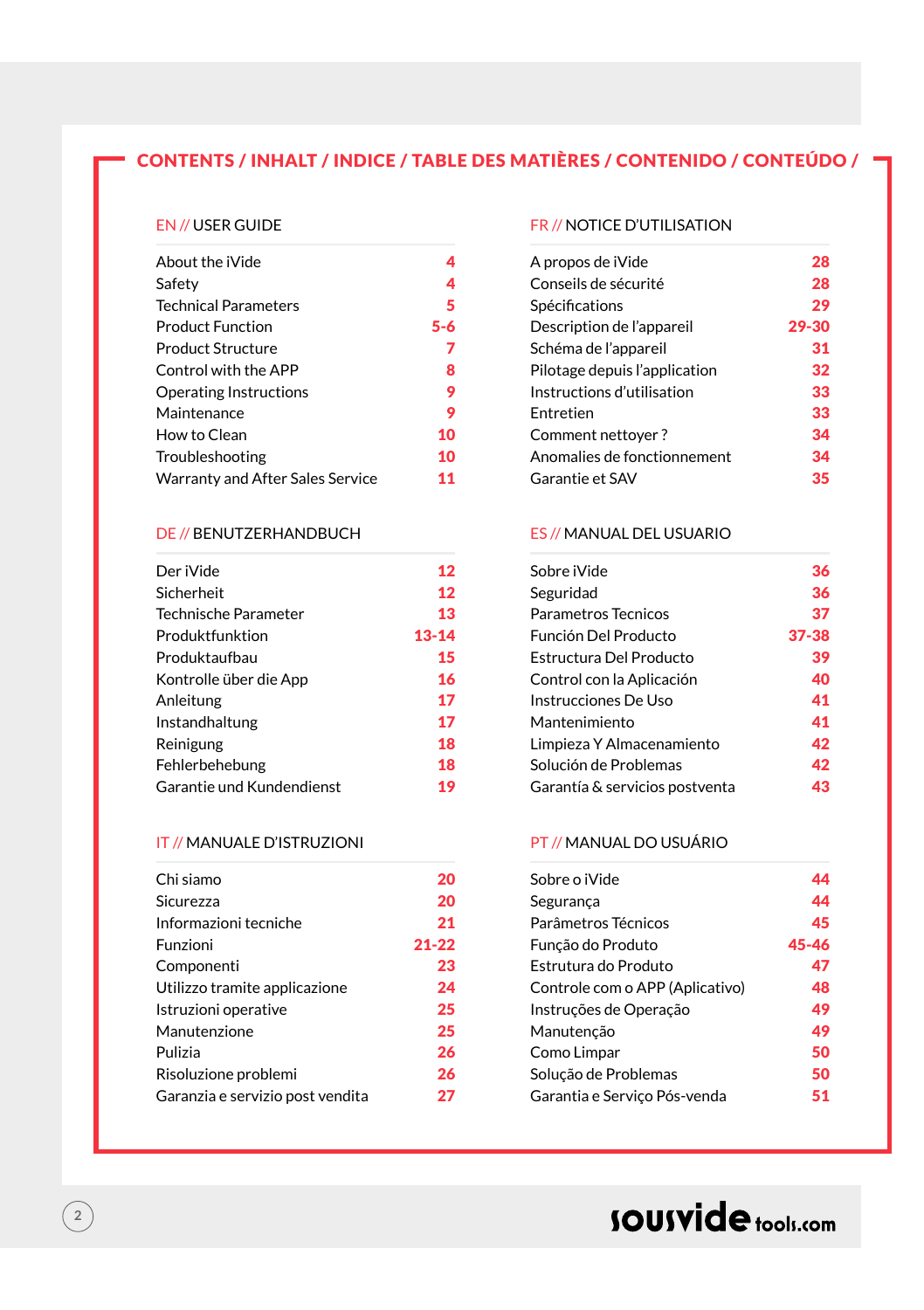#### **ΠΕΡΙΕΧΟΜΕΝΑ** / MANUAL DE INSTRUC**Ț**IUNI NL// GEBRUIKERSHANDLEIDING SPIS TRESCI / INHOUD // INNHOLD / INNEHÅLL / INDHOLDSFORTEGNELSE

#### GR // ΟΔΗΓΙΕΣ ΧΡΗΣΗΣ

| Σχετικά με το iVide                   | 52    |
|---------------------------------------|-------|
| Ασφάλεια                              | 52    |
| Τεχνικά Χαρακτηριστικά                | 53    |
| Λειτουργία Προϊόντος                  | 53-54 |
| Δομή Προϊόντος                        | 55    |
| Χρήση Μέσω της Εφαρμογής              | 56    |
| Οδηγίες Λειτουργίας                   | 57    |
| Συντήρηση Προϊόντος                   | 57    |
| Πως Καθαρίζεται                       | 58    |
| Επίλυση Προβλημάτων                   | 58    |
| Έγγυηση και Υπηρεσίες μετά την Πώληση | 59    |

#### RO // MANUAL DE INSTRUCȚIUNI

| 60        |
|-----------|
| 60        |
| 61        |
| $61 - 62$ |
| 63        |
| 64        |
| 65        |
| 65        |
| 66        |
| 66        |
| 67        |
|           |

#### PL // INSTRUKCJA OBSŁUGI

| O iVide                            | 68    |
|------------------------------------|-------|
| Bezpieczeństwo                     | 68    |
| Parametry techniczne               | 69    |
| Funkcje produktu                   | 69-70 |
| Struktura produktu                 | 71    |
| Kontrola za pomoca aplikacji (APP) | 72    |
| Instrukcja obsługi                 | 73    |
| Konserwacja                        | 73    |
| Jak czyścić?                       | 74    |
| Rozwiazywanie problemów            | 74    |
| Serwis gwarancyjny i pogwarancyjny | 75    |
|                                    |       |

| Over de iVide                   | 76    |
|---------------------------------|-------|
| Veiligheid                      | 76    |
| <b>Technische Waardes</b>       | 77    |
| Product functie                 | 77-78 |
| Product structuur               | 79    |
| Bediening met de APP            | 80    |
| Bedieningsinstructies           | 81    |
| Onderhoud                       | 81    |
| Schoonmaken                     | 82    |
| Probleemoplossing               | 82    |
| Garantie en After Sales Service | 83    |

#### NO // BRUKERMANUAL

| Om iVide                | 84    |
|-------------------------|-------|
| Sikkerhet               | 84    |
| Teknisk Informasjon     | 85    |
| Funksjoner              | 85-86 |
| Produktstruktur         | 87    |
| Kontroller med Appen    | 88    |
| Hvordan bruke produktet | 89    |
| Vedlikehold             | 89    |
| Rengiøring              | 90    |
| Feilsøking              | 90    |
| Garanti og Service      | 91    |

#### SE // ANVÄNDARMANUAL

| Om iVide                               | 92    |
|----------------------------------------|-------|
|                                        |       |
| Säkerhet                               | 92    |
| Tekniska parametrar                    | 93    |
| Funktion                               | 93-94 |
| Struktur                               | 95    |
| Kontroll via APP                       | 96    |
| Användarinstruktioner                  | 97    |
| Underhåll                              | 97    |
| Rengöring                              | 98    |
| Problemsökning                         | 98    |
| Garanti- och service efter försäljning | 99    |

#### DK // BRUGERVEJLEDNING

| Om IVide                | 100     |
|-------------------------|---------|
| Sikkerhed               | 100     |
| Tekniske parametre      | 101     |
| <b>Produkt Funktion</b> | 101-102 |
| Produkt Struktur        | 103     |
| Kontrollér med APPen    | 104     |
| Betjeningsvejledning    | 105     |
| Vedligeholdelse         | 105     |
| Rengøringsvejledning    | 106     |
| Fejlfinding             | 106     |
| Garanti og Kundeservice | 107     |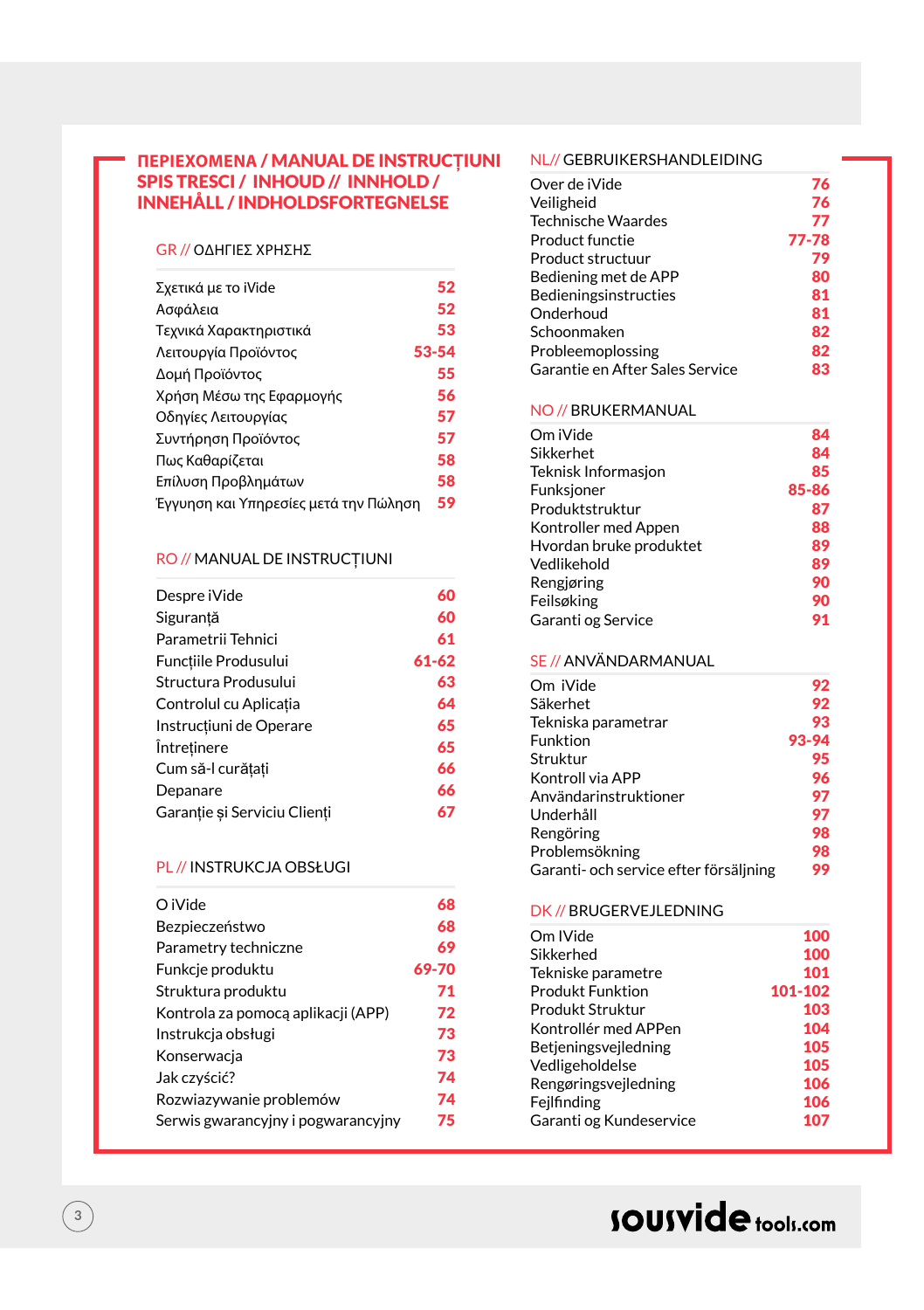### ABOUT THE IVIDE

Founded in 2011, SousVideTools.com are a food and technology company on a mission to help people cook smarter #clevercooking. Furthermore, we are the leading authority on our chosen subject, having produced 2 cook books, a sous vide calculator, an APP and a training guide in conjunction with the Campden BRI, the UK's leading provider of practical scientific, technical and advisory services and now the World's market leading sous vide cooker.

Our team is made up of 15 voices — and we all come to work each day with one thing in mind: working to create better tools that turn cooking stress into dinnertime success. (We call this "#clevercooking.") Why? Because the more you know about cooking, the better you get at it. Our research chefs are constantly cooking, and you get to reap the benefits in the name of R&D.

So why the iVide Cooker? We want to make it easy for sous vide novices and experts alike to cook restaurant quality food at home, with the perfect finish every time. So say goodbye to overcooked dry food that tastes like cardboard and say hello gourmet dinner.

The SousVideTools iVide Plus Thermal Circulator with a high resolution 4.5 inch wide touch screen interface. It is WIFI enabled meaning you can control it remotely from anywhere via our APP, it's also designed to ensure food safety. With an 80 litre capacity it guarantees a temperature stability of 0.07°C between 40°C to 100°C. 2 year warranty.

The iVide Plus is the first water proof device for the commercial kitchen, certified to IPX7. Under the IPX7 designation, the iVide Plus Sous Vide cooker will be able to withstand immersion in water up to 1 meter for up to 30 minutes. This means should an accident happen, and the device is splashed or submerged it will not cause damage, but prolonged exposure — such as placing in a dishwasher — would be harmful.

### SAFETY

#### Please follow these safety precautions:

- Operate the iVide Plus Thermal Circulator according to the user manual only. Failure to do so may result in damage to the machine.
- Connect the power supply shown on the rating label only.
- Connect with the safe grounded supply only.
- Turn off the power supply before removing the machine.
- Do not touch the liquid directly to check the temperature. Please use the temperature display or thermometer.
- The water level must be between the lowest water level "MIN" and the highest water level "MAX". Failure to do so may result in damage to the machine.
- Do not touch any hot surfaces on the iVide Plus Thermal Circulator during or immediately after use.
- If liquid is on the top of the iVide Plus Thermal Circulator (above the MAX water level), turn off the power and dry it befcore use.
- We recommend users of the iVide Plus Thermal Circulator are given full instructions before prior use or are supervised by an experience user.
- Keep liquid away from the power receptacle and fan on the back of the iVide Plus Thermal Circulator. Failure to do so may result in damage to the machine and the user.

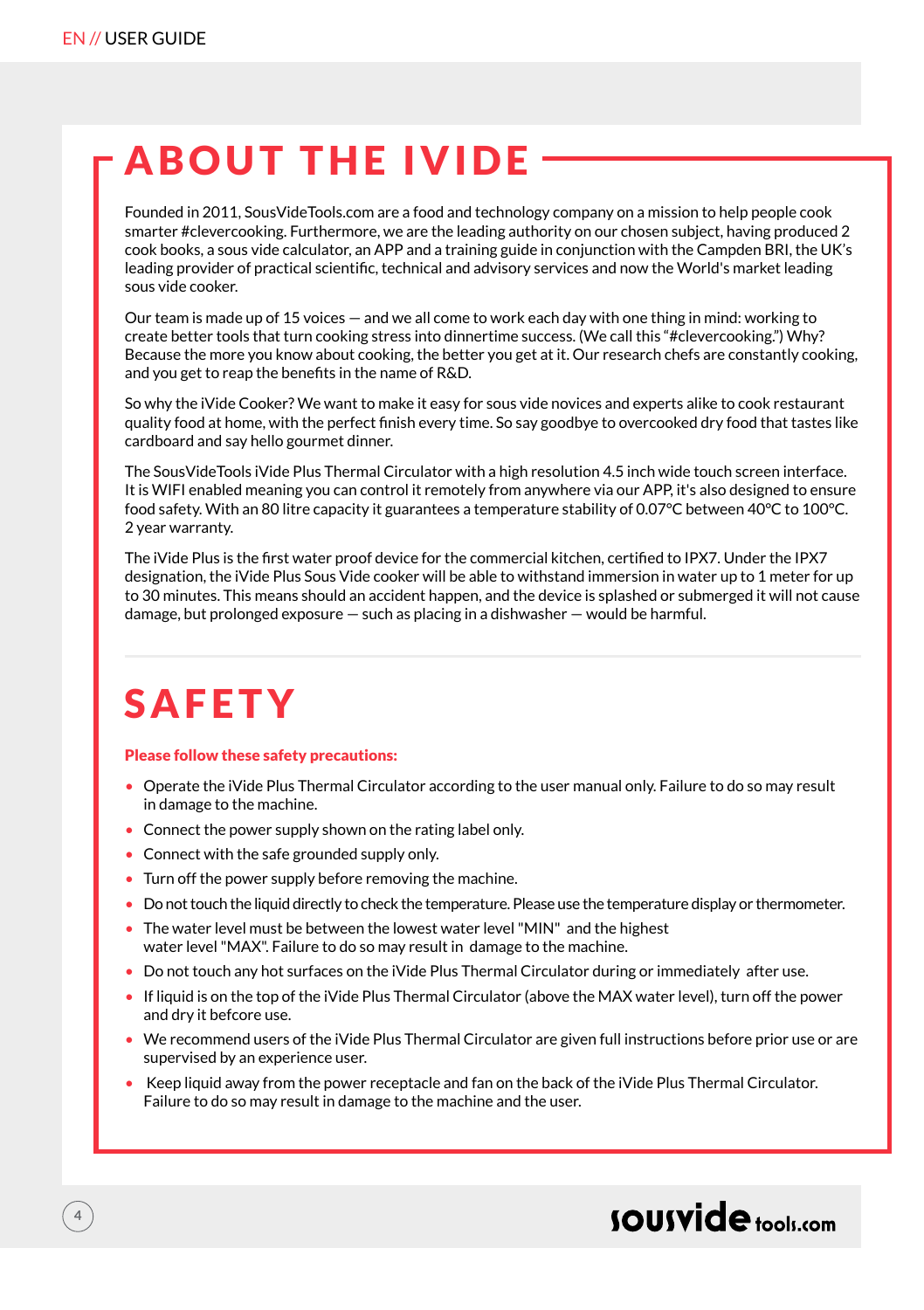### TECHNICAL PARAMETERS

| Rated voltage             | $220 - 240V$ ~                 |
|---------------------------|--------------------------------|
| Rated frequency           | 50HZ                           |
| Rated power               | 2300W                          |
| Temperature setting range | 5 - 95°C / 41 - 203°F          |
| Time setting range        | 5 min - 99 hours 59 minutes    |
| Display accuracy          | 0.1                            |
| <b>Size</b>               | 5.5"x5.6"x11.9"(140x143x302mm) |
| Weight                    | $2.2$ Kg                       |

### PRODUCT FUNCTION



#### 1. Power

- When the power is turned on, the button and indicator light will display. The machine will switch to the power saving mode after 2 seconds.
- In the power saving mode, press the power button to wake up the machine and enter standby mode. At this time, the digital reading (A) shows the current water temperature, the digital reading (B) shows the previous one. The target temperature set in the working process, the digital reading (C) shows the last working process' set working hours.
- In ON mode (the button indicator is fully illuminated), press this button to enter the power saving mode. This can also be pressed during the cooking process to enter the power saving mode directly.

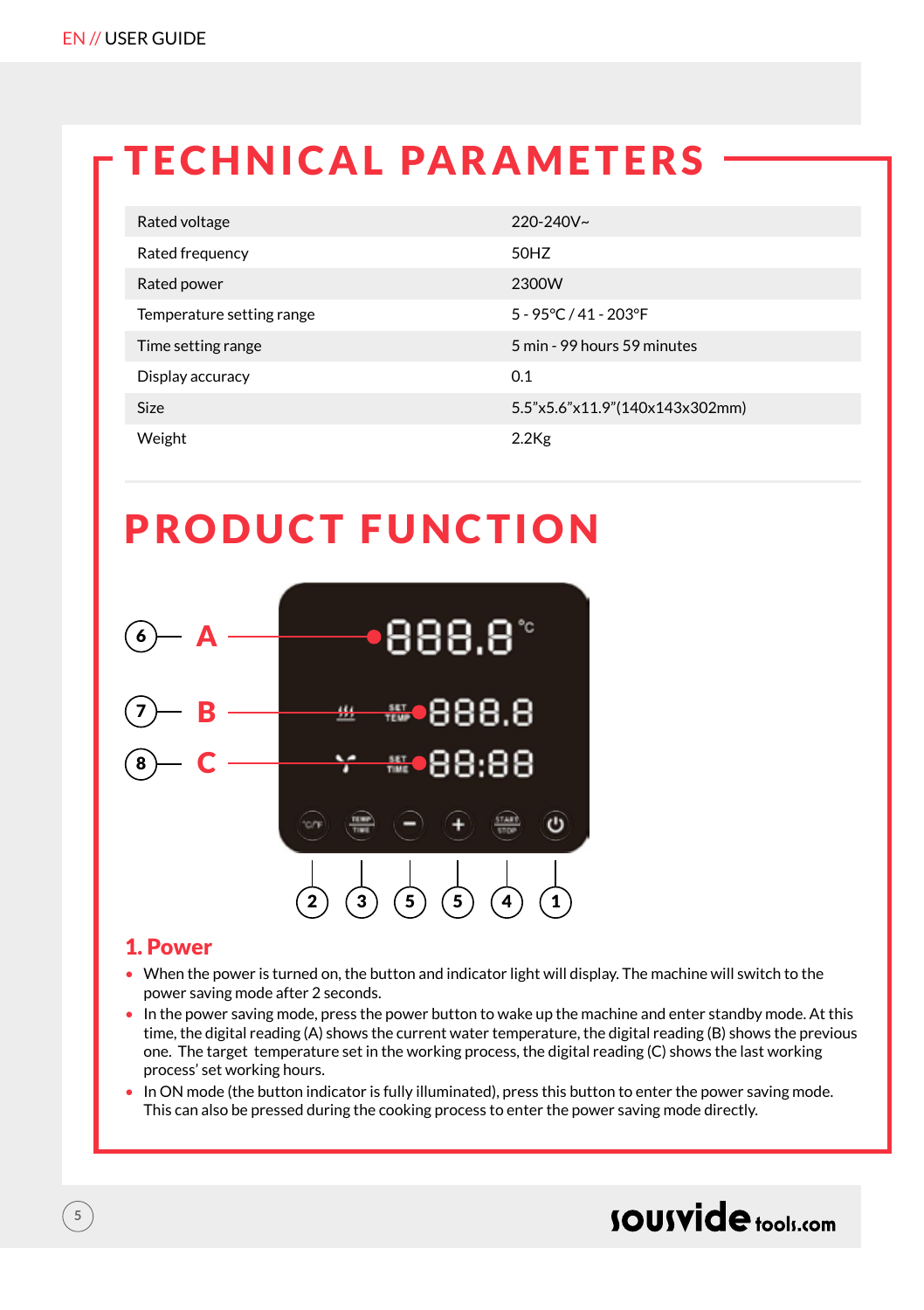### PRODUCT FUNCTION

### 2. °C/°F

#### Temperature unit switch button

• Click on °C / °F to select the temperature display unit of the machine. Please select celsius or fahrenheit.

### 3. TEMP / TIME

#### Temperature, time adjustment switch button

- Click on TEMP / TIME to toggle the temperature or time setting. When the temperature digital reading (B) is flashing, set the desired target temperature with + and -. When the time digital reading (C) is flashing, the desired target time can be set with + and -.
- If no time or temperature has been set after the digital reading flashes 10 times, the iVide Plus Thermal Circulator will exit the TEMP / TIME option. If you need to reset click TEMP / TIME again to enter the required details.
- \* To display the set time and temperature, press the TEMP / TIME button for 3 seconds.

### 4. START / STOP

#### Start/stop button

- In standby mode, click START/STOP to start working.
- In work mode, click START/STOP to stop working.

### $5. + -$

#### Adjustment button

• To adjust the temperature or time, click on TEMP / TIME, select your required option and use the + and buttons to adjust.

### 6. Temperature Digital Reading (A)

• Display real time working temperature.

### 7. Temperature Digital Reading (B)

• Display the set operating temperature.

### 8. Time Digital Reading (C)

- In standby mode, the set target time is displayed.
- In working mode, the remaining working time is displayed.

### sousvide tools:com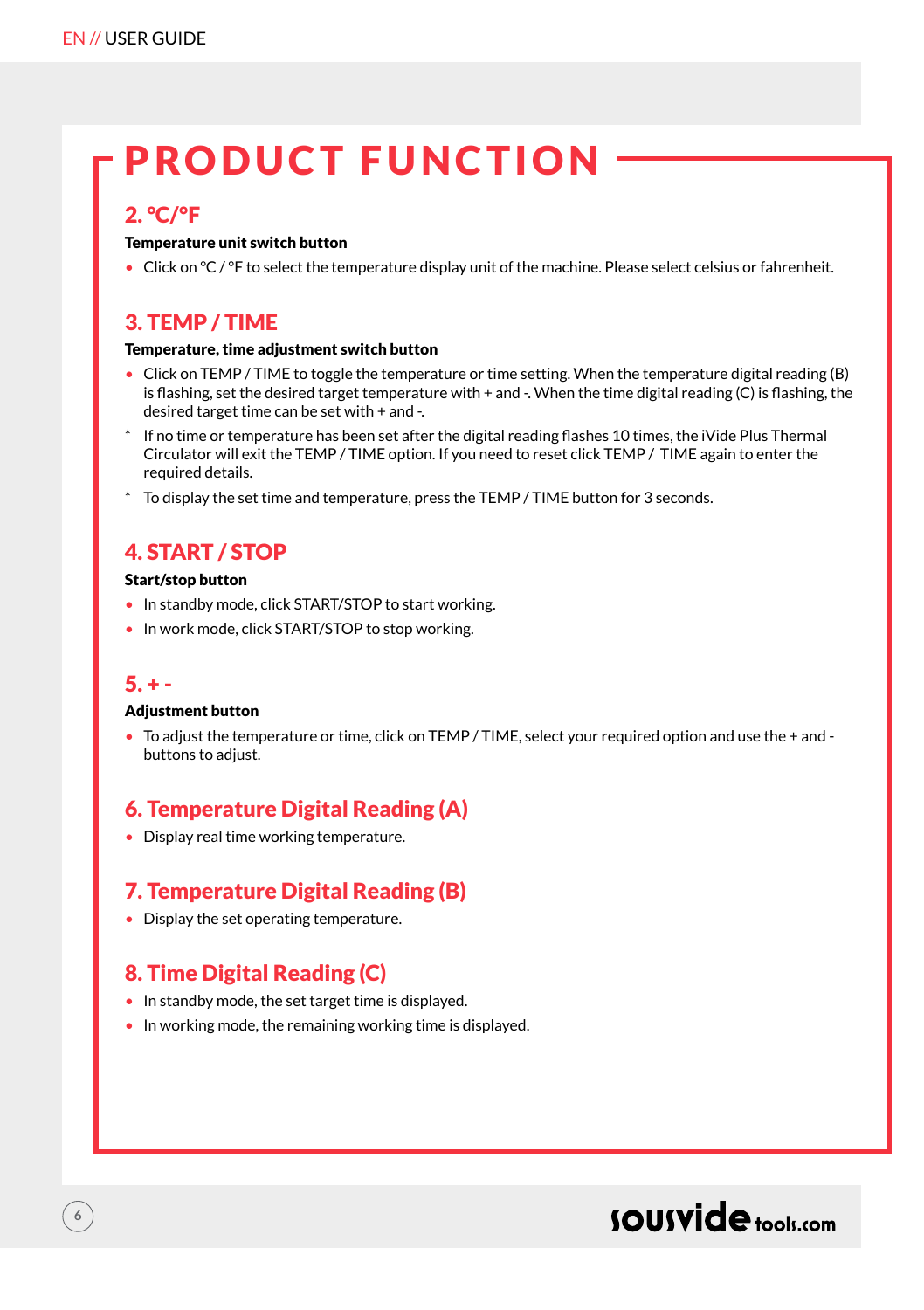**7**



**SOUSVide** tools.com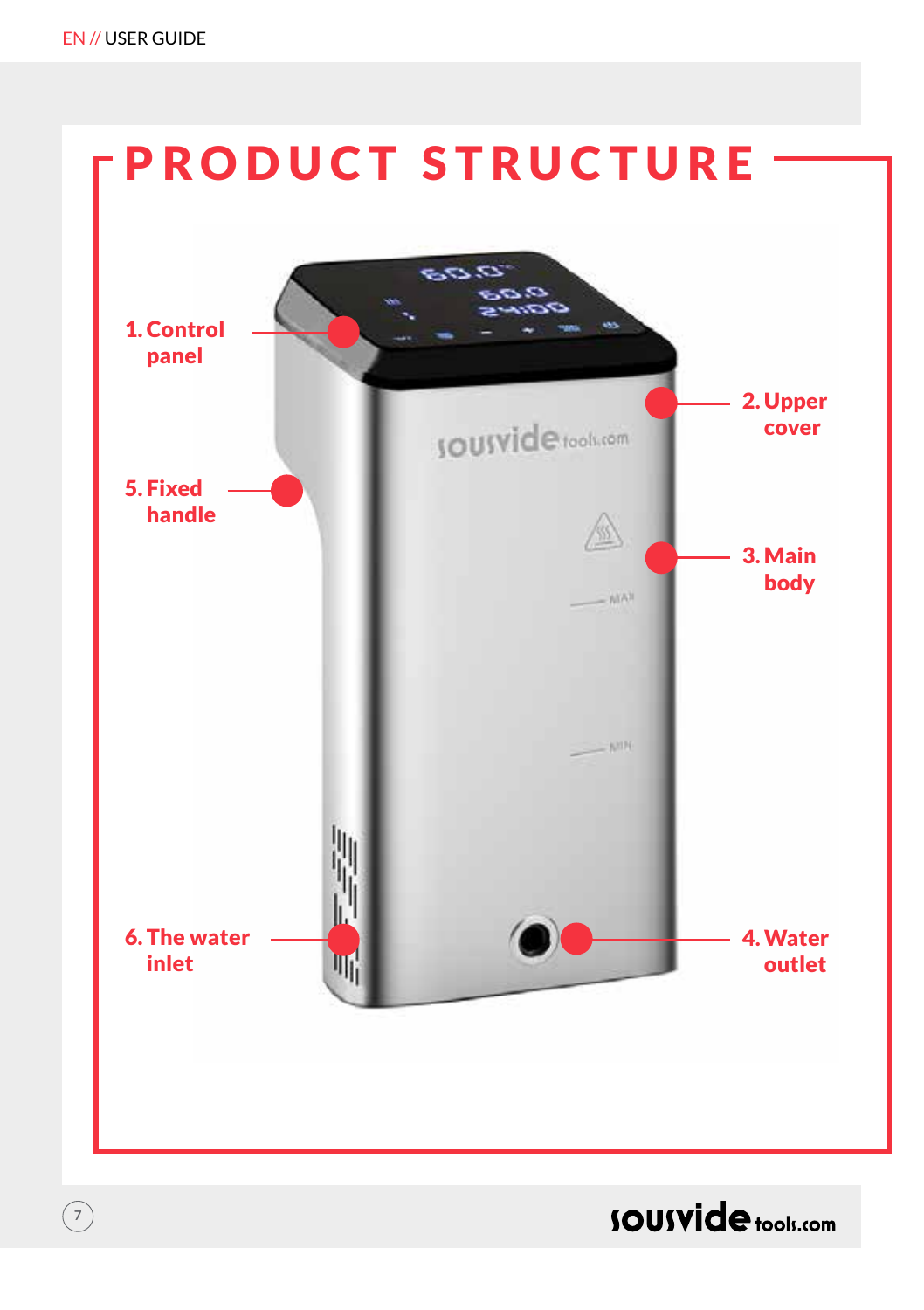### THE APP

#### Downloading The iVide Plus Thermal Circulator APP

If the iVide Plus Thermal Circulator APP has not yet been downloaded, it can be downloaded from the Apple Store (IOS) or Google Play (Android). It is compatible with IOS version 9.3.5 and later. It is compatible with Android version 4.3 and later.

Note: Please check with your mobile phone or device's manufacturer if you have aquestion about downloading APP.

#### Six Steps To Configure The iVide Plus Thermal Circulator APP

Installing theiVide Plus Thermal Circulator APP is quick, in contrast to some other apps. The iVide APPS allows instant use, providing the necessary information exactly when you need it. We have developed a completely new approach to this kind of applications because every moment in the kitchen should be unforgettable. The APP is compatible with the iVide Plus Thermal Circulator with Wi-Fi. The App makes cooking with the iVide Plus Thermal Circulator incredibly easy. Simply select the food, adjust the settings, and press Start.

### Six Easy Steps



- 1 Select the appliance you want to use, and press "CONNECT".
- 2 The app will detect a connected Wi-Fi network. Enter the password and press 'Confirm'.
- 3 The application starts searching for the iVide Plus Thermal Circulator. Hold down the  $\degree C$  /  $\degree F$  and START/ STOP buttons for a couple of seconds until the Wi-Fi light begins to flash. Wait until the appliance finishes automatic configuration.
- 4 At the end, you will see a message confirming the appliance is ready to be connected.
- 5 Make sure the Wi-Fi light has stopped flashing and then press the 'Connect' button. If you need help, read the hints and tips on the display.
- 6 Congratulations! The iVide Plus Thermal Circulator has just been configured! Enjoy your cooking!

Note:The Apple and iPhone logos are trademarks of Apple Inc., registered in the USA and other countries. Apple Store is a service mark of Apple Inc. Android; Google Play and Google Play logo are trademarks of Google Inc.

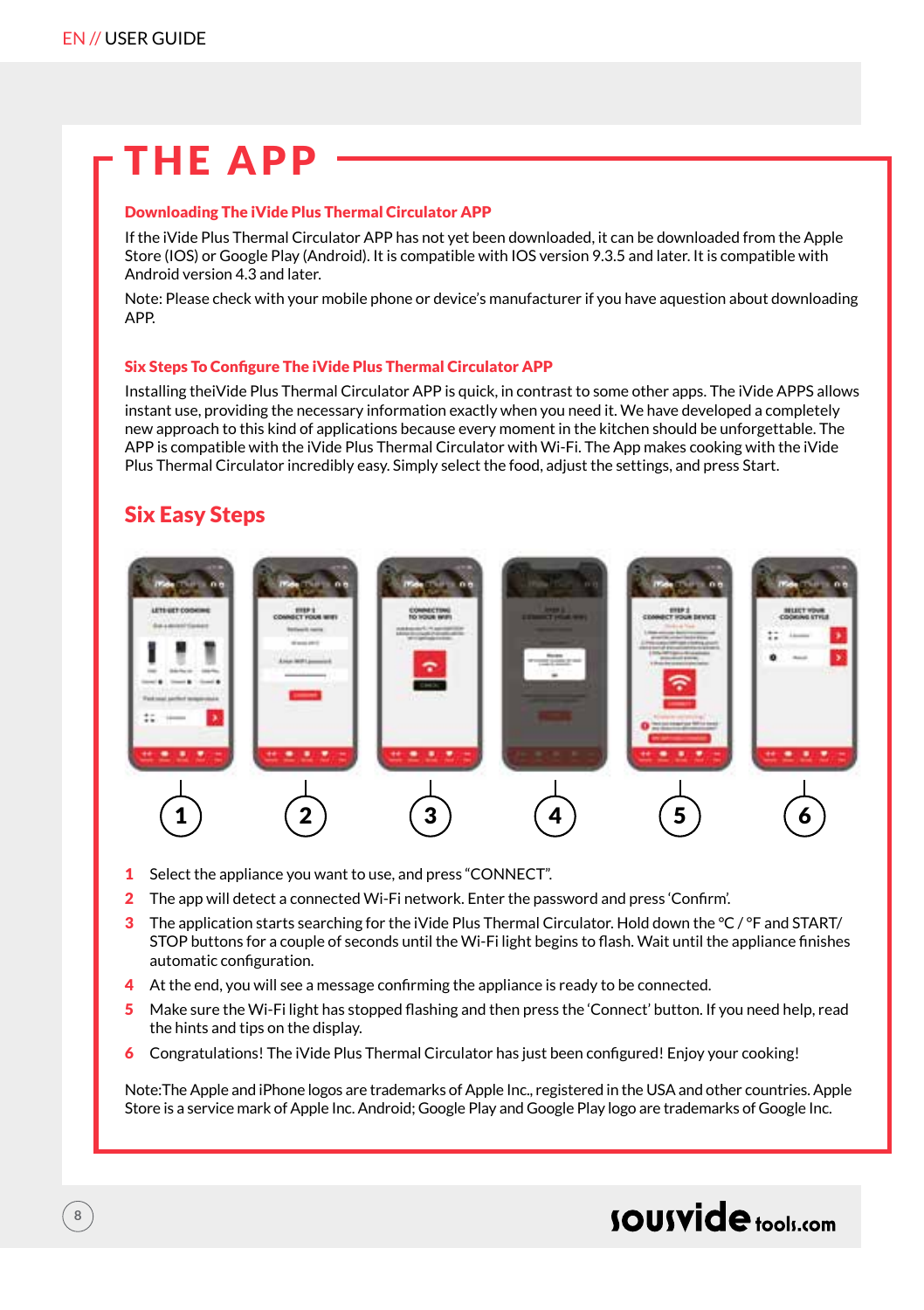### OPERATING INSTRUCTIONS

- 1 Start by attaching the iVide Plus Thermal Circulator to the cooking vessel. Turn the knob counterclockwise, form a gap between the main body and the knob, insert the machine into the cooking vessel and tighten the knob clockwise to secure the machine.
- 2 Add water to the cooking vessel, ensuring the water level is between the minimum water level and the max water level.
- 3 Connect the power to turn on and illuminate the digital display. The iVide Plus Thermal Circulator will enter the power saving mode after 2 seconds. After this time, press the power button to put the machine into ON mode.
- 4 Click °C/°F to select the temperature display unit. The default is °C. Your selected temperature unit will be remembered for next time you use the machine.
- 5 Click TEMP /TIME to select the temperature or time and set the target value with the + and keys.
- 6 After the setting is complete, click START/STOP to start the machine. After the temperature in the cooking vessel reaches the required temperature, the time digital reading (C) starts counting down - now add your vacuum packed food for constant temperature cooking.
- 7 After the cooking is finished, the iVide Plus Thermal Circulator will beep. Click START/ STOP to turn off. Note: If there is no operation, the machine will emit a continuous beep after 20 seconds, while the water temperature will remain at the preset temperature.
- 8 Take your vacuum packed food out. The food is now ready for the next process.
- 9 After using the iVide Plus Thermal Circulator, turn off and store in a safe place.

DON'T FORGET: Before Sous Vide cooking, the food must be vacuum packed. The water level (after the food is put in) should be higher than the MIN, but lower than the MAX marked on the machine. To avoid damaging the machine, drain the water after use and clean the water bath.

### **MAINTFNANCE**

To avoid burning, please make sure that the iVide Plus Thermal Circulator is turned off and cooled down to room temperature before cleaning.

- 1 Place the iVide Plus Thermal Circulator vertically after cleaning, do not place it horizontally or upside down.
- 2 During cleaning, do not damage the components inside the machine. Once the components are damaged, please ask a specialist to check and repair. Do not attempt unauthorised repairs as this may result in an accident.
- 3 Empty the old water after each use. Refill with fresh water when you next use the iVide Plus Thermal Circulator. If the water is reused, mineral substance may damage the components.
- 4 Remove the back cover of the iVide Plus Thermal Circulator to clean the heat tube and probe if the discharge capacity reduces or the components have collected dirt. It is recommended to clean the iVide Plus Thermal Circulator every 20 times or after 100 hours of use.
- 5 Do not put a hot iVide Plus Thermal Circulator in to cool water as this may cause damage. The iVide Plus Thermal Circulator should be cooled down to room temperature and put into cold water to use.

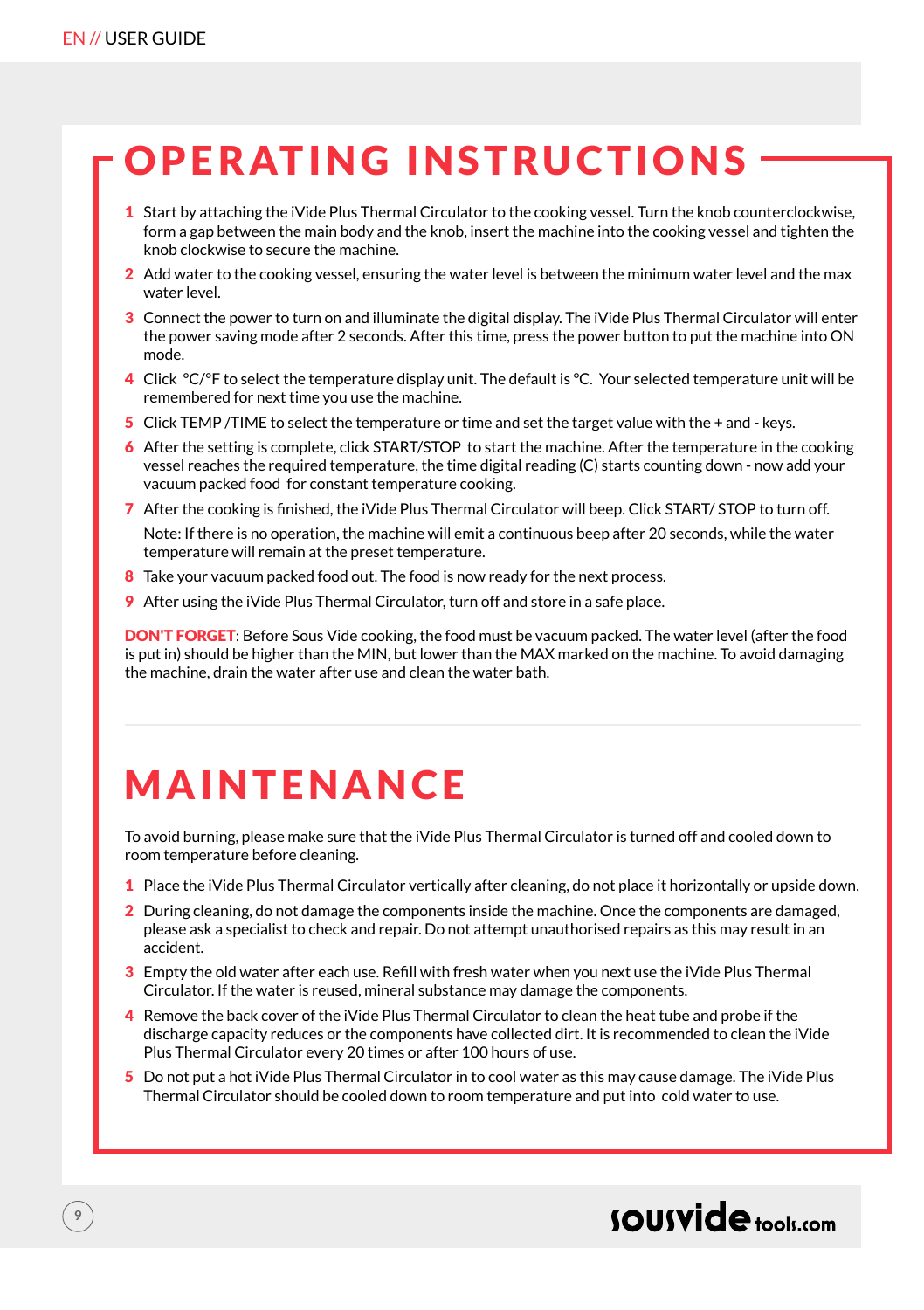### HOW TO CLEAN

### Preparation

iVide Plus Thermal Circulator can be cleaned with food grade vinegar (white vinegar, apple vinegar, etc.)

### Why the need to clean?

Normal tap water contains minerals which when the water is heated to a certain temperature will create a scale on the heater or surface of the machine. In this case, the scale will affect the performance of the machine. It is recommended to clean the machine every 20 times or after 100 hours of use. You can clean the machine according to your actual needs due to different water in different areas.

### How to clean

- 1 Fill the container (up to the MAX line) with water. Add 5g vinegar into the water.
- 2 Turn on the iVide Plus Thermal Circulator, set the working temperature to 80°C (176°F) and the time to 3 hours (03:00). Click START/STOP. After 3 hours, the machine will beep and switch off . \*Quick cleaning procedure: Hold down the START/STOP and - buttons. The digital reading (B) will show the set temperature 80°C, the digital reading (C) will show the set time 3:00. Release the button and the digital reading (B) & (C) will flash 10 times. Click the START/STOP button to start the cleaning operation.
- 3 Check if the machine is clean. If the machine is not clean then add more vinegar and start the process again. If the machine is clean, please drain the vinegar from the machine, wash the machine with fresh water, dry and store away.

### TROUBLESHOOTING

| <b>Error code</b> | <b>Cause of issue</b>                                                                                                                         | <b>Troubleshooting</b>                                                                                                                                                           |
|-------------------|-----------------------------------------------------------------------------------------------------------------------------------------------|----------------------------------------------------------------------------------------------------------------------------------------------------------------------------------|
| F <sub>0</sub> 1  | The water level is lower than the<br>lowest water level or higher than the<br>highest water level                                             | Turn off the power. If the water level is too low,<br>add the right amount of water to the container;<br>if the water level is too high, remove the water<br>from the container. |
| F <sub>02</sub>   | 1. Whether the heating pipe is normal;<br>2. Whether the internal wiring of the<br>machine is normal:<br>3. Is the temperature sensor normal? | Need to ask a professional for repair                                                                                                                                            |
|                   | The machine suddenly loses power<br>during normal cooking                                                                                     |                                                                                                                                                                                  |

During the use of the machine, if any other problems arise, please speak to a specialist. Do not attempt unauthorised repairs as this may result in an accident.

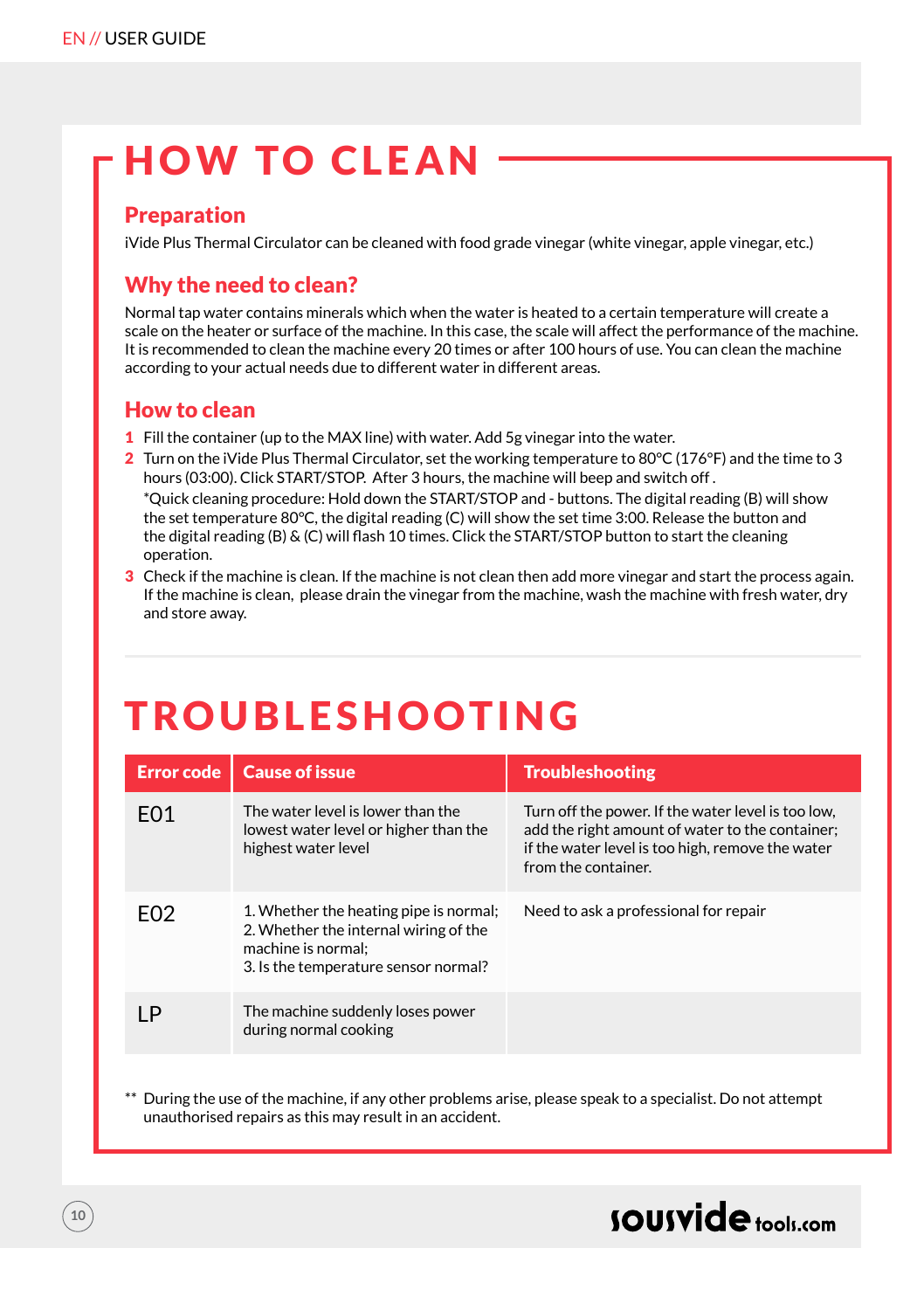| -WARRANTY & AFTER -  |  |
|----------------------|--|
| <b>SALES SERVICE</b> |  |

- 1 Make sure the working platform is flat, clean and tidy.
- 2 Warranty is limited to damage caused by production defects.
- 3 The cost of parts and maintenance will be charged due to improper use or other non-product quality problems.
- 4 Please keep the purchase vouchers.

| <b>Maintenance Card</b> |                |
|-------------------------|----------------|
| First Name:             | Last Name:     |
| Phone:                  | Email:         |
| Address:                |                |
|                         |                |
| Machine Model:          | Purchase Date: |
| Supplier:               |                |
|                         |                |

### Repair Record

| <b>Date</b> | <b>Cause</b> | <b>By</b> |
|-------------|--------------|-----------|
|             |              |           |
|             |              |           |
|             |              |           |
|             |              |           |
|             |              |           |

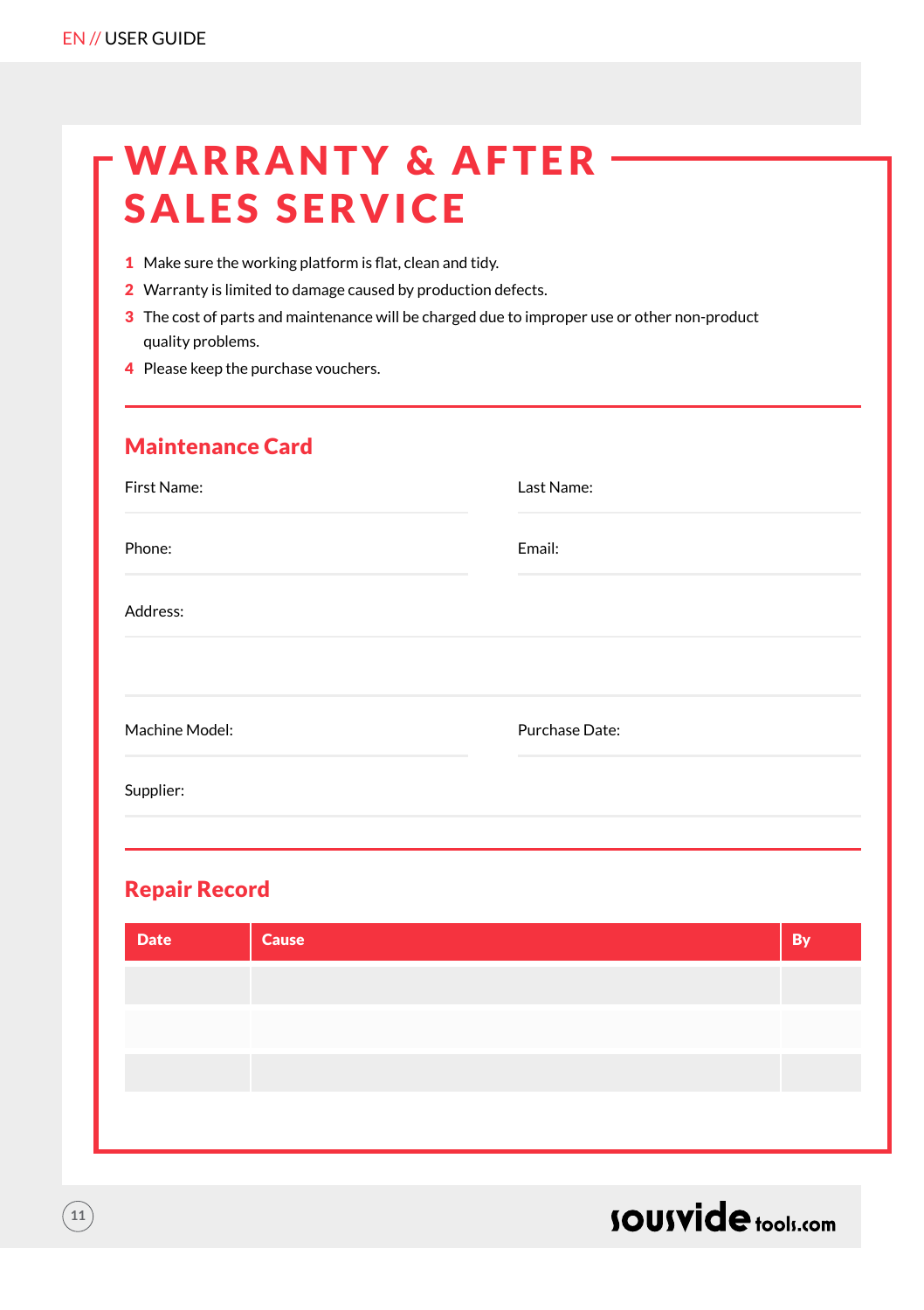### ÜBER DEN IVIDE

Sousvidetools.com, ein in 2011 gegründetes Lebensmittel- und Technologieunternehmen, hat es sich zur Aufgabe gemacht, Menschen zu helfen smarter zu kochen #clevercooking. Mit zwei veröffentlichten Kochbüchern, einem Sous-Vide Rechner, einer App und einem Handbuch zusammen mit dem Camden BRI, Großbritanniens führendem Anbieter von praktischen, wissenschaftlichen, technischen und beratenden Dienstleistungen, sind wir in diesem Bereich führende Autorität und nun auch weltweit Marktführer mit dem Sous-Vide Garer.

Unser Team besteht aus 15 Stimmen die täglich mit einem Gedanken zur Arbeit kommen: bessere Geräte zu kreieren die den abendlichen Kochstress in ein Erfolgserlebnis verwandeln. (Wir nennen das #clevercooking.") Warum? Nun: je mehr Sie über das Kochen wissen, desto besser werden Sie darin. Unsere Forschungsköche kochen kontinuierlich damit Sie im Namen von R&D die Lorbeeren einheimsen können.

Warum also der iVide Garer? Wir möchten es Sous-Vide Novizen wie Experten gleichermaßen erleichtern auch zuhause auf Restaurantniveau zu kochen- mit gleichbleibendem, perfektem Finish. Sagen Sie "Adieu" zu verkochtem, trockenem, nach Pappe schmeckendem Essen und stattdessen "Hallo, Gourmet Dinner". Der SousVideTools iVide Plus Thermal Zirkulator mit hochauflösender 4.5 inch Touchscreen-Oberfläche ist WIFIfähig, d.h. Sie können ihn mit Hilfe der App von überall bedienen. Zudem ist er konzipiert um die Sicherheit der Lebensmittel zu gewähren. Mit einem Fassungsvermögen von 80 Litern ist Temperaturstabilität von 0.07°C zwischen 40°C und 100°C garantiert. 2 Jahre Garantie.

Der iVide Plus ist das erste IPX7 zertifizierte, wasserfeste Gerät für die Großküche. Unter der IPX7 Bezeichnung hält der iVide Plus Sous-Vide Garer dem Eintauchen in Wasser von bis zu einem Meter Höhe bis zu 30 Minuten stand. Sollte also ein Unfall passieren bei dem das Gerät bespritzt oder eingetaucht wird, verursacht dies keine Schäden. Wird es kontinuierlich Wasser ausgesetzt- wie in der Spülmaschine- kann es zu Schäden führen.

### **SICHERHEIT**

#### Bitte halten Sie sich an folgende Sicherheitshinweise:

- Benutzen Sie den iVide Plus Thermal Zirkulator nur wie im Handbuch beschrieben. Andernfalls kann das Gerät Schaden nehmen.
- Die Netzspannung muss der auf dem Typenschild des Gerätes angegebenen Spannung entsprechen.
- Schließen Sie das Gerät nur an die vorschriftsmäßig geerdete Spannungsversorgung an.
- Schalten Sie die Stromversorgung aus bevor Sie das Gerät entfernen.
- Prüfen Sie die Temperatur nicht durch Berühren der Flüssigkeit. Benutzen Sie bitte die Temperaturanzeige oder das Thermometer.
- Der Wasserstand muss sich zwischen dem niedrigsten Stand "MIN" und dem höchsten Stand "MAX befinden. Abweichungen davon können Schäden verursachen.
- Berühren Sie keine heißen Oberflächen des iVide Plus Thermal Zirkulators während oder nach des Gebrauchs.
- Befindet sich Flüssigkeit auf dem iVide Plus Thermal Zirkulator (über dem "MAX" Wasserstand) schalten Sie das Gerät vor Gebrauch aus und trocknen Sie es.
- Wir empfehlen Nutzern des iVide Plus Thermal Zirkulators sich vor Erstgebrauch komplett mit der Handhabung vertraut zu machen oder sich von einem erfahrenen Nutzer beaufsichtigen zu lassen.
- Halten Sie Flüssigkeit von Stromanschluss und Lüftung an der Rückseite des iVide Plus Thermal Zirkulators fern. Nichtbeachtung kann zu Schäden an Gerät und Personen führen.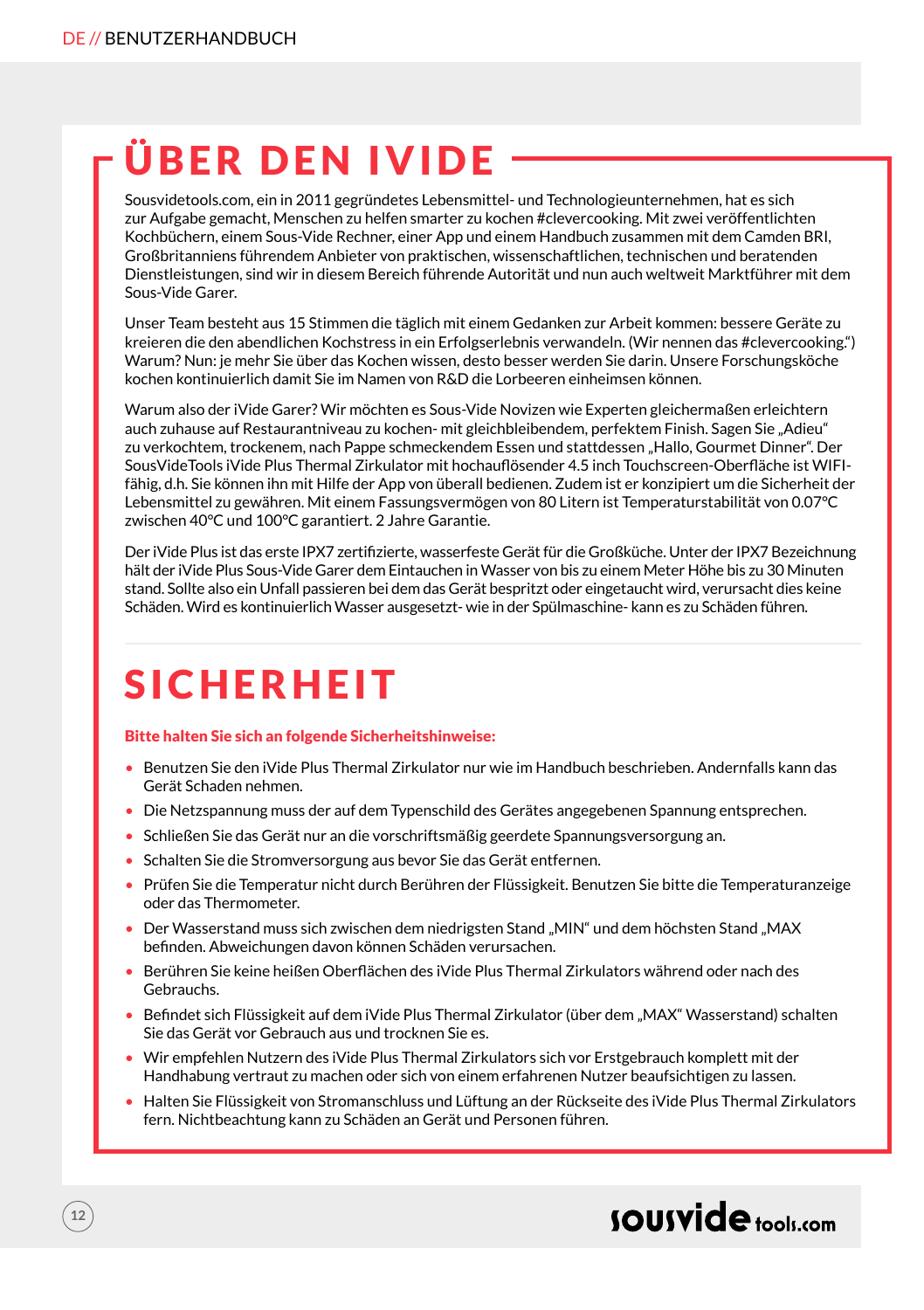### TECHNISCHE PARAMETER

| Nennspannung              | $220 - 240V$ ~                 |
|---------------------------|--------------------------------|
| Nennfrequenz              | 50HZ                           |
| Nennleistung              | 2300W                          |
| Temperatureinstellbereich | 5 - 95°C / 41 - 203°F          |
| Zeiteinstellbereich       | 5 Min. - 99 Stunden 59 Minuten |
| Anzeigegenauigkeit        | 0.1                            |
| Maße                      | 5.5"x5.6"x11.9"(140x143x302mm) |
| Gewicht                   | $2.2$ Kg                       |

### PRODUKTFUNKTION



### 1. Stromversorgung

- Sobald Sie das Gerät anschalten leuchten die Tasten und die Kontrolleuchte auf. Nach zwei Sekunden schaltet sich das Gerät in den Energiesparmodus. Drücken Sie im Energiesparmodus die Einschalttaste um das Gerät zu starten und in den Standbymodus zu gelangen. Die Digitalanzeige (A) zeigt nun die aktuelle Wassertemperatur an, die Digitalanzeige(B) zeigt die letzte Temperatur. Die im Arbeitsprozess eingestellte Zieltemperatur, die Digitalanzeige (C) zeigt die beim letzten Arbeitsprozess eingestellten Arbeitsstunden.
- Im ON-Modus (der -knopf leuchtet), drücken Sie diesen Knopf um in den Energiesparmodus zu gelangen. Dieser kann auch während des Kochvorgangs betätigt werden um direkt in den Energiesparmodus zu wechseln.

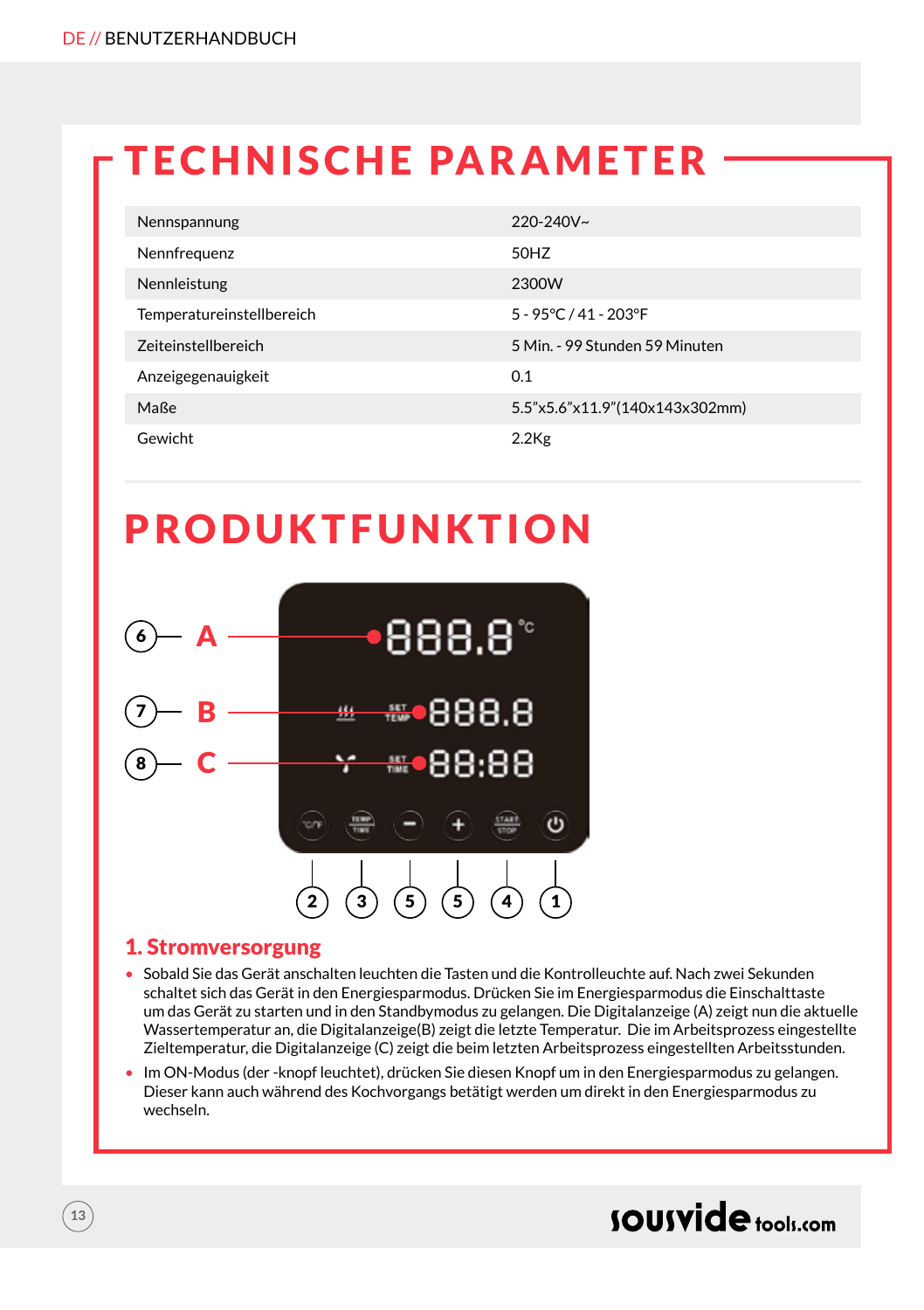### PRODUKTFUNKTION

### 2. °C/°F

#### Temperatureinstellungsschalter

• Drücken Sie °C / °F für die Temperaturanzeige des Gerätes. Wählen Sie zwischen Celsius und Fahrenheit.

### 3. TEMP / TIME

#### Temperatur- und Zeiteinstellungsschalter

- Drücken Sie TEMP / TIME um die Temperatur oder Zeit einzustellen. Sobald die digitale Temperaturangabe (B) aufleuchtet, stellen Sie die gewünschte Zieltemperatur mit + und - ein. Sobald die digitale Zeitangabe (C) aufleuchtet können Sie die gewünschte Zielzeit mit + und - einstellen.
- \* Wurde nachdem die Digitalanzeige 10 mal aufgeleuchtet hat keine Zeit oder Temperatur eingestellt, verlässt der iVide Plus Thermal Zirkulator die TEMP/TIME Option. Müssen Sie das Gerät neu starten, drücken Sie TEMP / TIME erneut um die gewünschten Angaben einzusehen.
- \* Um die voreingestellte Zeit und Temperatur anzuzeigen, drücken Sie den TEMP / TIME-Knopf für 3 Sekunden.

### 4. START / STOP

#### Start/Stop-Knopf

- Drücken Sie START/STOP im Standby-Modus um den Vorgang zu beginnen.
- Drücken Sie START/STOP im Arbeitsmodus um den Vorgang zu stoppen.

#### $5. + -$

**14**

#### **Einstellknopf**

• Um die Temperatur und die Zeit einzustellen, drücken Sie TEMP / TIME, wählen die gewünschte Option und nutzen die + und - Knöpfe.

### 6. Digitale Temperaturangabe (A)

• Zeigt die Echtzeit-Arbeitstemperatur an.

### 7. Digitale Temperaturangabe (B)

• Zeigt die eingestellte Betriebstemperatur an.

### 8. Digitale Zeitangabe (C)

• Im Standbymodus wird die voreingestellte Zeit angezeigt, im Arbeitsmodus die verbleibende Restzeit.

### sousvide tools:com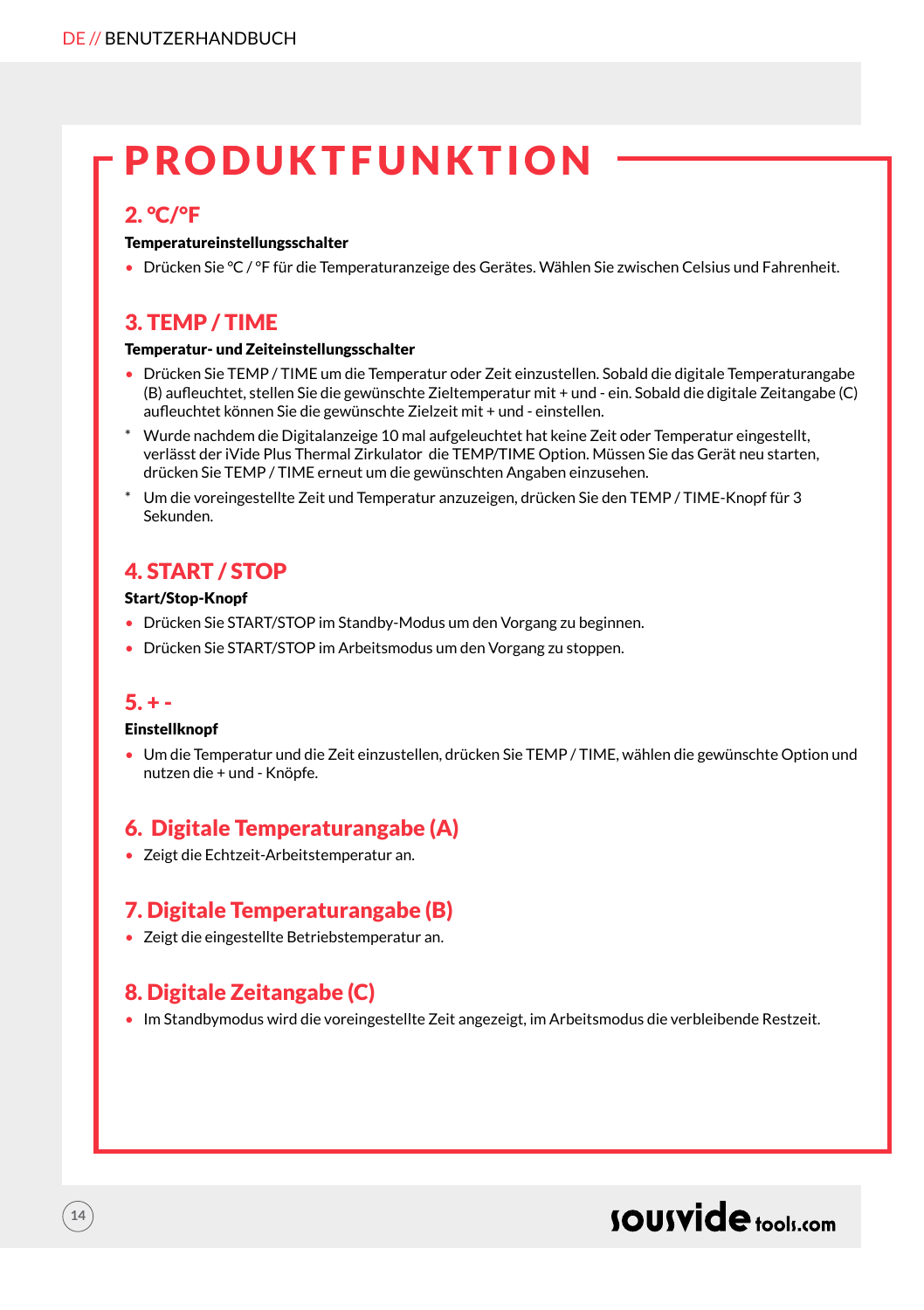

### **SOUSVide** tools.com

 $\binom{15}{ }$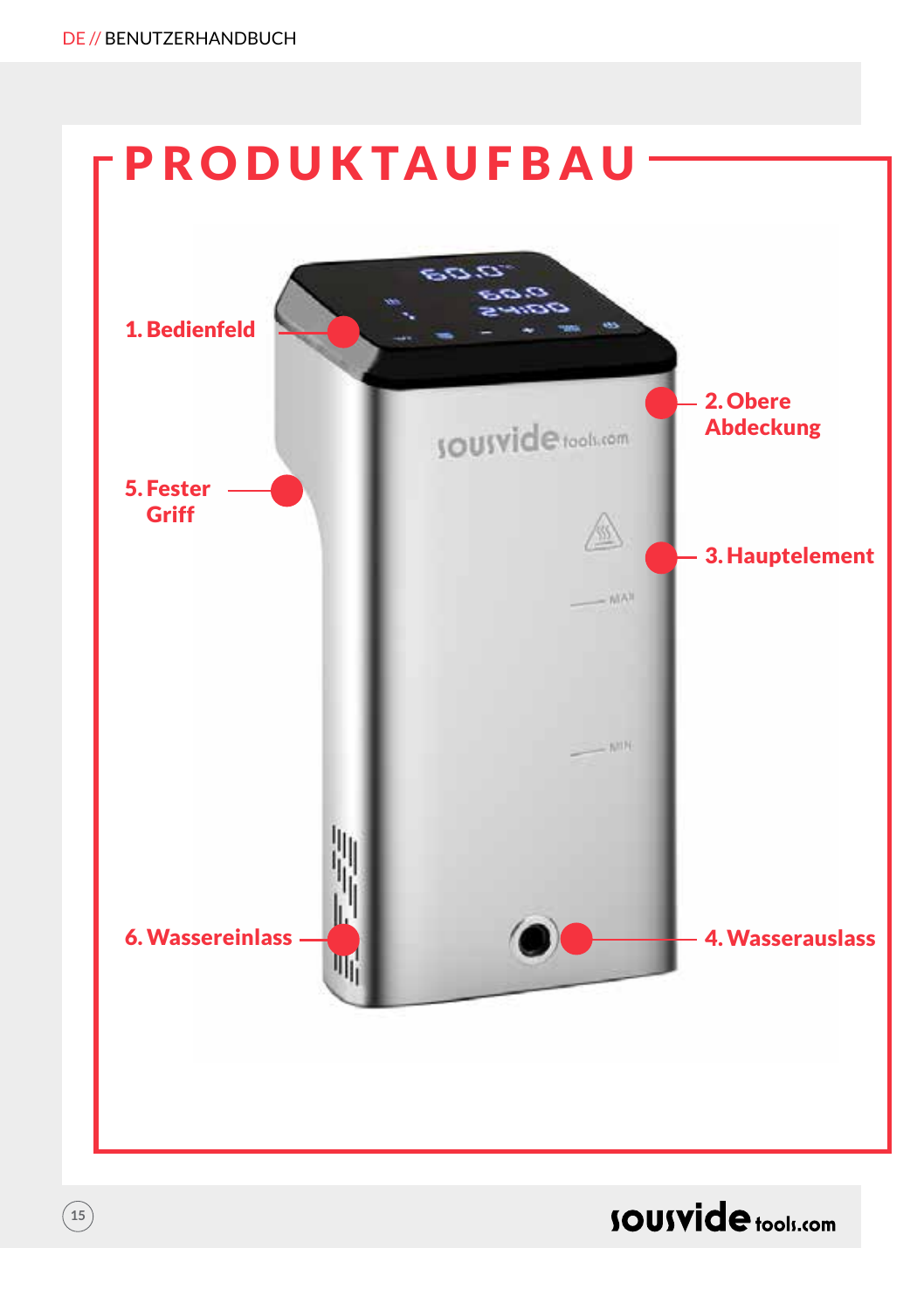### DIE APP

#### Download der iVide Plus Thermal Zirkulator APP

Die iVide Plus Thermal Zirkulator App kann im Apple Store (IOS) oder bei Google Play (Android) herunterladen werden. Sie ist mit der IOS Version 9.3.5 und Nachfolgenden sowie der Android Version 4.3 kompatibel.

Hinweis: Falls Sie Fragen zum Download der App haben wenden Sie sich bitte an den Hersteller ihres Mobiltelefons oder Geräts.

#### Konfiguration der iVide Plus Thermalzirkulator APP in sechs Schritten

Im Gegensatz zu manch anderen Apps ist das Installieren der iVide Plus App kinderleicht. Die iVide App kann sofort genutzt werden und liefert Ihnen die notwendigen Informationen wenn Sie sie brauchen. Wir haben hier einen komplett neuen Ansatz verfolgt, denn jeder Moment in der Küche sollte unvergesslich sein. Die App ist über WiFi mit dem iVide Plus Thermal Zirkulator kompatibel und macht das Kochen mit dem iVide Plus Thermal Zirkulator unglaublich einfach. Wählen Sie einfach die Lebensmittel, nehmen Sie die Einstellungen vor und drücken Sie Start.

### Sechs einfache Schritte



- 1 Wählen Sie die gewünschte Anwendung und drücken "CONNECT".
- 2 Die App erkennt das verbundene WiFi-Netzwerk. Geben Sie das Passwort ein und drücken "Confirm".
- 3 Die Anwendung beginnt nach dem iVide Plus Thermal Zirkulator zu suchen. Halten Sie die °C / °F und die Start/Stop Knöpfe für einige Sekunden gedrückt bis das Wi-Fi Licht blinkt. Warten Sie bis die automatische Konfiguration abgeschlossen ist.
- 4 Am Ende erscheint eine Nachricht die bestätigt dass die Anwendung bereit zum Verbinden ist.
- 5 Vergewissern Sie sich dass das WiFi Licht nicht mehr blinkt. Drücken Sie anschließend "Connect". Benötigen Sie Hilfe, richten Sie sich nach den Hinweisen und Tipps auf dem Display.
- 6 Glückwunsch! Der iVide Plus Thermal Zirkulator wurde soeben konfiguriert! Genießen Sie Ihr Kocherlebnis!

Hinweis: Die Apple und iPhone Firmenlogos sind eingetragene Marken der Apple Inc. (USA und andere Länder). Apple Store ist eine Dienstleistungsmarke der Apple Inc. Android; Google Play und Google Play Logo sind Marken der Google Inc.

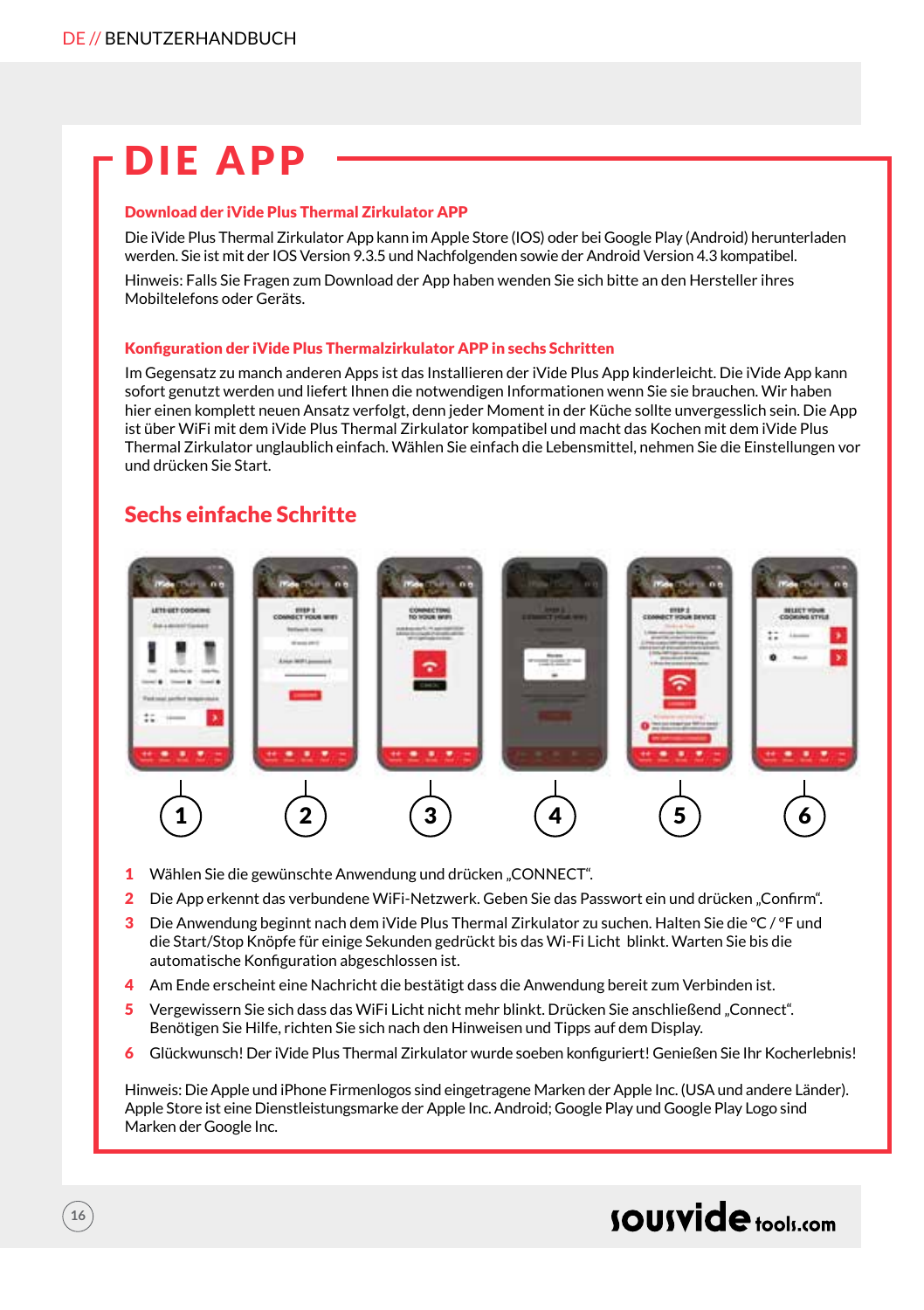### ANLEITUNG

- 1 Starten Sie indem Sie den iVide Plus Thermal Zirkulator am Kochgefäß befestigen. Drehen Sie den Griff gegen den Uhrzeigersinn bis eine Lücke zwischen Hauptteil und Griff entsteht, führen Sie das Gerät ein und ziehen Sie den Griff im Uhrzeigersinn fest sodass das Gerät fixiert ist.
- 2 Befallen Sie das Kochgefäß mit Wasser und stellen Sie sicher dass sich der Wasserstand zwischen dem Mindest- und dem Maximallevel befindet.
- 3 Schalten Sie den Strom ein- die Digitalanzeige schaltet sich ein und leuchtet auf. Der iVide Plus Thermal Zirkulator versetzt sich nach zwei Sekunden in den Energiesparmodus. Drücken Sie danach den Ein-/Aus-Knopf um das Gerät in den On-Modus zu versetzen.
- 4 Drücken Sie °C/°F um die Temperaturanzeigeeinheit auszuwählen. Der Standardwert ist °C. Ihre gewählte Temperatureinheit wird für den nächsten Gebrauch gespeichert.
- 5 Drücken Sie TEMP /TIME um die Temperatur oder die Zeit auszuwählen und stellen den gewünschten Richtwert mit den + und - Tasten ein.
- 6 Nachdem das Einrichten abgeschlossen ist, drücken Sie START/STOP um das Gerät anzuschalten. Nachdem die gewünschte Temperatur erreicht ist, beginnt die digitale Zeitanzeige (C) abwärts zu zählen - für einen Kochprozess mit konstanter Kochtemperatur fügen Sie nun Ihre vakuumverpackten Lebensmittel zu.
- 7 Nachdem der Kochprozess abgeschlossen ist beginnt der iVide Plus Thermal Zirkulator zu piepen. Drücken Sie START/STOP um ihn auszuschalten.

Hinweis: Wird keine Aktion ausgeführt, ertönt nach 20 Sekunden ein durchgehender Piepton, während die Wassertemperatur auf der voreingestellten Temperatur bleibt.

- 8 Entnehmen Sie Ihre vakuumverpackten Lebensmittel. Das Essen ist nun bereit zur Weiterverarbeitung
- 9 Schalten sie den iVide Plus Thermal Zirkulator nach Gebrauch aus und verstauen Sie ihn an einem sicheren Platz.

ACHTUNG: Die Lebensmittel müssen vakuumverpackt sein bevor sie Sous Vide gekocht werden. Der Wasserstand sollte, bevor die Lebensmittel zugefügt werden, höher als die MIN- aber niedriger als die MAX-Markierung auf dem Gerät sein.

### INSTANDHALTUNG

Um Verbrennungen zu vermeiden, stellen Sie sicher dass der iVide Plus Thermal Zirkulator vor der Reinigung ausgeschaltet und auf Raumtemperatur abgekühlt ist.

- 1 Stellen Sie den iVide Plus Thermal Zirkulator nach dem Reinigen vertikal, nicht horizontal oder umgedreht auf. Achten Sie während des Reinigungsprozesses darauf dass die Bestandteile im Gerät keinen Schaden nehmen. Sollten Bestandteile des Geräts beschädigt sein, kontaktieren Sie bitte einen Fachmann. Unautorisierte Reparaturversuche können zu Unfällen führen.
- 2 Entfernen Sie das gebrauchte Wasser nach jeder Nutzung. Beim nächsten Mal befüllen Sie den iVide Plus Thermal Zirkulator wieder mit frischem Wasser. Wiederverwendetes Wasser kann durch Mineralien Schäden an einzelnen Bestandteilen verursachen.
- 3 Entfernen Sie die Rückwand des iVide Plus Thermal Zirkulators um das Heizrohr zu reinigen und überprüfen Sie ob die Ableitfähigkeit gesunken ist oder die einzelnen Bestandteile Schmutz angesetzt haben. Es wird empfohlen das Gerät nach jedem 20.Gebrauch oder nach 100 Stunden Einsatzzeit zu reinigen.
- 4 Vermeiden Sie es den erhitzten iVide Plus Thermal Zirkulator in kaltes Wasser zu stellen da dies zu Schäden führen kann. Der iVide Plus Thermal Zirkulator muss zuerst auf Raumtemperatur abgekühlt und in kaltes Wasser gestellt werden um wieder benutzt zu werden.

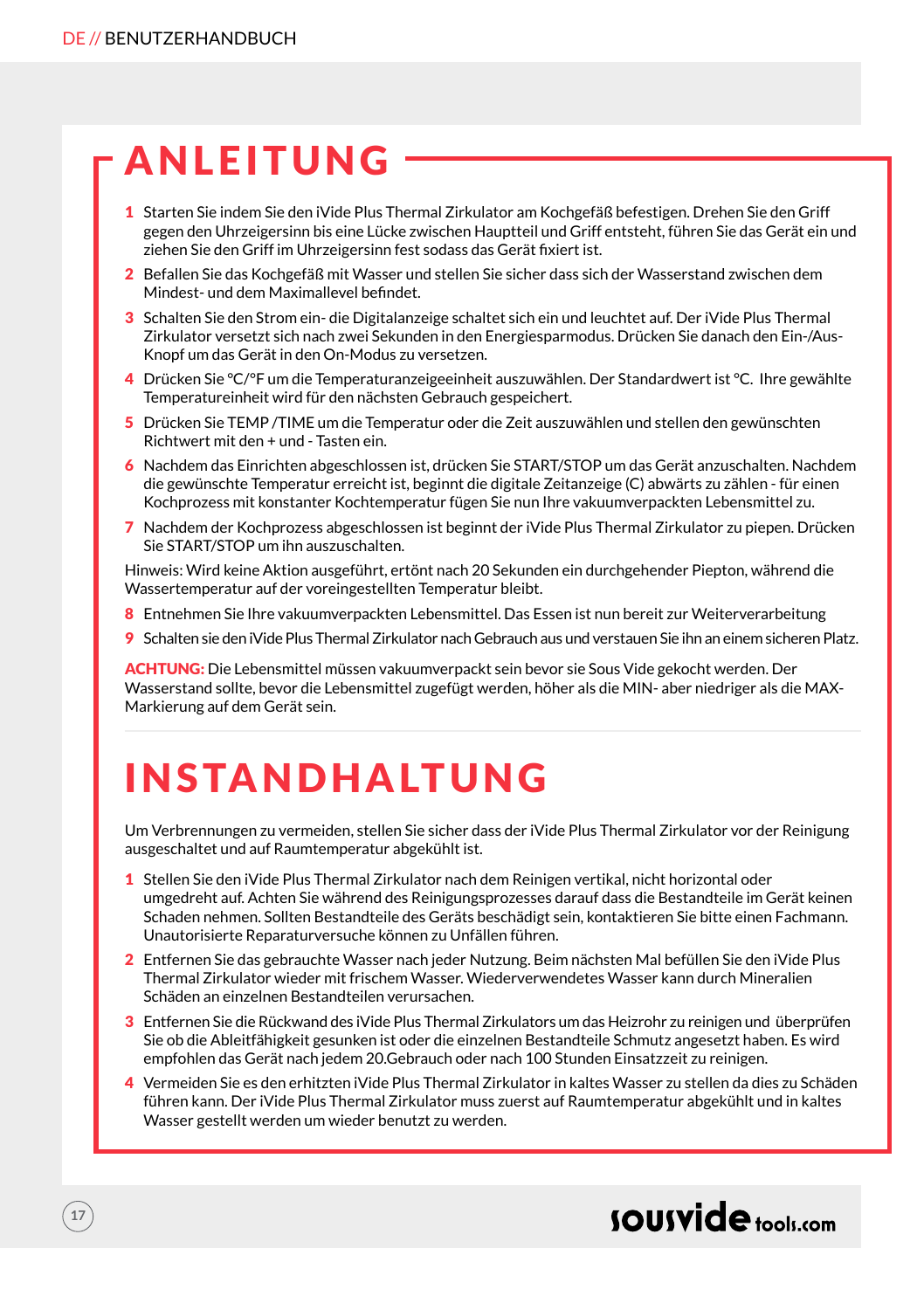### REINIGUNG

### Vorbereitung

Der iVide Plus Thermal Zirkulator kann mit jedem beliebigen Speiseessig Weissweinessig, Apfelessig usw.) gereinigt werden.

### Warum reinigen?

Normales Leitungswasser enthält Mineralien die beim Erhitzen auf eine bestimmte Temperatur Ablagerungen auf dem Heizkörper oder der Oberfläche des Geräts entstehen lassen. Dies beeinträchtigt die Leistung des Geräts. Daher wird empfohlen das Gerät nach jedem 20.Gebrauch oder nach 100 Stunden Einsatzzeit zu reinigen. Sie können das Gerät nach Bedarf- je nach Wasserqualität in den verschiedenen Regionen- reinigen.

#### Reinigungsvorgang

- 1 Füllen Sie das Gefäß (bis zur MAX-Linie) mit Wasser. Geben Sie 5g Essig ins Wasser.
- 2 Schalten Sie den iVide Plus Thermal Zirkulator an, stellen Sie die Arbeitstemperatur auf 80°C (176°F) und die Zeit auf 3 Stunden (03:00). Drücken Sie START/STOP. Nach 3 Stunden piept das Gerät und schaltet sich aus. \*Schnellreinigung: Halten Sie den START/STOP-Knopf und die - Knöpfe gedrückt. Die Digitalanzeige (B) zeigt die eingestellte Temperatur von 80°C, die Digitalanzeige (C) die eingestellte Zeit von 3 Stunden an. Nach Loslassen des Knopfes blinken beide Anzeigen (B) & (C) 10 Mal. Drücken Sie den START/STOP-Knopf um den Reinigungsprozess zu starten.
- 3 Prüfen Sie ob das Gerät sauber ist. Ist dies nicht der Fall, fügen Sie mehr Essig hinzu und starten sie erneut. Ist das Gerät sauber, entfernen Sie bitte den Essig, reinigen es mit frischem Wasser, trocknen und verstauen es anschließend.

### FEHLERBEHEBUNG

|                  | <b>Fehlercode   Grund des Problems</b>                                                                                                                 | Fehlerbehebung                                                                                                                                                                             |
|------------------|--------------------------------------------------------------------------------------------------------------------------------------------------------|--------------------------------------------------------------------------------------------------------------------------------------------------------------------------------------------|
| F <sub>0</sub> 1 | Der Wasserstand ist niedriger als der<br>niedrigste Wasserstand oder höher als der<br>Höchste.                                                         | Schalten Sie das Gerät aus. Ist der Wasserstand<br>zu niedrig, fügen Sie die richtige Menge an<br>Wasser hinzu: ist der Wasserstand zu hoch.<br>entfernen Sie das Wasser aus dem Behälter. |
| F <sub>02</sub>  | 1. Funktioniert die Wärmeleitung normal?<br>2. Funktioniert die Innenverdrahtung<br>des Geräts normal? 3. Funktioniert der<br>Temperatursensor normal? | Wenden Sie sich an einen Experten zur<br>Reparatur.                                                                                                                                        |
| ΙP               | Das Gerät bekommt während des<br>Kochvorgangs plötzlich keinen Strom mehr.                                                                             |                                                                                                                                                                                            |

Falls während des Gebrauchs weitere Probleme auftreten sollten, wenden Sie sich bitte an einen Experten. Unautorisierte Reparaturversuche können zu Unfällen führen.

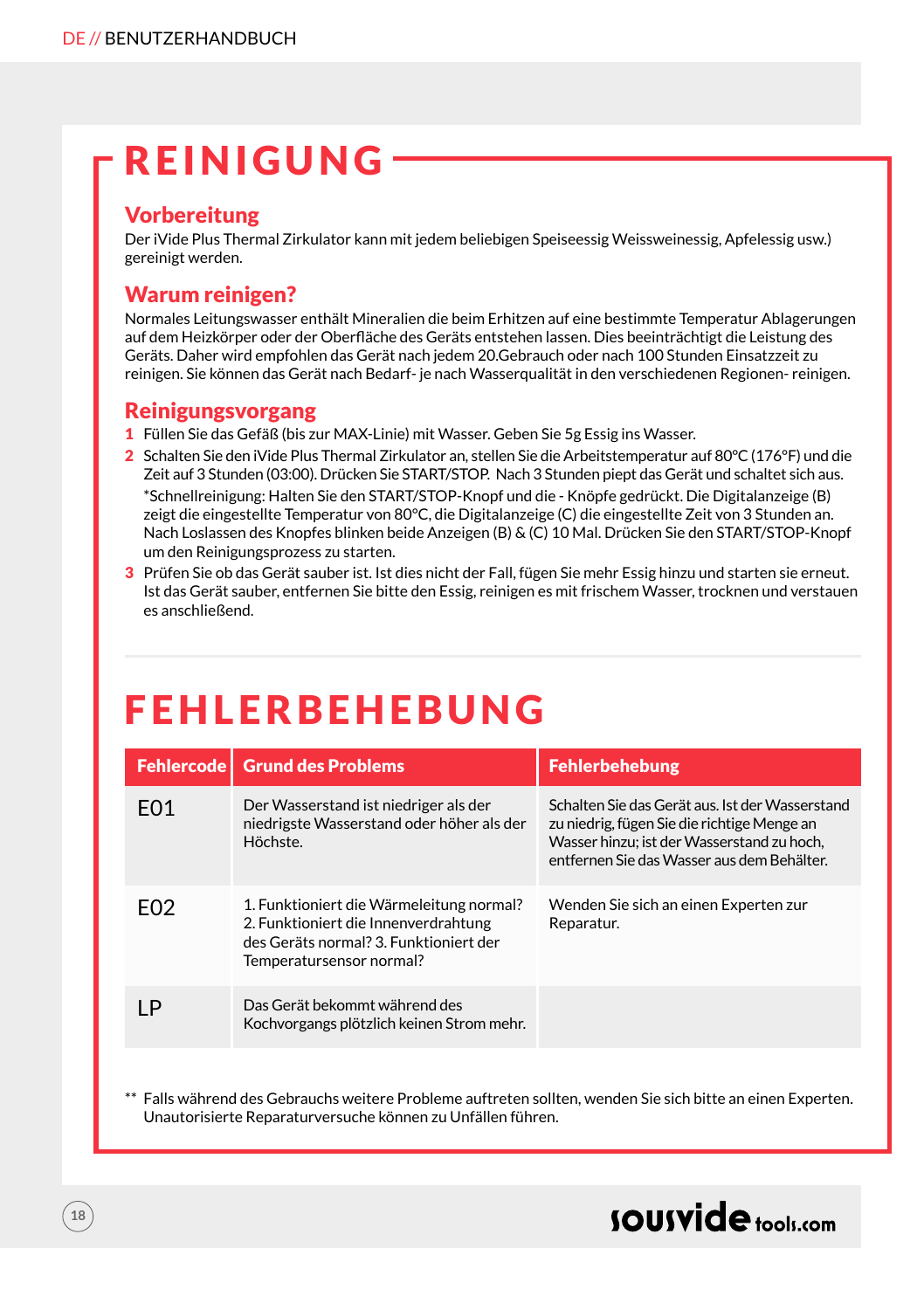### **GARANTIE UND** KUNDENSERVICE

- 1 Vergewissern Sie sich dass die Arbeitsfläche eben, sauber und aufgeräumt ist.
- 2 Die Garantie beschränkt sich auf durch Produktionsfehler verursachte Schäden.
- 3 Kosten für Ersatzteile und Wartung, die auf unsachgemäße Handhabung oder andere Probleme, die nichts mit der Produktqualität zu tun haben, zurückzuführen sind, werden in Rechnung gestellt.
- 4 Bewahren Sie den Kaufbeleg auf.

| Wartungskarte |            |
|---------------|------------|
| Vorname:      | Nachname:  |
| Telefon:      | Email:     |
| Adresse:      |            |
|               |            |
| Gerätemodell: | Kaufdatum: |
| Lieferant:    |            |
|               |            |

### Reparaturprotokoll

| <b>Grund</b> | <b>Durch</b> |
|--------------|--------------|
|              |              |
|              |              |
|              |              |
|              |              |
|              |              |



**19**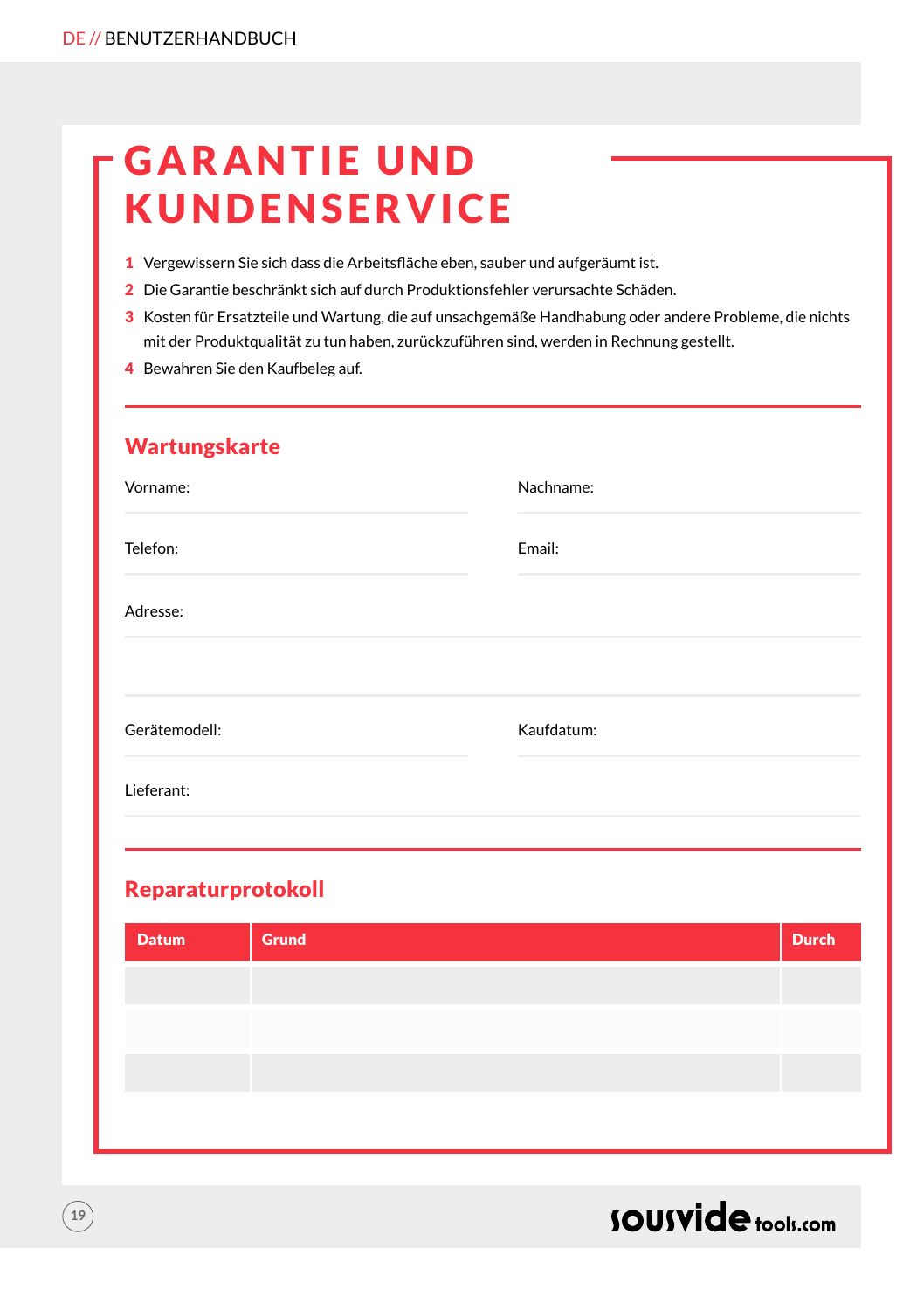### CHI SIAMO

Fondata nel 2011, Sousvidetools.com è un'azienda che opera nei settori della gastronomia e della tecnologia e la sua missione è quella di aiutare a cucinare in maniera più intelligente #cucinaintelligente. Inoltre siamo un'azienda leader del settore, avendo pubblicato 2 libri di cucina, un calcolatore, un'applicazione e una guida in collaborazione con l'istituto Campden BRI, fornitore leader di consigli pratici a livello scientifico e tecnico, ed essendo adesso i produttori della pentola sous vide più venduta al mondo.

Il nostro team è composto da 15 persone e tutti noi andiamo al lavoro ogni giorno con una sola cosa in mente: lavorare per creare strumenti migliori che trasformino lo stress del cucinare in una cena perfetta. (Lo chiamiamo "#cucinaintelligente".) Perché? Perché più sai cucinare, meglio riesci a farlo. I nostri chef cucinano continuamente in nome della ricerca e dello sviluppo, e dei benefici che i nostri clienti possono ottenere.

Allora perché scegliere la pentola iVide? Sia per chi si approccia alla cottura sotto vuoto per la prima volta, sia per chi è già un esperto, vogliamo sia facile cucinare a casa cibo che abbia la stessa qualità di quello del ristorante, con un risultato finale perfetto ogni volta. Quindi dì addio al cibo secco stracotto che sa di cartone e dì benvenuta alla cena gourmet.

Il circolatore termico SousVideTools iVide Plus presenta un'interfaccia touch screen da 4.5 pollici ad alta risoluzione. Supporta la connessione WIFI, il che significa che puoi controllarlo da remoto ovunque tramite la nostra applicazione ed è anche progettato per garantire la sicurezza degli alimenti. Con una capacità di 80 litri garantisce una stabilità della temperatura di 0,07 ° C tra 40 ° C e 100 ° C. Garanzia di 2 anni.

IVide Plus è il primo dispositivo impermeabile per la cucina commerciale, certificato IPX7. Con la certificazione IPX7, la pentola iVide Plus Sous Vide sarà in grado di resistere all'immersione in acqua fino a 1 metro per un massimo di 30 minuti. Ciò significa che se si verificasse un incidente e se il dispositivo venisse bagnato o immerso, ciò non causerà danni, anche se un'esposizione prolungata all'acqua, ad esempio in lavastoviglie, sarebbe dannosa.

### SICUREZZA

#### Vi consigliamo di seguire le seguenti istruzioni:

- Utilizzare il circolatore termico iVide Plus secondo il manuale. In caso contrario, si potrebbe danneggiare la macchina.
- Collegare l'alimentazione secondo le disposizioni elencate sull'etichetta.
- Collegare solo se l'alimentazione a terra è presente.
- Scollegare l'alimentazione prima di spostare la macchina.
- Non toccare direttamente il liquido per controllarne la temperatura. Si prega di visualizzare la temperatura sul display o di utilizzare un termometro.
- Il livello dell'acqua deve essere compreso tra il livello più basso "MIN" e quello più alto "MAX". In caso contrario, si potrebbe danneggiare la macchina.
- Non toccare le superfici calde del circolatore termico iVide Plus durante o immediatamente dopo il suo utilizzo.
- Se il liquido si trova sulla parte superiore del circolatore termico iVide Plus (sopra il livello massimo "MAX"), spegnere la macchina e rimuovere il liquido in eccesso prima dell'uso.
- Consigliamo agli utilizzatori del circolatore termico iVide Plus di leggere le istruzioni complete prima dell'uso, o di avvalersi della supervisione di un utente esperto.
- Tenere il liquido lontano dalla presa di alimentazione e dalla ventola sul retro del circolatore termico iVide Plus. In caso contrario, potrebbero verificarsi danni alla macchina e all'utilizzatore.

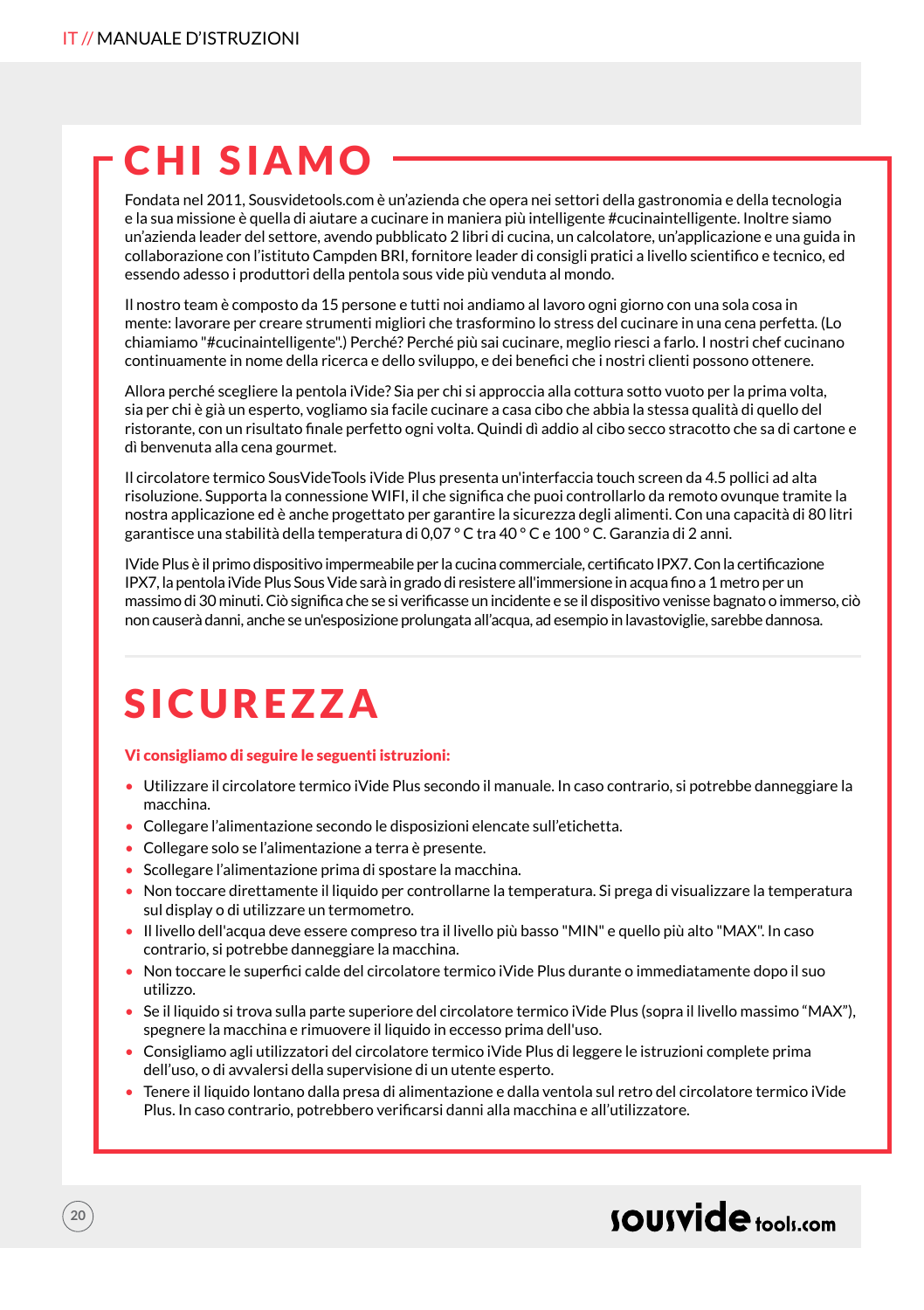### INFORMAZIONI TECNICHE

| Tensione nominale                  | $220 - 240V$ ~                 |
|------------------------------------|--------------------------------|
| Frequenza nominale                 | 50HZ                           |
| Potenza nominale                   | 2300W                          |
| Intervallo regolazione temperatura | 5 - 95°C / 41 - 203°F          |
| Intervallo impostazione timer      | 5 min - 99 ore 59 minuti       |
| Precisione display                 | 0.1                            |
| Dimensioni                         | 5.5"x5.6"x11.9"(140x143x302mm) |
| Peso                               | $2.2$ Kg                       |

### FUNZIONI PRODOTTO



### 1. Accensione

- Quando la macchina viene accesa, il pulsante e la spia si illuminano. La macchina entrerà in modalità risparmio energetico dopo 2 secondi.
- Nella modalità risparmio energetico, premere il pulsante di accensione per riaccendere la macchina e selezionare la modalità stand by. In quel momento, sul display (A) verrà visualizzata la temperatura dell'acqua, e la temperatura registrata in precedenza (B).
- La temperatura desiderata viene impostata durante il procedimento, sul display (C) viene indicato il tempo di lavoro impostato nell'ultima lavorazione effettuata.
- Quando la macchina è accesa (il pulsante è del tutto illuminato), premere questo pulsante per impostare la modalità di risparmio energetico. Può essere premuto anche durante la cottura per impostare la modalità di risparmio energetico direttamente.

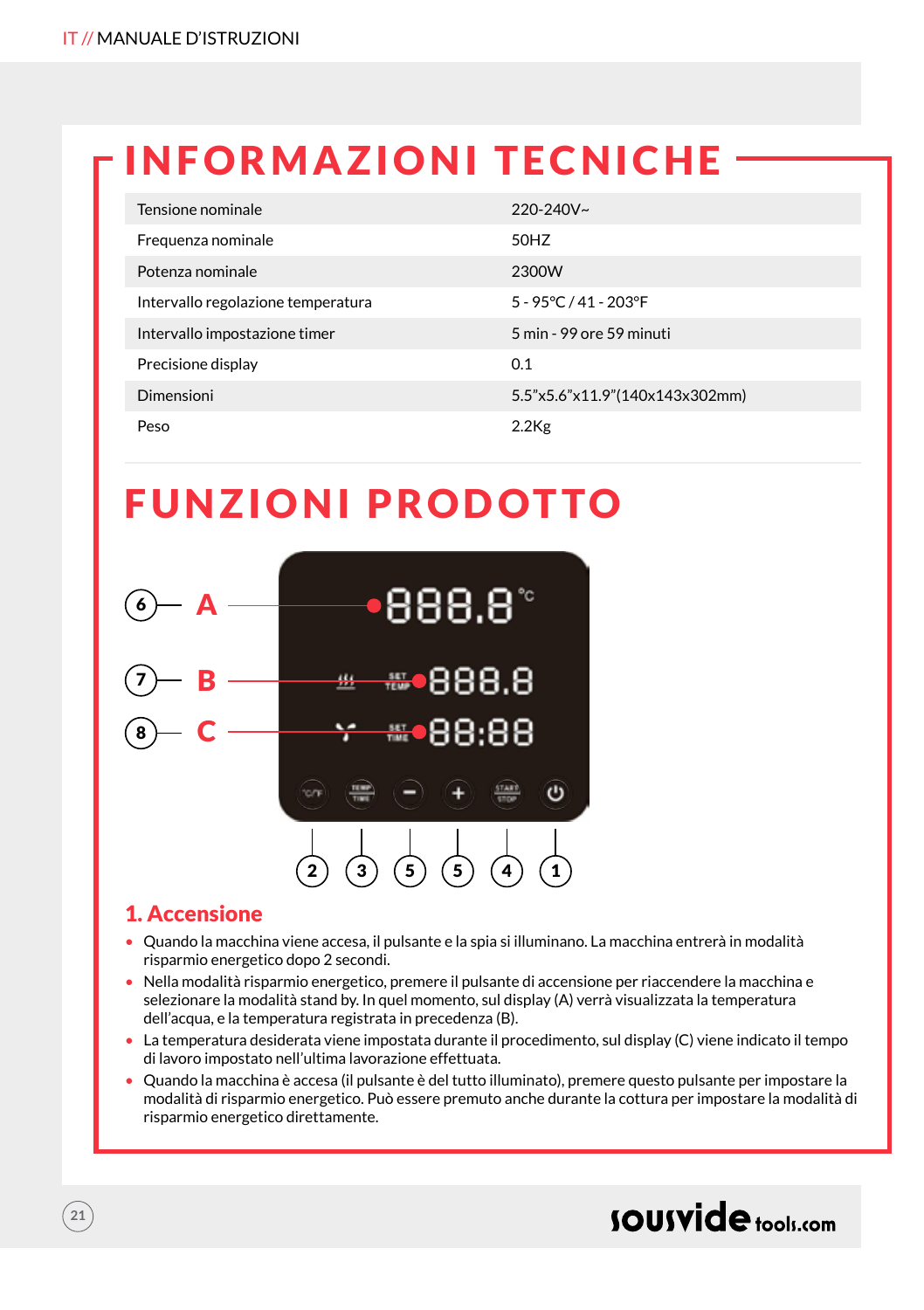### FUNZIONI PRODOTTO

### 2. °Celsius / °Fahrenheit

#### Pulsante per scegliere l'unità di temperatura

• Cliccare su °C / °F per selezionare l'unità di temperatura della macchina. Selezionare Celsius o Fahrenheit.

### 3. TEMPERATURA / TEMPO

#### Pulsante per regolare la temperatura e il tempo

- Cliccare su TEMP / TIME per selezionare la temperatura o il tempo. Quando il display della temperatura lampeggia (B), impostare la temperatura desiderata con + e -. Quando il display del timer lampeggia (C), il tempo può essere impostato con + e -.
- Se il tempo o la temperatura non vengono impostati dopo che il display ha lampeggiato per 10 volte, il circolatore termico iVide Plus uscirà dalla funzione TEMP / TIME. Se si vuole reimpostare temperatura e tempo, cliccare nuovamente su TEMP / TIME per inserire i dati necessari.
- \* Per visualizzare la temperatura e il tempo impostati, tenere premuto il pulsante TEMP / TIME per 3 secondi.

### 4. START / STOP

#### Pulsante Start/stop

- Nella modalità stand by, cliccare su START/STOP per iniziare a lavorare.
- Nella modalità lavoro, cliccare su START/STOP per smettere di lavorare.

#### $5. + -$

 $22$ 

#### Pulsante di regolazione

• Per regolare la temperatura o il tempo, cliccare su TEMP / TIME, selezionare l'opzione desiderata ed utilizzare + e - per eseguire la regolazione.

### 6. Lettore digitale di temperatura (A)

• Mostra la temperatura raggiunta durante la lavorazione in tempo reale.

### 7. Lettore digitale di temperatura (B)

• Mostra la temperatura impostata.

### 8. Lettore digitale tempo (C)

- Nella modalità di standby, viene mostrato il tempo impostato.
- Nella modalità lavoro, viene mostrato il tempo di lavorazione rimanente.

### sousvide tools:com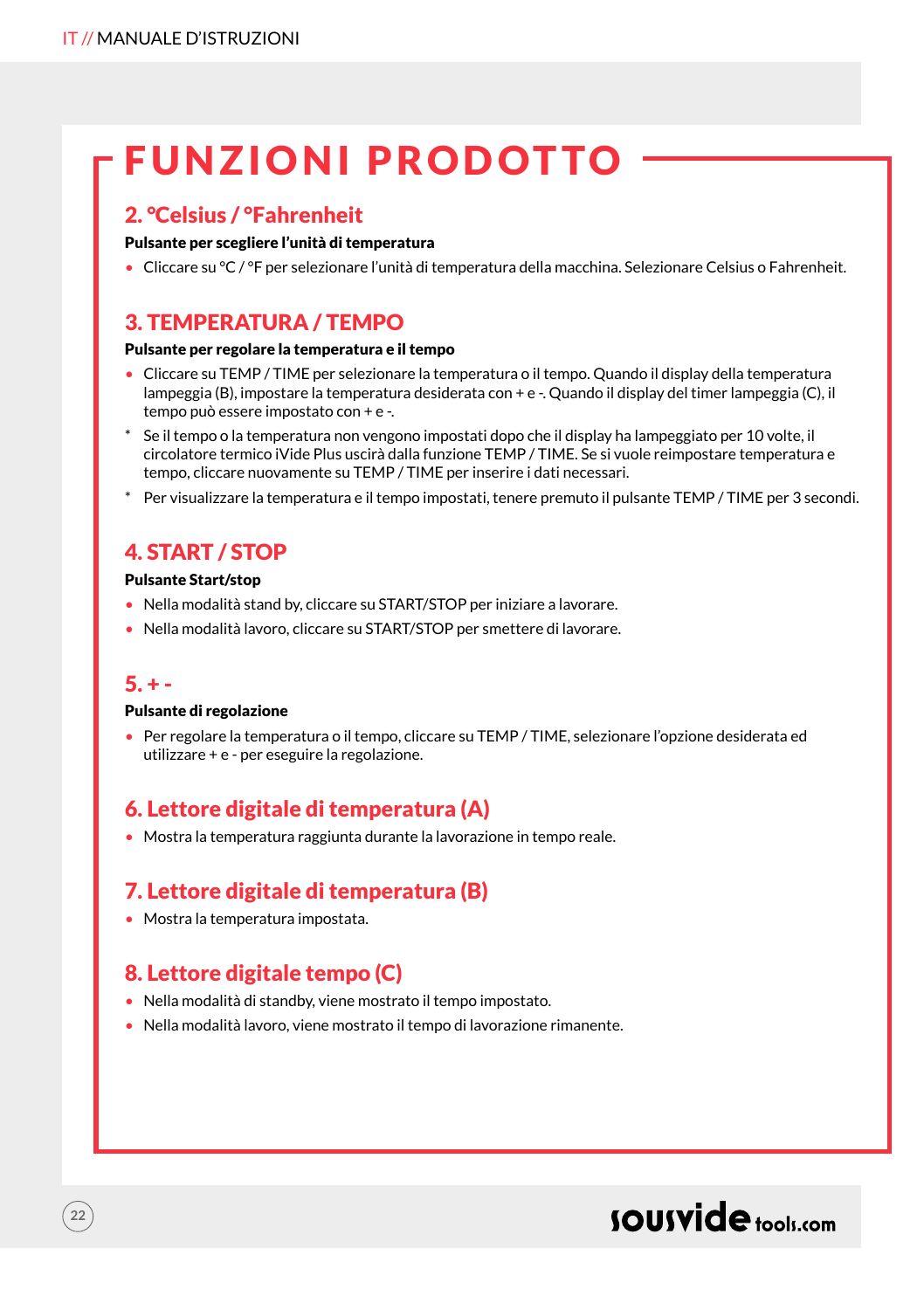**23**



**SOUSVide** tools.com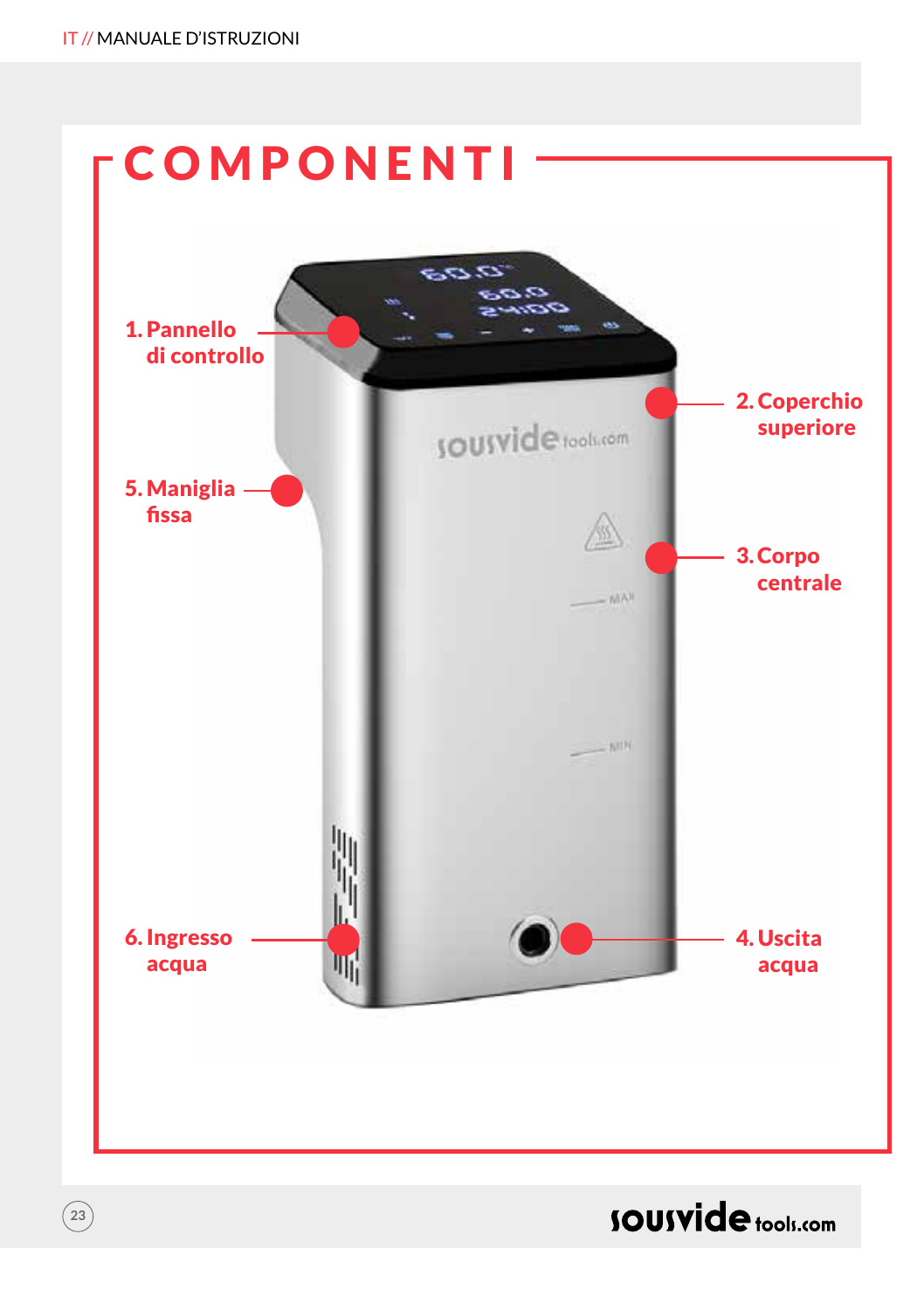### APPLICAZIONE

#### Scaricare l'applicazione per circolatore termico iVide Plus

Se non avete ancora scaricato l'applicazione, potete farlo dall'Apple Store (IOS) o da Google Play (Android). È compatibile con IOS versione 9.3.5 e successive e con Android versione 4.3 e successive.

Nota: se avete domande a proposito del download dell'applicazione, contattate il produttore del vostro telefono cellulare o dispositivo.

#### Sei passi per configurare l'applicazione per circolatore termico iVide Plus

Rispetto ad altre applicazioni, installare quella per circolatore termico iVide Plus sarà facile e veloce. Questa applicazione consente un uso immediato, fornendo informazioni nel preciso istante in cui sono necessarie. Abbiamo sviluppato un nuovo approccio a questo tipo di applicazioni in modo che ogni momento passato in cucina sia indimenticabile. L'applicazione è compatibile con il circolatore grazie alla connessione Wi-Fi e ne rende l'utilizzo incredibilmente facile. Basta selezionare il tipo di cibo, regolare le impostazioni e premere Start.

### Sei semplici passi



- 1 Selezionare il dispositivo che si vuole utilizzare e premere "CONNETTI".
- 2 L'applicazione riconoscerà la rete Wi-Fi. Inserire la password e premere "Conferma".
- 3 L'applicazione inizierà a cercare il circolatore termico iVide Plus. Premere il pulsante °C / °F e start/ stop per un paio di secondi finché la spia del Wi-Fi inizia a lampeggiare. Aspettare che il dispositivo finisca la configurazione automatica.
- 4 Alla fine, comparirà un messaggio che conferma che il dispositivo è pronto per essere connesso.
- 5 Assicurarsi che la spia del Wi-Fi abbia smesso di lampeggiare e poi premere il pulsante "Connect". Se avete bisogno di aiuto, leggete I suggerimenti sul display.
- 6 Congratulationi! Il circolatore termico iVide Plus è appena stato configurato! Siete pronti per cucinare!

Nota: I loghi The Apple and iPhone sono marchi registrati della Apple Inc., registrata negli Stati Uniti e altri stati. Apple Store è un servizio della Apple Inc. Android: i loghi Google Play e Google Play sono marchi registrati di Google Inc.

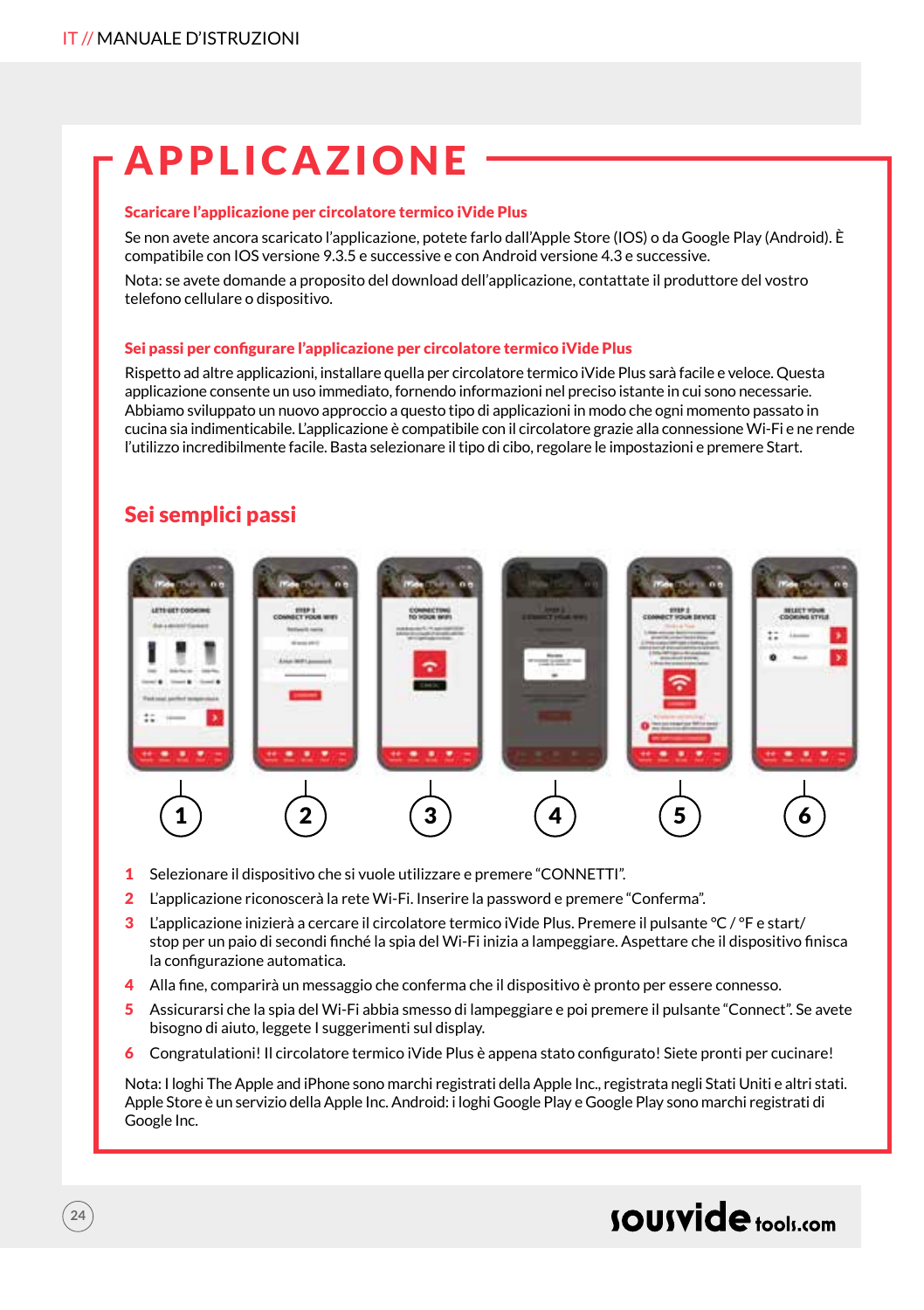### ISTRUZIONI OPERATIVE

- 1 Iniziare collegando il circolatore termico iVide Plus al recipiente di cottura. Ruotare la manopola in senso antiorario, formare uno spazio tra il corpo principale e la manopola, inserire la macchina nel recipiente di cottura e serrare la manopola in senso orario per fissare la macchina.
- 2 Aggiungere acqua al recipiente di cottura, accertandosi che il livello dell'acqua sia compreso tra il livello minimo e quello massimo.
- 3 Collegare l'alimentazione per accendere e illuminare il display digitale. Il circolatore termico iVide Plus entrerà in modalità risparmio energetico dopo 2 secondi. Trascorso questo tempo, premere il pulsante di accensione per mettere la macchina in modalità ON.
- 4 Fare clic su ° C / ° F per selezionare l'unità di visualizzazione della temperatura. L'impostazione predefinita è ° C. L'unità di temperatura selezionata verrà memorizzata per la volta successiva in cui si utilizza la macchina.
- 5 Fare clic su TEMP / TIME per selezionare la temperatura o l'ora e impostare il valore desiderato con i tasti + e -.
- 6 Una volta che la macchina è stata impostata, fare clic su START / STOP per avviarla. Quando la temperatura nel recipiente di cottura raggiunge la temperatura richiesta, la lettura digitale del tempo (C) inizia il conto alla rovescia - ora aggiungi il cibo sottovuoto per una cottura a temperatura costante.
- 7 Al termine della cottura, il circolatore termico iVide Plus emetterà un segnale acustico. Fare clic su START / STOP per spegnerlo.

Nota: se non viene eseguita alcuna operazione, la macchina emetterà un segnale acustico continuo dopo 20 secondi, mentre l'acqua rimarrà alla temperatura preimpostata.

- 8 Togli il cibo sottovuoto. Il cibo è ora pronto per la prossima fase.
- 9 Dopo aver utilizzato il circolatore termico iVide Plus, spegnere e tenere in un luogo sicuro.

NOTA BENE: Prima della cottura, il cibo deve essere messo sotto vuoto. Il livello dell'acqua (dopo che il cibo è stato inserito) dovrebbe essere più alto del livello minimo MIN, ma più basso di quello massimo indicato come MAX. Per evitare di danneggiare la macchina, svuotare tutta l'acqua dopo l'uso e pulire il recipiente.

### MANUTENZIONE

Per evitare scottature, assicurarsi che il circolatore termico iVide Plus sia spento e a temperatura ambiente prima di pulirlo.

- 1 Posizionare verticalmente il circolatore termico iVide Plus dopo la pulizia, non posizionarlo orizzontalmente o a testa in giù.
- 2 Durante la pulizia, non danneggiare i componenti all'interno della macchina. Una volta che i componenti sono danneggiati, si prega di chiedere ad uno specialista di controllare e riparare la macchina. Non tentare riparazioni non autorizzate, in quanto ciò potrebbe causare incidenti.
- 3 Svuotare l'acqua dopo ogni utilizzo. Riempire con acqua pulita quando si utilizza il circolatore termico iVide Plus. Se l'acqua viene riutilizzata, i minerali presenti al suo interno possono danneggiare i componenti.
- 4 Rimuovere il coperchio posteriore del circolatore termico iVide Plus per pulire il tubo di calore e la sonda se la capacità di scarico si riduce o i componenti si sono sporcati. Si consiglia di pulire il circolatore termico iVide Plus ogni 20 utilizzi o dopo 100 ore di utilizzo.
- 5 Non mettere il circolatore termico iVide Plus caldo in acqua fredda poiché ciò potrebbe causare danni. Il circolatore termico iVide Plus deve essere raffreddato a temperatura ambiente e messo in acqua fredda per l'uso.

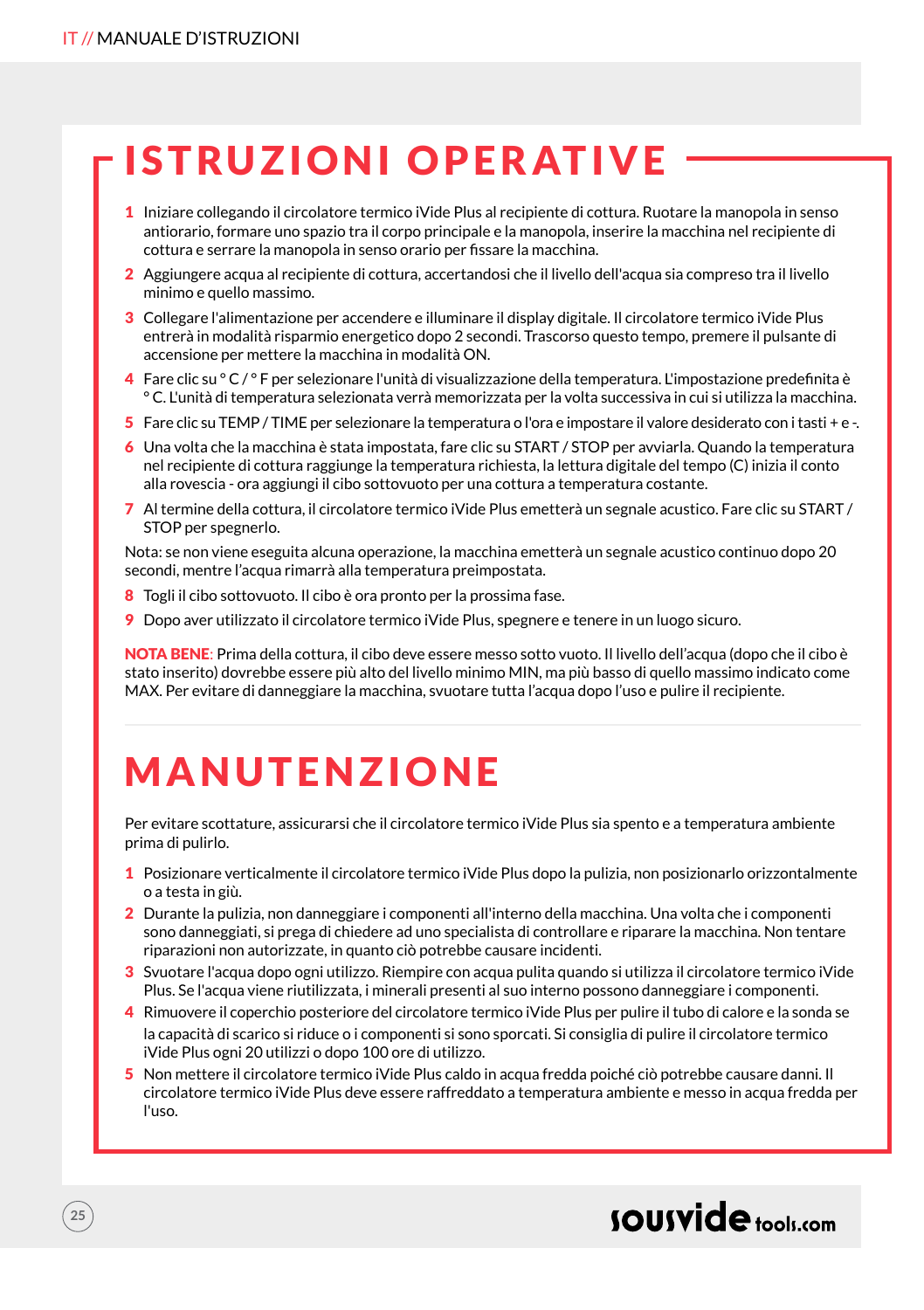### PULIZIA

### Preparazione

Il circolatore termico iVide Plus può essere pulito con aceto (aceto bianco, aceto di mele ecc.)

### Perché pulirlo?

L'acqua del rubinetto contiene minerali che, ad alte temperature, creano calcare sulla resistenza o sulla superficie della macchina. In questo caso, il calcare pregiudicherà il funzionamento della macchina. Si consiglia di pulire la macchina ogni 20 utilizzi o 100 ore di utilizzo. Potete pulire la macchina secondo necessità e la durezza della vostra acqua.

### Come pulirlo

- 1 Riempire il contenitore (fino alla linea MAX) con acqua. Aggiungere 5 g di aceto all'acqua.
- 2 Accendere il circolatore termico iVide Plus, impostare la temperatura di lavoro su 80 °C (176 ° F) e il tempo su 3 ore (03:00). Fai clic su START / STOP. Dopo 3 ore, la macchina emetterà un segnale acustico e si spegnerà.
- Pulizia rapida: tenere premuti i pulsanti START / STOP e -. La lettura digitale (B) mostrerà la temperatura impostata 80 ° C, la lettura digitale (C) mostrerà il tempo impostato 3:00. Rilascia il pulsante e la lettura digitale (B) e (C) lampeggerà 10 volte. Fare clic sul pulsante START / STOP per avviare l'operazione di pulizia.
- 3 Controllare se la macchina è pulita. Se la macchina non è pulita, aggiungere altro aceto e avviare nuovamente il procedimento. Se la macchina è pulita, rimuovere l'aceto dalla macchina, lavarla con acqua pulita, asciugarla e riporla.

### RISOLUZIONE PROBLEMI

| Codici di errore | <b>Cause dell'errore</b>                                                                                                                        | <b>Risoluzione errore</b>                                                                                                                                                                        |
|------------------|-------------------------------------------------------------------------------------------------------------------------------------------------|--------------------------------------------------------------------------------------------------------------------------------------------------------------------------------------------------|
| F <sub>0</sub> 1 | Il livello dell'acqua è al di sotto del<br>livello minimo o al di sopra di quello<br>massimo.                                                   | Spegnere la macchina. Se il livello dell'acqua<br>è troppo basso, aggiungere la quantità<br>necessaria; se il livello dell'acqua è troppo alto,<br>rimuovere l'acqua in eccesso dal contenitore. |
| F <sub>02</sub>  | 1. Se il tubo di riscaldamento è normale:<br>2. Se il cablaggio interno della macchina<br>è normale:<br>3. Il sensore di temperatura è normale? | Contattare un professionista per la<br>riparazione.                                                                                                                                              |
| ΙP               | La macchina perde potenza<br>all'improvviso durante il normale<br>processo di cottura.                                                          |                                                                                                                                                                                                  |

Durante l'uso della macchina, se si presenta qualsiasi altro problema, contattare un professionista. Non tentare riparazioni non autorizzate per evitare incidenti.

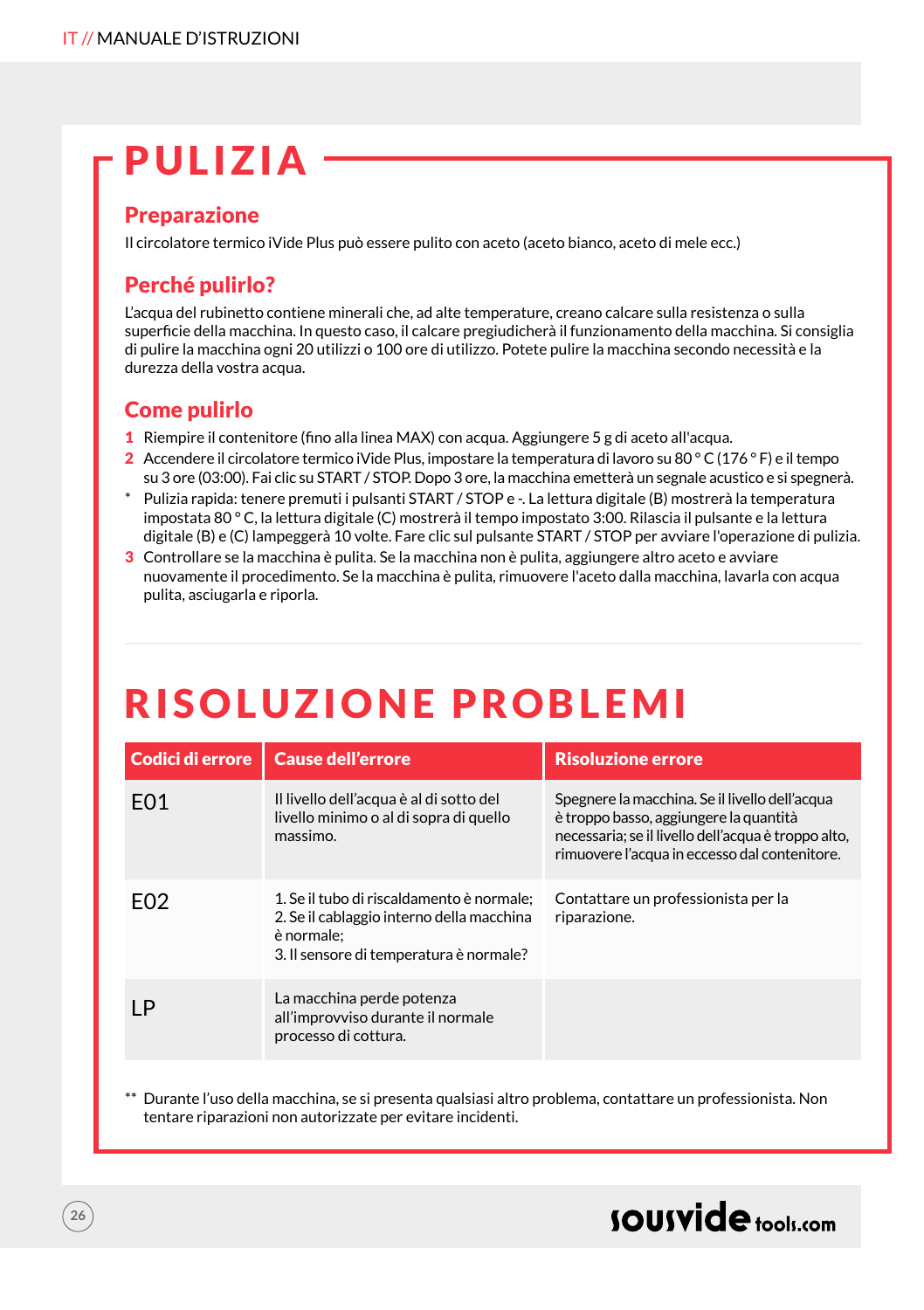### **GARANZIA E SERVIZIO** POST VENDITA

- 1 Assicurarsi che la superficie di lavoro sia piatta, pulita e in ordine.
- 2 La garanzia è limitata a danni causati da difetti di produzione.
- 3 Il costo di parti di ricambio e manutenzione saranno a carico dell'utilizzatore se dovuti ad uso improprio o altri problemi non legati alla qualità del prodotto.
- 4 Tenere gli scontrini e le ricevute.

### Dati per la manutenzione

| Nome di battesimo:   | Cognome:          |
|----------------------|-------------------|
| Telefono:            | Email:            |
| Indirizzo:           |                   |
| Modello di macchina: | Data di acquisto: |
| Fornitore:           |                   |

### Registro riparazioni

| <b>Data</b> | Causa | Di |
|-------------|-------|----|
|             |       |    |
|             |       |    |
|             |       |    |
|             |       |    |



 $\left(27\right)$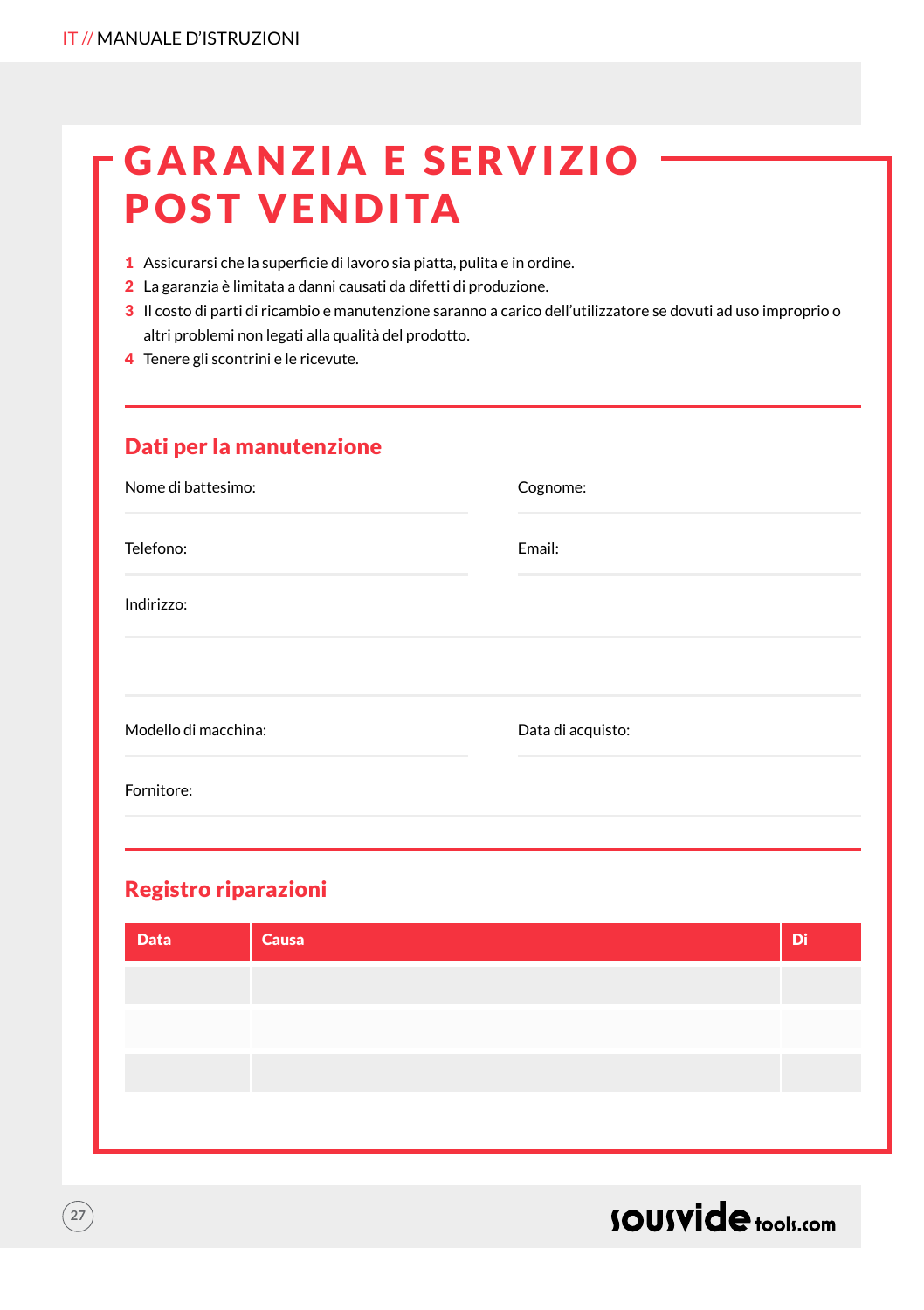### A PROPOS DE IVIDE

Fondée en 2011, Sousvidetools.com est une entreprise d'appareils de cuisine High-tech ayant pour but d'aider les gens à cuisiner plus intelligemment #clevercooking. Par ailleurs notre entreprise se présente comme le fer de lance de ce domaine. En effet, nous sommes avons produit 2 livres de cuisine, un calculateur de durées de cuisson, une application ainsi qu'un manuel de formation en collaboration avec Campden BRI, une référence en termes d'accompagnement d'entreprises alimentaires mais aussi le leader du marché mondial des appareils de cuisson sous vide.

Notre équipe est composée de 15 personnes avec un seul objectif commun : transformer le stress de la cuisine en bonheur à table. (On appelle ça "#clevercooking"). Pourquoi ? Parce que plus vous en savez sur la cuisine, meilleurs vous y devenez. Notre équipe de recherche est composée de chefs cuisiniers constamment aux fourneaux, et c'est vous qui en tirez les bénéfices.

Alors, pourquoi le cuiseur iVide ? Nous voulons que les adeptes du sous vide, qu'ils soient novices ou experts, puissent cuisiner tous les jours chez eux des plats dignes d'un grand restaurant. Alors dites adieu à la nourriture immangeable, trop cuite et commencez à profiter de repas gastronomiques.

L'appareil de cuisson sous-vide iVide Plus Thermal Circulator de SousVideTools dispose d'un écran tactile HD de 114.3mm. La WIFI intégrée vous permet de le contrôler depuis n'importe où à l'aide de notre application. Il est bien sûr conçu pour garantir la sécurité alimentaire. Entre 40°C et 100°C il garantit une stabilité de la température à 0,07°C près et présente une capacité de 80L. Il est garanti 2 ans.

Le iVide Plus est le premier appareil waterproof pour les cuisines commerciales, certifié IPX7. La qualification IPX7 certifie que le iVide Plus Sous Vide cooker est capable de supporter une immersion jusqu'à 1 mètre de profondeur durant 30 minutes. Ainsi, en cas d'incident qui ferait que l'appareil est éclaboussé ou immergé, l'appareil resterait intact. En revanche, une exposition prolongée (passage dans un lave-vaisselle par exemple) pourrait l'endommager.

## CONSEILS DE SÉCURITÉ

#### Merci de suivre ces précautions d'utilisation:

- Se conformer au manuel d'utilisation pour toute utilisation de l'iVide Plus Thermal Circulator. Dans le cas contraire cela pourrait endommager l'appareil.
- Se conformer aux installations électriques correspondantes aux caractéristiques mentionnées dans ce manuel ou sur la plaque signalétique de l'appareil.
- Ne le brancher qu'a des prises reliées à la terre.
- Avant de déplacer l'appareil, s'assurer qu'il soit bien débranché.
- Ne pas toucher directement l'eau pour vérifier la température. Utiliser l'affichage de température de l'appareil ou un thermomètre.
- Le niveau d'eau doit être compris entre les indications de niveau "MIN" et "MAX". Autrement cela pourrait détériorer l'appareil.
- Ne pas toucher de surface chaude sur le iVide Plus Thermal Circulator durant ou immédiatement après utilisation.
- S'il y a de l'eau sur le haut de l'appareil (au-dessus du niveau MAX), éteindre celui-ci et le sécher.
- Nous recommandons que les utilisateurs du iVide Plus Thermal Circulator soient formés avant d'utiliser l'appareil ou soient supervisés par un utilisateur aguerri.
- Tenir les liquides à l'écart de l'alimentation et du ventilateur à l'arrière du iVide Plus Thermal Circulator. Autrement cela pourrait détériorer l'appareil.

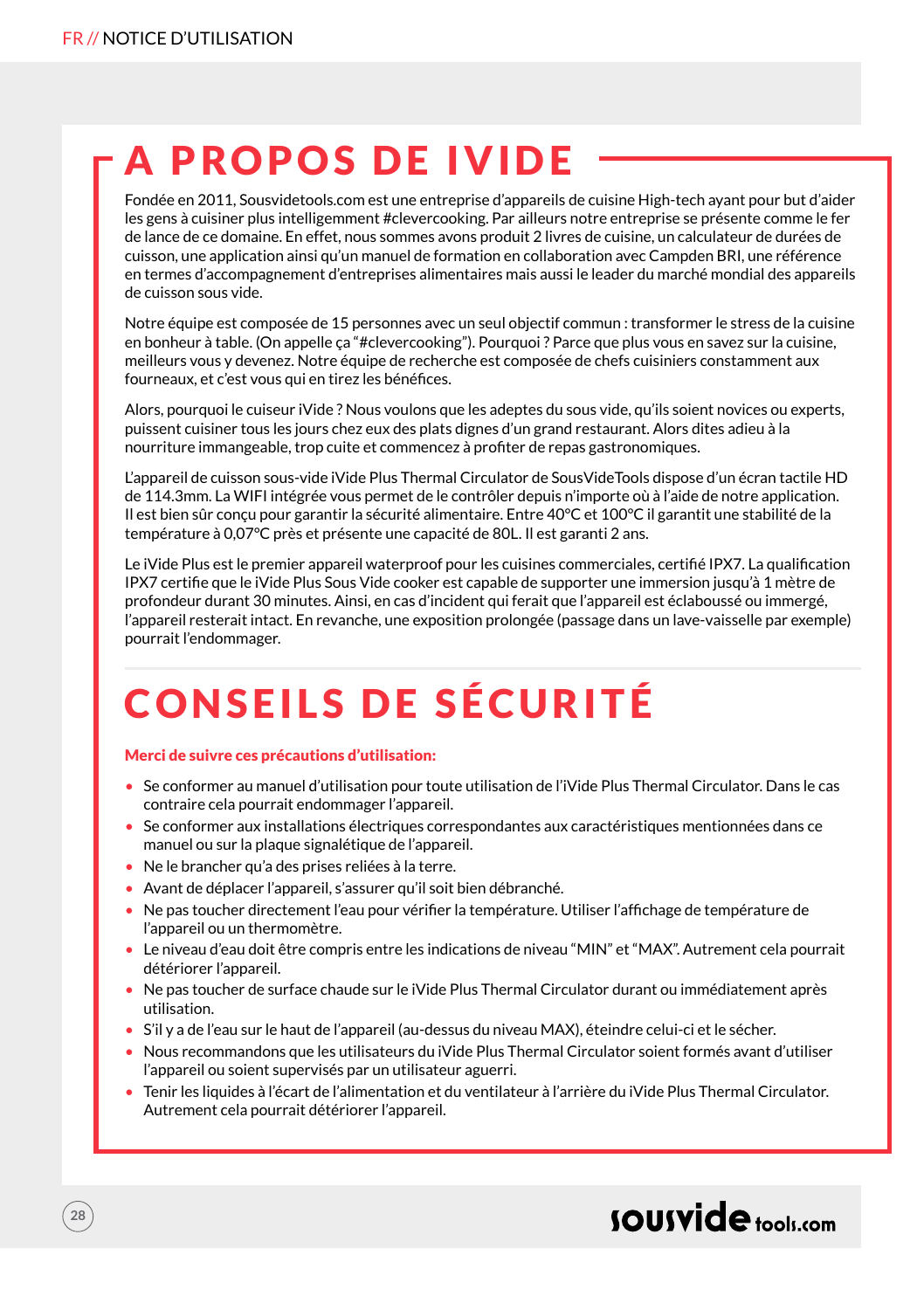## SPÉCIFICATIONS

| Tension nominale                   | $220 - 240V$ ~                 |
|------------------------------------|--------------------------------|
| Fréquence nominale                 | 50HZ                           |
| Puissance nominale                 | 2300W                          |
| Plage de réglage de la température | 5 - 95°C / 41 - 203°F          |
| Plage de réglage de la minuterie   | 5 min - 99 heures 59 minutes   |
| Précision de l'affichage           | 0.1                            |
| <b>Dimensions</b>                  | 5.5"x5.6"x11.9"(140x143x302mm) |
| Poids                              | $2.2$ Kg                       |

### DESCRIPTION DE L'APPAREIL



### 1. Bouton "Power"

- Lorsque l'appareil est allumé, le bouton ainsi que le voyant lumineux s'afficheront. L'appareil passera en mode Economie d'énergie après 2 secondes.
- En mode économie d'énergie, appuyer sur le bouton "power" pour réveiller l'appareil et passer en mode StandBy. A ce moment-là l'écran affichera la température actuelle de l'eau (A), et la température précédente (B). La température cible est paramétrée via le processus, l'affichage montre les heures paramétrées lors du dernier processus utilisé.
- En mode ON (le bouton est totalement allumé), appuyer sur ce bouton pour passer en mode économie d'énergie. Il est aussi possible d'appuyer sur le bouton durant le processus de cuisson de manière à entrer directement en mode Economie d'énergie.

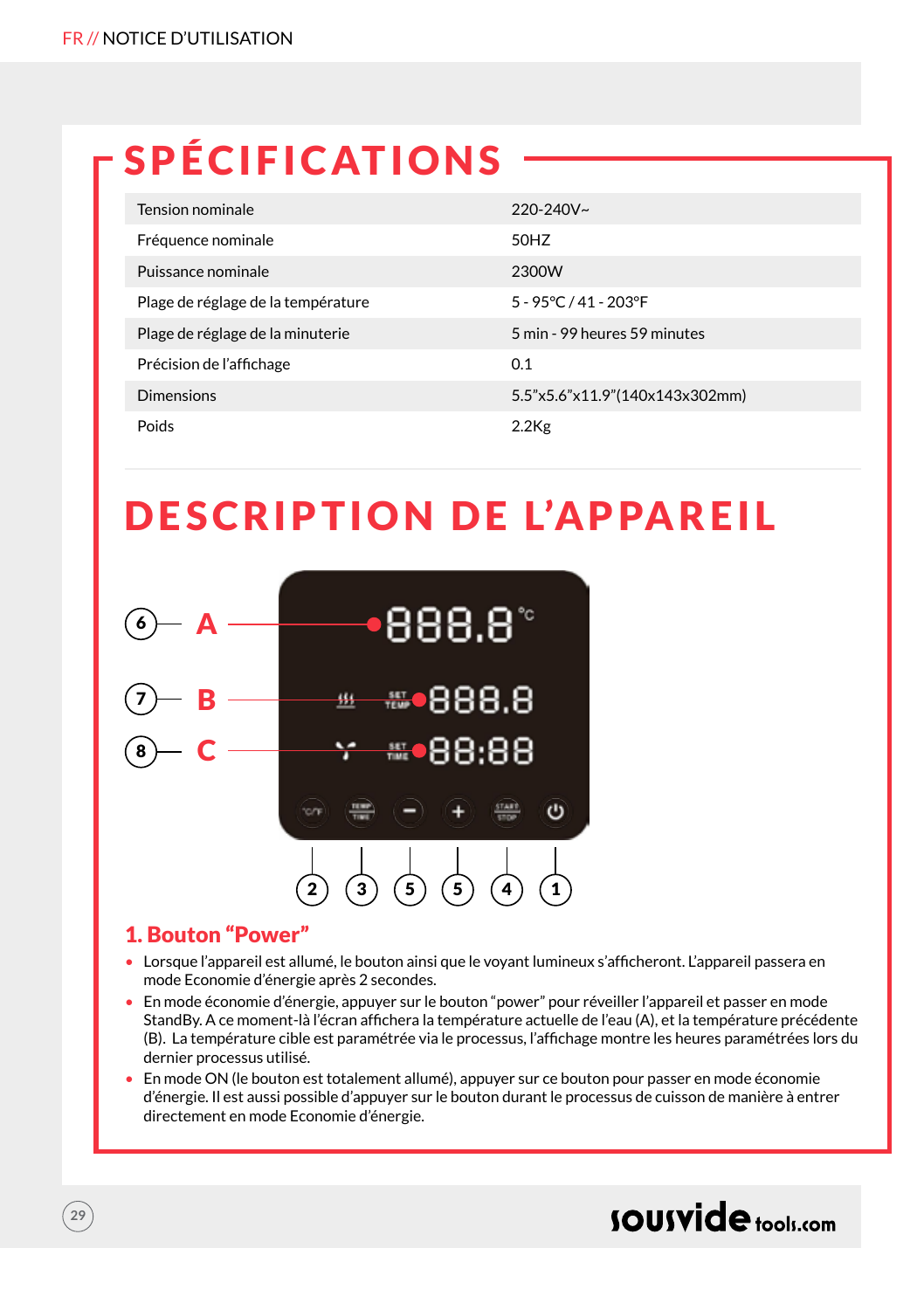### DESCRIPTION DE L'APPAREIL

### 2. °C/°F

#### Bouton de sélection des unités de température

• Appuyer sur °C / °F l'unité de température utilisée par la machine : degrés Celsius ou Fahrenheit.

### 3. TEMP / TIME

#### Bouton de sélection du paramétrage de la Température et de la durée

- Cliquer sur le bouton TEMP / TIME pour basculer entre le paramétrage de la température ou de la durée. Quand l'affichage de température (B) clignote, choisissez la température voulue avec les touches "-" et "+". Quand l'affichage de durée (C) clignote, choisissez la durée voulue avec les touches "-" et "+".
- Si aucune durée ou température n'a été paramétrée après que l'affichage ait clignoté 10 fois, le iVide Plus Thermal Circulator sortira de la fonction de paramétrage TEMP/TIME. Si vous souhaitez reparamétrer les données, appuyez de nouveau sur TEMP / TIME pour entrer les valeurs souhaitées.
- Pour afficher les valeurs de durée et température choisies, appuyer sur le bouton TEMP/TIME pendant 3 secondes.

### 4. START / STOP

#### Bouton Start/stop

- En mode standby, appuyez sur START/STOP pour démarrer.
- Lors du fonctionnement, appuyez sur START/STOP pour l'arrêter.

#### $5. + -$

**30**

#### Bouton d'ajustement

• Pour ajuster la température ou la durée, appuyez sur TEMP / TIME, choisissez l'option voulue puis utilisez les boutons "-" et "+" pour sélectionner la valeur voulue.

### 6. Affichage de la température actuelle (A)

• Affiche la valeur actuelle de température de fonctionnement.

### 7. Affichage de la température paramétrée (B)

• Affiche la température de fonctionnement paramétrée.

### 8. Affichage de la durée (C)

- En mode StandBye, la durée paramétrée est affichée.
- En fonctionnement, la durée restante est affichée.

### sousvide tools:com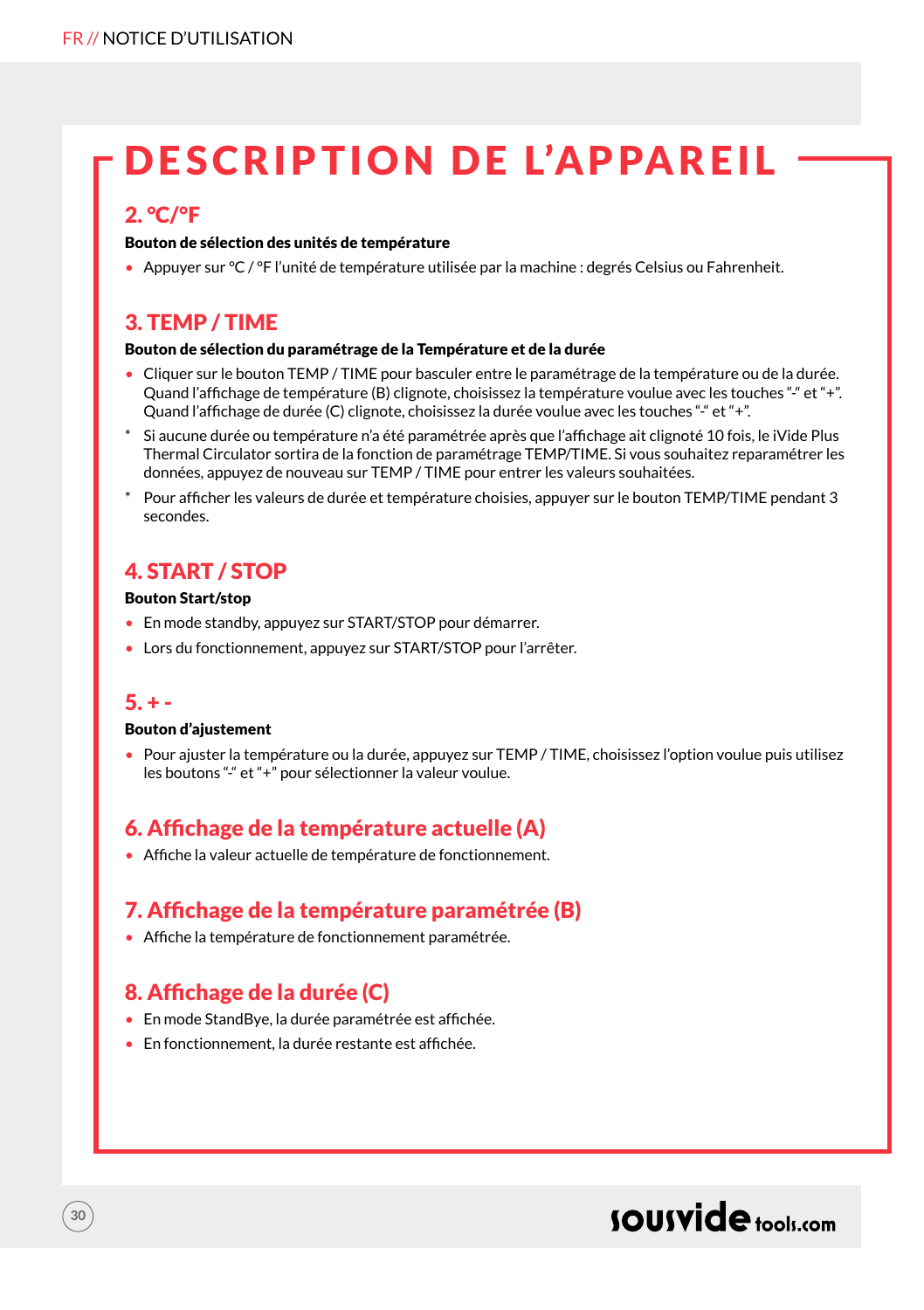$\binom{31}{}$ 



### **SOUSVide** tools.com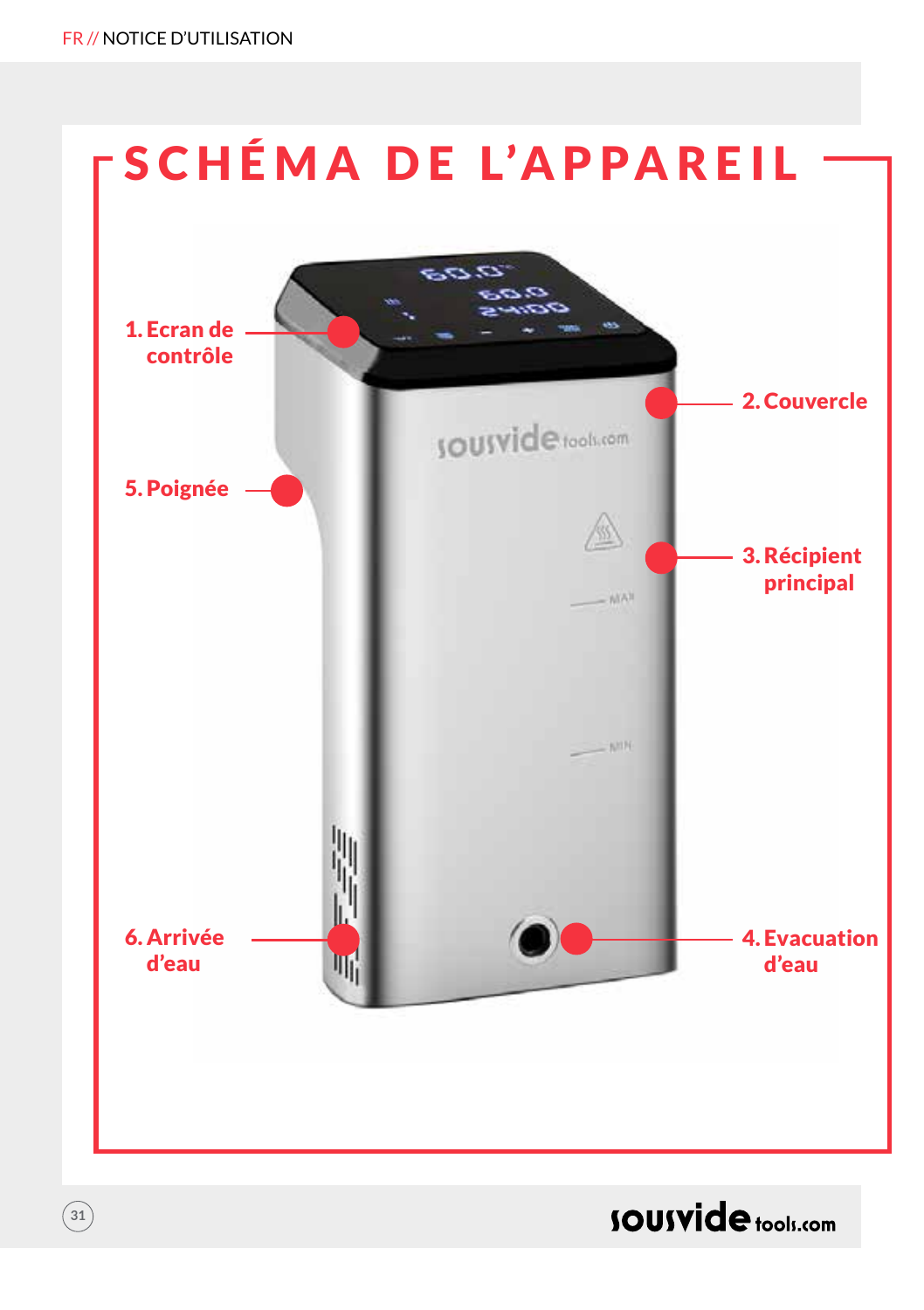### L'APPLICATION

#### Télécharger l'application iVide Plus Thermal Circulator

Si vous n'avez pas encore téléchargé l'application iVide Plus Thermal Circulator, vous pouvez le faire depuis l'Apple Store (IOS) ou Play Store (Android). Elle est compatible avec la version IOS 9.3.5 ou ultérieures. Elle est compatible avec Android 4.3 ou versions ultérieures.

Note : Si vous avez des questions concernant le téléchargement de l'application, veuillez contacter le fabricant de votre appareil.

#### Six étapes pour configurer l'application iVide Plus Thermal Circulator

Contrairement à d'autres, l'installation de l'application iVide Plus Thermal est rapide. Les applications iVide permettent une utilisation immédiate en donnant les informations nécessaires lorsque vous en avez besoin. Nous avons développé une toute nouvelle approche pour ce genre d'application car selon nous chaque instant dans une cuisine doit être inoubliable. L'application communique avec l'appareil via Wi-Fi. Elle rend la cuisine avec iVide Plus Thermal Circulator d'une facilité déconcertante. Sélectionnez simplement la nourriture, définissez les paramètres et appuyez sur Start.

### Six étapes simples



- 1 Sélectionnez l'appareil que vous souhaitez utiliser et appuyez sur "CONNECTER".
- 2 L'application détectera un réseau Wi-Fi connecté. Entrez le mot de passe et appuyez sur "Confirmer".
- 3 L'application commence à rechercher le iVide Plus Thermal Circulator. Restez appuyé simultanément sur les boutons °C / °F et start/stop pendant quelques secondes jusqu'à ce que l'indicateur Wi-Fi commence à clignoter. Attendez ensuite jusqu'à ce que l'appareil finisse la configuration automatique.
- 4 A la fin un message confirmant que l'appareil est prêt à être connecté apparaîtra.
- 5 Assurez-vous que l'indicateur Wi-Fi ne clignote plus et appuyez sur le bouton "Connecter". Si vous avez besoin d'aide, suivez les conseils affichés à l'écran.
- 6 Félicitations ! Vous venez de configurer votre iVide Plus Thermal Circulator. Profitez de votre cuisine !

Note : Les logos Apple et IPhone sont des marques déposées de Apple Inc., enregistrée aux USA et dans d'autres pays. L'apple Store est une marque de Apple Inc. Android ; Play Store and Play Store logo sont des marques déposées de Google Inc.

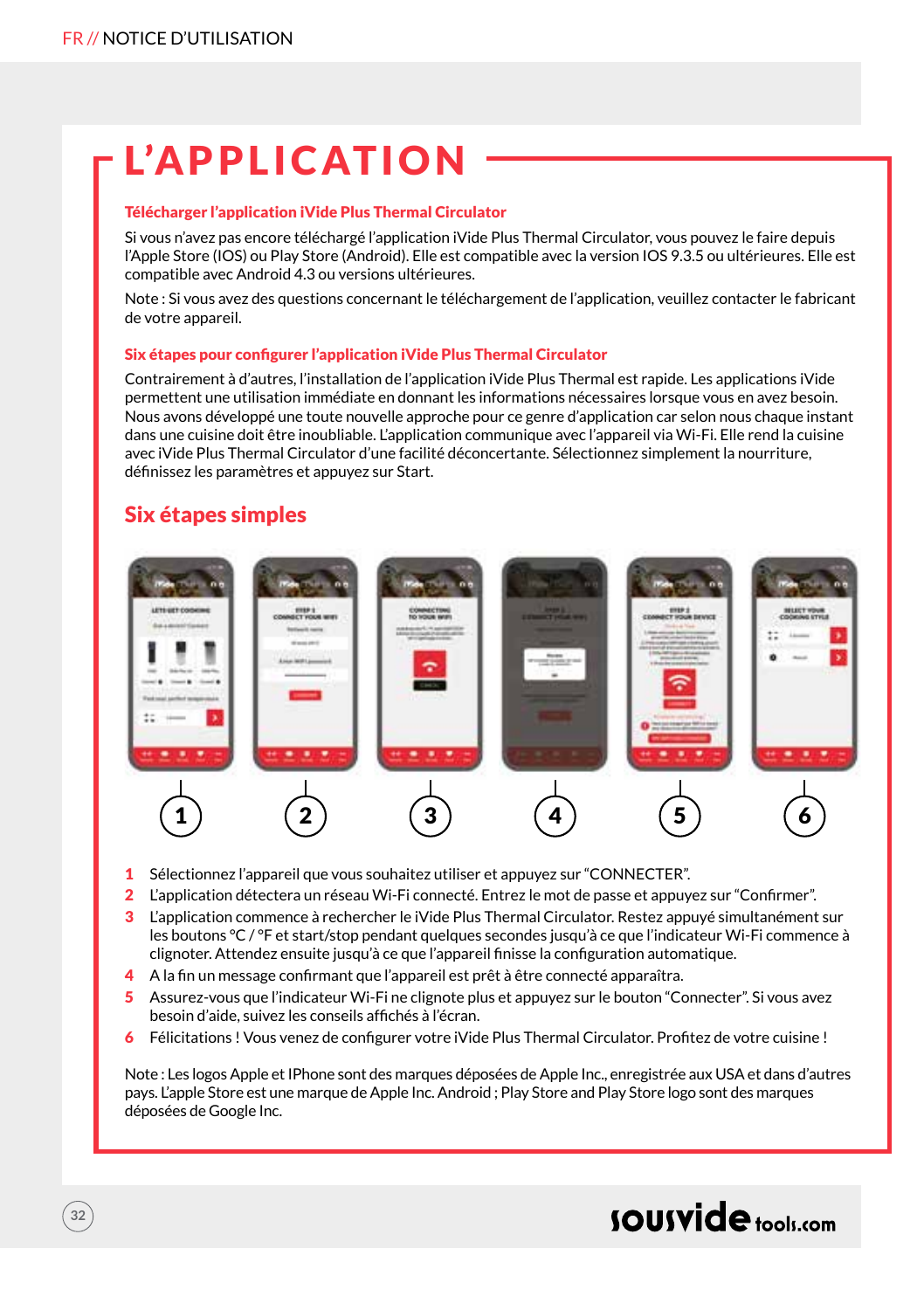### INSTRUCTIONS D'UTILISATION

- 1 Commencez par attacher le iVide Plus Thermal Circulator au récipient principal. Tournez la poignée dans le sens anti-horaire, créez un espace entre le corps principal et la poignée, insérez la machine dans le récipient principal et resserrez la poignée dans le sens horaire pour sécuriser l'ensemble.
- 2 Ajoutez de l'eau au récipient principal, en vous assurant que le niveau est compris entre le minimum et le maximum.
- 3 Branchez l'appareil, l'écran doit s'allumer. Le iVide Plus Thermal Circulator passera en mode veille après 2 secondes. Ensuite appuyez sur le bouton Power pour allumer la machine.
- 4 Appuyez sur °C/°F pour sélectionner l'unité de température. Par défaut le système est en °C. Votre choix d'unité reste en mémoire pour l'utilisation suivante.
- 5 Appuyez sur TEMP /TIME pour paramétrer la température et la durée, à l'aide des touches "-" et "+".
- 6 Une fois le paramétrage terminé appuyez sur START/STOP pour démarrer l'appareil. Une fois que le récipient principal atteint la température souhaitée, l'afficheur de durée va débuter son compte à rebours. Vous pouvez désormais ajouter votre packet de nourriture sous-vide pour une cuisson à température constante.
- 7 Une fois la cuisson terminée, le iVide Plus Thermal Circulator sonnera. Appuyez sur START/STOP pour l'éteindre.

Note : Si rien n'est fait après 20 secondes, l'appareil va bipper d'une manière continue et la nourriture sera maintenue à la température sélectionnée.

- 8 Sortez votre paquet de nourriture. La nourriture est désormais prête pour l'étape suivante.
- 9 Après utilisation du iVide Plus Thermal Circulator, éteignez-le et entreposez-le dans un endroit adapté.

N'oubliez pas: Avant la cuisson sous vide, la nourriture doit être emballée sous vide. Le niveau d'eau (après que la nourriture y ait été mise) doit impérativement être comprise entre les indicateurs MAX et MIN indiqués sur l'appareil. Pour éviter d'endommager la machine, videz-la après utilisation et nettoyez le récipient.

### **FNTRETIEN**

Pour éviter de vous brûler, assurez-vous que le iVide Plus Thermal Circulator soit éteint et refroidi à température ambiante avant de le nettoyer.

- 1 Entreposez le iVide Plus Thermal Circulator verticalement après nettoyage, ne pas le mettre à l'horizontale ou renversé.
- 2 Durant le nettovage, ne pas abîmer les composants à l'intérieur de l'appareil. Si ceux-ci sont endommagés, faites-les réparer par un professionnel. Pour éviter tout accident n'essayez pas de les réparer vous-mêmes.
- 3 Videz l'eau utilisée après usage. Remplissez avec de l'eau claire lors de l'utilisation suivante. Réutiliser la même eau pourrait entraîner un endommagement de l'appareil.
- 4 Enlever la partie arrière du iVide Plus Thermal Circulator pour nettoyer le tube chauffant et examiner l'ensemble si celui-ci montre des signes de faiblesse ou si les composants se salissent. Nous vous recommandons de nettoyer l'appareil toutes les 20 utilisation ou après 100 heures d'utilisation.
- 5 Ne pas mettre de l'eau fraîche dans votre iVide Plus Thermal Circulator encore chaud car cela pourrait endommager l'appareil. Laissez-le d'abord refroidir à température ambiante.

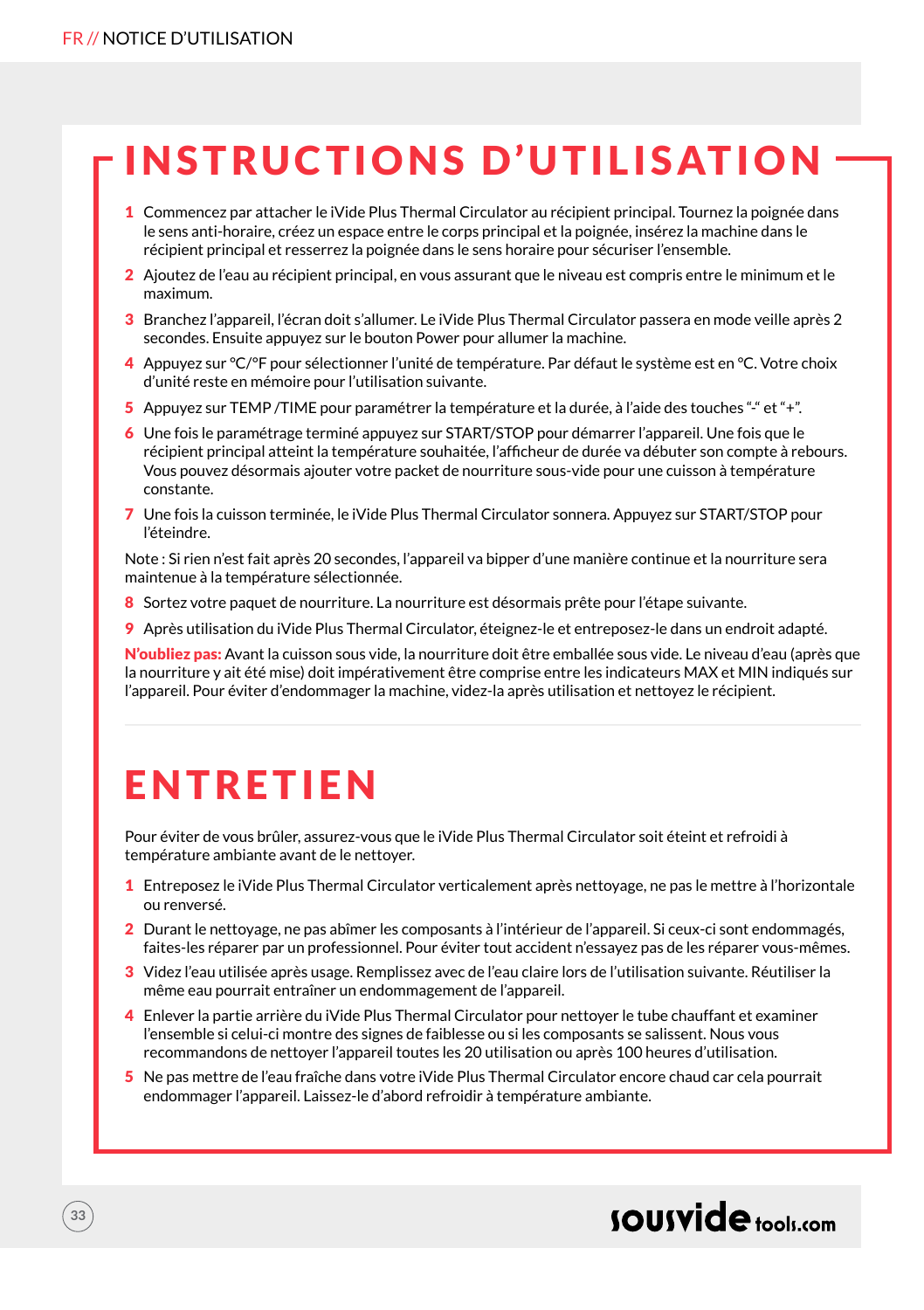### COMMENT NETTOYER ?

#### Préparation

Le iVide Plus Thermal Circulator peut être nettoyé à l'aide de vinaigre alimentaire (vinaigre blanc, vinaigre de pomme, etc…).

### Pourquoi le nettover?

L'eau du robinet contient des minéraux qui à partir d'une certaine température se déposeront sur le tube chauffant ou les parois de l'appareil et affecteront les performances de l'appareil. Il est recommandé de nettoyer la machine toutes les 20 utilisation ou 100 heures de fonctionnement. Ces recommandations doivent être adaptées suivant la dureté de l'eau dans votre région.

#### Comment nettoyer ?

- 1 Remplissez le récipient au maximum avec de l'eau et y ajouter 5 grammes de vinaigre.
- 2 Allumer l'appareil, paramétrez la température sur 80°C (176°F) et la durée sur 3 heures (03:00). Appuyez sur START/STOP. Après 3 heures le iVide Plus Thermal Circulator va bipper et s'éteindre. \*Méthode de nettoyage rapide : Rester appuyé sur les boutons START/STOP et "-". L'affichage de température (B) va afficher la température paramétrée à 80°C, l'affichage digital de durée quant à lui va afficher une durée de 3:00. Relâchez les boutons et les deux affichages mentionnés vont clignoter une

dizaine de fois. Appuyez sur START/STOP pour lancer l'opération de nettoyage. 3 Vérifiez que l'appareil soit propre. S'il reste du dépôt rajoutez du vinaigre et recommencez la procédure. Si

la machine est propre vous pouvez vider le vinaigre, la rincer avec de l'eau claire , la sécher et la ranger.

### ANOMALIES DE FONCTIONNEMENT

| Code d'erreur    | Cause du problème                                                                                                                                     | <b>Solution</b>                                                                                                                                      |
|------------------|-------------------------------------------------------------------------------------------------------------------------------------------------------|------------------------------------------------------------------------------------------------------------------------------------------------------|
| F <sub>0</sub> 1 | Le niveau d'eau est inférieur à la<br>graduation MIN ou supérieur à la<br>graduation MAX                                                              | Eteindre la machine. Si le niveau d'eau<br>est trop bas, ajoutez de l'eau au moins<br>jusqu'à MIN, s'il est trop haut, videz un<br>peu le contenant. |
| F <sub>02</sub>  | 1. Si le tuyau chauffant est normal ; 2. Si le<br>câblage interne de la machine est normal;<br>3. Est-ce que le capteur de température<br>est normal? | S'adresser à un professionnel pour<br>réparation.                                                                                                    |
| ΙP               | L'appareil a subi une coupure de courant/a<br>été débranché durant une cuisson.                                                                       |                                                                                                                                                      |
|                  |                                                                                                                                                       |                                                                                                                                                      |

Si durant l'utilisation de la machine d'autres problèmes surviennent, adressez-vous à un professionnel. Pour votre sécurité n'essayez pas de la réparer vous-même.

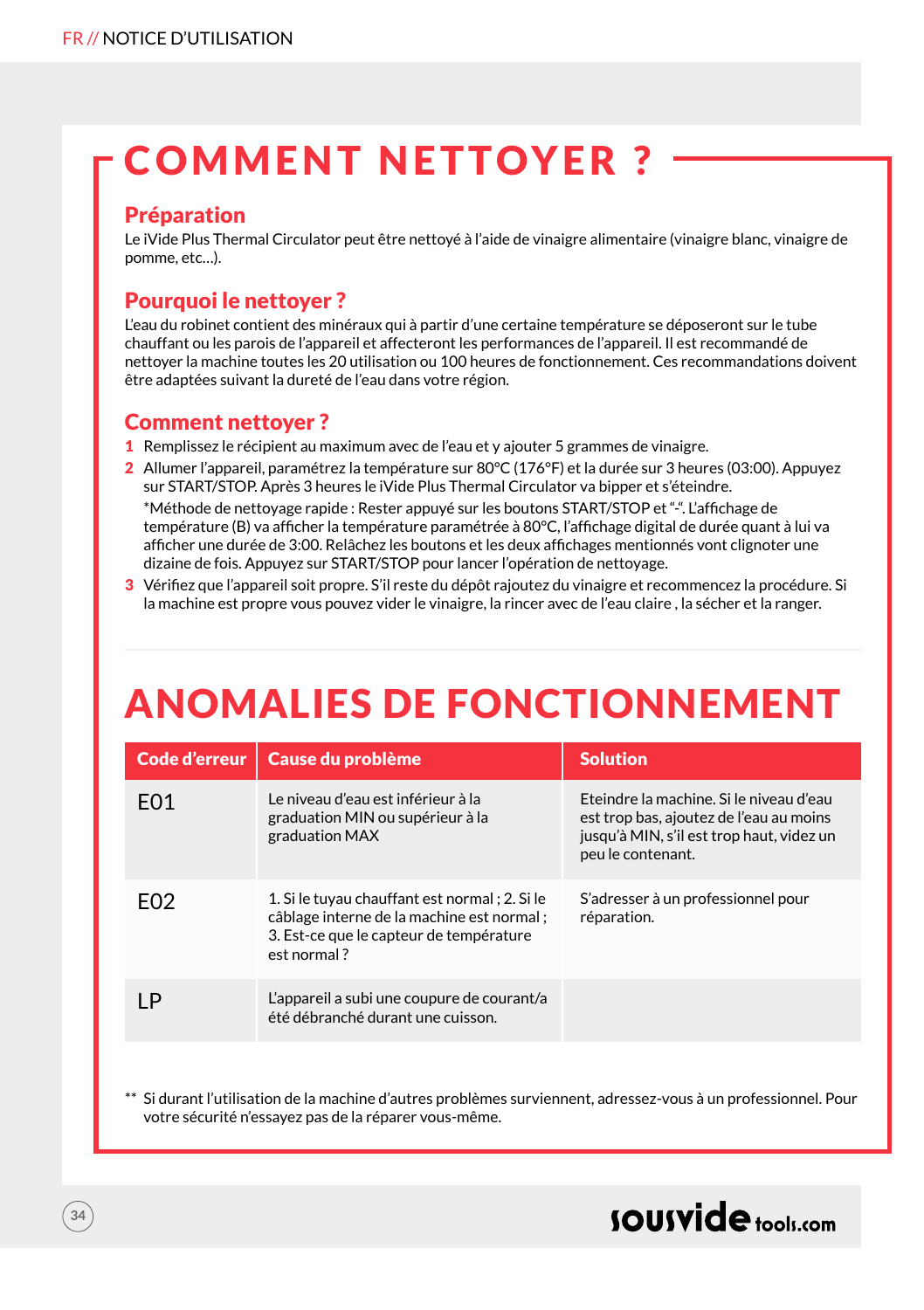|  |  |  | <b>GARANTIE ET SAV</b> |  |
|--|--|--|------------------------|--|
|  |  |  |                        |  |

- 1 Assurez-vous que le plan de travail est plat, propre et rangé.
- 2 La garantie ne s'applique qu'aux problèmes liés à un défaut de production.
- 3 Le coût des pièces et de la réparation seront facturés pour tout usage détourné de l'appareil ou tout problème de qualité non-lié au produit.
- 4 Conservez les preuves d'achat s'il vous plaît.

### Carte d'entretien

| Prénom:      | Nom:          |
|--------------|---------------|
| Téléphone:   | Email:        |
| Adresse:     |               |
|              |               |
| Modèle:      | Date d'achat: |
| Fournisseur: |               |

### Journal de réparations

| Par |
|-----|
|     |
|     |
|     |
|     |



**35**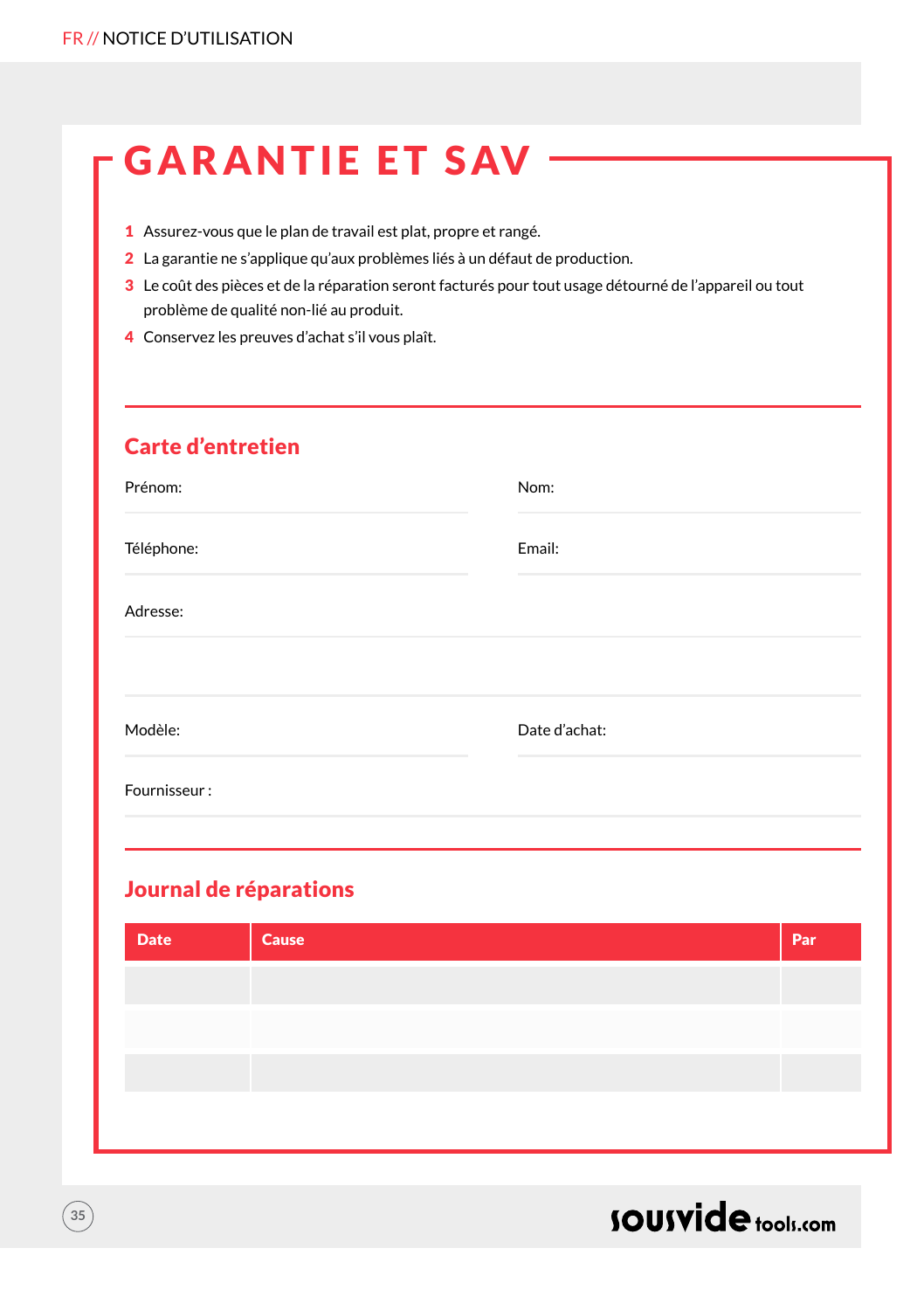### SOBRE IVIDE

Fúndada en 2011, Sousvidetools.com es una empresa de alimentos y tecnología con la misión de ayudar a las personas a cocinar de una manera mas inteligente #clevercooking. Ademas, somos la autoridad lider en nuestro campo, habiendo creado 2 libros de cocina, una calculadora sous vide, una APP y guías de capacitación en conjunto con Campden BRI, proveedor lider de prácticas científicas en Reino Unido, servicios técnicos, asesoría y ahora líder mundial en el mercado de cocinas sous vide.

Nuestro equipo esta conformado por 15 voces —y todos nosotros venimos al trabajo con una cosa en mente: trabajar duro para crear mejores herramientas que conviertan el estrés de cocinar en una cena exitosa (a esto lo llamamos #clevercooking). ¿Por qué? Porqué mientras más sabe sobre cocinar, mejor lo hace. Nuestros chefs investigadores están constántemente cocinandó para que usted obtenga los beneficios en nombre de I+D.

Entonces porque la iVide Cooker? Nosotros queremos hacer que sea fácil para nuestros usuarios de sous vide tanto novatos como expertos preparar comidas de calidad de restaurante en la comodidad de su casa. Con la perfecta cocción cada vez. Entonces dile adiós a esas comidas pasadas de cocción con sabor a cartón y dile hola a las cenas gourmet. La SousVideTools iVide Plus Thermal Circulator cuenta con una interfaz de pantalla táctil de alta resolución de 4.5 pulgadas. Cuenta con conexión WIFI lo que significa que puede ser controlado desde cualquier lugar a través de nuestra APP. También esta diseñado para asegurar integridad de la comida. Con una capacidad de 80 litros garantiza una temperatura estable de 0.07°C entre 40°C hasta 100°C. 2 Años de garantía.

La iVide plus es el primer dispositivo a prueba de agua para la cocina comercial, certificado para IPX7. Bajo la designación de IPX7. La iVide Plus Sous Vide cooker es capaz de soportar la inmersión hasta 1 metro de profundidad por 30 minutos. Esto significa que en caso de que ocurra un accidente, y el dispositivo entra en contacto con agua o es sumergido esto no causara daño alguno, pero una exposición prolongada — como colocarlo en un lavaplatos podría ser perjudicial.

### SEGURIDAD

#### Por favor, siga estas precauciones de seguridad:

- Maneje La iVide Plus thermal circulator de acuerdo con el manual del usuario. De lo contrario podria dañar la maquina.
- Conecte la fuente de alimentacion mostrada en la etiqueta unicamente.
- Conecte sólo al suministro a tierra.

**36**

- Apague la fuente de alimentación antes de remover la maquina.
- No toque el agua directamente para verificar la temperatura, por favor utilice la interfaz de temperatura o un termómetro.
- El nivel del agua debe oscilar entre el el limite minimo de agua "MIN" y el limite maximo de agua "MAX", de lo contrario podria resultar en daños para la maquina.
- No toque ninguna de las superficies de la iVide plus thermal circulator durante o justo despues de usarse.
- Si hay liquido en la parte superior de la iVide plus thermal circulator (sobre el limite MAX), apague el dispositivo y este debe estar seco antes de usarse.
- Recomendamos a nuestros usuarios de la iVide Plus thermal circulator que reciban instrucciones completas antes del primer uso o que este sea supervisado por un usuario con experiencia.
- Mantenga el liquido lejos del receptaculo de alimentación y el disipador de calor en la parte trasera de la iVide Plus thermal circulator, de lo contrario podria producir daños al dispositivo y al usuario.

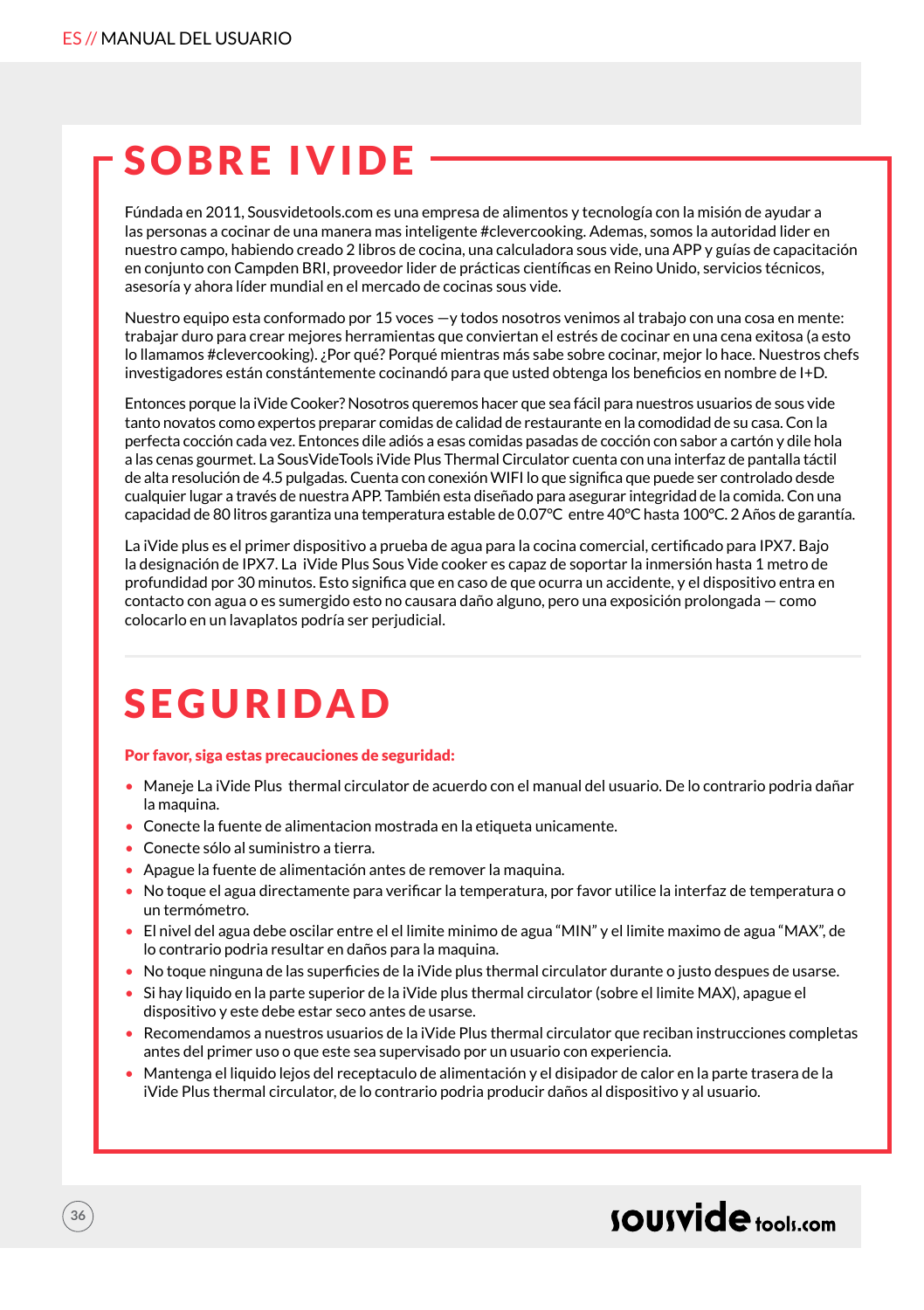# PARAMETROS TÉCNICOS

| Voltaje               | $220 - 240V$ ~                  |
|-----------------------|---------------------------------|
| Frecúencia            | 50HZ                            |
| alimentación          | 2300W                           |
| Temperatura de ajuste | $5 - 95^{\circ}$ C / 41 - 203°F |
| Tiempo de ajuste      | 5 min - 99 horas 59 minutos     |
| Precision del monitor | 0.1                             |
| Tamaño                | 5.5"x5.6"x11.9" (140x143x302mm) |
| Peso                  | $2.2$ Kg                        |

# FUNCIONAMIENTO DEL PRODUCTO



## 1. Alimentación

- Cuando el fuente de alimentación este encendida, el botón y la luz indicadora se mostraran. El dispositivo cambiara a ahorro de energia despues de 2 segundos.
- En el modo de ahorro de energia, presione el botón de encendido para activar la maquina e ingresar al modo de espera. En este momento, la lectura digital (A) muestra la temperatura actual del agua, la lectura digital (B) muestra la anterior. La temperatura objetivo establecida en el proceso de trabajo, la lectura digital (C) muestra las últimas horas de trabajo establecidas del proceso de trabajo
- En el modo encendido (el botón estara completamente iluminado) presione este botón para entrar al modo de ahorro de energía. Este tambien puede ser presionado durante el proceso de cocción para entrar al modo ahorro de energia directamente.

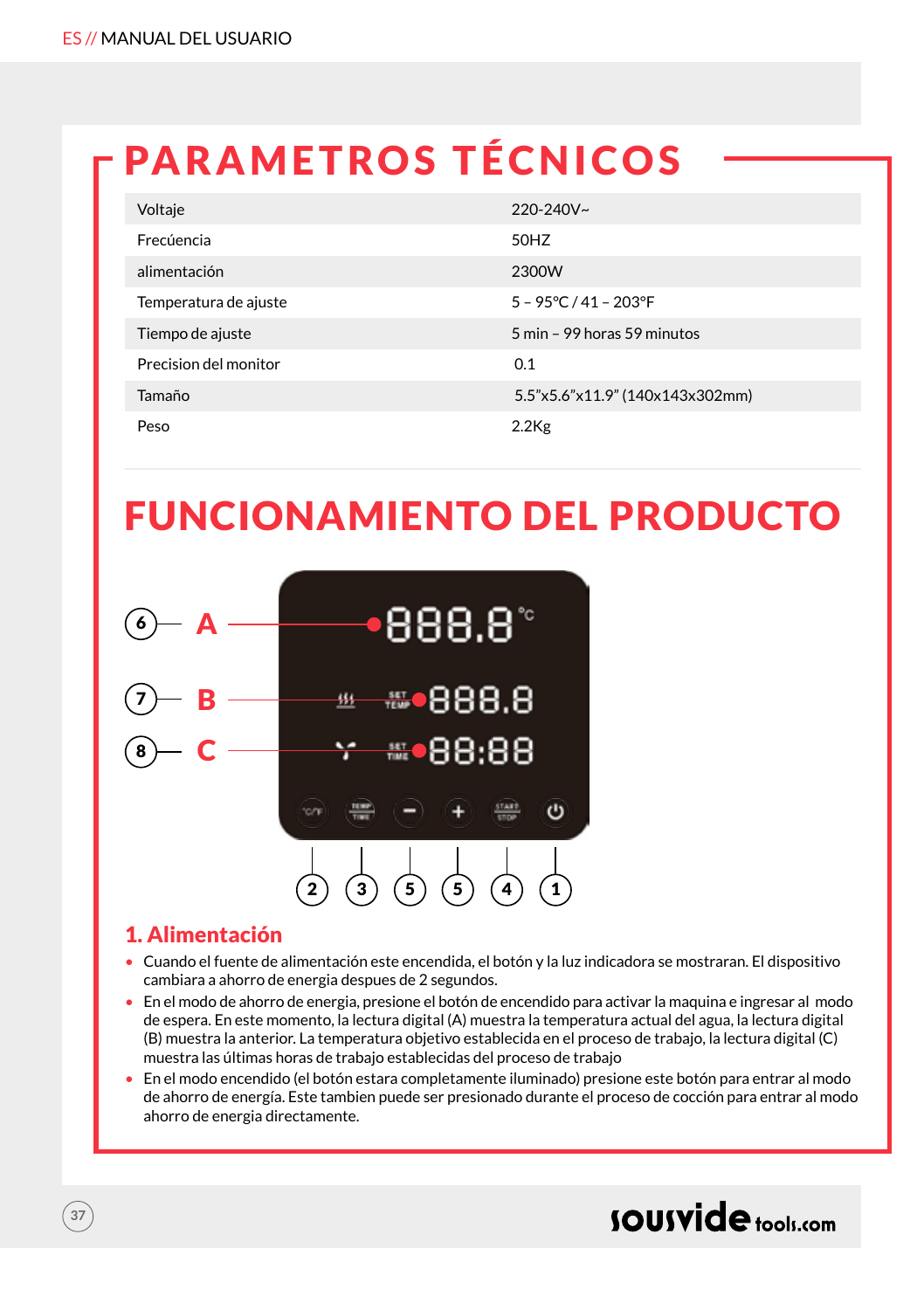## FUNCIONAMIENTO DEL PRODUCTO

### 2. °C/°F

#### Botón interruptor de la unidad de temperatura

• Haga click en °C / °F para seleccionar las opciones de la unidad de temperatura del dispositivo. Por favor seleccione Celsius o Fahrenheit.

## 3. TEMP / TIME

#### Botón interruptor de la unida de tiempo

- Haga click en TEMP / TIME para cambiar la configuración de la temperatura o tiempo. Cuando la lectura digital de temperatura (B) este parpadeando, seleccione la temperatura deseada con + y -. Cuando la lectura digital de tiempo (C) este parpadeando, puede configurar el tiempo deseado usando + y -.
- Si no se ha establecido el tiempo o temperatura despues de que este parpadee 10 veces, el iVide Plus Thermal Circulator saldra de la opcion TEMP/TIME. Si necesita restablecer haga clic nuevamente en TEMP / TIME para ingresar los detalles requeridos.
- \* Para mostrar el tiempo y temperatura establecidos, presione TEMP / TIME por 3 segundos.

## 4. START / STOP

#### Botón START/STOP

- En el modo de espera, presione el botón START/STOP para comenzar.
- En modo de uso, presione START/STOP para detener el dispositvo.

### $5. + -$

**38**

#### Botón de configuración

• Para configurar la temperatura o tiempo, presione el botón TEMP/TIME, seleccione la opcion requerida y utilize use + y – para ajustarlo.

## 6. Lectura Digital de Temperatura (A)

• Muestra en tiempo real la temperatura actual del dispositivo.

## 7. Lectura Digital de Temperatura (B)

• Muestra la temperatura configurada por el usuario.

## 8. Lectura Digital de Tiempo (C)

- En modo de espera, Muestra el tiempo configurado por el usuario.
- En modo de uso, Muestra el tiempo restante para culminar el proceso.

## sousvide tools:com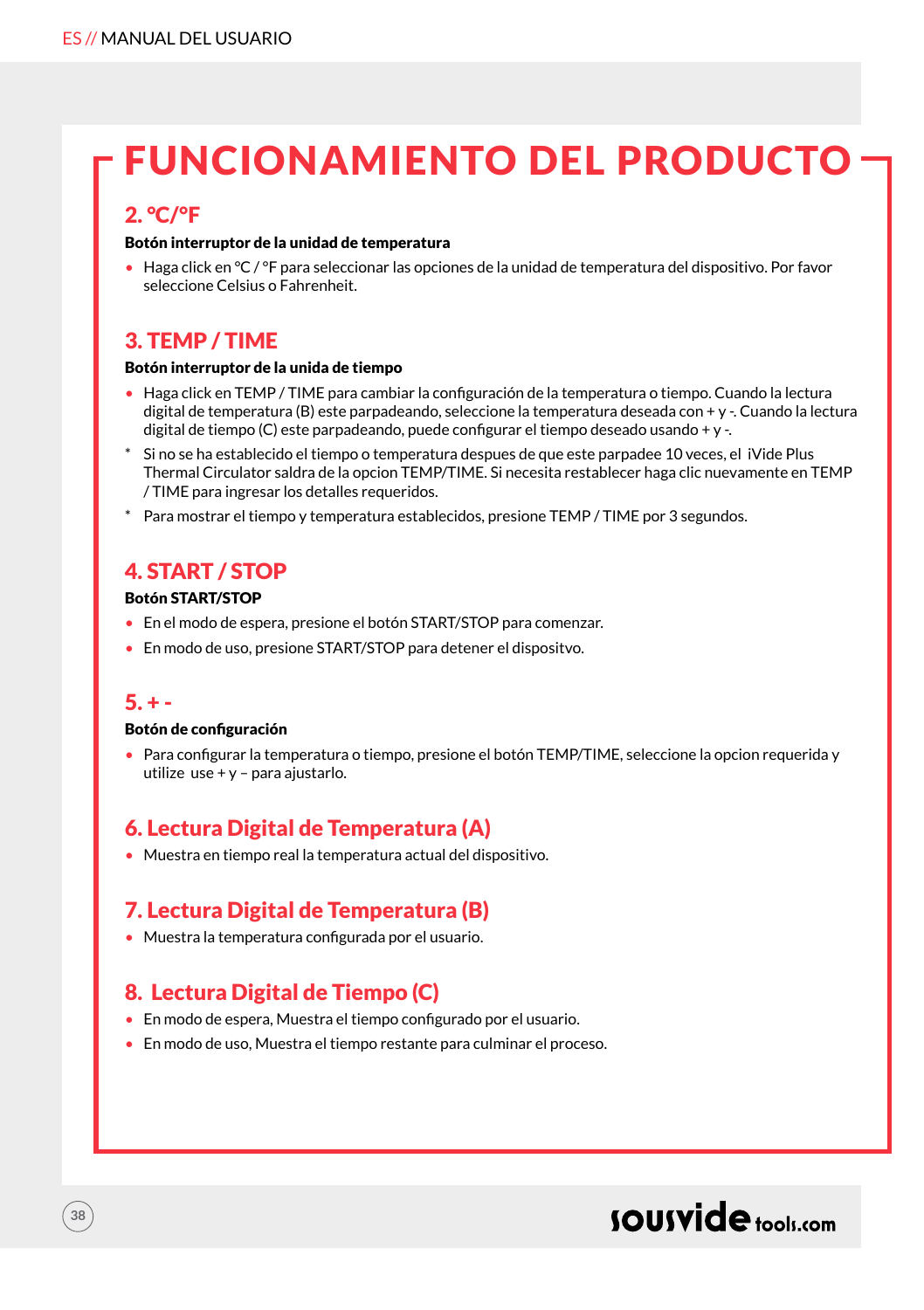**39**



## **SOUSVide** tools.com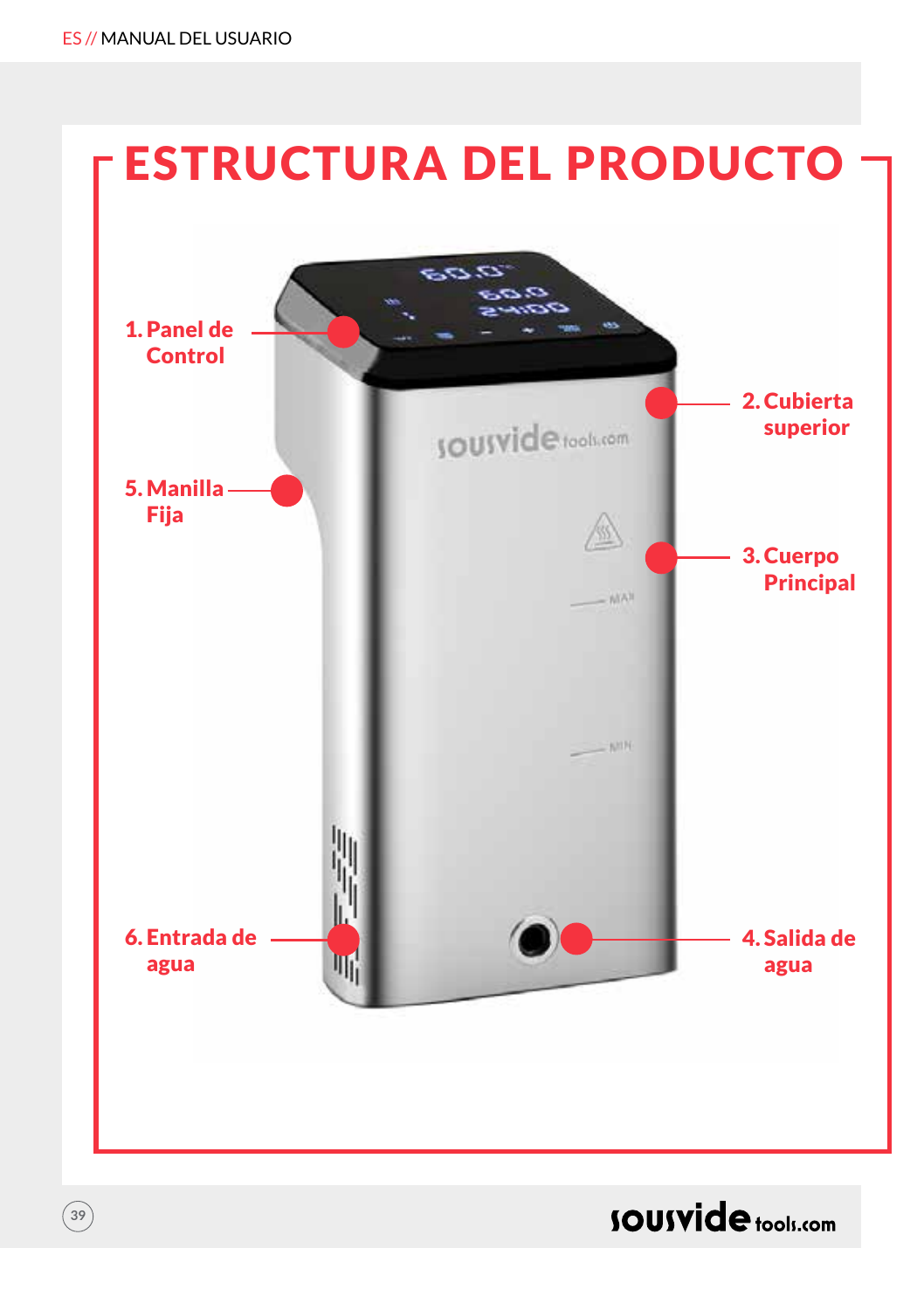# LA APLICACIÓN

#### Descargando la aplicación iVide Plus Thermal Circulator

Si la aplicación del iVide Plus Thermal Circulator aún no se ha descargado, se puede descargar desde la apple store (IOS) o Google Play Store (Android). Es compatible con las versión de IOS 9.3.5 y posteriores. Es compatible con las versiones de Android 4.3 y posteriores.

Nota: Si tienes preguntas acerca de la Aplicación por favor verifica con tu telefono movil o con el fabricante.

#### Seis pasos para configurar la APP del iVide PlusThermal Circulator

Instalar la aplicación del iVide Plus Thermal Circulator es rapido, en contraste con otras aplicaciones. The iVide APPS permiten uso instantaneo, proporcionando la información necesaria exactamente cuando la necesitas. Hemos desarrollado un enfoque completamente nuevo para este tipo de aplicaciococina debe ser inolvidable. La APP es compatible con el iVide Plunes porque cada momento en la s Thermal Circulator atraves de WIFI. La APP hace que cocinar con el iVide Plus Thermal Circulator sea increiblemente facil. Simplemente selecciona la comida, ajusta la configuración y presiona el botón de Start.

### Seis Sencillos Pasos.

**40**



- 1 Seleccione el dispositivo que desea usar y presione "CONNECT".
- 2 La Aplicación detectara una conexión WIFI. Ingrese la contraseña y presione 'Confirm'.
- 3 La aplicación empezara a buscar el iVide Plus Thermal Circulator. Mantenga Presionado los botones de °C / °F y Start / Stop durate unos segundos hasta que la luz del WIFI empieze a parpadear. Espere hasta que el dispositivo termine con la configuración automatica.
- 4 A la final, usted vera un mensaje confirmando que el dispositivo esta listo para conectarse.
- 5 Asegurese de que la luz indicador de WIFI ha parado de parpadear y luego presione el botón 'Connect'. Si necesita ayuda, lea los consejos y sugerencias en la pantalla.
- 6 Felicitaciones! El iVide Plus Thermal Circulator ha sido configurado! Disfruta de tu cocina!

Nota: The Apple y iPhone logos son marcas registradas de Apple inc, registradas en USA y otros países. Apple Store es una marca de servicios de Apple Inc. Android; Google Play y Google Play logo son marcas registradas de Google Inc.

## sousvide tools:com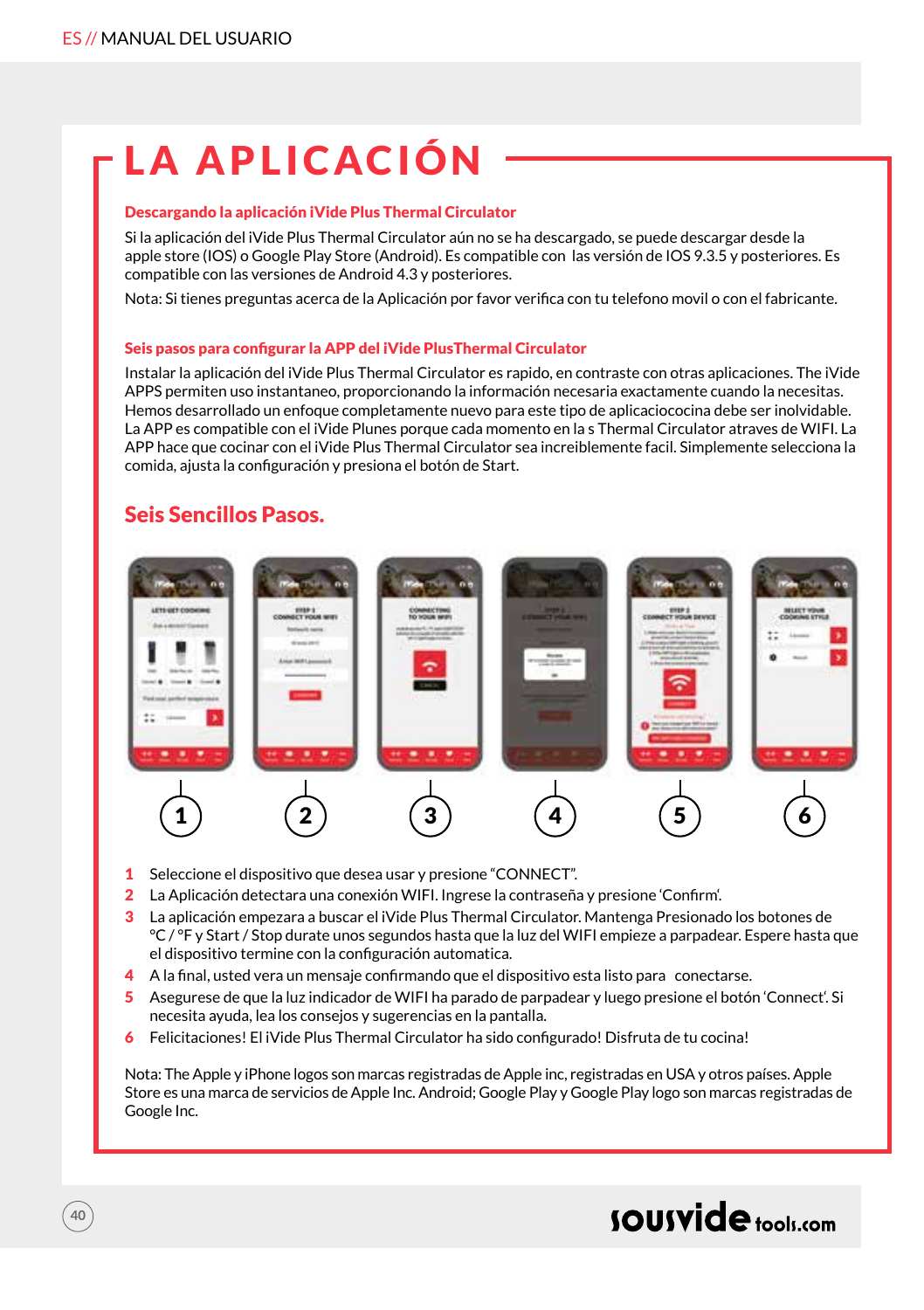# INSTRUCCIONES DE USO

- 1 Comience por conectar el iVide Plus Thermal Circulator al recipiente de cocción. Gire la perilla en sentido contrario a las agujas del reloj , forme un espacio entre el cuerpo principal y la perilla, inserte la máquina en el recipiente de cocción y apriete la perilla en sentido de las agujas del reloj para asegurar la maquina.
- 2 Agregue agua al recipiente de cocción, asegurandose de que la cantidada del agua se encuentre entre el nivel minimo y el maximo.
- 3 Conecte la fuente de poder para encender e iluminar la pantalla digital. El iVide Plus Thermal Circulator entrara en modo de ahorro de energia despues de 2 segundos. Despues de este tiempo, prensione el botón de encendido para encender la maquina.
- 4 Haga click en °C/°F para seleccionar la unidad de visualización de temperatura. El valor predeterminado de °C se recordara para la proxima vez que utilize la maquina.
- 5 Haga click en el botón TEMP/ TIME para seleccionar la temperatura o tiempo deseados con las teclas + y -.
- 6 Despues la configuración esta completa, haga click en el botón START/STOP para iniciar la maquina. Despues de que la temperatura en el recipiente de cocción alcanza la temperatura requerida, la lectura digital de tiempo (C) comienza el conteo regresivo – ahora agregue sus alimentos empaquetados al vacio para una cocción a temperatura constante.
- 7 Despues de que la cocción ha terminado, El iVide Plus Thermal Circulator emitira un sonido. Haga click en el botón de START/STOP para apagarlo.

Nota: Si no se realiza ninguna operación, el dispositivo emitira un sonido durante 20 segundos, mientras que la temperatura se mantendra constante.

- 8 Retire su comida empaquetada al vacío de la maquina. La comida ahora esta lista para la siguite preparación.
- 9 Despues de usar el iVide Plus Thermal Circulator, apaguelo y guardelo.

!RECUERDA!: Antes de cocinar Sous Vide, la comida debe empaquetarse al vacío. El nivel del agua (despues de que la comida esta dentro) debe ser mayor al limite MIN, pero menor al limite MAX de agua marcado en la maquina. Para evitar dañar la maquina, drene el agua despues de su uso y limpie el recipiente de cocción.

# **MANTENIMIENTO**

Para evitar quemaduras, por favor asegurese de que el iVide Plus Thermal Circulator esta apagado y enfriado antes de limpiar.

- 1 Coloque el iVide Plus Thermal Circulator verticalmente despues de limpiar, No lo coloque en posición horizontal o al revés.
- 2 Durante la limpieza, no dañe los componentes internos de la maquina. Una vez los componentes esten dañados, consulte con un especialista para que los revise y repare. No intente realizar reparciones no autorizadas ya que esto podria resultar en un accidente.
- 3 Vacíe el agua despues de cada uso. Vuelva a llenar con agua fresca la proxima vez que utilize el iVide Plus Thermal Circulator. Si se reutiliza el agua, residuos minerales podrian dañar los componentes internos.
- 4 Retire la cubierta posterior del iVide Plus Thermal Circulator para limpiar el tubo de calor y prueba si la capacidad de descarga se reduce o si los componentes han acumulado suciedad. Es recomendable efectuar una limpieza al iVide Plus Thermal Circulator cada 20 usos o cada 100 horas de uso.
- 5 No introduzca el iVide Plus Thermal Circulator en agua fria debido a que esto podria causar daños al mismo. El iVide Plus Thermal Circulator debe enfriarse a temperatura ambiente y puesto en agua fria para usarse.

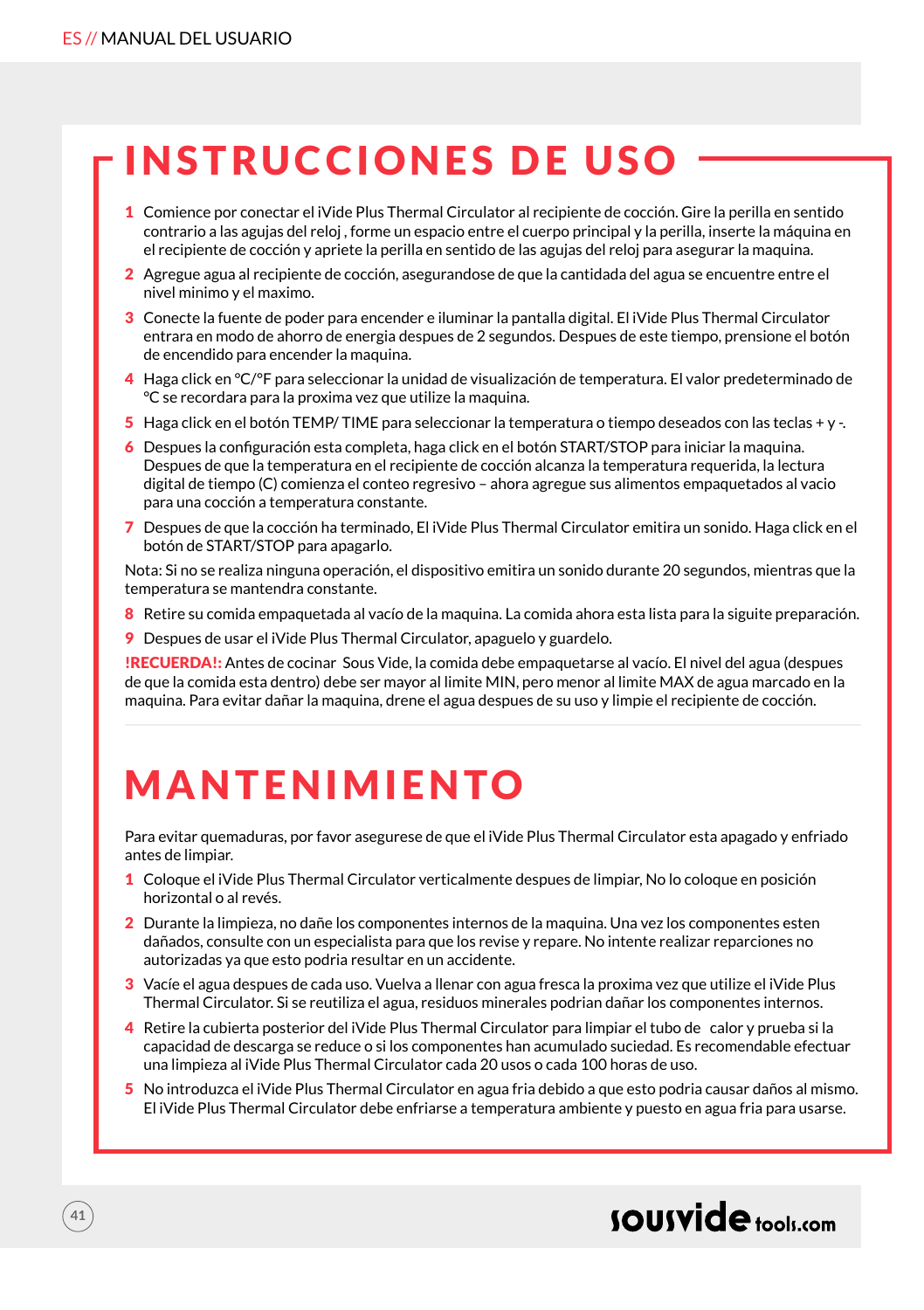# LIMPIEZA Y ALMACENAMIENTO

### Preparación

iVide Plus Thermal Circulator puede ser limpiado vinagre (vinagre blanco, vinagre de manzana,etc.)

## Por que la necesidad de limpiar?

Normalmente el agua contiene minerales que cuando son calentados a cierta temperatura crean una capa de sedimento que recubre el calentador o la superficie de la maquina. En estos casos la capa de sedimento afecta el redimiento de la maquina. Es recomendable limpiar la maquina cada 20 veces o despues de 100 horas de uso. Usted puede limpiar la maquina de acuerdo a sus necesidades y dependiendo del tipo de agua en las diferentes areas.

## Como Limpiar

- 1 Llene el recipiente con agua (hasta la linea MAX). Agregue 5g de vinagre en el agua.
- 2 Encienda el iVide plus Thermal Circulator, ajuste la temperatura a 80°C (176°F) y el tiempo a 3 horas (03:00). Haga click START/STOP. Despues de 3 horas, la maquina emitira un sonido y se apagara. \*Procedimiento rapido de limpieza: mantenga presionado los botónes START/STOP y -. La lectura digital (B) mostrara la temperatura seleccionada 80°C, la lectura digital (C) mostrara el tiempo seleccionado 3:00. Suelte el botón y la lectura digital (B) & (C) parpadearan 10 veces. Haga click en el botón de START/STOP para empezar el proceso de limpieza.
- 3 Verifique si la maquina esta limpia. Si la maquina no esta limpia agregue mas vinagre y repita el proceso. Si la maquina esta limpia, por favor drene el vinagre de la maquina, y lavela con agua fresca, deje secar y guarde.

# SOLUCIÓN DE PROBLEMAS

| <b>Error De Codigo</b> | <b>Causa Del Problema</b>                                                                                                                                                           | <b>Solución De Problema</b>                                                                                                                                                  |
|------------------------|-------------------------------------------------------------------------------------------------------------------------------------------------------------------------------------|------------------------------------------------------------------------------------------------------------------------------------------------------------------------------|
| F <sub>0</sub> 1       | El nivel del agua es mas bajo que el nivel<br>MIN de agua o mayor al nivel MAX de<br>agua.                                                                                          | Apague la maquina. Si el nivel del agua<br>es muy bajo, agregue la cantidad justa<br>de agua al recipiente, Si el nivel de agua<br>es muy alto, remueva agua del recipiente. |
| F <sub>02</sub>        | 1. La tuberia de calefacción se encuentra<br>en buenas condiciones:<br>2. El cableado interno se encuentra en<br>buenas condiciones:<br>3. Esta el sensor de temperatura calibrado? | Es necesario la asistencia de un<br>profesional para las reparaciones                                                                                                        |
| ΙP                     | La máquina repentinamente pierde<br>energia durante el proceso de cocción                                                                                                           |                                                                                                                                                                              |

Durante el uso de la máquina, Si surge algún otro problema, por favor hable con un especialista. No intente realizar reparaciones sin autorización debido a que esto podria causar un accidente.

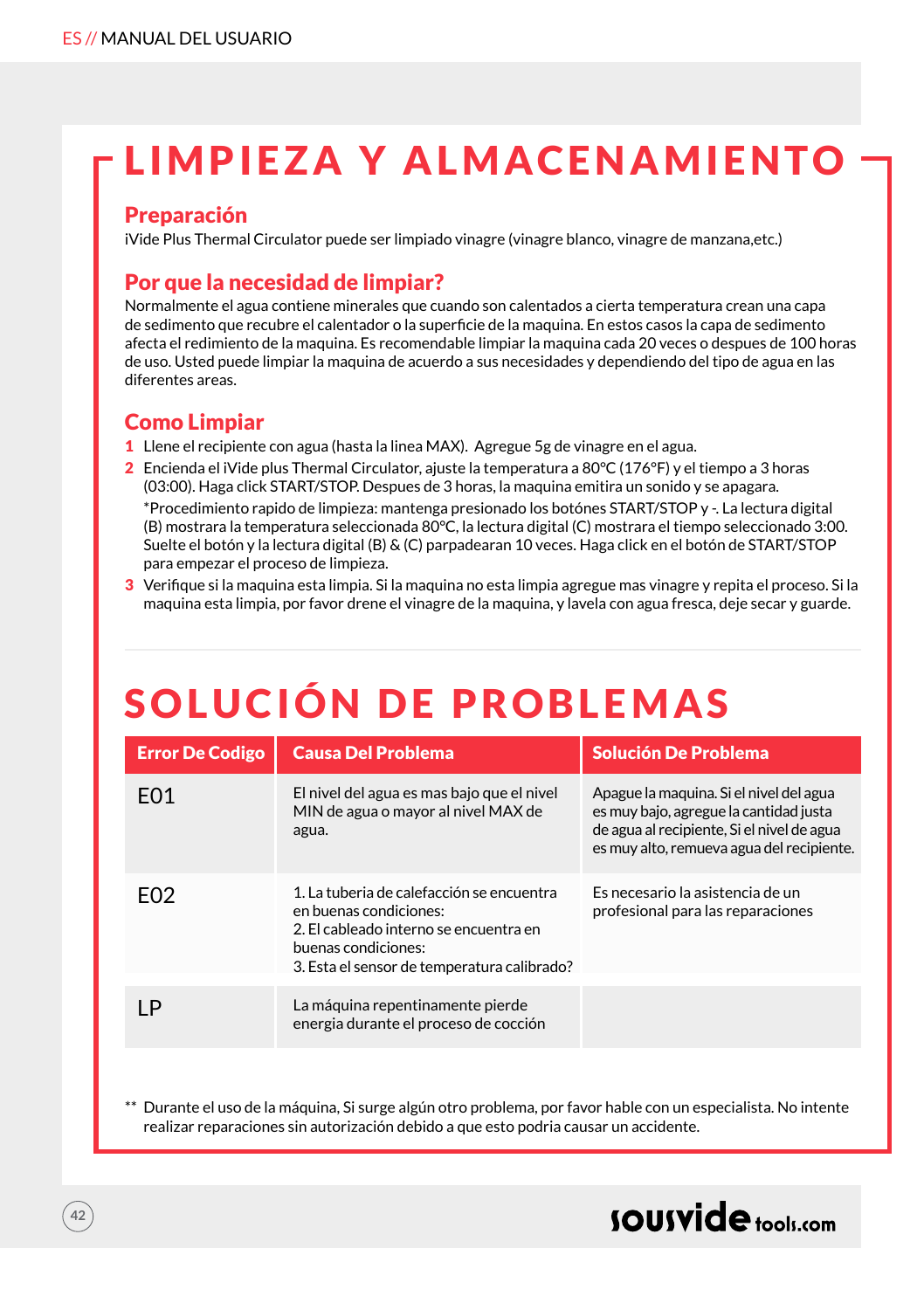| <b>-GARANTÍA &amp; SERVICIO</b> |  |
|---------------------------------|--|
| <b>POSTVENTA</b>                |  |

- 1 Asegurese de que la plataforma de trabajo este plana, limpia y ordenada.
- 2 La garantía esta limitada a daños causados por defectos de fabrica.
- 3 El costo de las partes y mantenimiento se cobrará debido al uso inadecuado o otros problemas de calidad que no sean del producto.
- 4 Por favor conserve la factura.

| Tarjeta de mantenimiento |                     |
|--------------------------|---------------------|
| Nombre:                  | Apellido:           |
| Telefono:                | Correo Electronico: |
| Dirección:               |                     |
| Modelo de la Máquina:    | Fecha de Compra:    |
| Proveedor:               |                     |
|                          |                     |

## Registro de Reparación

**43**

| Causa | Por |
|-------|-----|
|       |     |
|       |     |
|       |     |
|       |     |

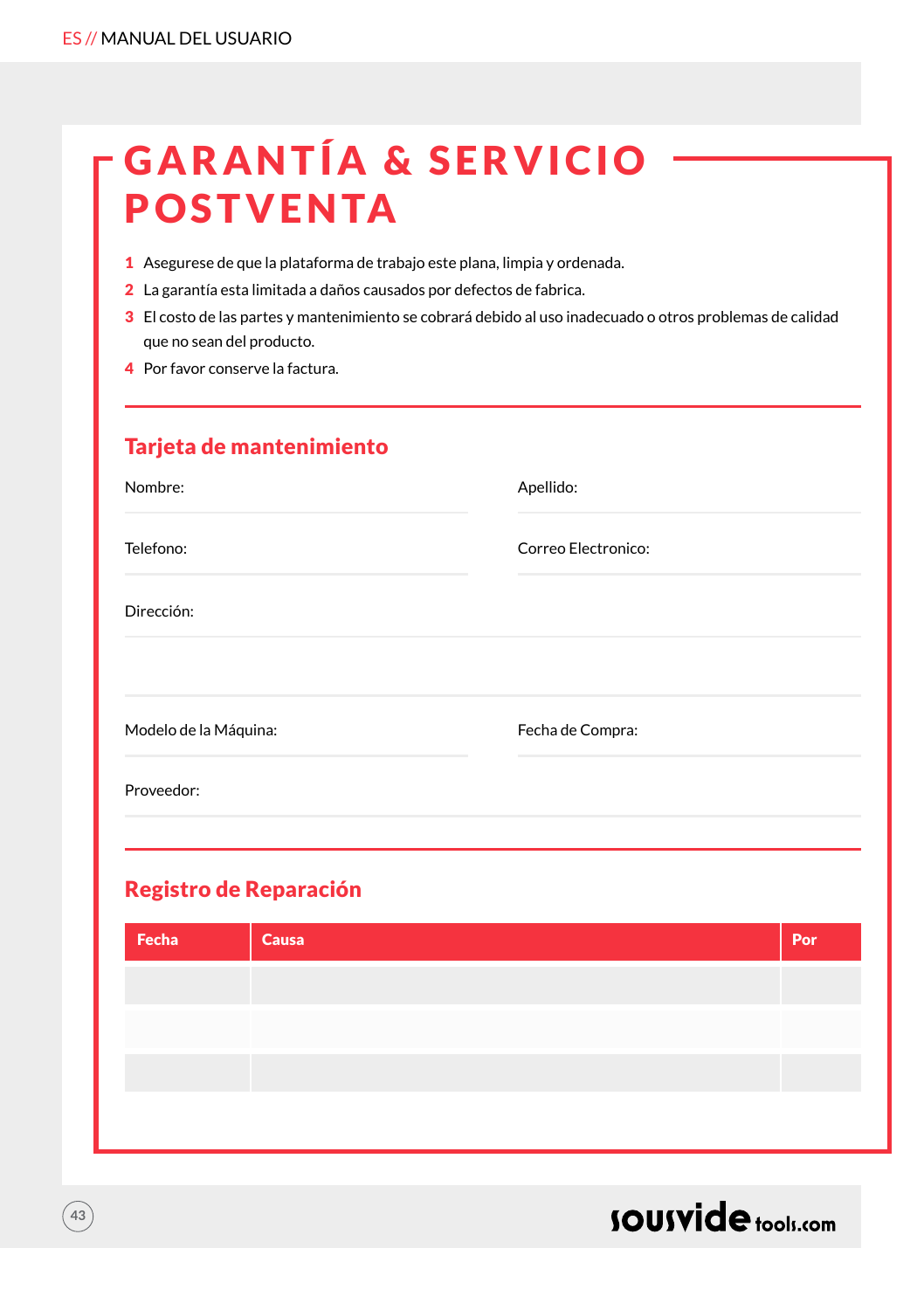## SOBRE O IVIDE

Fundada em 2011, a Sousvidetools.com é uma empresa de alimentos e tecnologia com a missão de ajudar pessoas a cozinharem de maneira mais inteligente #clevercooking. Além disso, somos a principal autoridade em nosso campo de atuação, tendo produzido 2 livros de culinária, uma calculadora sous vide, um APP e um guia de treinamento em conjunto com a Campden BRI, líder de fornecimento de serviços práticos científicos, técnicos e consultivos no Reino Unido e agora o fogão sous vide, líder do mercado mundial.

Nossa equipe é composta por 15 vozes - e todos nós vamos trabalhar todos os dias com uma coisa em mente: trabalhar para criar melhores ferramentas que transformam o estresse do preparo em um sucesso na hora do jantar. (Nós chamamos isso de "#clevercooking.") Por quê? Pois quanto mais você souber sobre cozinhar, melhor você ficará nessa empreitada. Nossos chefs de pesquisa estão constantemente cozinhando, e você é quem pode colher os benefícios em nome desta I&D.

Então por que o fogão iVide? Queremos tornar tudo mais fácil para os novatos e especialistas da sous vide, para que possam cozinhar comida de qualidade em suas casas, sempre com um acabamento perfeito. Então diga adeus à comida cozinhada excessivamente e seca, com gosto de papelão e diga "olá" a jantares gourmet.

O Circulador Térmico SousVideTools iVide Plus com uma tela sensível ao toque de alta resolução com 4.5 polegadas de largura. Funciona com WIFI, o que significa que você pode controlá-lo remotamente de qualquer lugar através do nosso aplicativo, também é projetado para garantir a segurança alimentar. Com uma capacidade de 80 litros, garante uma estabilidade de temperatura de 0,07 °C entre 40 °C e 100 °C. e 2 anos de garantia.

O iVide Plus é o primeiro dispositivo à prova de água para a cozinha comercial, com certificado IPX7. Sob a designação IPX7, o fogão iVide Plus Sous Vide será capaz de suportar imersão em água de até 1 metro por até 30 minutos. Isso significa que, caso um acidente aconteça, e o dispositivo esteja borrifado ou submerso, ele não sofrerá danos, porém a exposição prolongada - como a colocação em uma máquina de lavar louça - seria prejudicial.

# SEGURANÇA

#### Por favor, siga estas precauções de segurança:

- Opere o Circulador Térmico iVide Plus apenas de acordo com o manual do usuário. Não fazer isso pode resultar em danos à máquina.
- Conecte a fonte de alimentação mostrada somente na etiqueta de classificação.
- Conecte apenas com o aterramento.

**44**

- Desligue a fonte de alimentação antes de remover a máquina.
- Não toque diretamente no líquido para verificar a temperatura. Por favor, use o display de temperatura ou termômetro.
- O nível da água deve estar entre o nível de água mais baixo "MIN" e o nível de água mais alto "MAX". Não fazer isso pode resultar em danos à máquina.
- Não toque em nenhuma superfície quente do Circulador Térmico iVide Plus durante ou imediatamente após o uso.
- Se o líquido estiver no topo do Circulador Térmico iVide Plus (acima do nível de água MÁX), desligue a energia e seque-o antes de usar.
- Recomendamos que os usuários do Circulador Térmico iVide Plus sejam previamente completamente instruídos antes do uso ou sejam supervisionados por um usuário experiente.
- Mantenha o líquido longe do receptáculo de energia e do ventilador na parte traseira do Circulador Térmico iVide Plus. Não fazer isso pode resultar em danos à máquina e ao usuário.

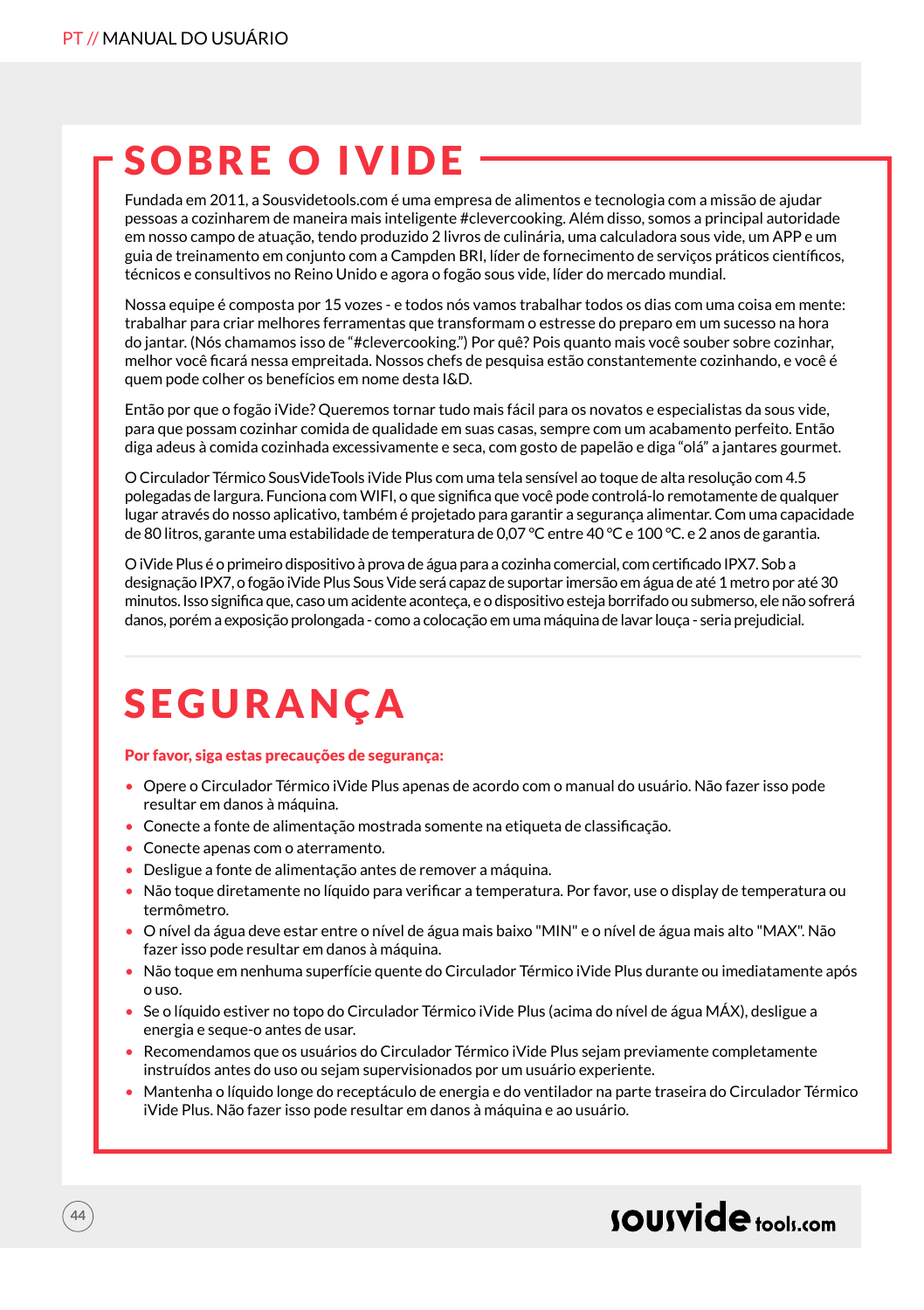# PARÂMETROS TÉCNICOS

| Tensão nominal                 | $220 - 240V$ ~                  |
|--------------------------------|---------------------------------|
| Frequência nominal             | 50HZ                            |
| Potência nominal               | 2300W                           |
| Faixa de ajuste de temperatura | 5 - 95°C / 41 - 203°F           |
| Faixa de ajuste de tempo       | 5 min - 99 hours 59 minutes     |
| Faixa de ajuste de tempo       | 0.1                             |
| Dimensões                      | 5.5"x5.6"x11.9" (140x143x302mm) |
| Peso                           | $2.2$ Kg                        |

## FUNÇÃO DO PRODUTO



### 1. Potência

- Quando a energia estiver ligada, o botão e a luz indicadora demonstrarão. A máquina mudará para o modo de economia de energia após 2 segundos.
- No modo de economia de energia, pressione o botão de energia para ativar a máquina e entrar no modo de espera. Neste momento, a leitura digital (A) mostra a temperatura atual da água, a leitura digital (B) mostra a anterior. A temperatura definida no procedimento, a leitura digital (C), mostra o horário de trabalho definido do último procedimento.
- No modo ON (o indicador do botão está totalmente iluminado), pressione este botão para entrar no modo de economia de energia. Também pode ser pressionado durante o processo de cozimento para entrar assim diretamente no modo de economia de energia.

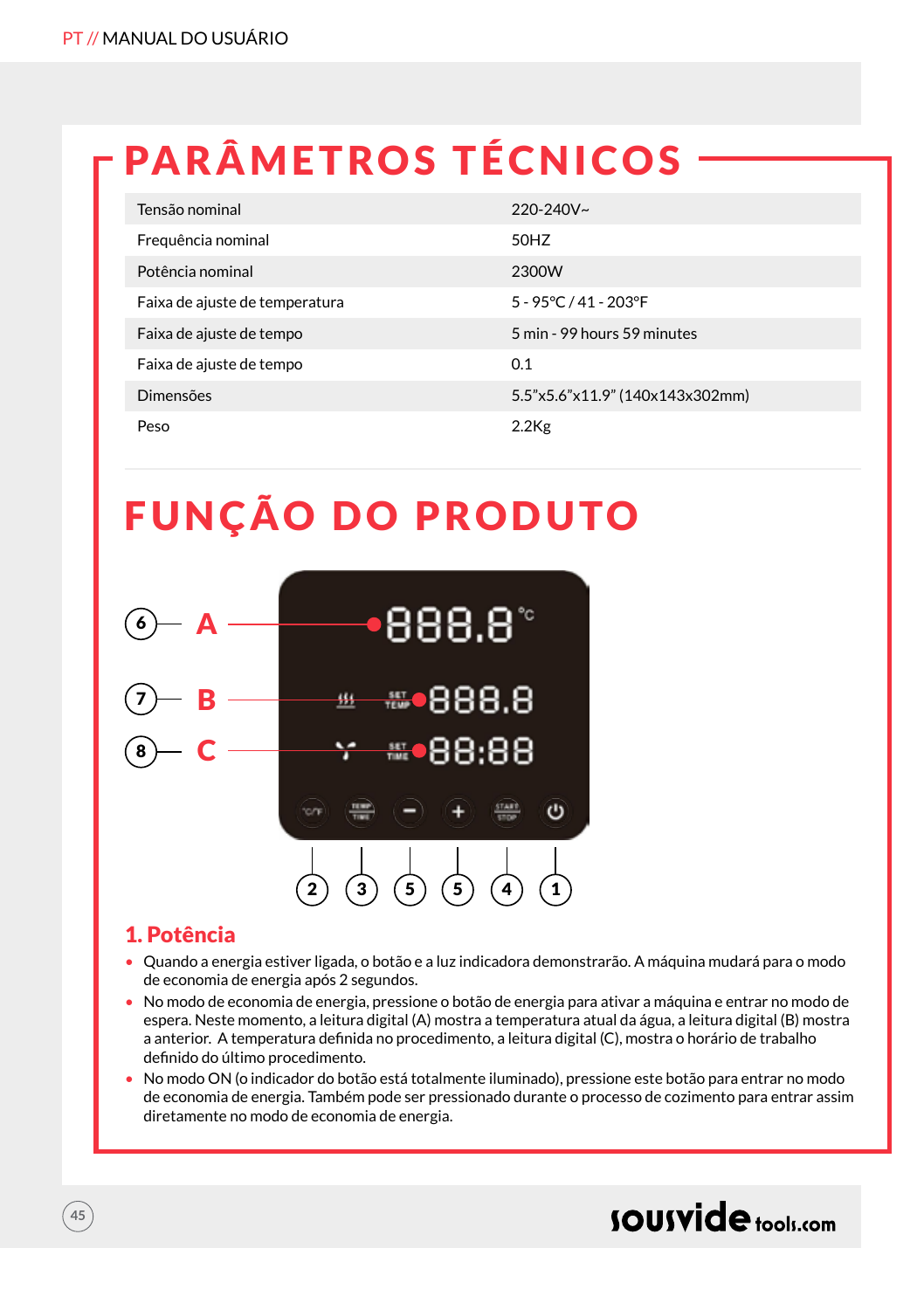# FUNÇÃO DO PRODUTO

## 2. °C/°F

#### Botão interruptor de temperatura

• Clique em °C/°F para selecionar a unidade de exibição de temperatura da máquina. Por favor selecione celsius ou fahrenheit.

## 3. TEMP / TIME (TEMP. / TEMPO)

#### Botão de ajuste de ajuste de tempo e temperatura

- Clique em TEMP / TIME para alterar a temperatura ou a hora. Quando a leitura digital da temperatura (B) estiver piscando, ajuste a temperatura desejada com + e -. Quando a leitura digital do tempo (C) estiver piscando, o tempo desejado pode ser definido com + e -.
- Se não houver tempo nem temperatura definidos após a leitura digital piscar 10 vezes, o Circulador Térmico iVide Plus sairá da opção TEMP / TIME. Se você precisar redefinir, clique em TEMP / TIME novamente para inserir os detalhes necessários.
- \* Para exibir o tempo e a temperatura definidos, pressione o botão TEMP / TIME por 3 segundos.

## 4. START / STOP (INICIAR / PARAR)

#### Botão Start/Stop

- No modo de espera, clique em START / STOP para começar a trabalhar.
- No modo de trabalho, clique em START / STOP para parar de trabalhar

### $5. + -$

**46**

#### Botão de ajuste

• Para ajustar a temperatura ou o tempo, clique em TEMP / TIME, selecione a opção desejada e use os botões + e - para ajustar.

## 6. Leitura Digital de Temperatura (A)

• Exibe a temperatura de trabalho em tempo real.

## 7. Leitura Digital de Temperatura (B)

• Exibe a temperatura ajustada para a operação.

## 8. Leitura Digital de Tempo (C)

- No modo de espera, o tempo definido é exibido.
- No modo de trabalho, o tempo de trabalho restante é exibido.

## sousvide tools:com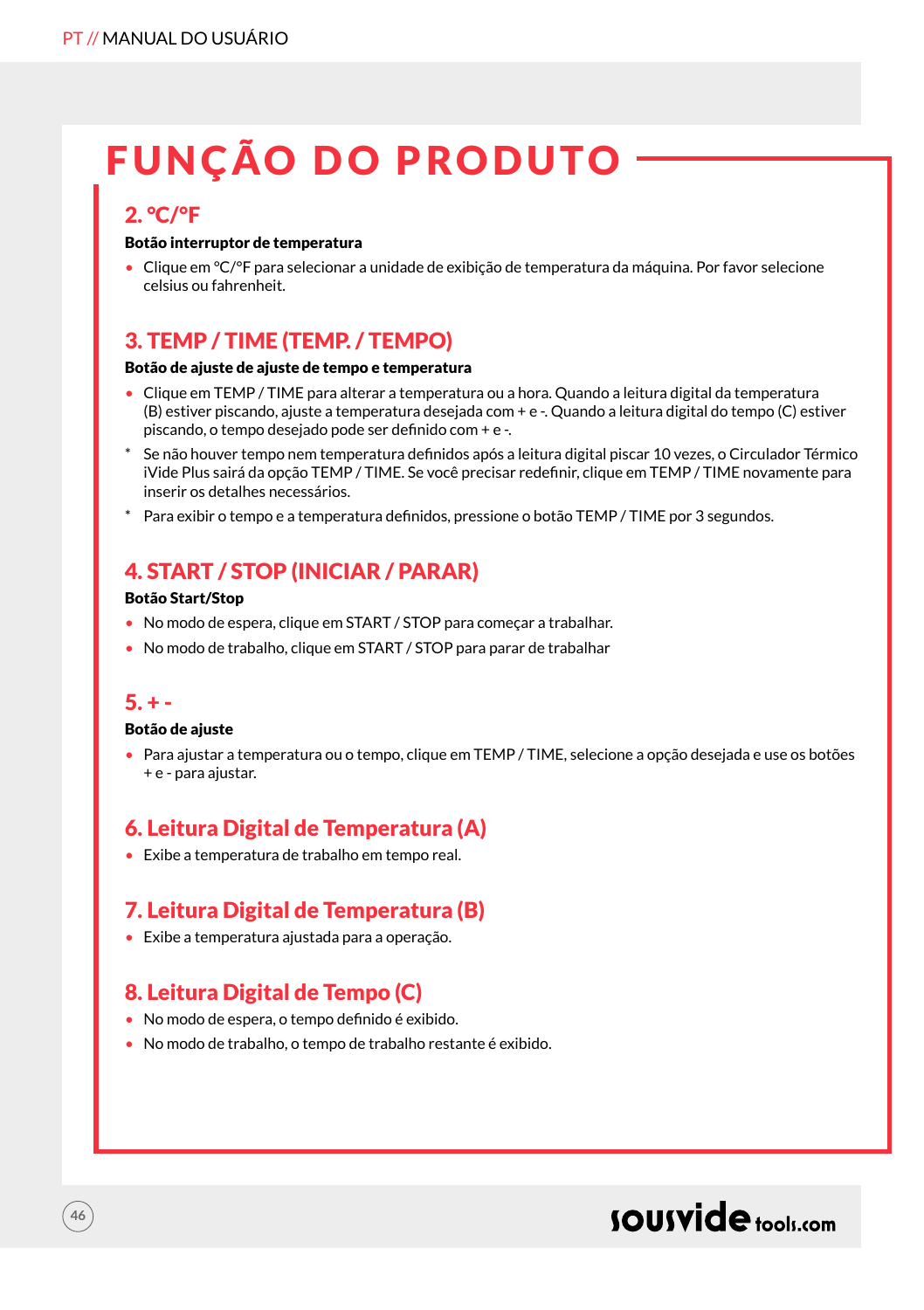**47**



**SOUSVide** tools.com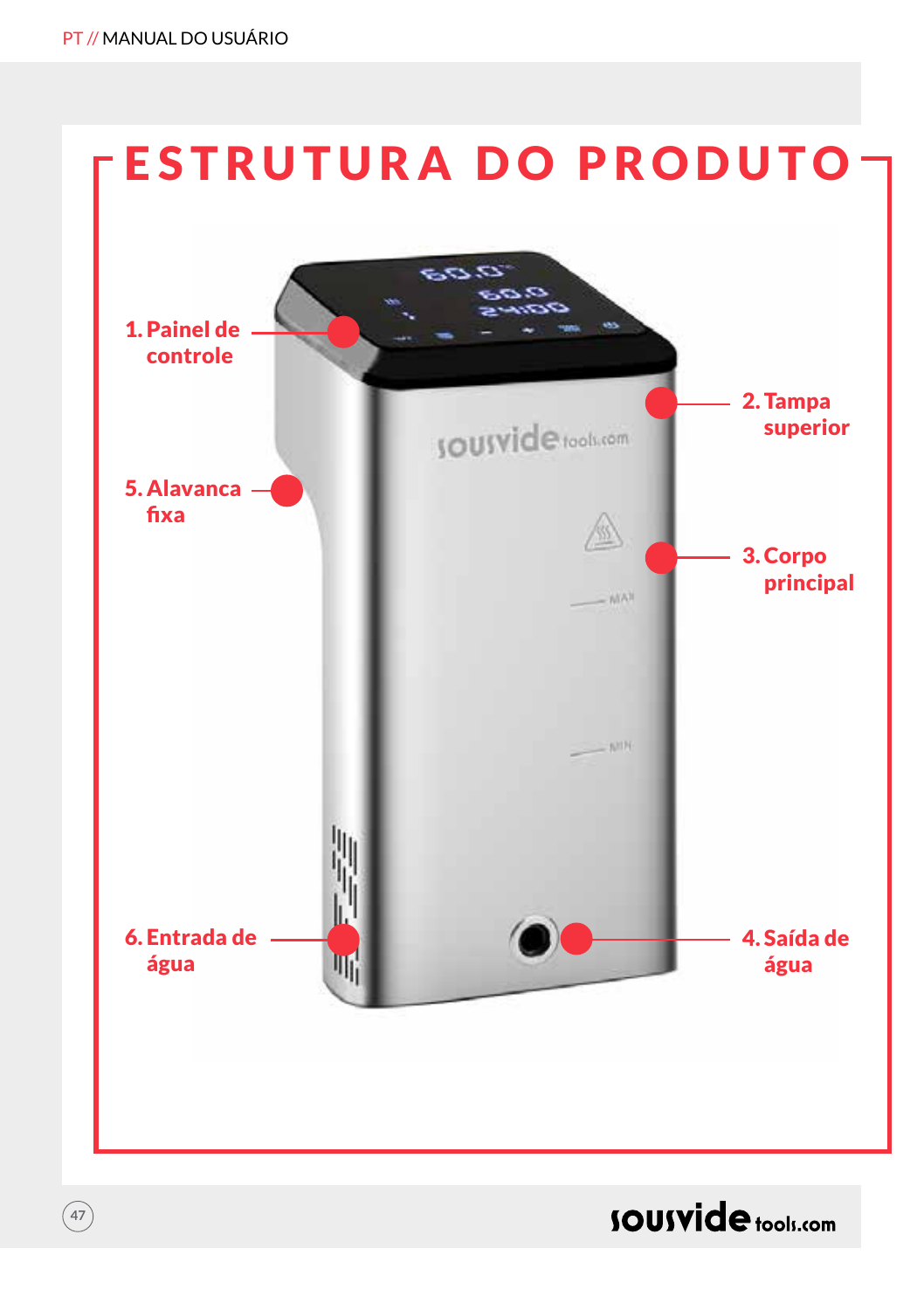# O APP (APLICATIVO)

#### Fazendo o download do aplicativo do Circulador Térmico iVide Plus

Se o aplicativo do Circulador Térmico iVide Plus ainda não tiver sido baixado, ele poderá ser baixado na Apple Store (IOS) ou no Google Play (Android). É compatível com o IOS versão 9.3.5 e posterior. É compatível com a versão Android 4.3 e posterior.

Nota: Consulte o fabricante do seu celular ou dispositivo se tiver dúvidas sobre o download de aplicativos.

#### Seis passos para configurar o aplicativo do Circulador Térmico iVide Plus

Instalar o aplicativo do Circulador Térmico iVide Plus é rápido, em comparação a outros aplicativos. Os aplicativos iVide permitem o seu uso instantâneo, fornecendo as informações necessárias exatamente quando você precisar. Desenvolvemos uma abordagem completamente nova para esse tipo de aplicativos, porque cada momento na cozinha deve ser inesquecível. O aplicativo é compatível com o Circulador Térmico iVide Plus equipado com Wi-Fi. O aplicativo torna o ato de cozinhar com o Circulador Térmico iVide Plus incrivelmente fácil. Basta selecionar a comida, ajustar as configurações e pressionar iniciar.

### Seis Passos Fáceis



- 1 Selecione o aparelho que você deseja usar e pressione "CONNECT" (Conectar).
- 2 O aplicativo detectará uma rede Wi-Fi com conexão. Insira a senha e aperte 'Confirm' (Confirmar).
- 3 O aplicativo então começará a procurar o Circulador Térmico iVide Plus. Mantenha pressionados os botões ° C / ° F e start/stop (iniciar/parar) por alguns segundos até que a luz do Wi-Fi comece a piscar. Aguarde até que o aparelho conclua a configuração automática.
- 4 No final, você verá uma mensagem confirmando que o aparelho está pronto para ser conectado.
- 5 Certifique-se de que a luz do Wi-Fi parou de piscar e pressione o botão "Conectar". Se precisar de ajuda, leia as dicas e sugestões no visor.
- 6 Parabéns! O Circulador Térmico iVide Plus acaba de ser configurado! Desfrute de seu cozinhar!

Nota: Os logotipos da Apple e do iPhone são marcas comerciais da Apple Inc., registradas nos EUA e em outros países. Apple Store é uma marca de serviço da Apple Inc. Android; Google Play e seu logotipo são uma marca comercial da Google Inc.

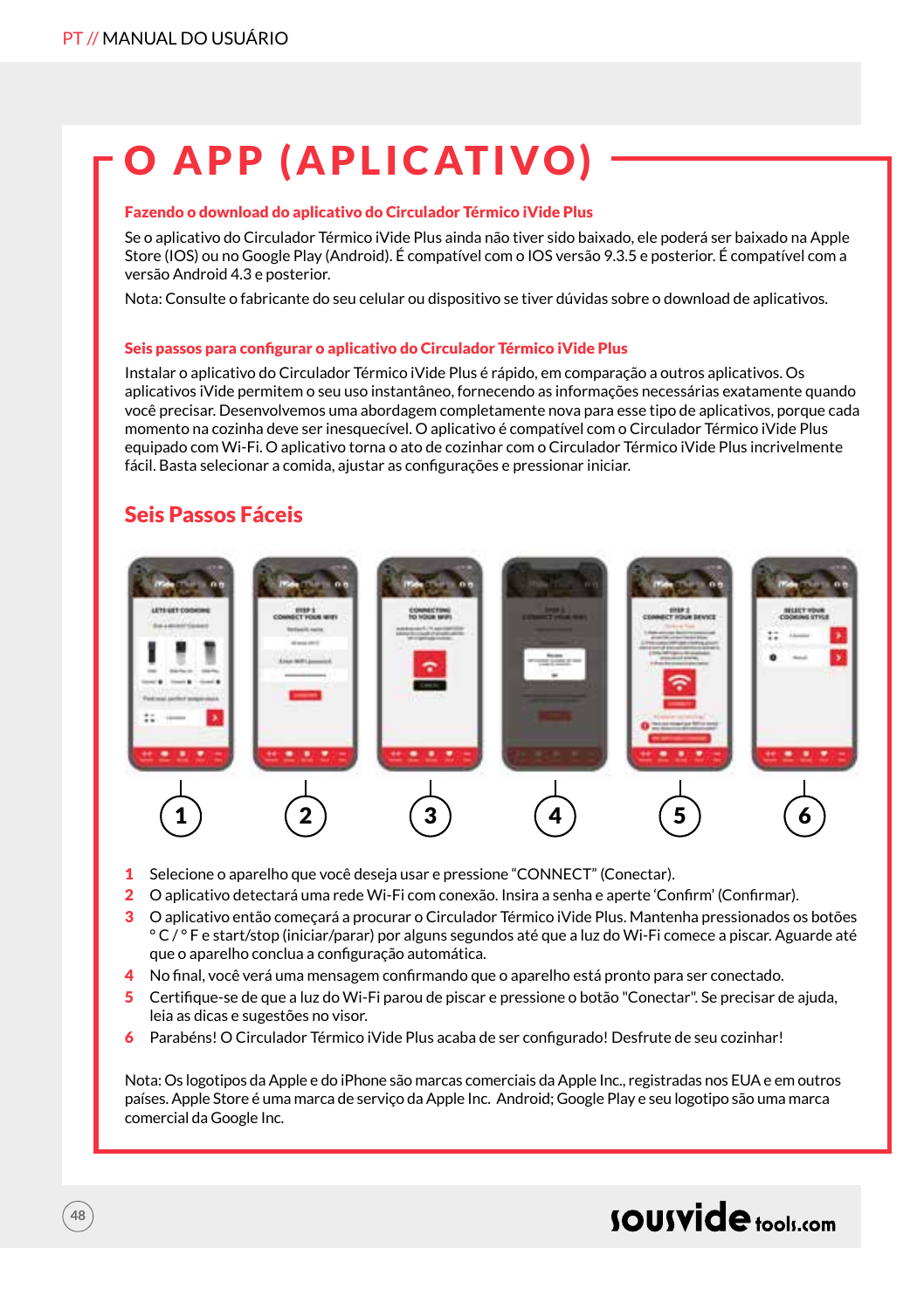# INSTRUÇÕES DE OPERAÇÃO

- 1 Comece ligando o Circulador Térmico iVide Plus ao recipiente de cozedura. Gire o botão no sentido antihorário, forme um espaço entre o corpo principal e o botão, insira a máquina no recipiente de cozimento e aperte o botão girando no sentido horário para fixar a máquina.
- 2 Adicione água ao recipiente de cozimento, certificando-se de que o nível de água esteja entre o nível mínimo de água e o nível máximo de água.
- 3 Conecte à energia para ligar e iluminar o mostrador digital. O Circulador Térmico iVide Plus entrará no modo de economia de energia após 2 segundos. Após esse tempo, pressione o botão de energia para colocar a máquina no modo ON (LIGADO).
- 4 Clique em °C/ F para selecionar a unidade de exibição de temperatura. O padrão é ° C. Sua unidade de temperatura selecionada será lembrada para a próxima vez que você usar a máquina.
- 5 Clique em TEMP/TIME para selecionar a temperatura ou a hora e defina o valor desejado com as teclas + e -.
- 6 Após a conclusão da configuração, clique em START/STOP para iniciar a máquina. Depois que a temperatura no recipiente de cozimento atingir a temperatura desejada, a leitura digital do tempo (C) começará a contagem decrescente - agora adicione seu alimento embalado a vácuo para cozinhar em temperatura constante.
- 7 Depois de terminado o cozimento, o Circulador Térmico iVide Plus emitirá um sinal sonoro. Clique em START / STOP para desligar.

Nota: Se não estiver em operação, a máquina emitirá um bipe contínuo após 20 segundos, durante isso a temperatura da água permanecerá na temperatura predefinida.

- 8 Tire o seu alimento embalado a vácuo. A comida agora está pronta para o próximo procedimento.
- 9 Depois de usar o Circulador Térmico iVide Plus, desligue e guarde-o em local seguro.

NÃO SE ESQUEÇA: Antes de cozinhar com a Sous Vide, o alimento deve ser embalado a vácuo. O nível da água (após a colocação do alimento) deve ser maior que o MIN (mínimo), mas menor que o MAX (máximo) marcado na máquina. Para evitar danos à máquina, drene a água após o uso e limpe o recipiente.

# MANUTENÇÃO

**49**

Para evitar queimaduras, certifique-se de que o Circulador Térmico iVide Plus esteja desligado e resfriado até a temperatura ambiente antes de limpar.

- 1 Coloque o Circulador Térmico iVide Plus verticalmente após a limpeza, não o coloque horizontalmente ou de cabeça para baixo.
- 2 Durante a limpeza, não danifique os componentes dentro da máquina. Se os componentes forem danificados, peça a um especialista para verificar e consertar. Não tente efetuar reparos não autorizados, pois isso pode resultar em um acidente.
- 3 Esvazie a água velha depois de cada uso. Volte a enchê-lo com água fresca quando for utilizar o Circulador Térmico iVide Plus. Se a água for reutilizada, a substância mineral pode danificar os componentes.
- 4 Remova a tampa traseira do Circulador Térmico iVide Plus para limpar o tubo de calor e a sonda se a capacidade de descarga diminuir ou os componentes tiverem coletado sujeira. Recomenda-se a limpar o circulador térmico iVide Plus a cada 20 usos ou após 100 horas de utilização.
- 5 Não coloque um Circulador Térmico iVide Plus quente em água fria, pois isso pode causar danos. O Circulador Térmico iVide Plus deve ser resfriado à temperatura ambiente e água fria deve ser colocada nele para uso.

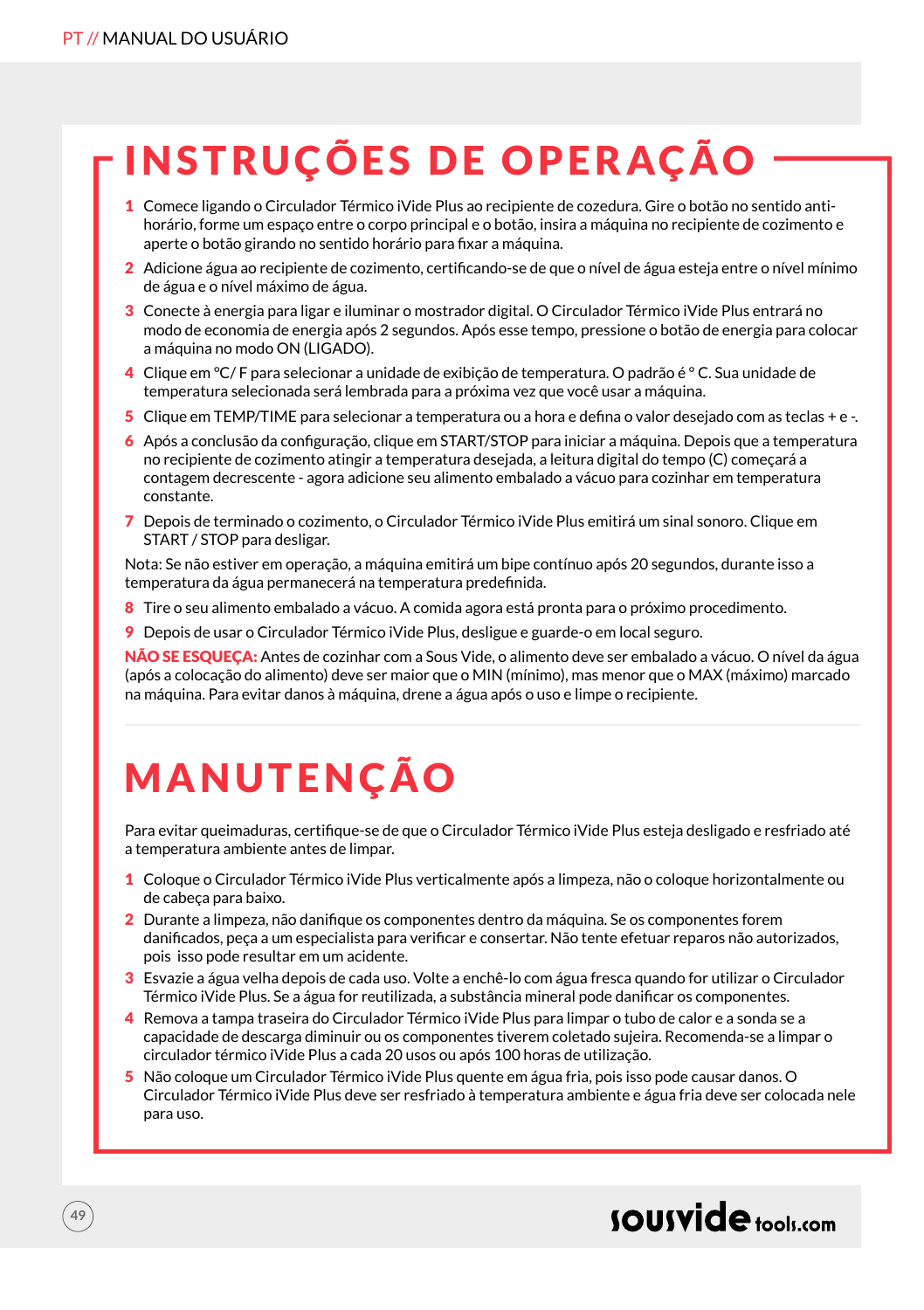# COMO LIMPAR

### Preparação

O Circulador Térmico iVide Plus pode ser limpo com vinagre de qualidade alimentar (vinagre branco, vinagre de maçã, etc.)

### Por que a necessidade de limpar?

A água normal da torneira contém minerais que, quando a água é aquecida a uma certa temperatura, criam uma crosta no aquecedor ou na superfície da máquina. Neste caso, a crosta afetará o desempenho da máquina. Recomenda-se limpar a máquina a cada 20 usos ou após 100 horas de uso. Você pode limpar a máquina de acordo com suas necessidades reais devido aos diferentes tipos de água em diferentes áreas.

## Como limpar

- 1 Encha o recipiente (até a linha MAX) com água. Adicione 5g de vinagre à água.
- 2 Ligue o Circulador Térmico iVide Plus, defina a temperatura de trabalho para 80°C (176 ° F) e o tempo para 3 horas (03:00). Clique em START/STOP. Após 3 horas, a máquina apitará e desligará.
- \* Procedimento de limpeza rápida: Mantenha pressionados os botões START/STOP e -. A leitura digital (B) mostrará a temperatura ajustada 80°C, a leitura digital (C) mostrará o tempo ajustado de 3:00. Solte o botão e a leitura digital (B) e (C) piscará 10 vezes. Clique no botão START/STOP para iniciar a operação de limpeza.
- 3 Verifique se a máquina está limpa. Se a máquina não estiver limpa, adicione mais vinagre e inicie o processo novamente. Se a máquina estiver limpa, drene o vinagre da máquina, lave a máquina com água fresca, seque e guarde.

# SOLUÇÃO DE PROBLEMAS

| Código de erro   | Causa do problema                                                                                                                             | Solução de Problemas                                                                                                                                                                        |
|------------------|-----------------------------------------------------------------------------------------------------------------------------------------------|---------------------------------------------------------------------------------------------------------------------------------------------------------------------------------------------|
| F <sub>0</sub> 1 | O nível de água é menor que o nível<br>de água mais baixo ou maior que o<br>nível de água mais alto                                           | Desligue a energia. Se o nível da água estiver<br>muito baixo, adicione a quantidade certa de<br>água ao recipiente; se o nível da água estiver<br>muito alto, remova a água do recipiente. |
| F <sub>02</sub>  | 1. Se o tubo de aquecimento estiver<br>normal; 2 Se a fiação interna da<br>máquina estiver normal; 3. O sensor<br>de temperatura está normal? | Precisa perguntar a um profissional para<br>obter reparos                                                                                                                                   |
| ٠Þ               | A máquina de repente perde energia<br>durante a cozedura normal                                                                               |                                                                                                                                                                                             |
|                  |                                                                                                                                               |                                                                                                                                                                                             |

Se surgir algum outro problema durante o uso da máquina, fale com um especialista. Não tente efetuar reparos não autorizados, pois isso pode resultar em um acidente.

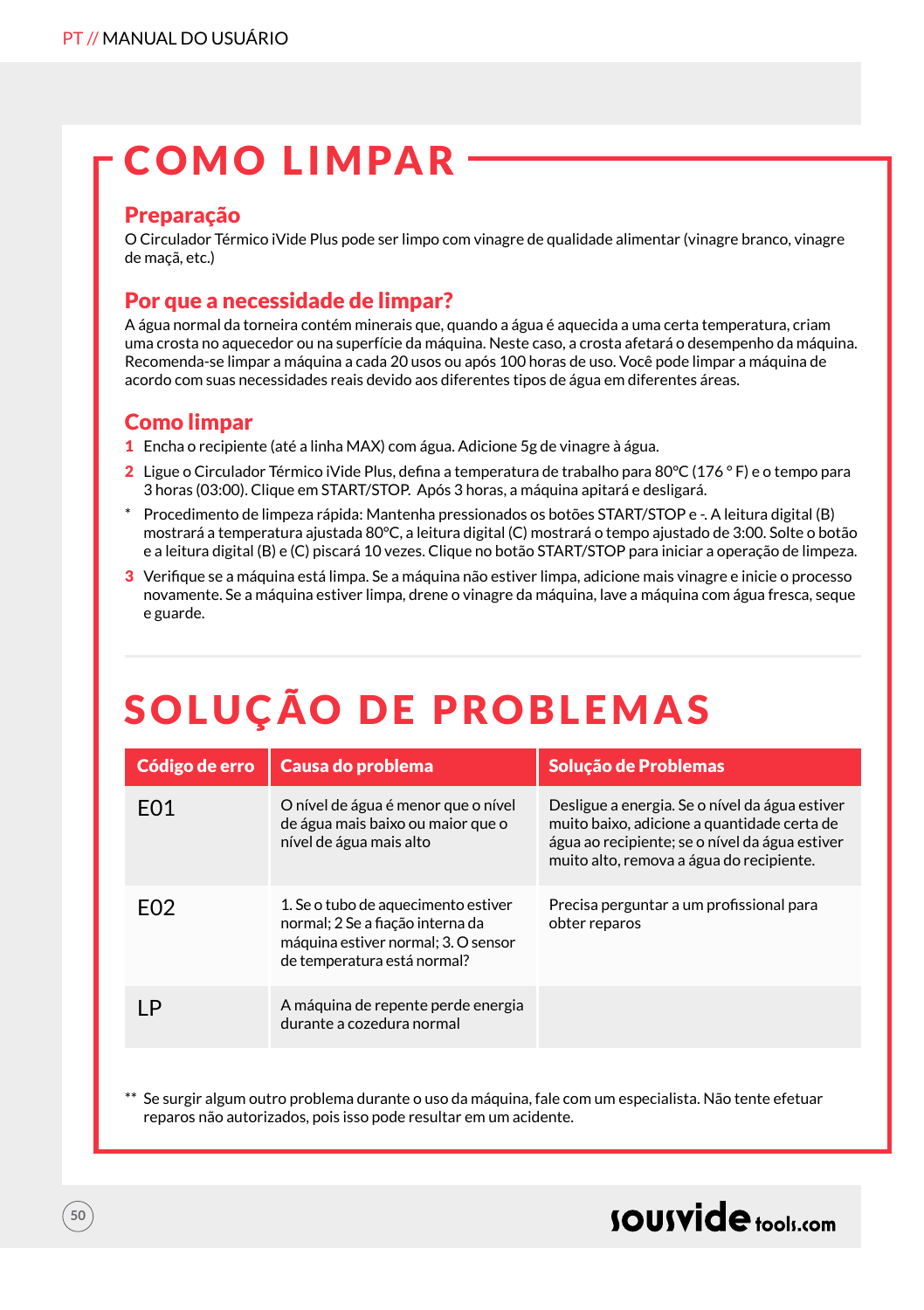# **GARANTIA E SERVIÇO** PÓS-VENDA

- 1 Certifique-se de que a plataforma de trabalho seja plana, esteja limpa e arrumada.
- 2 A garantia é limitada a danos causados por defeitos de produção.
- 3 O custo de peças e manutenção será cobrado devido ao uso inadequado ou outros problemas de qualidade não relacionados ao produto.
- 4 Por favor, guarde os comprovantes de compra.

| Sobrenome:      |
|-----------------|
| E-mail:         |
|                 |
| Data da Compra: |
|                 |
|                 |

## Registro de Reparos

**51**

| <b>Data</b> | Causa | Por |
|-------------|-------|-----|
|             |       |     |
|             |       |     |
|             |       |     |
|             |       |     |
|             |       |     |

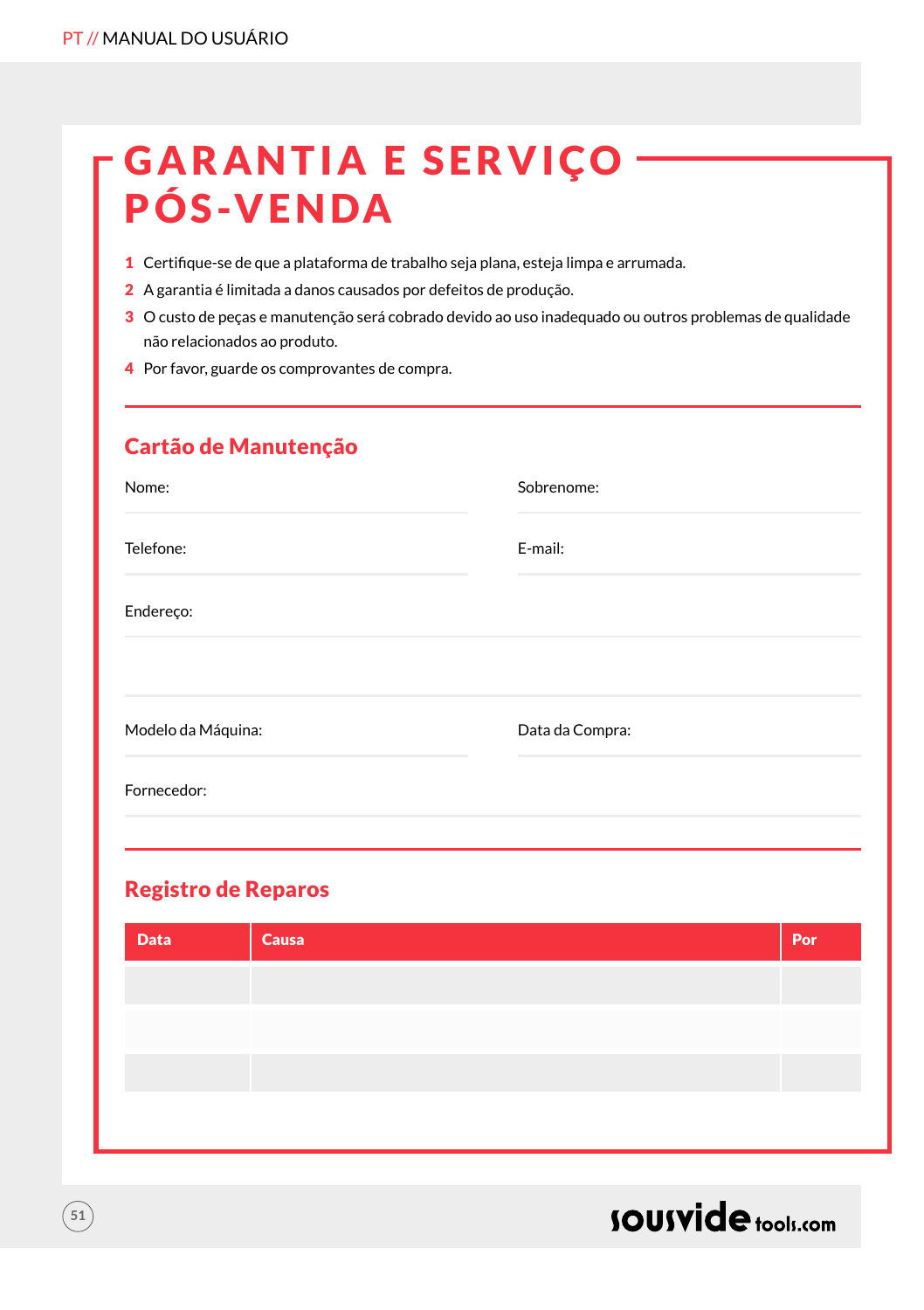## **Σ ΧΈ ΤΙΚΑ ΜΕ ΤΟ IVIDE**

Η Sousvidetools.com είναι μια εταιρεία τεχνολογίας και τροφίμων που ιδρύθηκε το 2011 με στόχο να βοηθήσει τους ανθρώπους να μαγειρεύουν εξυπνότερα #clevercooking. Επιπλέον, είμαστε η κορυφαία εταιρεία στο αντικείμενο μας, έχοντας ήδη δημιουργήσει 2 βιβλία μαγειρικής, έναν μετρητή sous vide, μία εφαρμογή και έναν οδηγό εκπαίδευσης σε συνεργασία με το Campden BRI. Τον ηγετικό πάροχο τεχνικών, πρακτικών και συμβουλευτικών υπηρεσιών της Μ.Βρετανίας και πλέον της Παγκόσμιας αγοράς των sous vide cookers.

H ομάδα μας αποτελείται από 15 άτομα που μοιραζόμαστε καθημερινά τον ίδιο σκοπό, ''Να δημιουργήσουμε το καλύτερο εργαλείο που θα μετατρέπει το άγχος της μαγειρικής σε ένα επιτυχημένο δείπνο'', (#clevercooking). Γιατί έχουμε αυτόν τον σκοπό; Επειδή όσο καλύτερα γνωρίζεις την μαγειρική τόσο καλύτερος μάγειρας γίνεσαι! Οι chefs ερευνητές μας μαγειρεύουν ασταμάτητα και εκμεταλλεύονται πλήρώς τα πλεονεκτήματα της έρευνας και ανάπτυξης σε μια συνεχόμενη βελτίωση (R&D).

Ωστόσο, γιατί το iVide Cooker; Θέλουμε να κάνουμε την δουλεία των αρχάριων και επαγγελματιών Sous Chefs ευκολότερη ούτως ώστε κάθε φορά να μαγειρεύουν στο σπίτι φαγήτο εξαιρετικής ποιότητας και με άψογο τελείωμα. Οπότε πείτε αντίο στα παραμαγειρεμένα και στεγνά φαγητά και που έχουν γεύση πλαστικού και καλοδεχτείτε φαγητά gourmet!

Το SousVideTools iVide Plus Thermal Circulator έχει οθόνη αφής 4.5 ιντσών υψηλής ευκρίνειας, σύνδεση WIFI όπου σας επιτρέπει να το ελέγξεται από όπου θέλετε μέσω της εφαρμογής, και είναι σχεδιασμένο για να διασφαλίζει την ασφάλεια του φαγητού. Η χωριτικότητα 80 λίτρων εγγυάται σταθερότητα θερμοκρασίας 0.07°C σε συνθήκες θερμοκρασίων μετάξυ 40°C με 100°C, ακόμη, έχει εγγύηση 2 ετών.

Το iVide Plus είναι η πρώτη αδιάβροχη συσκευή επαγγελματικής κουζίνας, πιστοποιημένο με IPX7. Με τον σχεδιασμός IPX7 το iVide Plus Sous Vide cooker μπορεί να αντέξει σε εμβύθιση 1 μέτρου νερού εώς και 30 λεπτά. Με τέτοιες συνθήκες σημαίνει ότι ατυχήματα μπορούν να συμβούν αλλά λόγω του ότι η συσκευή είναι κάτω απο το νερό δεν προκαλεί κάποια ζημιά.

## **ΑΣΦΑΛΕΙΑ**

#### **Παρακαλώ ακολουθήστε τις οδηγίες προφύλαξης :**

- Χειριστήτε το the iVide Plus Thermal Circulator σύμφωνα με τις οδηγίες χρήσης. Ο λανθασμένος χειρισμός του μπορεί να προκαλέσει ζημία στο μηχάνημα.
- Συνδέστε την ηλεκτροδότηση μόνο στην ενδεικτική πινακίδα.
- Σύνδεση μόνο σε επίπεδη παροχή.
- Απενεργοποιήστε την ηλεκτροδότηση πριν να αφαιρέσετε την μηχανή.
- Μην ακουμπήσετε απευθείας το νερό για να ελέγξετε την θερμοκρασία, αλλά χρησιμοποιήστε το θερμόμετρο ή την οθόνη θερμοκρασίας.
- Το επίπεδο νερού πρέπει να είναι μεταξύ του ελάχιστου επιπέδου (Μin) και του μέγιστου επιπέδου (Μax). Η λανθασμένη χρήση μπορεί να προκαλέσει ζημία στο μηχάνημα.
- Μην ακουμπήσετε το iVide Plus Thermal Circulator κατά την διάρκεια λειτουργίας ή άμεσα μετά την χρήση του.
- Εάν το επίπεδο νερού του iVide Plus Thermal Circulato είναι πάνω απο το επιτρεπόμενο όριο (Max water level) τότε απενεργοποιήστε και στεγνώστε το πριν την χρήση.
- Παρακαλείστε να διάβασετε πλήρως τις οδηγίες ή να το λειτουργήσετε μαζί με κάποιο έμπειρο χειριστή πριν την πρώτη χρήση.
- Κρατήστε το νερό μακρία από το δοχείο και τον ανεμιστήρα που είναι στο πίσω μέρους του iVide Plus Thermal Circulator. Η λανθασμένη χρήση μπορεί να προκαλέσει ζημία στο μηχάνημα και στον χειριστή του.

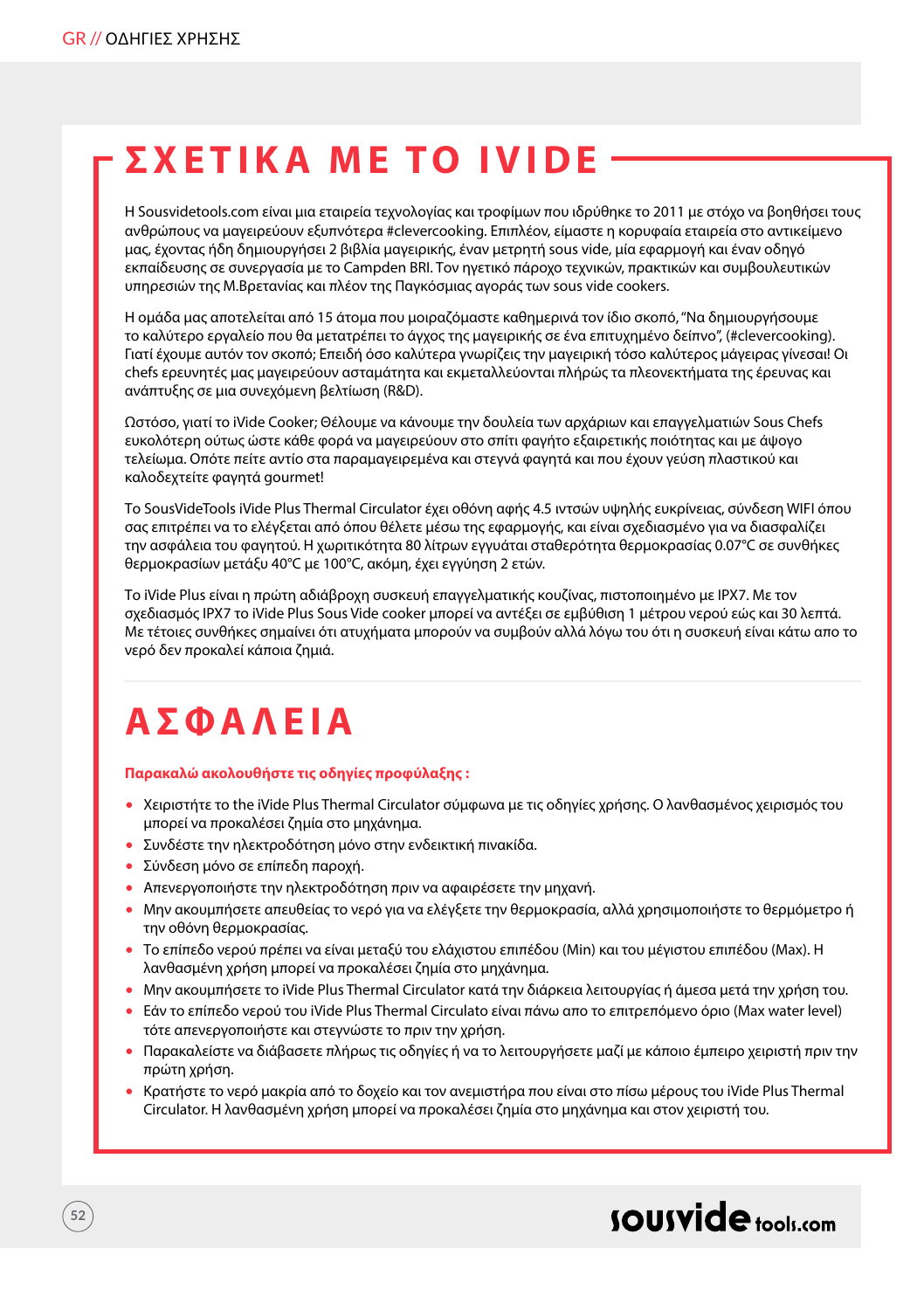## **ΤΕΧΝΙΚΑ ΧΑΡΑΚΤΗΡΙΣΤΙΚΑ**

| Τροφοδοσία            | $220 - 240V$ ~                   |
|-----------------------|----------------------------------|
| Δείκτης συχνότητας    | 50HZ                             |
| Ισχύς                 | 2300W                            |
| Εμβέλεια θερμοκρασίας | 5 - 95°C / 41 - 203°F            |
| Εμβέλεια χρόνου       | 5 λεπτά εώς 99 ώρες και 59 λεπτά |
| Ακρίβεια οθόνης       | 0.1                              |
| Μέγεθος               | 5.5"x5.6"x11.9"(140x143x302mm)   |
| Βάρος                 | $2.2$ Kg                         |

## **ΛΕΙΤΟΥΡΓ ΙΑ ΠΡΟΪΟΝ ΤΟ Σ**



### 1. **Λειτουργία**

- Όταν η λειτουργία είναι ενεργοποιημένη τότε το πλήκτρο εκκίνησης και η αντίστοιχη φωτεινή ένδειξη ανάβουν. Το μηχάνημα μπαίνει αυτόματα σε λειτουργία εξοικονόμησης μπαταρίας σε 2 δευτερόλεπτα.
- Όταν είναι στην λειτουργία εξοικονόμησης μπαταρίας πατήστε το πλήκτρο εκκίνησης για να επαναφέρετε το μηχάνημα και για να μπεί σε λειτουργία αναμονής. Σε αυτή τη χρονική περίοδο το ψηφιακό εικονίδιο (A) δείχνει την τρέχον θερμοκρασία νερού, το ψηφιακό εικονίδιο (B) δείχνει την προηγούμενη θερμοκρασία νερού και το ψηφιακό εικονίδιο (C) δείχνει τον χρόνο λειτουργίας της τελευταίας χρήσης. Η επιλεγμένη θερμοκρασία είναι σε διαδικασία εφαρμογής.
- Όταν η λειτουργία είναι ενεργοποιημένη (το πλήκτρο είναι φωτισμένο), πατήστε το πλήκτρο εξοικονόμησης μπαταρίας, επίσης, μπορείτε να το πατήσετε κατα την διάρκεια μαγειρέματος.

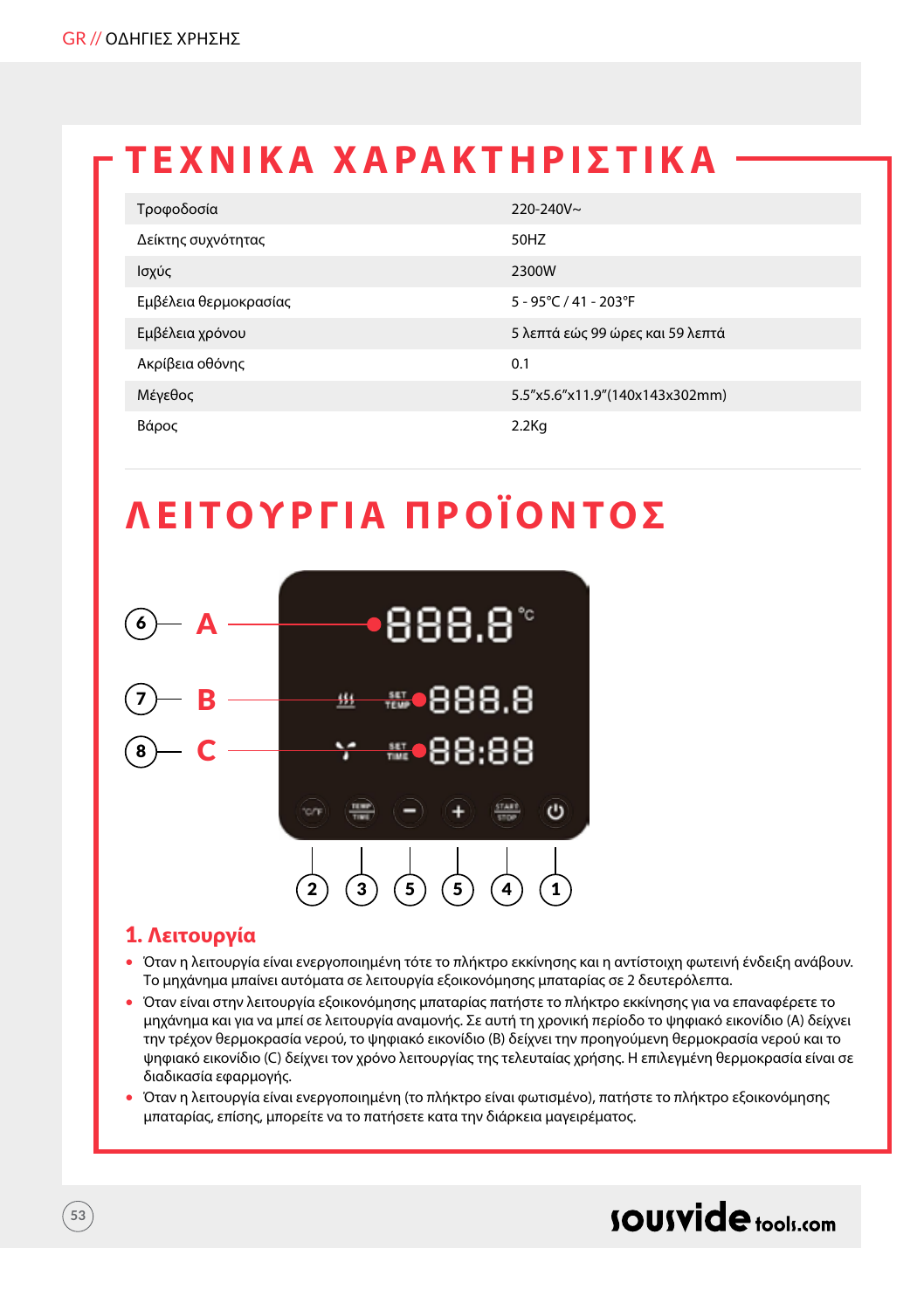## **ΛΕΙΤΟΥΡΓ ΙΑ ΠΡΟΪΟΝ ΤΟ Σ**

### 2. °C/°F

#### **Πλήκτρο αλλαγής κλίμακας θερμοκρασία**

• Επιλέξτε ποιά κλίμακα θερμοκρασίας θέλετε να εμφανίζεται στην οθόνη, μεταξύ βαθμών κελσίου (°C) και φαρενάιτ (°F).

## 3. TEMP / TIME

#### **Θερμοκρασία/Χρόνος**

- Πατήστε στο TEMP / TIME για να ρυθμίσετε την θερμοκρασία ή τον χρόνο. Όταν το ψηφιακό εικονίδιο (B) αναβοσβήνει ρυθμίστε την επιθυμητή θερμοκρασία με τα πλήκτρα (+) (-). Όταν το ψηφιακό εικονίδιο (C) αναβοσβήνει ρυθμίστε τον επιθυμητο χρόνο με τα πλήκτρα (+) (-).
- \* Άν αναβοσβήσουν τα ψηφιακά εικονίδια 10 φορές χωρίς να επιλεγεί η θερμοκρασία ή ο χρόνος τότε αυτή η επιλογή θα φύγει αυτόματα. Άν θέλετε να ξανα ρυθμίσετε τον χρόνο ή την θερμοκρασία τις επαναλάβετε την διαδικασία.
- \* Για να εμφανιστεί η θερμοκρασία και ο χρόνος πιέστε το πλήκτρο TEMP / TIME για τρία δευτερόλεπτα.

## 4. **Εκκίνηση/Τερματισμός**

#### **Πλήκτρο εκκίνησης και τερματισμού**

- Σε λειτουργία αναμονής πατήστε το πλήκτρο START/STOP για εκκίνηση του μηχανήματος.
- Όταν το μηχάνημα είναι σε λειτουργία πατήστε το πλήκτρο START/STOP για τερματισμό του μηχανήματος.

### $5. + -$

**54**

#### **Πλήκτρο αλλαγής**

• Για να αλλάξετε την θερμοκρασία ή τον χρόνο πατήστε το TEMP / TIME και επιλέξτε την επιθυμητή επιλογή και χρησιμοποιήστε τα πλήκτρα + και – για αλλαγές.

### 6. **Ψηφιακό εικονίδιο θερμοκρασίας (Α)**

• Εμφανίζει την πραγματική θερμοκρασία λειτουργίας.

### 7. **Ψηφιακό εικονίδιο θερμοκρασίας (Β)**

• Εμφανίστε τη ρυθμισμένη θερμοκρασία λειτουργίας.

## 8. **Χρόνος ψηφιακής ανάγνωσης** (C)

- Σε λειτουργία αναμονής ο επιλεγμένος χρόνος λειτουργίας εμφανίζεται.
- Όταν το μηχάνημα είναι σε λειτουργία ο υπολειπόμενος χρόνος λειτουργίας εμφανίζεται.

## sousvide tools:com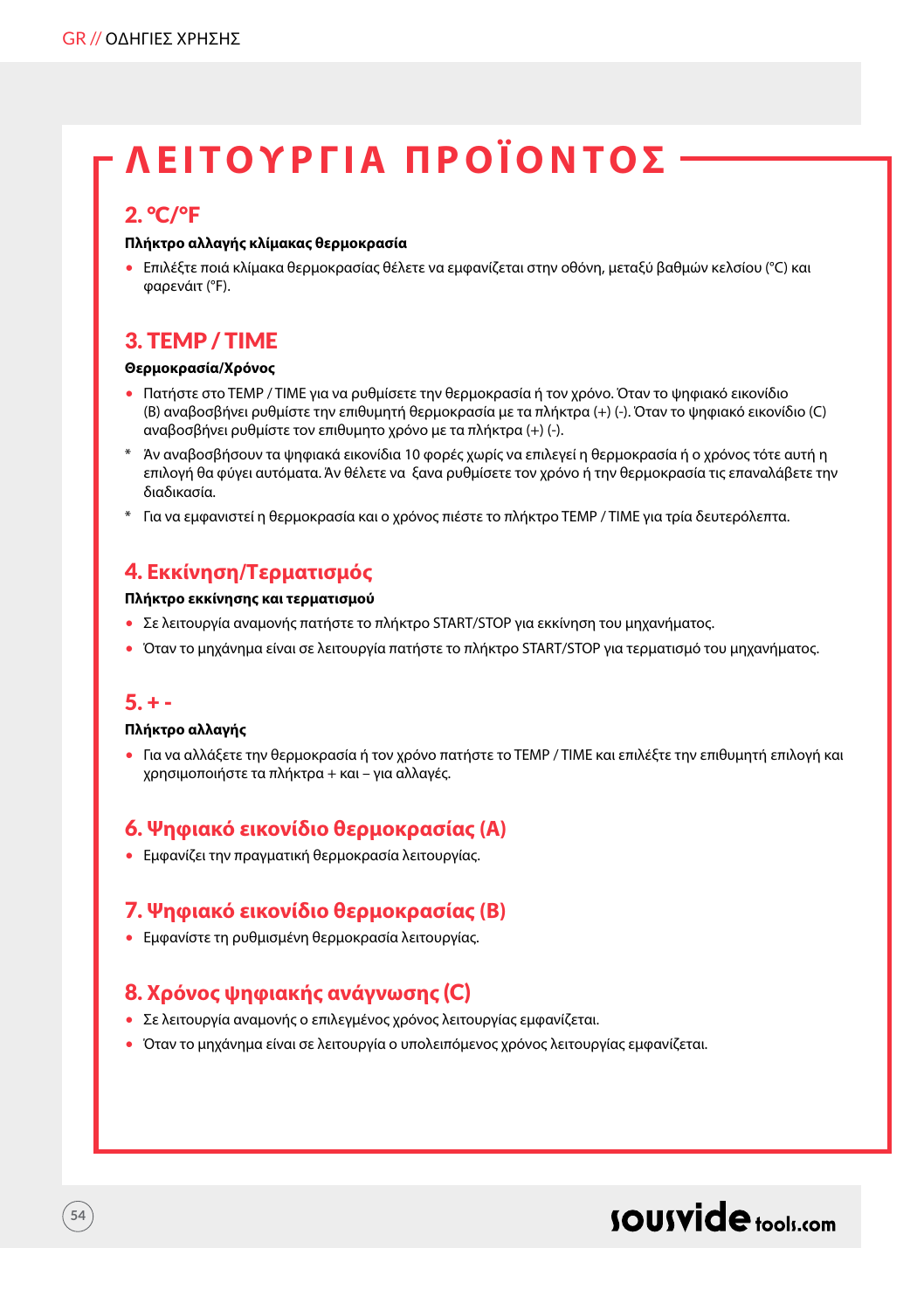**55**



**SOUSVide** tools.com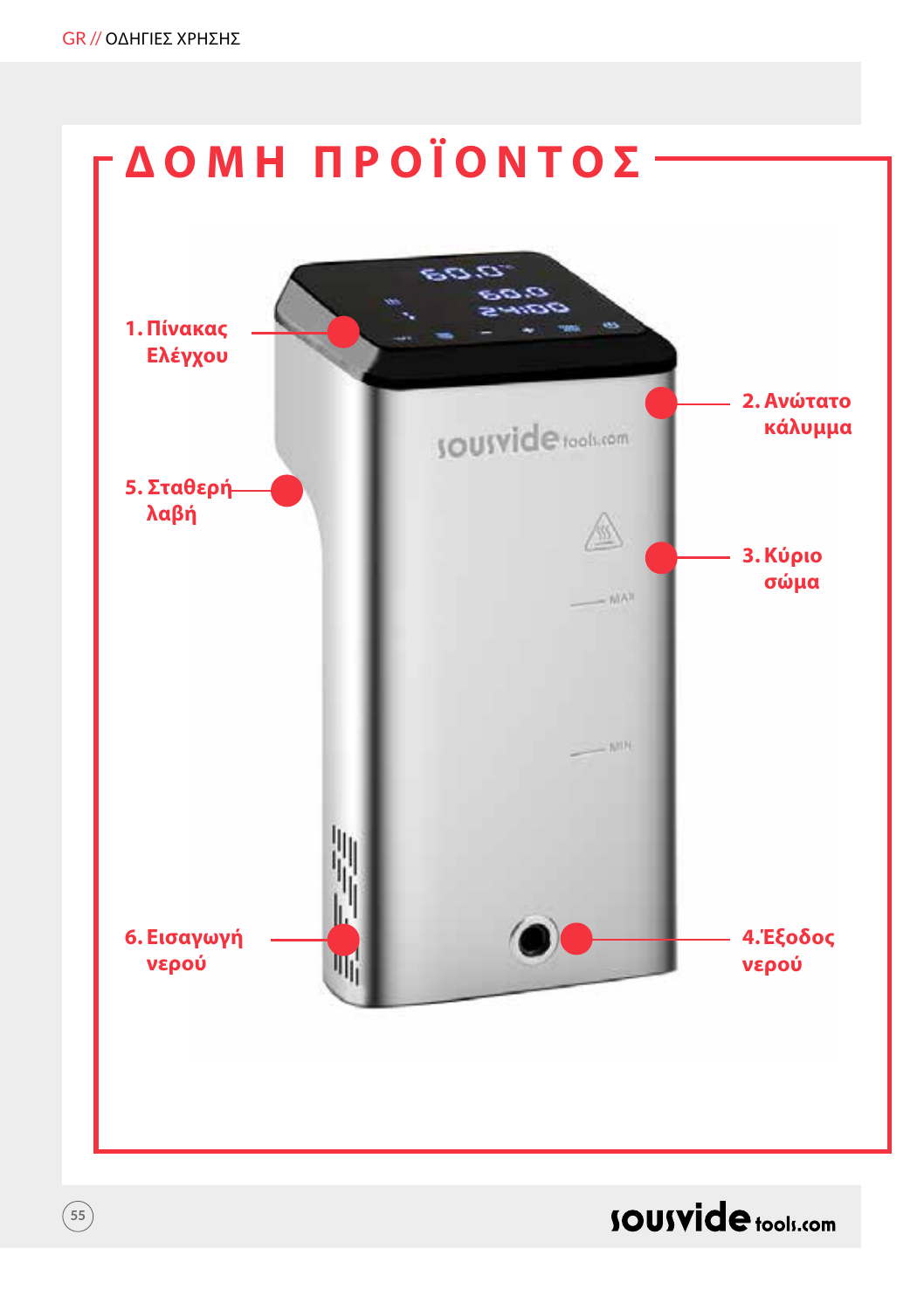## **Η ΕΦΑΡΜΟΓΗ**

#### **Κατεβάστε την εφαρμογή The iVide Plus Thermal Circulator APP**

Άν δεν έχετε ήδη κατεβάσει την εφαρμογή, μπορείτε να την κατεβάσετε από το Apple Store (IOS) ή Google Play (Android). Η εφαρμογή είναι συμβατή σε IOS version 9.3.5 και Android version 4.3 και σε νεότερα λογισμικά τους.

Σημείωση: Παρακαλώ επικοινωνήστε με την κατασκευάστρια εταιρία του κινητού τηλεφώνου ή της συσκευής σας αν έχετε απορίες σχετικά με την λήψη της εφαρμογής.

#### **Τα έξι βήματα εγκατάστασης της εφαρμογής**

Συγκριτικά με άλλες εφαρμογές η εγκατάσταση του the iVide Plus Thermal Circulator APP είναι πολύ απλή. Το iVide APP επιτρέπει άμεση χρήση προσφέροντας τις απαραίτητες πληροφορίες όταν τις χρειάζεστε. Δημιουργήσαμε μια καινούργια προσέγγιση επειδή κάθε στιγμή στην κουζίνα πρέπει να είναι μοναδική! Η εφαρμογή ειναι συμβατή με το iVide Plus Thermal Circulator και συνδέεται μέσω Wi-Fi. Η εφαρμογή μαζί με το iVide Plus Thermal Circulator incredibly κάνουν το μαγείρεμα μια εύκολη υπόθεση. Πολύ απλά, διαλέξτε φαγητό, αλλάξτε τις ρυθμίσεις και πατήστε εκκίνηση!

#### **Τα έξι απλά βήματα**

**56**



- 1 Επιλέξτε την οικιακή συσκευή που θέλετε να χρησιμοποιήσετε και πατήστε σύνδεση (CONNECT).
- 2 Η εφαρμογή θα εντοπίσει τα δίκτυα Wi-Fi, επίλέξτε το δίκτυο που επιθυμείτε και πληκτρολογήστε τον κωδικό σύνδεσης (Password) και έπειτα πατήστε επαλήθευση (Confirm).
- 3 Η εφαρμογή αυτόματα θα αναζητεί το iVide Plus Thermal Circulator, πιέστε αδιάκοπα τα πλήκτρα C / °F και start/stop για λίγα δευτερόλεπτα μέχρι να ανάψει η φωτεινή ένδειξη του Wi-Fi, περιμένετε μέχρι να γίνει η εγκατάσταση.
- 4 Στο τέλος, θα δείτε ένα μήνυμα επιβαιβέωσης ότι η εφαρμογή είναι έτοιμη για χρήση.
- 5 Βεβαιωθείτε ότι η φωτεινή ένδειξη του Wi-Fi έχει σταματήσει να αναβοσβήνει και πατήστε το πλήκτρο σύνδεσης (Connect), άν χρειάζεστε κάποια βοήθεια, διαβάστε τις υποδείξεις από την οθόνη.
- 6 Συγχαρητήρια! Το iVide Plus Thermal Circulator έχει εγκατασταθεί! Απολάυστε ένα τέλειο μαγείρεμα!

Σημείωση: Τα λογότυπα της Apple και iPhone είναι εμπορικά σήματα της Apple Inc, και είναι καταχωρημένα στις Η.Π.Α. και σε άλλες χώρες στον κόσμου. Το Apple Store είναι σήμα υπηρεσιών της Apple Inc. Android; Το Google Play και το λογότυπο του Google Play logo ειναι σήματα υπηρεσιών της of Google Inc.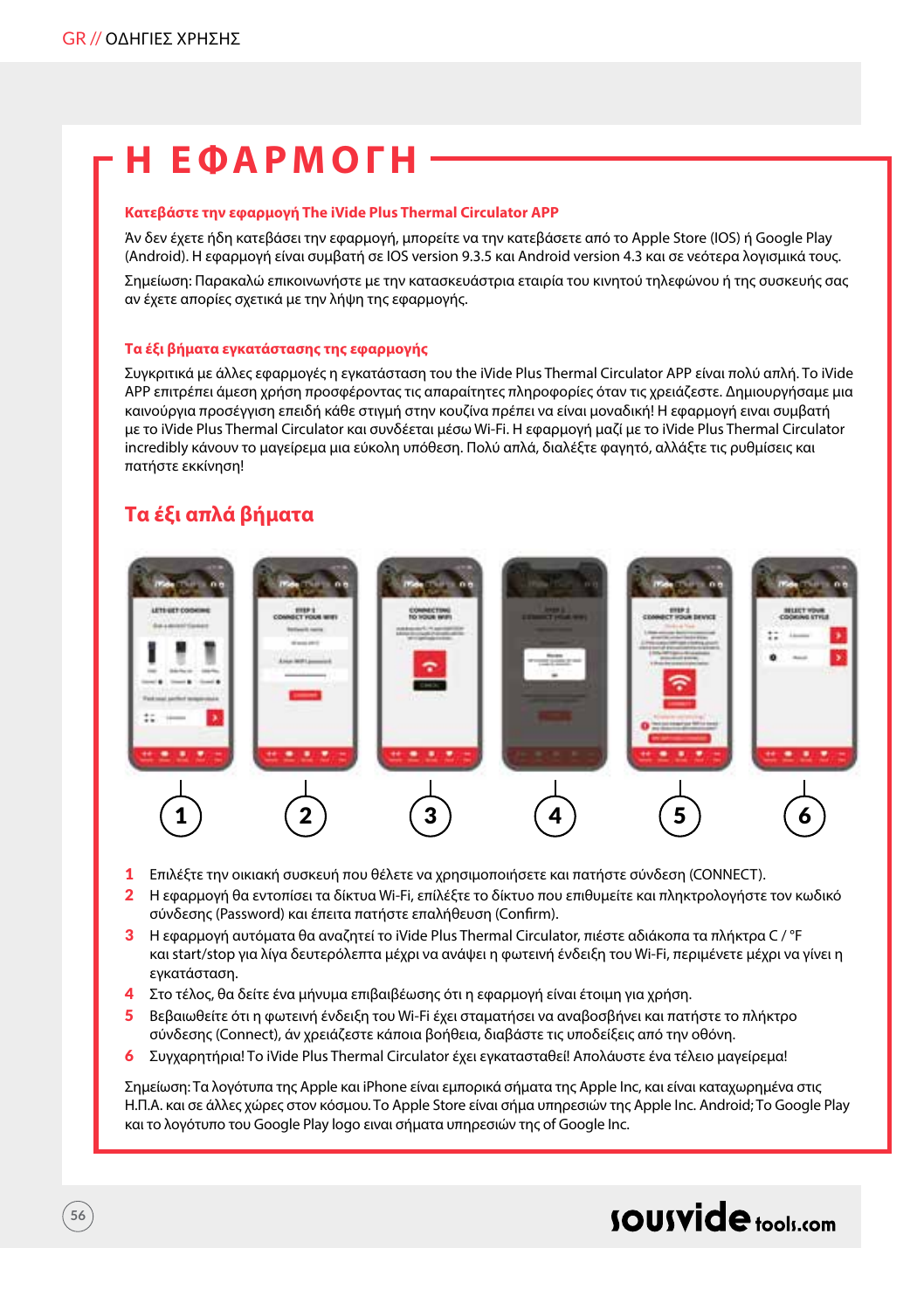## **ΟΔΗΓ Ι ΕΣ ΛΕΙΤΟΥΡΓ ΙΑ Σ**

1 Συνδέστε το iVide Plus Thermal Circulator με το μαγειρικό σκεύος, γυρίστε τον διακόπτη αριστερόστροφα, αφήστε λίγη απόσταση μεταξύ του διάκοπτη και του σκεύους, βάλτε το μηχάνημα μέσα στο μαγειρικό σκεύος και γυρίστε τον διακόπτη δεξιόστροφα για να ασφαλίσετε το μηχάνημα.

2 Προσθέστε νερό μέσα στο μαγειρικό σκεύος και βεβαιωθείτε ότι το νερό είναι μεταξύ του ελάχιστου και του μέγιστου επιπέδου νερού.

3 Ενεργοποιήστε το μηχάνημα και ανάψτε την οθόνη, το iVide Plus Thermal Circulator θα μπεί σε λειτουργία εξοικονόμησης μπαταρίας σε 2 δευτερόλεπτα, μετά, πατήστε το πλήκτρο λειτουργίας (Power Button) για να μπεί το μηχάνημα σε κατάσταση λειτουργίας.

4 Πατήστε το °C/°F για να επιλέξετε θερμοκρασία, η επιλογή βαθμοί κελσίου °C είναι προεπιλεγμένη για εσάς, για την επόμενη χρήση το μηχάνημα θα επιλέξει αυτόματα την επιλογή σας.

5 Πατήστε το TEMP/TIME για να επιλέξετε θερμοκρασία και χρόνο και ρυθμίστε τα με το +/-.

6 Όταν οι τελειώσετε με τις ρυθμίσεις, πατήστε το πλήκτρο START/STOP για να ξεκινήσετε το μηχάνημα, όταν η θερμοκρασία του μαγειρικού σκεύους θα φτάσει το επιθυμητό επίπεδο τότε το ψηφιακό εικονίδιο (C) ξεκινάει την αντίστροφη μέτρηση. Εκείνη την στιγμή μπορείτε να βάλετε τη σακούλα με το συσκευασμένο φαγητό για ψήσιμο σε σταθερή θερμοκρασία.

7 Όταν τελειώσει το μαγείρεμα το iVide Plus Thermal Circulator θα κάνει ένα χαρακτηριστικό μπιπ. Πατήστε το πλήκτρο START/STOP για να το απενεργοποιήσετε.

Σημείωση: Αν δεν απενεργοποιήσετε το μηχάνημα τότε το χαρακτηριστικό μπιπ θα ηχεί για 20 δευτερόλεπτα και το νερό θα παραμείνει στην ίδια θερμοκρασία.

- 8 Βγάλτε έξω τη σακούλα με το συσκευασμένο φαγητό, το φαγητό είναι έτοιμο για την επόμενη ενέργεια.
- 9 Μετά τη χρήση του iVide Plus Thermal Circulator απενεργοποιήστε το και φυλάξτε το σε ασφαλές μέρος.

**ΠΡΟΣΟΧΗ!** Το φαγήτο πρέπει να είναι συσκευασμένο σε σακούλα πριν να μαγειρευτεί στο Sous Vide. Όταν τοποθετηθεί το φαγητό μέσα στο μαγειρικό σκεύος, το επίπεδο νερού πρέπει είναι μεγαλύτερο από το ελάχιστο (ΜIN) και μικρότερο απο το μέγιστο (MAX) όπως αυτά αναγράφονται μέσα στο μηχάνημα. Για να αποφύγετε οποιαδήποτε ζημιά, χύστε το νέρο και καθαρίστε το μηχάνημα.

# **ΣΥΝΤΗΡΗΣΗ ΠΡΟΪΟΝ ΤΟ Σ**

Για να αποφύγετε τυχόν κάψιμο, πριν το καθαρίσετε σιγουρευτείτε ότι το iVide Plus Thermal Circulator έχει απενεργοποιηθεί και έχει πάρει θερμοκρασία δωματίου.

1 Τοποθετήστε το iVide Plus Thermal Circulator κάθετα και όχι οριζόντια ή ανάποδα μετά το καθάρισμα.

2 Καθαρίστε το μηχάνημα προσεχτικά για να μην καταστραφεί κάποιο εξάρτημα στο εσωτερικό του μηχανήματος. Σε περίπτωση ζημιάς ζητήστε από κάποιον ειδικό να το επιδιορθώσει. Μη εξειδικευμένη επιδιόρθωση μπορεί να προκαλέσει ατύχημα.

3 Χύστε το χρησιμοποιημένο νερό μετά από κάθε χρήση. Για την επόμενη χρήση γεμίστε το iVide Plus Thermal Circulator με φρέσκο νέρο. Τα εξαρτήματα μπορεί να καταστραφούν αν χρησιμοποιηθεί ξανά το παλιό νερό.

4 Αν μειωθεί η απόδοση ή τα εξαρτήματα πιάσουν βρωμιά τότε αφαιρέστε το πίσω κάλυμμα του iVide Plus Thermal Circulator για να καθαρίσετε τον σωλήνα θερμότητας. Συνιστάται ο καθαρισμός του iVide Plus Thermal Circulator μετά από 20 χρήσεις ή μετά από 100 ώρες λειτουργίας.

5 Σε περίπτωση που το iVide Plus Thermal Circulator είναι ζεστό μην το τοποθετήσετε σε κρύο νερό. Το iVide Plus Thermal Circulator πρέπει να πάρει θερμοκρασία δωματίου για να μπορεί να μπεί σε κρύο νερό.

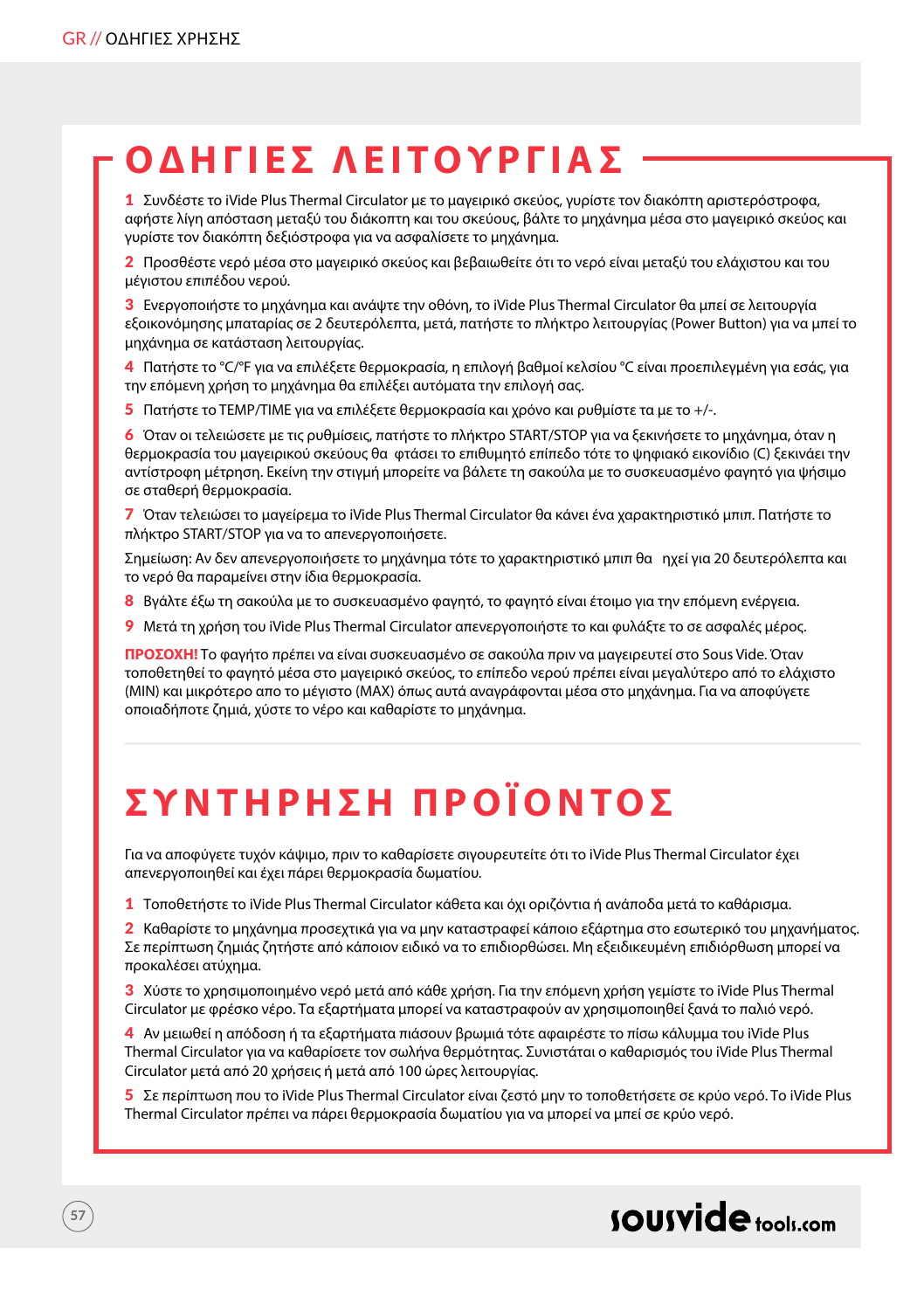## **ΠΩΣ ΚΑΘΑΡΙΖ Ε ΤΑ Ι**

#### **Προετοιμασία**

Το iVide Plus Thermal Circulator μπορεί να καθαριστεί με ξίδι φαγητού, όπως λευκό ξίδι, ξίδι μήλου κτλ.

#### **Γιατί πρέπει να καθαριστεί;**

Το νερό βρύσης περιέχει μέταλλα τα οποία όταν ζεσταίνονται σε συγκεκριμένη θερμοκρασία δημιουργούν πέτρα στην επιφάνεια του μηχανήματος. Σε αυτή την περίπτωση η πέτρα επηρεάζει την δράση του μηχανήματος. Συνιστάται ο καθαρισμός του μηχανήματος μετά από 20 χρήσεις ή μετά από 100 ώρες λειτουργίας. Η συχνότητα καθαρισμού εξαρτάται από το είδος νερού το οποίο διαφέρει σε κάθε περιοχή.

### **Πως καθαρίζεται**

- 1 Γεμίστε το δοχείο μέχρι το μέγιστο επίπεδο με νερό και προσθέστε 5γρ. ξίδι.
- 2 Ενεργοποιήστε το iVide Plus Thermal Circulator και ρυθμίστε την θερμοκρασία στους 80 °C (176°F) και το χρόνο στις 3 ώρες (03:00), έπειτα πατήστε το πλήκτρο της εκκίνησης. Μετά από 3 ώρες το μηχάνημα θα ηχήσει τον χαραχτηριστικό μπιπ και τότε πρέπει να απενεργοποιηθεί το μηχάνημα. \*Για γρήγορο καθάρισμα: Πιέστε αδιάκοπα τα πλήκτρα START/STOP και το πλήκτρο -, τότε αυτόματα το ψηφιακό εικονίδιο (B) θα δείξει την θερμοκρασία στους 80°C, το ψηφιακό εικονίδιο (C) θα δείξει τον χρόνο στις 3 ώρες (03:00). Αφήστε τα πλήκτρα και τότε τα ψηφιακά εικονίδια (B) και (C) θα αναβοσβήσουν 10 φορές. Πατήστε το πλήκτρο εκκίνησης START/STOP για να ξεκινήσει η διαδικασία καθαρισμού.
- 3 Ελέγξτε αν το μηχάνημα έχει καθαριστέι, σε περίπτωση που δεν έχει καθαριστεί πλήρως προσθέστε περισσότερο ξίδι και επαναλάβετε την διαδικασία. Έαν έχει καθαριστέι τότε στεγνώστε καλά το ξίδι, πλύντε με καθαρό νερό, στεγνώστε και φυλάξτε το μηχάνημα.

## **Ε ΠΙΛΥΣΗ ΠΡΟΒΛΗΜΑΤ Ω Ν**

| Κωδικός<br>σφάλματος | Αιτία προβλήματος                                                                                                                                              | Επίλυση προβλήματος                                                                                                                                                                                               |
|----------------------|----------------------------------------------------------------------------------------------------------------------------------------------------------------|-------------------------------------------------------------------------------------------------------------------------------------------------------------------------------------------------------------------|
| F <sub>0</sub> 1     | Το επίπεδο νερού είναι μικρότερο από<br>το ελάχιστο επίπεδο ή είναι μεγαλύτερο<br>από το μέγιστο επίπεδο νερού.                                                | Σε περίπτωση που το επίπεδο νερού είναι χαμηλό,<br>απενεργοποιήστε το μηχάνημα και προσθέστε την σωστή<br>ποσότηρα νερού, σε περίπτωση που το επίπεδο νερού<br>είναι μεγαλύτερο τότε αφερέστε νερό από το δοχείο. |
| FO <sub>2</sub>      | 1.Είτε ο σωλήνας θερμότητας είναι<br>εντάξει, 2. Είτε το εσωτερικό καλώδιο<br>της μηχανής είναι εντάξει. 3. Είναι όμως η<br>θερμοκρασία του αισθητήρα η σωστή; | Πρέπει να ζητήσετε από ένα ειδικό να σας το<br>επισκευάσει.                                                                                                                                                       |
| ΙP                   | Το μηχάνημα ξαφνικά χάνει την δύναμη<br>του κατά την διάρκεια του μαγειρέματος.                                                                                |                                                                                                                                                                                                                   |
|                      |                                                                                                                                                                |                                                                                                                                                                                                                   |

\*\* Όταν το μηχάνημα είναι σε λειτουργία και κάποιο πρόβλημα προκύψει, παρακαλώ απευθυνθείτε σε κάποιον ειδικό. Μην επιχειρήσετε μη εξουσιοδοτημένες επισκευή γιατί μπορεί να προκαλέσετε κάποιο ατύχημα.

## sousvide tools:com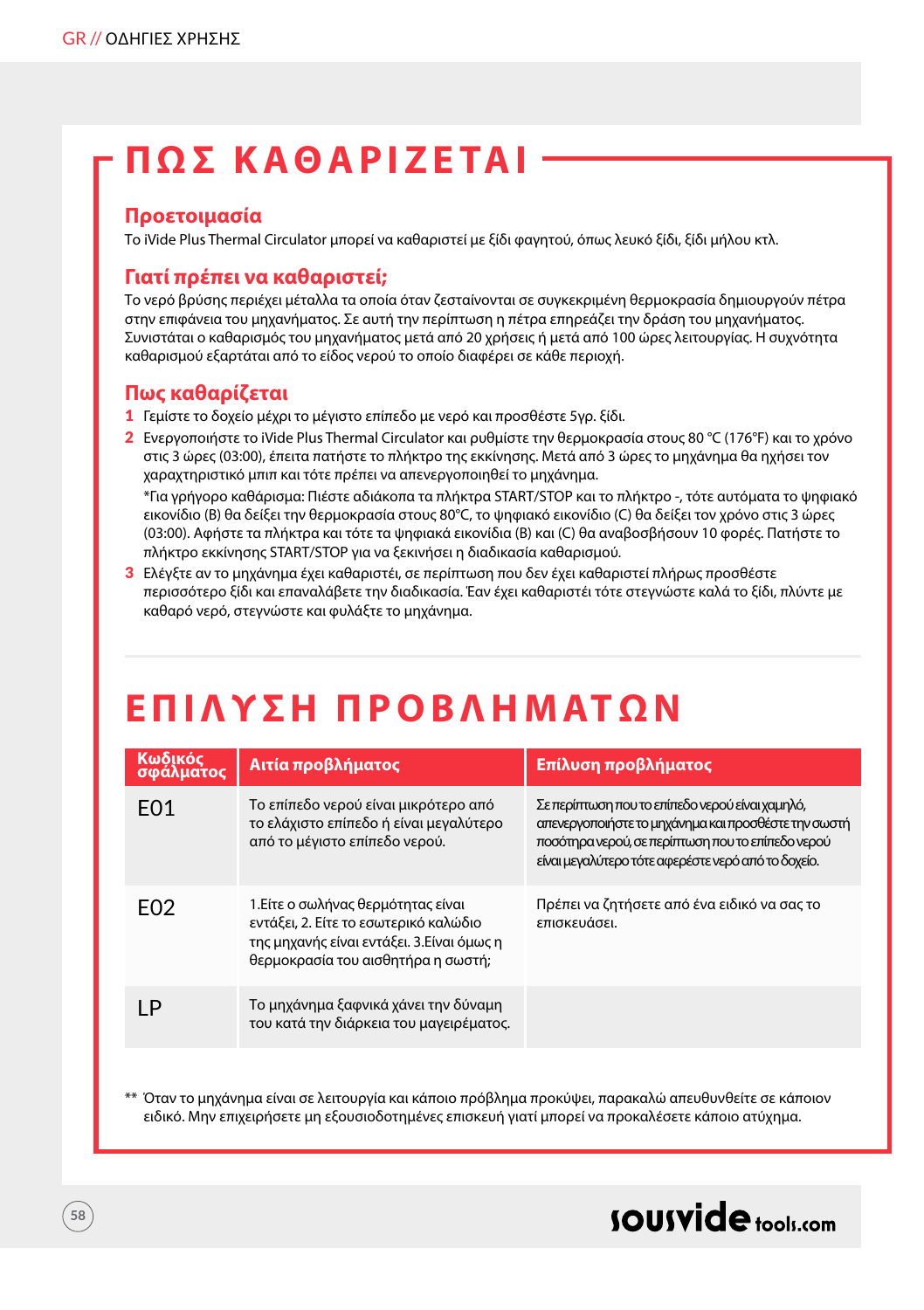## **Έ ΓΓΥΗΣΗ ΚΑΙ ΥΠΗΡΕΣΙ Ε Σ ΜΕΤΑ ΤΗΝ ΠΩΛ Η Σ Η**

- 1 Βεβαιωθείτε ότι ο πάγκος εργασίας είναι επίπεδος, καθαρός και συγυρισμένος.
- 2 Η εγγύηση ισχύει για ζημιές που προκλήθηκαν από ελαττωματικά προϊόντα.
- 3 Το κόστος εξαρτημάτων και συντήρησης θα χρεωθούν σε περίπτωση λανθασμένης χρήσης ή λόγω κακής ποιότητας προϊόντων.
- 4 Φυλάξτε το παραστατικό αγοράς.

## **Κάρτα Συντήρησης**

| Όνομα:                        | Επώνυμο:           |
|-------------------------------|--------------------|
| Αριθμός Τηλεφώνου<br>$\sim$ 1 | Email:             |
| Διεύθυνση:                    |                    |
|                               |                    |
| Μοντέλο Μηχανήματος:          | Ημερομηνία Αγοράς: |
| Προμηθευτής:                  |                    |
|                               |                    |

## **Ιστορικό επιδιορθώσεων**

| Ημερομηνία | Αίτια | Δηλών |
|------------|-------|-------|
|            |       |       |
|            |       |       |
|            |       |       |
|            |       |       |
|            |       |       |



**59**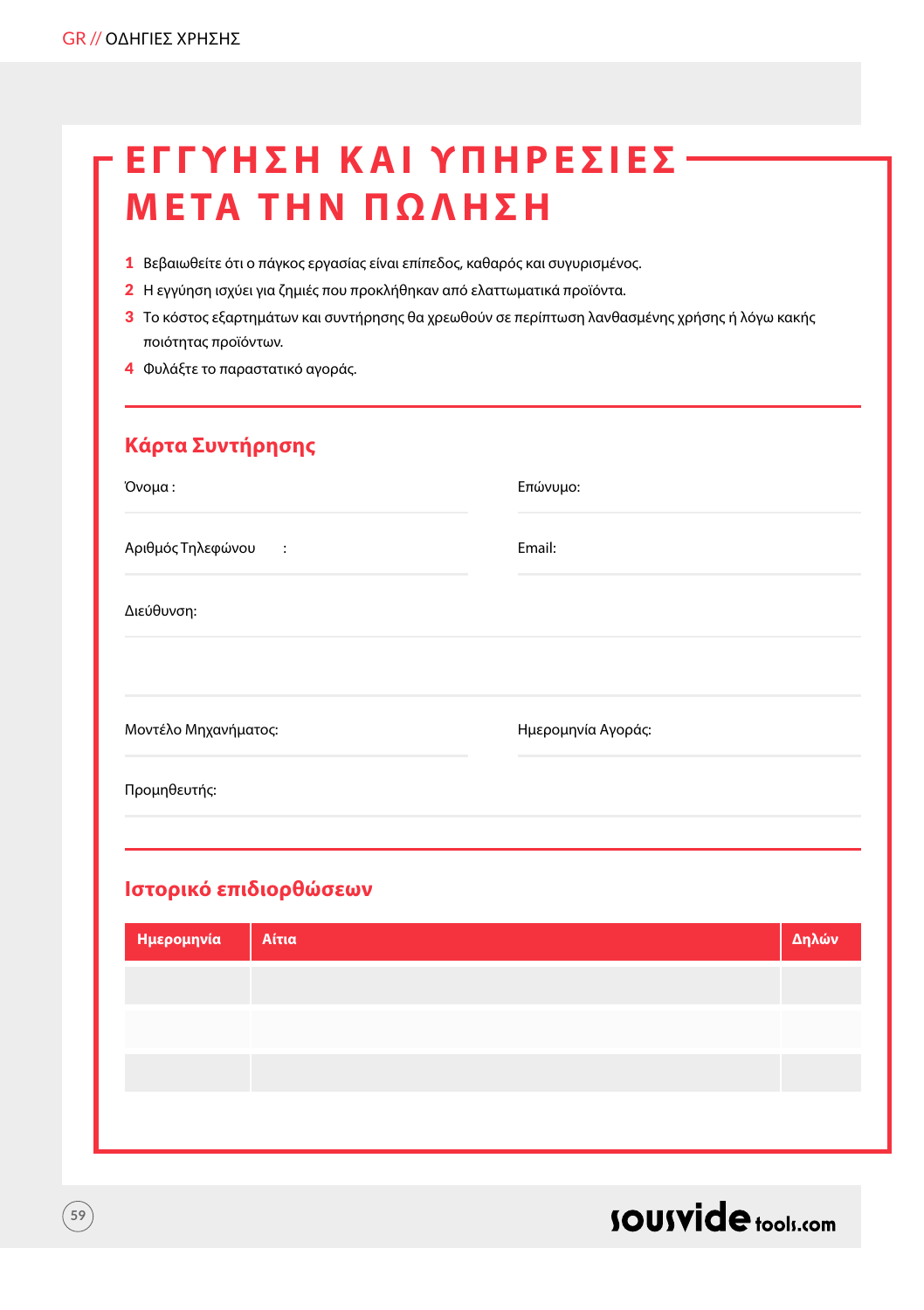## DESPRE IVIDE

Înființată în 2011, Sousvidetools.com este o compania de produse alimentare și tehnologie, care este într-o misiune de-a ajuta oamenii să gătească mai deștept #gătitinteligent. Mai mult, suntem autoritatea principală în ceea ce privește domeniul nostru ales, având două cărți de bucate, un calculator sous vide, o apicație mobilă și un ghid de formare în colaborare cu Campden BRI, cel mai important furnizor de servicii stiințifice practice, tehnice și de consultanță din Marea Britanie, și acum în fruntea Pieței Mondiale, apartul de gătit al sous vide.

Echipa noastră este formată din 15 voci – și toți venim să lucrăm în fiecare zi cu un singur lucru în minte: să muncim pentru a crea unelte mai bune care să transforme stresul gătitului în succesul cinei. (Numim asta "#gătitinteligent") De ce? Pentru că cu cât știți mai multe despre gătit, cu atât mai buni deveniți la gătit. Bucătarii noștri cercetători gătesc continuu, iar dumneavoastră obțineți beneficiile în numele cercetării și dezvoltării.

Deci, de ce aparatul de gătit iVide? Vrem să facem mai ușor pentru novicii și experții sous vide deopotrivă, să gătească mâncare, la nivelul calității restaurantelor, acasă cu finalul perfect de fiecare dată. Așa că spuneți la revedere mâncării arse și uscate care are gust de carton și spune bună cinei gourmet.

Circulatorul Termic iVide Plus al SousVideTools are o interfață cu ecran tactil, lată de 11,43cm cu o rezoluție înaltă. Este dotat cu WIFI, însemnând că-l puteți controla de la distanță de oriunde cu ajutorul aplicației noastre, este deasemenea proiectat să asigure siguranța mâncării. Cu o capacítate de 80 litri, garantează o temperatura stabilă de 0,07°C între 40°C și 100°C. 2 ani garanție.

iVide Plus este primul dispozitiv rezistent la apă pentru bucătăria comercială, certificat de IPX7. Sub desemnarea IPX7, aparatul de gătit iVide Plus Sous Vide va fi capabil să suporte imersiunea în apă până la 1 metru pentru până la 30 minute. Asta înseamnă că dacă un accident va avea loc și dispozitivul este stropit sau scufundat, aparatul nu va avea nicio defecțiune, dar expunerea îndelungată — cum ar fi plasarea în mașina de spălat vase — va fi dăunătoare.

# SIGURAN**ȚĂ**

#### **Vă rugăm să respectați aceste măsuri de siguranță:**

- **•** Utilizați Circulatorul Termic iVide Plus doar conform manualului de instrucțiuni. Nerespectarea acestui lucru poate duce la deteriorarea mașinii.
- **•** Conectați alimentarea electrică afișată numai pe etichetă.
- **•** Conectați-vă numai la sursa de alimentare cu împământare.
- **•** Opriți sursa de alimentare înainte de a scoate aparatul.
- **•** Nu atingeți lichidul direct pentru a verifica temperatura. Utilizați afișajul temperaturii sau termometrul.
- **•** Nivelul apei trebuie să fie între nivelul minim de apă "MIN" și cel mai înalt nivel de apă "MAX". Nerespectarea acestui lucru poate duce la deteriorarea mașinii
- **•** Nu atingeți nicio suprafață de pe Circulatorul Termic iVide Plus în timpul sau imediat după utilizare.
- **•** Dacă există lichid deasupra Circulatorului Termic iVide Plus (deasupra nivelului MAX al apei), opriți alimentarea și uscați-l înainte de utilizare.
- **•** Recomandăm utilizatorilor Circulatorului Termic iVide Plus să le fie date toate instrucțiunile înainte de utilizare sau să fie supervizați de către un utilizator cu experiență.
- **•** Păstrați lichidul departe de priza de alimentare și ventilatorul de pe partea din spate a Circulator Termic iVide Plus. Nerespectarea acestui lucru poate duce la deteriorarea mașinii și vătămarea utilizatorului.

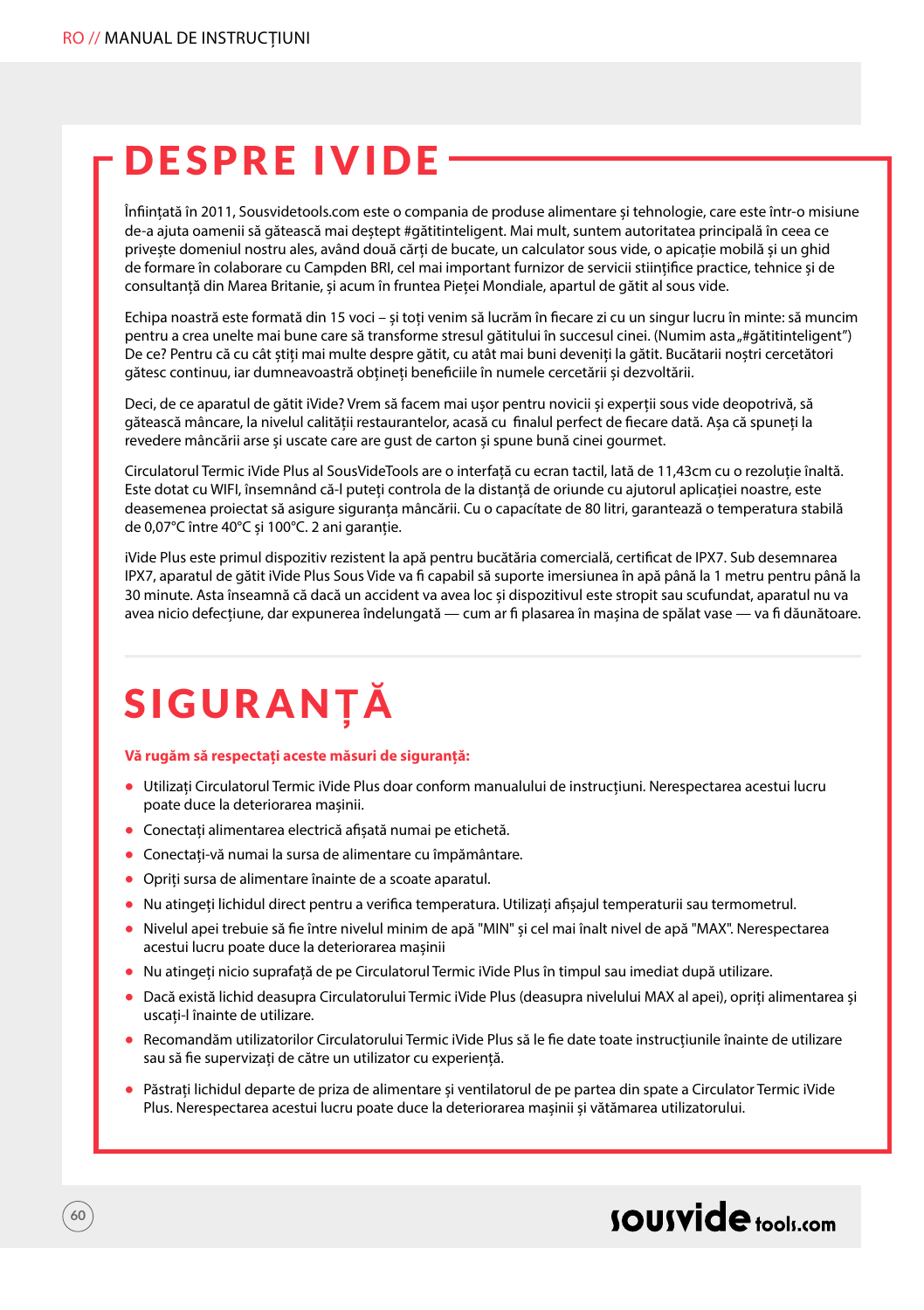## PARAMETRII TEHNICI

| Voltajul nominal                     | $220 - 240V$ ~                  |
|--------------------------------------|---------------------------------|
| Frecvența nominală                   | 50HZ                            |
| Puterea nominală                     | 2300W                           |
| Intervalul de reglare a temperaturii | $5 - 95^{\circ}$ C / 41 - 203°F |
| Intervalul de reglare a timpului     | 5 min - 99 hours 59 minutes     |
| Acuratețea afișării                  | 0.1                             |
| Mărime                               | 5.5"x5.6"x11.9"(140x143x302mm)  |
| Greutate                             | $2.2$ Kg                        |

# FUNC**Ț**IILE PRODUSULUI



### 1. Putere

- Atunci când alimentarea este pornită, se va afișa butonul și indicatorul luminos. Aparatul va trece la modul de economisire a energiei după 2 secunde.
- În modul de economisire a energiei, apăsați butonul de alimentare pentru a porni aparatul și pentru a intra în modul de așteptare. În acest moment, indicatorul digital (A) arată temperatura curentă a apei, indicatorul digital (B) indică temperatura anterioară. Temperatura țintă stabilită în procesul de lucru, indicatorul digital (C) arată ultímele ore de lucru setate ale ultimul proces de lucru.
- În modul ON (indicatorul luminos al butonului este complet iluminat), apăsați acest buton pentru a intra în modul de economisire a energiei. Acest buton poate fi de asemenea apăsat în timpul procesului de gătire pentru a intra direct în modul de economisire a energiei.

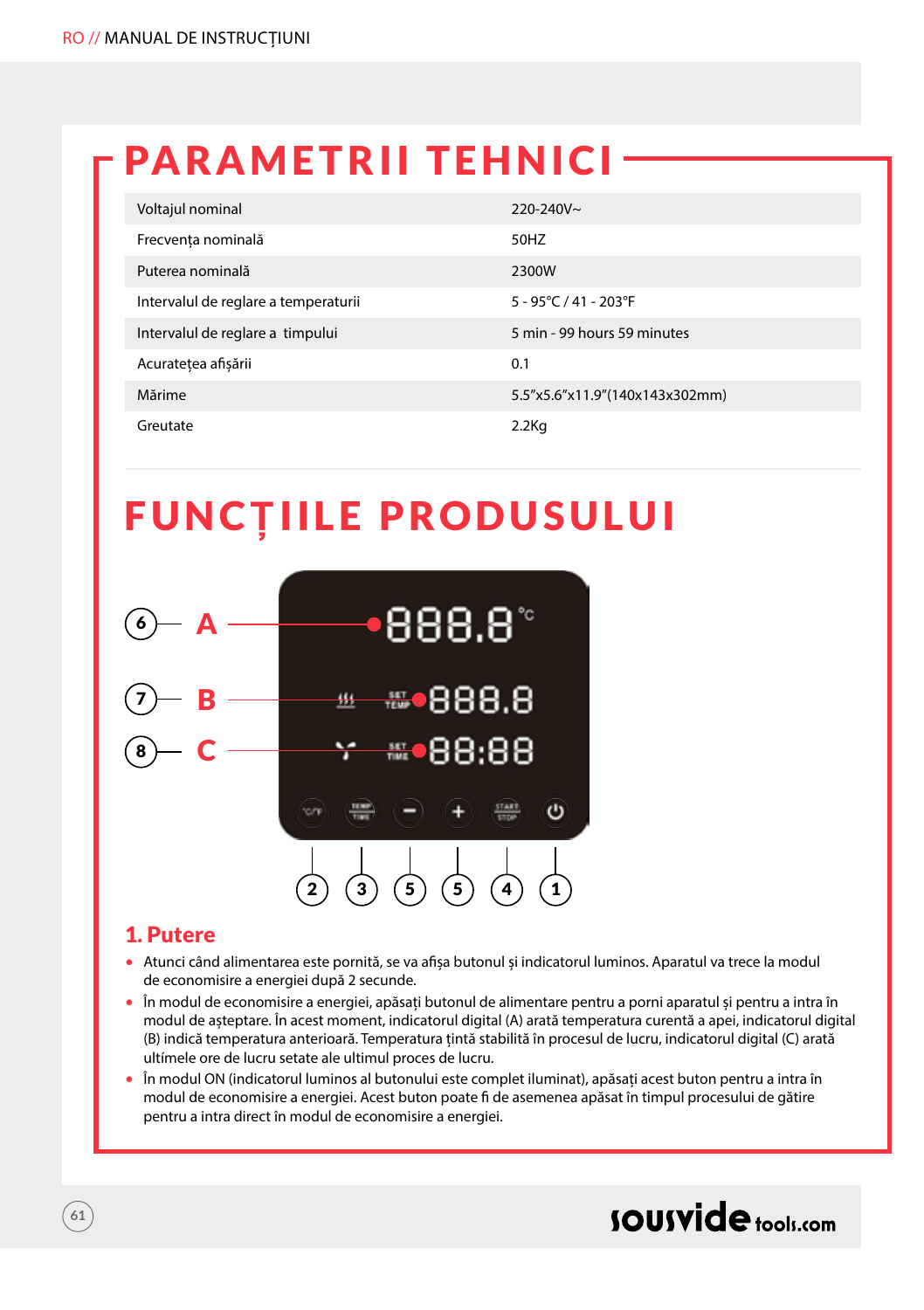# FUNC**Ț**IILE PRODUSULUI

## 2. °C/°F

#### **Butonul de comutare a unității temperaturii**

• Faceți clic pe ° C / ° F pentru a selecta unitatea de afișare a temperaturii aparatului. Selectați Celsius sau Fahrenheit.

## 3. TEMPERATUR**Ă** / TIMP

#### **Temperatură, butonul de reglare al timpului**

- Faceți clic pe TEMP / TIME pentru a comuta temperatura sau setarea de timp. Când indicatorul digital de temperatură (B) clipește, setați temperatura țintă dorită cu + și -. Când indicatorul digital a timpului (C) clipește, timpul dorit poate fi setat cu + și -.
- \* Dacă nu a fost setat niciun timp sau temperatură după ce indicatorul digital clipește de 10 ori, Circuitul Termic iVide Plus va ieși din opțiunea TEMP / TIME. Dacă trebuie să resetați apăsați TEMP / TIME din nou pentru a introduce detaliile necesare.
- \* Pentru a afișa ora și temperatura setate, apăsați butonul TEMP / TIME timp de 3 secunde.

## 4. START / STOP

#### Butonul start/stop

- În modul de așteptare, faceți clic pe START / STOP pentru a porni aparatul.
- În modul de lucru, faceți clic pe START / STOP pentru a opri aparatul.

### $5. + -$

**62**

#### Butonul de ajustare

• Pentru a regla temperatura sau timpul, faceți clic pe TEMP / TIME, selectați opțiunea dorită și folosiți butoanele + și - pentru a regla.

## 6. Indicatorul Digital de Citire a Temperaturii(A)

• Afișează temperatura de lucru în timp real.

## 7. Indicatorul Digital de Citire a Temperaturii (B)

• Afișează temperatura de funcționare setată.

## 8. Indicatorul Digital de Citire a Timpului

- În modul de așteptare, se afișează ora țintă setată.
- În modul de lucru, este afișat timpul de lucru rămas.

## sousvide tools:com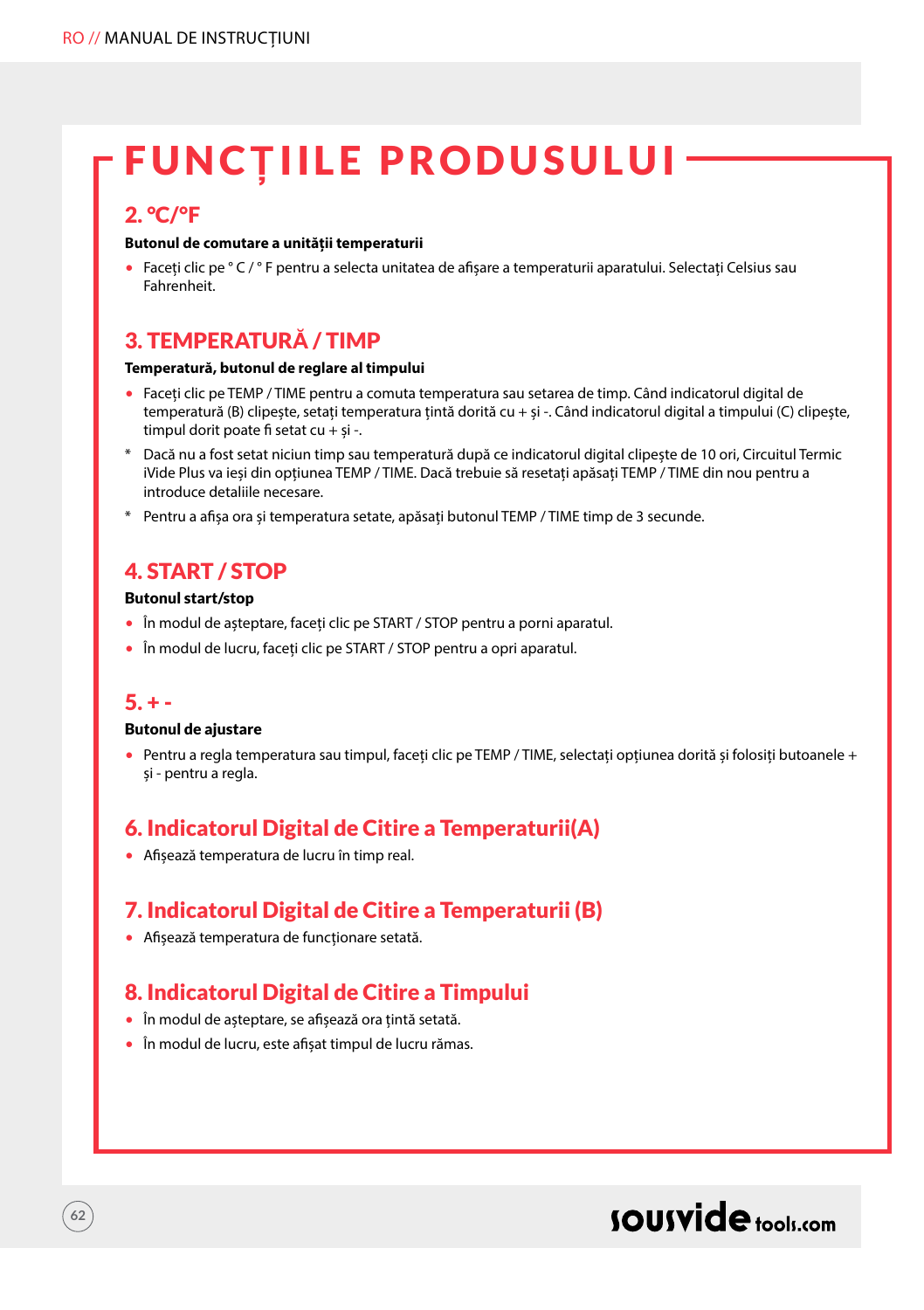**63**



**SOUSVide** tools.com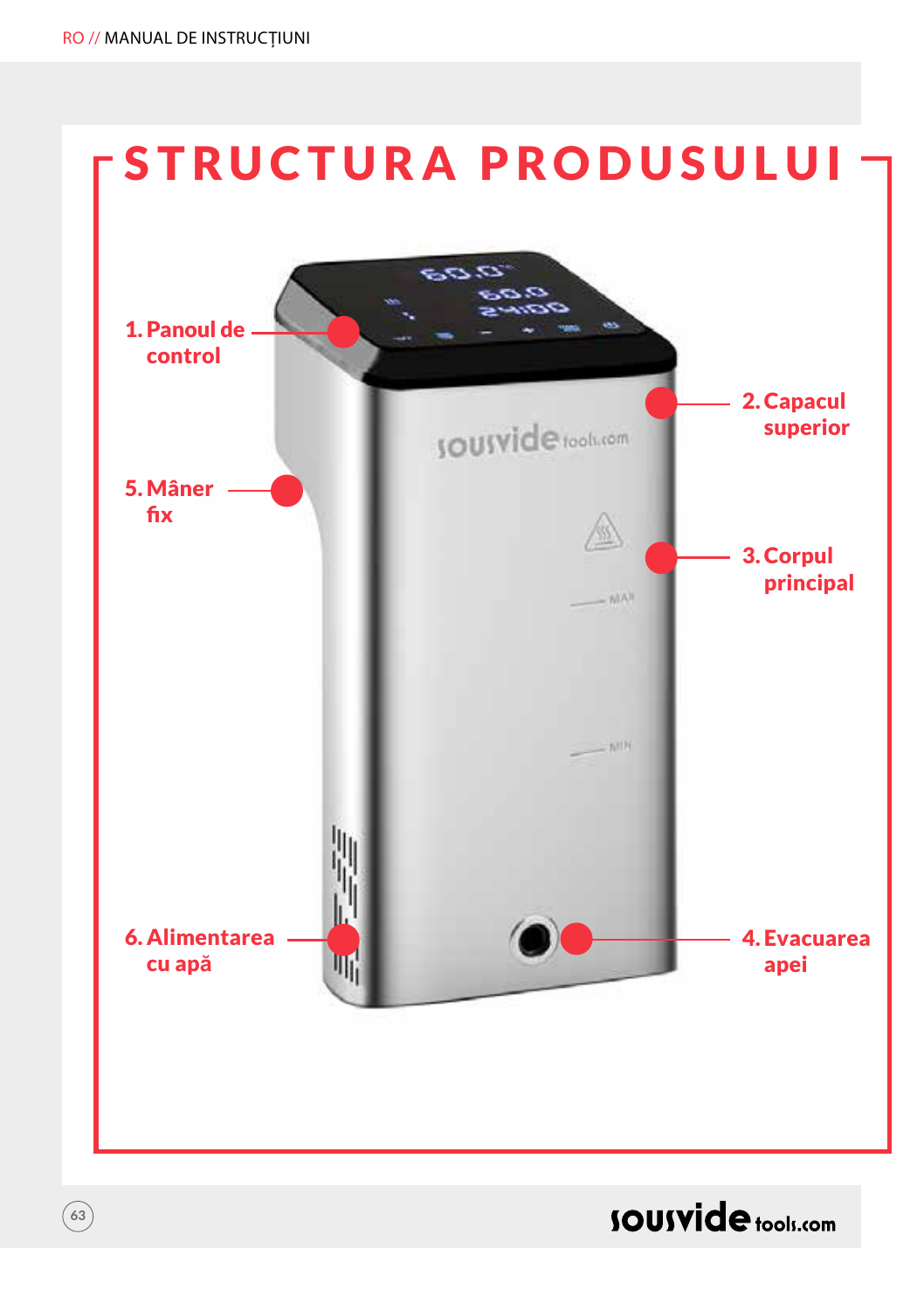# APLICA**Ț**IA MOBIL**Ă**

#### **Descărcarea aplicației Circulatorului Termic iVide Plus**

Dacă aplicația iVide Plus Thermal Circulator (Circulator Termic iVide Plus) nu a fost încă descărcată, poate fi descărcată de la Apple Store (IOS) sau Google Play (Android). Este compatibil cu versiunea IOS 9.3.5 și ulterioară. Este compatibil cu versiunea Android 4.3 și ulterioară.

Observație: Vă rugăm, consultați-vă cu producătorul dumneavoastră mobil dacă aveți orice întrebare legată de descărcarea aplicației.

#### **Șase pași pentru configurarea aplicației Circulatorului Termic iVide Plus**

Instalarea aplicației Circulatorului Termic iVide Plus este rapidă, spre deosebire de alte aplicații. Aplicațiile iVide permit utilizarea instantanee, furnizând informațiile necesare exact atunci când aveți nevoie de ea. Am dezvoltat o abordare complet nouă pentru acest tip de aplicații, deoarece fiecare moment în bucătărie ar trebui să fie de neuitat.

### **Șase Pași Ușori**



- 1 Selectați aparatul pe care doriți să-l utilizați și apăsați pe "CONNECT".
- 2 Aplicația va detecta o rețea Wi-Fi conectată. Introduceți parola și apăsați pe 'Confirm'.
- 3 Aplicația începe să caute Circulatorul termic iVide Plus. Tineți apăsat butonul ° C / ° F și butonul start/stop pentru câteva secunde până când indicatorul Wi-Fi începe să clipească. Așteptați până când aparatul finalizează configurarea automată.
- 4 În final, veti vedea un mesaj care confirmă că aparatul este pregătit să se conecteze.
- 5 Asigurați-vă că indicatorul Wi-Fi nu mai clipește, apoi apăsați butonul "Conectare". Dacă aveți nevoie de ajutor, citiți indiciile și sfaturile de pe ecran.
- 6 Felicitări! Circulatorul Termic iVide Plus tocmai a fost configurat! Bucură-te de gătit!

Observație: Siglele Apple și iPhone sunt mărci ale Apple Inc., înregistrate în SUA și în alte țări. Apple Store este o marcă de serviciu al Apple Inc. Android; Google Play și logo-ul Google Play sunt mărci ale Google Inc.

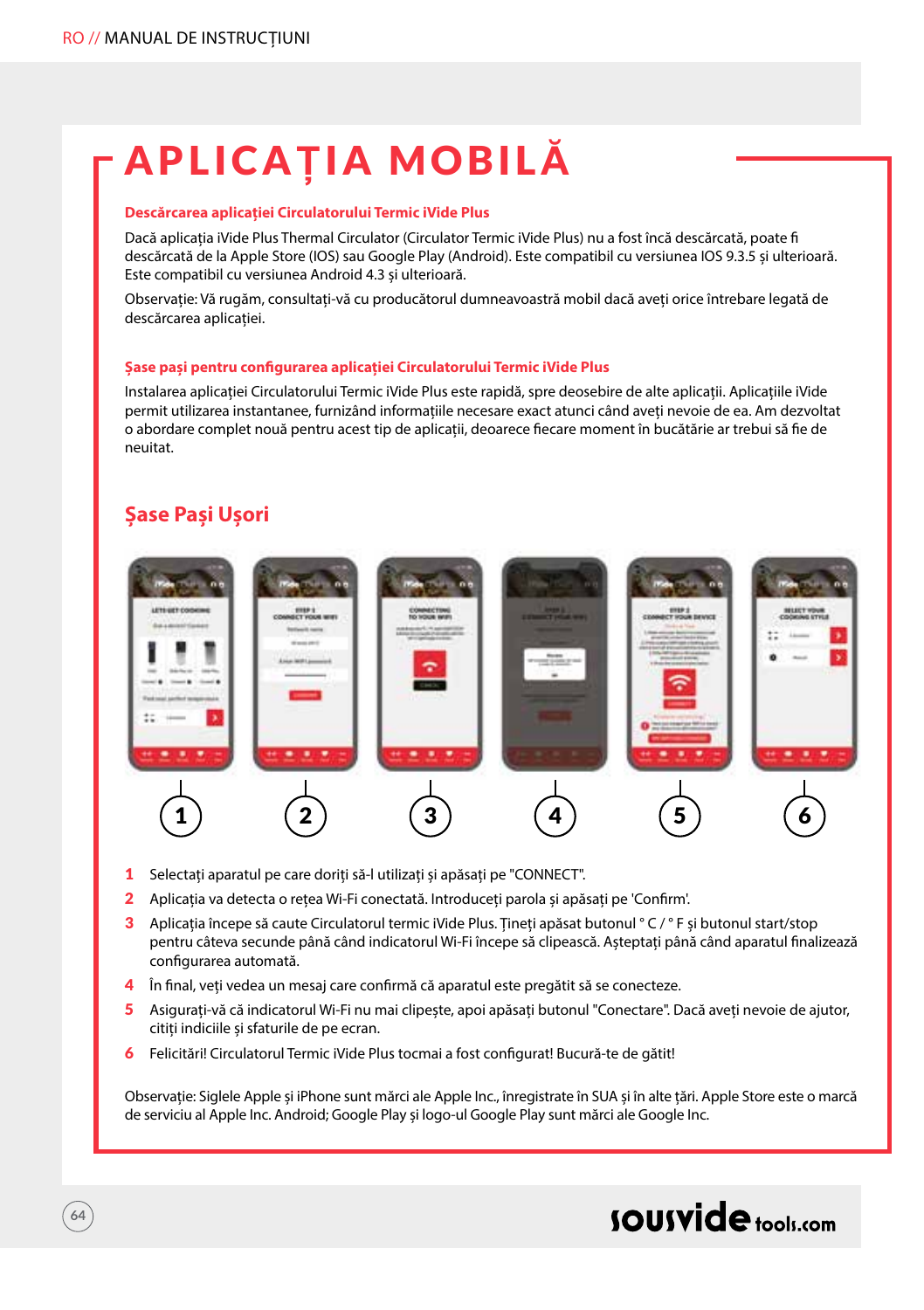# INSTRUC**Ț**IUNI DE OPERARE

- 1 Începeți prin atașarea Circulatorului Termic iVide Plus la vasul de gătit. Rotiți butonul în sens invers acelor de ceasornic, formați un spațiu între corpul principal și buton, introduceți aparatul în vasul de gătit și strângeți butonul în sensul acelor de ceasornic pentru a fixa aparatul.
- 2 Adăugați apă în vasul de gătit, asigurându-vă că nivelul apei este între nivelul minim al apei și nivelul maxim al anei
- 3 Conectați alimentarea pentru a porni și a ilumina afișajul digital. Circuitul termic iVide Plus va intra în modul de economisire a energiei după 2 secunde. După acest timp, apăsați butonul de alimentare pentru a pune aparatul în modul ON.
- 4 Faceți clic pe °C / °F pentru a selecta unitatea de afișare a temperaturii. Valoarea implicită este ° C. Unitatea dvs. de temperatură selectată va fi reținută pentru următoarea utilizare a aparatului.
- 5 Faceți clic pe TEMP / TIME pentru a selecta temperatura sau ora și setați valoarea țintă cu tastele + și -.
- 6 După ce setarea este finalizată, faceți clic pe START / STOP pentru a porni aparatul. După ce temperatura din vasul de gătit atinge temperatura necesară, indicatorul digital de citire a timpului (C) începe numărătoarea inversă - acum adăugați alimentele ambalate în vid pentru prepararea la temperatură constantă.
- 7 După terminarea gătitului, Circulatorul termic iVide Plus va emite un semnal sonor. Faceți clic pe START / STOP pentru a opri.

Observație: Dacă nu există nici o operație, aparatul va emite un semnal sonor continuu după 20 de secunde, în timp ce temperatura apei va rămâne la temperatura presetată.

- 8 Ele sunt acum gata pentru următorul proces.
- 9 După utilizarea Circulatorului Termic iVibe Plus, opriți-l și depozitați-l într-un loc sigur.

**NU UITAȚI:** Înaintea gătirii Sous Vide, alimentele trebuie să fie ambalate în vid.Nivelul apei (după ce alimentele sunt puse înăuntru) ar trebui să fie mai mare decât MIN, dar mai mic decât MAX marcat pe aparat. Pentru a evita degradarea aparatului, scurgeți apa după utilizare și curățați bazinul.

# ÎNTRE**Ț**INERE

Pentru a evita arderea, vă rugăm, asigurați-vă că Circulatorul Termic iVide Plus este oprit și răcit la temperatura camerei înainte de curățare.

- 1 Puneți Circulatorul Termic iVide Plus în poziție verticală după curățare, nu-l poziționați orizontal sau cu susul în jos.
- 2 În timpul curățării, nu deteriorați componentele interioare ale aparatului. Odată ce componentele sunt deteriorate, vă rugăm să apelați la un specialist pentru a verifica și repara. Nu încercați reparații neautorizate deoarece acest lucru poate duce la un accident.
- 3 Goliți apa veche după fiecare ultilizare. Reumpleți cu apă proaspătă următoarea dată când folosiți Circulatorul Termic iVide Plus. Dacă apa este refolosită, subsanțele minerale pot afecta componentele.
- 4 Scoateți capacul din spate al Circulatorului Termic iVide Plus pentru a curăța tubul de încălzire și vedea dacă capacitatea de descărcare este redusă sau componentele au colectat murdărie. Se recomandă curățarea cCirculatorului Termic iVide Plus la fiecare 20 de ori sau după 100 de ore de utilizare.
- 5 Nu puneți un Circulator Termic iVide Plus fierbinte în apă rece, deoarece acest lucru poate provoca daune. Circulatorul Termic iVide Plus trebuie răcit până la temperatura camerei și introdus în apă rece pentru utilizare.

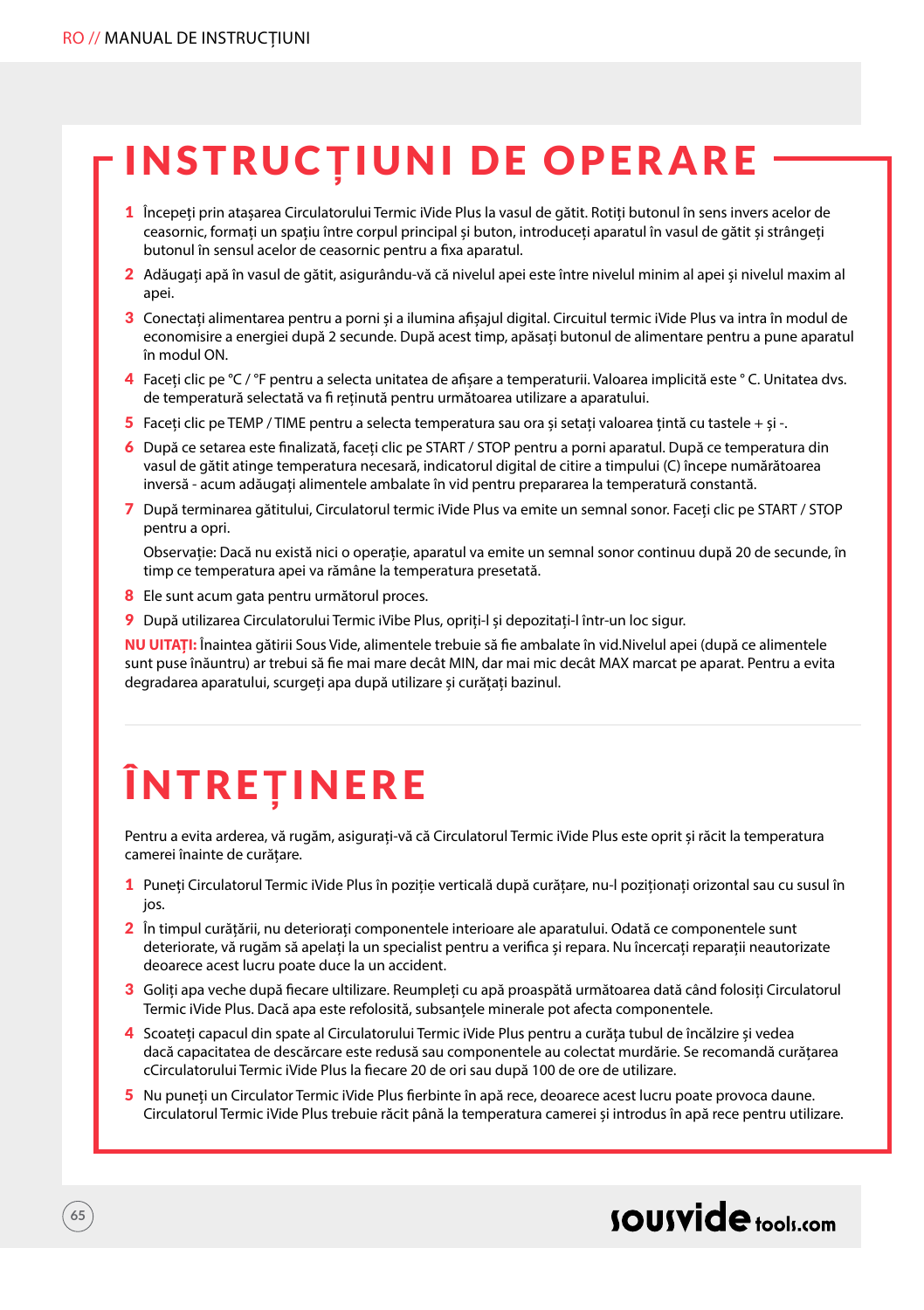# CUM S**Ă**-L CUR**ĂȚ**A**Ț**I

### Preg**ă**tire

Circulatorul Termic iVide Plus poate fi curățat cu oțet alimentar (oțet alb, oțet de mere, etc.)

### De ce trebuie cur**ăț**at?

Apa normală de la robinet conține minerale care, atunci când apa este încălzită la o anumită temperatură, va crea calcar pe încălzitor sau pe suprafața aparatului. În acest caz, calcarul va afecta performanța aparatului. Se recomandă curățarea aparatlui la fiecare 20 de ori sau după 100 de ore de utilizare. Puteți curăța aparatul în funcție de nevoile dumneavoastră reale datorită diferitelor ape în diferite zone.

## Cum s**ă**-l cur**ăț**a**ț**i?

- 1 Umpleți recipientul (până la linia lui MAX) cu apă. Adăugați 5g oțet în apă.
- 2 Porniți Circulatorul Termic iVide Plus, setați temperatura de lucru la 80°C (176°F) și timpul la 3 ore (03:00). Apăsați pe START/STOP. După 3 ore. Aparatul va emite un semnal sonor și opri.

\*Procedură rapidă de curățare: Tineți apăsat pe butonul START/STOP și butonul -. Indicatorul digital (B) va arăta temperatura setată de 80°C, indicatorul digital (C) va arăta timpul setat de 3:00. Eliberați butonul și indicatoarele digitale (B) & (C) vor clipi de 10 ori. Apăsați pe butonul START/STOP pentru a începe operația de curățare.

3 Verificați dacă mașina este curată. Dacă mașina nu este curată, adăugați mai mult oțet și porniți din nou procesul. Dacă mașina este curată, scoateți oțetul din mașină, spălați mașina cu apă proaspătă, uscați-o și depozitați-o.

## DEPANARE

| <b>Codul erorii</b> | Cauza problemei                                                                                                                           | <b>Depanarea</b>                                                                                                                                                                     |
|---------------------|-------------------------------------------------------------------------------------------------------------------------------------------|--------------------------------------------------------------------------------------------------------------------------------------------------------------------------------------|
| F <sub>0</sub> 1    | Nivelul apei este mai mic decât nivelul<br>cel mai scăzut al apei sau este mai mare<br>decât cel mai înalt nivel al apei.                 | Opriti alimentarea. Dacă nivelul apei este prea<br>scăzut, adăugați cantitatea potrivită de apă<br>în recipient; dacă nivelul apei este prea mare,<br>îndepărtati apa din recipient. |
| F <sub>02</sub>     | 1. Dacă tubul de încălzire este normal;<br>2. Dacă cablajul intern al aparatului este<br>normal:<br>3. Este senzorul temperaturii normal? | Trebuie să apelati la un profesionist pentru<br>reparare.                                                                                                                            |
| P                   | Aparatul pierde brusc energie în timpul<br>gătitului normal                                                                               |                                                                                                                                                                                      |

\*\* În timpul utilizării aparatului, dacă apar alte probleme, vă rugăm să discutați cu un specialist. Nu încercați reparații neautorizate deoarece acest lucru poate duce la un accident.

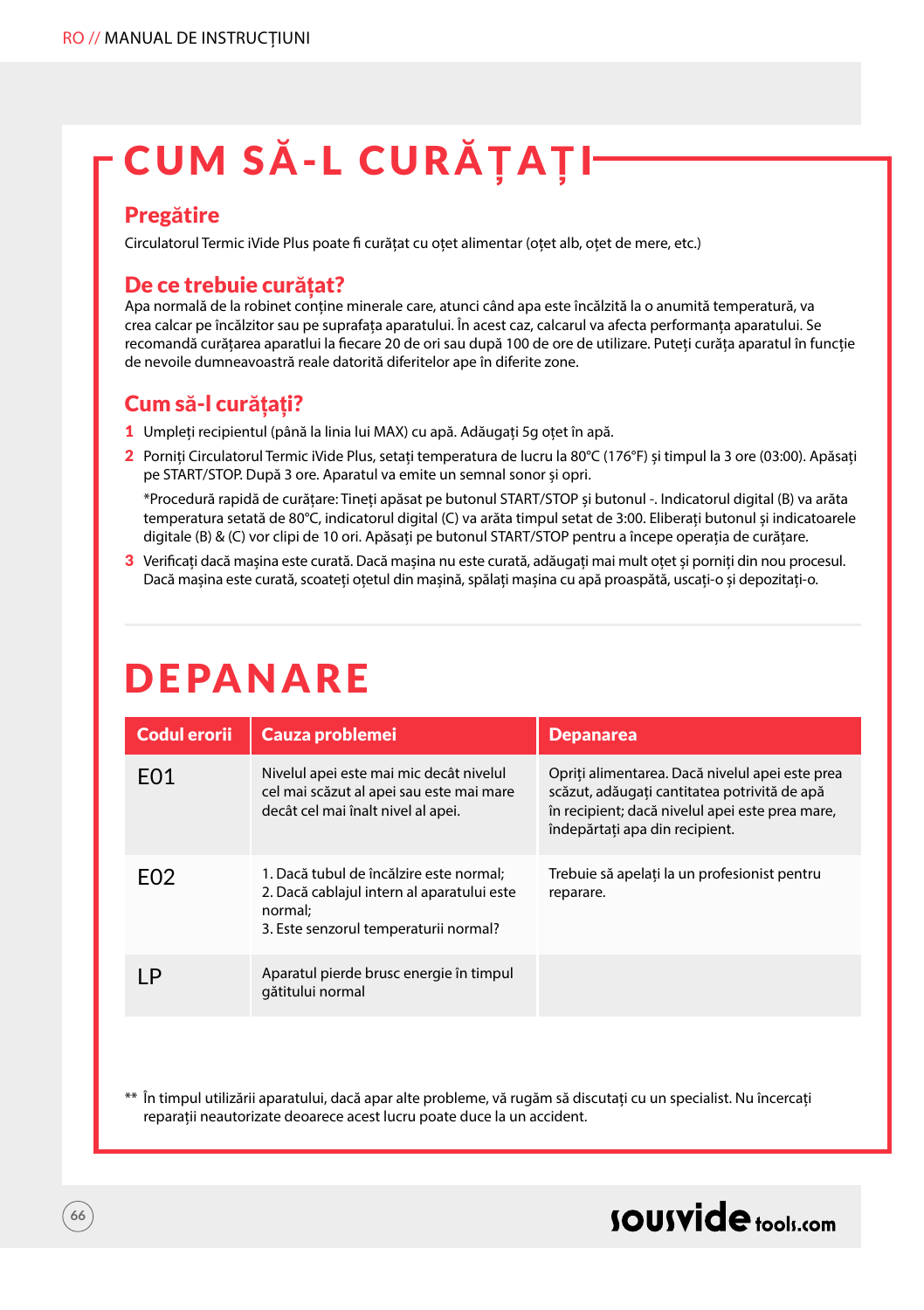# GARAN**Ț**IE **Ș**I SERVICIU CLIEN**Ț**I

- 1 Asigurați-vă că platforma de lucru este plată, curată și ordonată.
- 2 Garanția este limitată la deteriorarea cauzată de defectele de producție.
- 3 Costul pieselor și al întreținerii vor fi percepute ca urmare a utilizării necorespunzătoare sau a altor probleme nelegate de calitatea produsului.
- 4 Vă rugăm să păstrați bonul fiscal sau factura

## Card de Între**ț**inere

| Prenume:            | Nume:            |
|---------------------|------------------|
| Telefon:            | Email:           |
| Adresă:             |                  |
|                     |                  |
| Modelul aparatului: | Data achiziției: |
| Furnizor:           |                  |

## Înregistrarea Repar**ă**rii

| Dată | Cauză | De către |
|------|-------|----------|
|      |       |          |
|      |       |          |
|      |       |          |
|      |       |          |
|      |       |          |



 $67$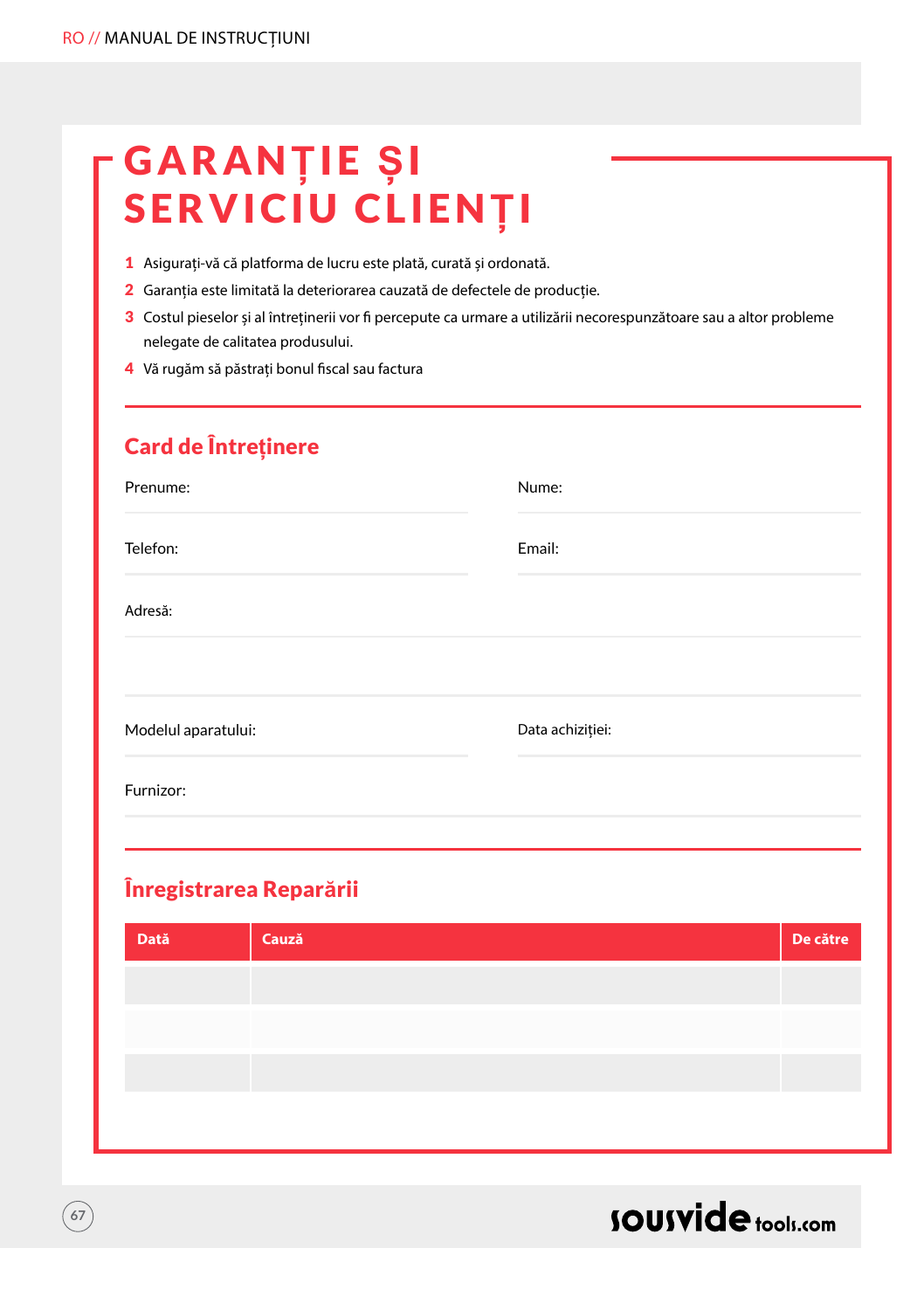# O IVIDE

Założona w 2011 roku, Sousvidetools.com to firma z branży spożywczej i technologicznej, której misją jest pomaganie ludziom gotować mądrzej #clevercooking. Ponadto, jesteśmy wiodącym autorytetem w wybranym przez nas temacie, wyprodukowaliśmy 2 książki kucharskie, kalkulator Sous Vide, aplikacje (APP) i przewodnik szkoleniowy w połączeniu z Campden BRI, który jest wiodącym brytyjskim dostawcą praktycznych usług naukowych, technicznych i doradczych, a obecnie wiodąca na światowym rynku kuchenka sous vide cooker.

Nasz zespół składa się z 15 głosów - i wszyscy przychodzimy do pracy każdego dnia z myślą o jednej rzeczy: pracy nad stworzeniem lepszych narzędzi, które zamienią stres związany z gotowaniem w sukces obiadowy. (Nazywamy to "gotowaniem #clevercooking.") Dlaczego? Ponieważ im więcej wiesz o gotowaniu, tym lepiej sobie z tym radzisz. Nasi szefowie kuchni zajmujący się badaniami naukowymi stale gotują, a Ty czerpiesz korzyści w imię badań i rozwoju.

Więc dlaczego kuchenka iVide? Chcemy ułatwić sous vide nowicjuszom, jak i ekspertom, by gotowanie w domu było takie samo jak jedzenie z wysokiej jakości potraw z doskonałym wykończeniem jak w restauracji za każdym razem, gdy będzie gotować.

Więc pożegnaj się z ugotowanym suchym jedzeniem, które smakuje jak karton i przywitaj się z wykwintnym obiadem.

SousVideTools iVide Plus Thermal Circulator z 4.5-calowym szerokim ekranem dotykowym o wysokiej rozdzielczości. Jest obsługiwany przez WIFI, co oznacza, że można sterować nim zdalnie z dowolnego miejsca za pośrednictwem naszej aplikacji (APP), jest on również zaprojektowany w celu zapewnienia bezpieczeństwa żywności. Pojemność 80 litrów gwarantuje stabilność temperaturową na poziomie 0,07°C w zakresie od 40°C do 100°C. 2 lata gwarancji.

iVide Plus jest pierwszym wodoszczelnym urządzeniem dla kuchni komercyjnej, posiadającym certyfikat IPX7. Pod oznaczeniem IPX7 kuchenka iVide Plus Sous Vide będzie w stanie wytrzymać zanurzenie w wodzie do 1 metra na okres do 30 minut. Oznacza to, że jeżeli zdarzy się wypadek, a urządzenie zostanie spryskane lub zanurzone, nie spowoduje to uszkodzenia, ale dłuższe przebywanie w zmywarce byłoby szkodliwe.

# BEZPIECZEŃSTWO

#### Proszę przestrzegać tych środków ostrożności:

- Cyrkulator termiczny iVide Plus należy eksploatować wyłącznie zgodnie z instrukcją obsługi. W przeciwnym razie może dojść do uszkodzenia urządzenia.
- Podłączyć tylko zasilanie pokazane na etykiecie klasyfikacyjnej.
- Podłączać tylko z bezpiecznym uziemionym zasilaczem.
- Wyłączyć zasilanie przed odłączeniem urządzenia.
- Nie dotykać bezpośrednio cieczy w celu sprawdzenia temperatury. Należy stosować wskaźnik temperatury lub termometr.
- Poziom wody musi mieścić się pomiędzy najniższym poziomem wody "MIN" a najwyższym poziomem wody "MAX". Niezastosowanie się do tego wymogu może spowodować uszkodzenie urządzenia.
- Nie dotykać gorących powierzchni cyrkulatora termicznego iVide Plus podczas lub bezpośrednio po użyciu.
- Jeśli ciecz znajduje się na górze cyrkulatora termicznego iVide Plus (powyżej poziomu wody MAX), należy wyłączyć zasilanie i wysuszyć go przed użyciem.
- Zalecamy, aby użytkownicy cyrkulatora termicznego iVide Plus otrzymali pełne instrukcje przed rozpoczęciem użytkowania lub by byli nadzorowani przez doświadczonego użytkownika.
- Ciecz należy przechowywać z dala od gniazda zasilania i wentylatora z tyłu cyrkulatora termicznego iVide Plus. Niezastosowanie się do tego wymogu może spowodować uszkodzenie urządzenia i użytkownika.

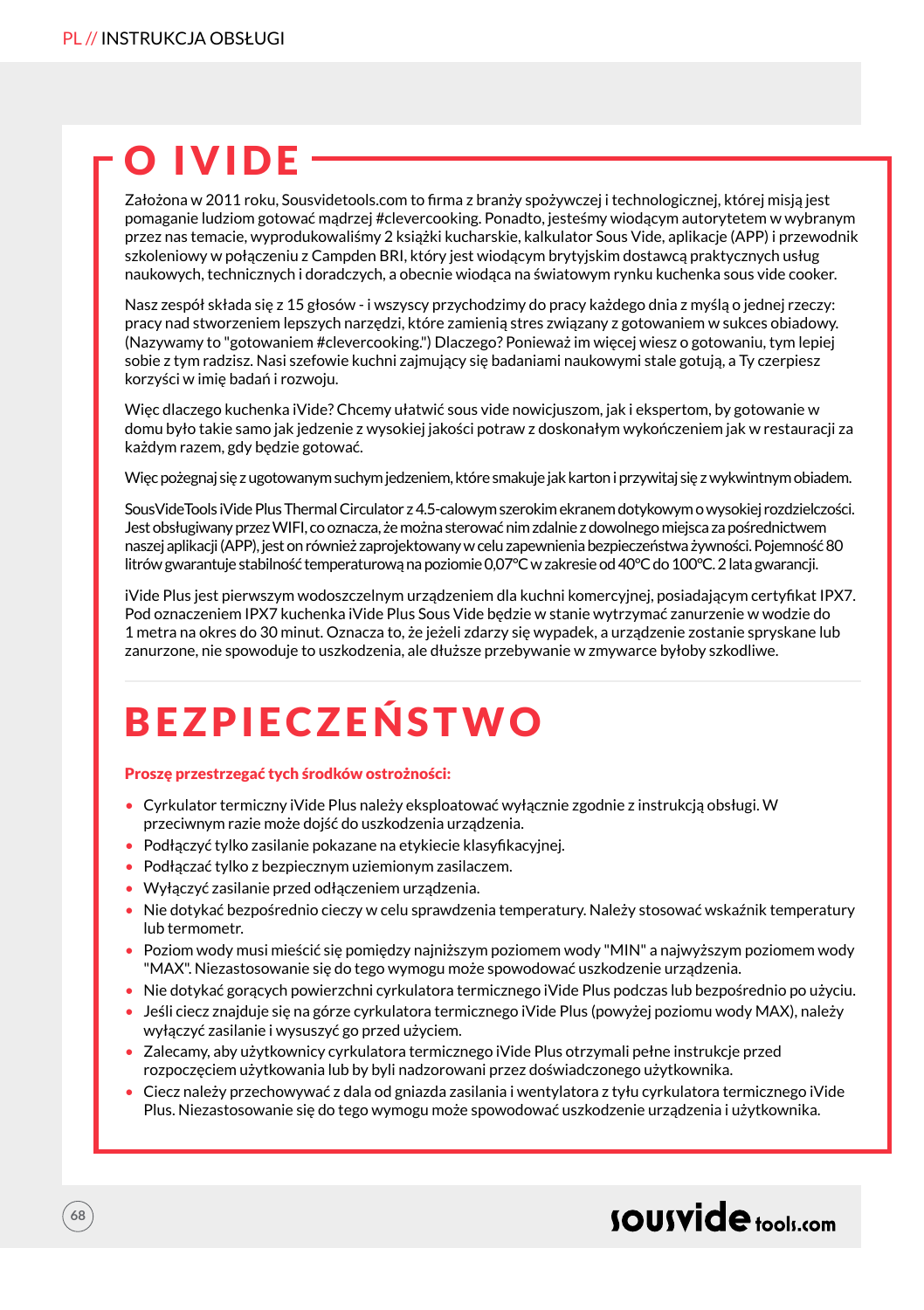# PARAMETRY TECHNICZNE

| Napiecie znamionowe        | $220 - 240V$ ~                  |
|----------------------------|---------------------------------|
| Częstotliwość znamionowa   | 50HZ                            |
| Moc znamionowa             | 2300W                           |
| Zakres nastawy temperatury | 5 - 95°C / 41 - 203°F           |
| Zakres nastawy czasu       | 5 min - 99 godzin 59 minut      |
| Dokładność wyświetlania    | 0.1                             |
| Rozmiar                    | 5.5"x5.6"x11.9" (140x143x302mm) |
| Waga                       | $2.2$ Kg                        |

## FUNKCJE PRODUKTU



## 1. Moc

- Gdy zasilanie jest włączone, na wyświetlaczu pojawi się przycisk i wskaźnik. Po 2 sekundach urządzenie przełączy się w tryb oszczędzania energii.
- W trybie oszczędzania energii, naciśnij przycisk zasilania, aby obudzić maszynę i przejść w tryb czuwania. W tym czasie odczyt cyfrowy (A) pokazuje aktualną temperaturę wody, odczyt cyfrowy (B) pokazuje poprzedni. Temperatura zadana, ustawiona w procesie pracy, odczyt cyfrowy (C) pokazuje ostatnio ustawione godziny pracy.
- W trybie ON (wskaźnik przycisku jest w pełni podświetlony), należy nacisnąć ten przycisk, aby przejść do trybu oszczędzania energii. Można go również nacisnąć podczas procesu pieczenia, aby bezpośrednio wejść w tryb oszczędzania energii.

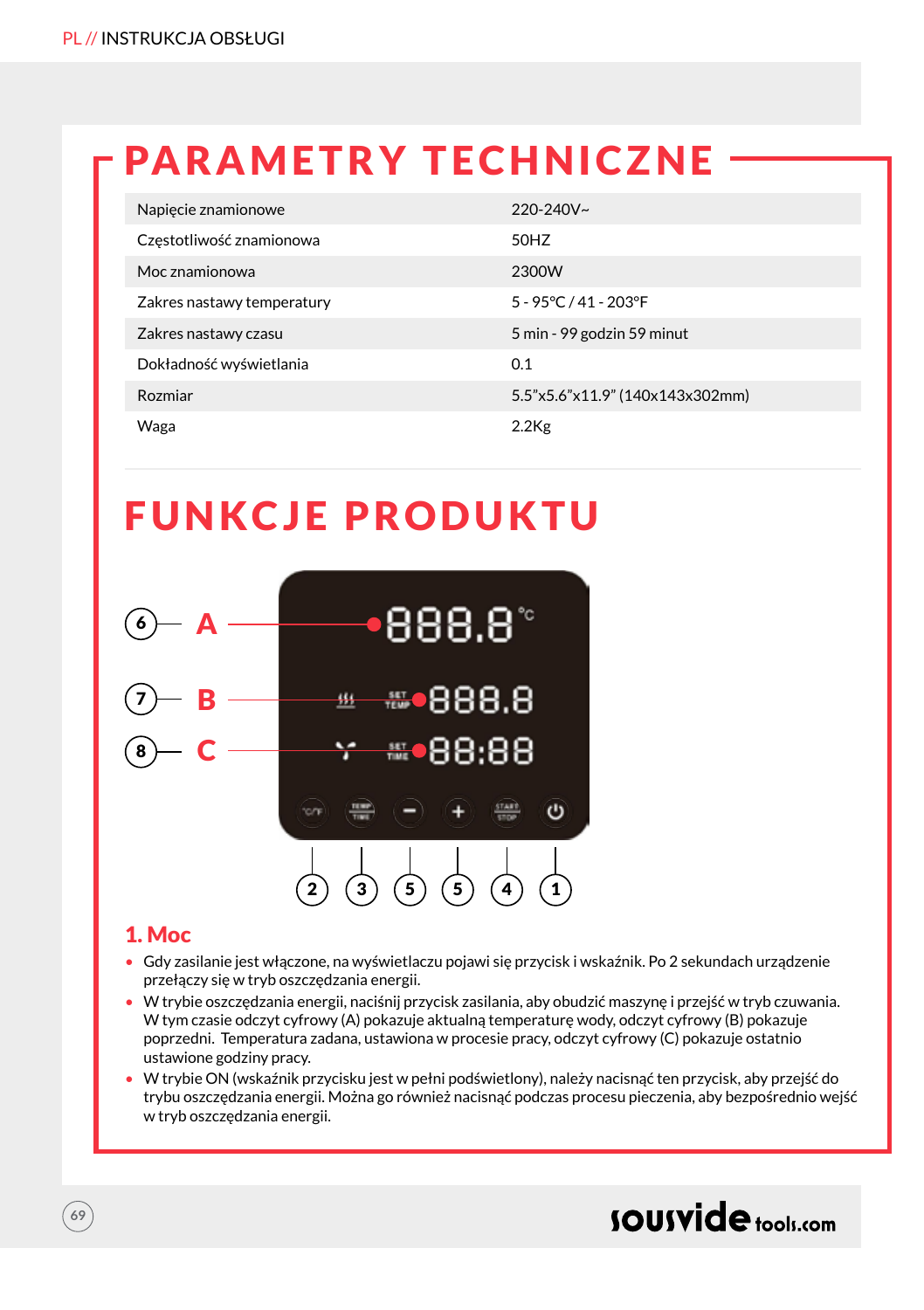## FUNKCJE PRODUKTU

## 2. °C/°F

#### Przycisk przełącznika jednostki temperatury

• Kliknij na °C / °F, aby wybrać jednostkę wyświetlania temperatury maszyny. Proszę wybrać Celsius lub Fahrenheit.

## 3. TEMP / TIME

#### Przycisk regulacji temperatury, regulacji czasu, przełącznik czasowy

- Kliknij na TEMP / TIME, aby przełączyć ustawienie temperatury lub czasu. Gdy cyfrowy odczyt temperatury (B) miga, ustaw żądaną temperaturę zadaną za pomocą + i -. Gdy cyfrowy odczyt czasu (C) miga, żądany czas docelowy można ustawić za pomocą + i -.
- Jeśli po 10-krotnym mignięciu odczytu cyfrowego nie został ustawiony żaden czas ani temperatura, cyrkulator termiczny iVide Plus wyjdzie z opcji TEMP / TIME. Jeśli chcesz zresetować, kliknij ponownie przycisk TEMP / TIME, aby wprowadzić wymagane szczegóły.
- \* Aby wyświetlić ustawiony czas i temperaturę, należy nacisnąć przycisk TEMP / TIME przez 3 sekundy

## 4. START / STOP

#### Przycisk Start/stop

- W trybie czuwania kliknij przycisk START/STOP, aby rozpocząć pracę.
- W trybie pracy kliknij przycisk START/STOP, aby przerwać pracę.

### $5. + -$

**70**

#### Przycisk regulacji

• Aby wyregulować temperaturę lub czas, kliknij na TEMP / TIME, wybierz wymaganą opcję i użyj przycisków + i - aby wyregulować.

## 6. Temperatura Odczyt cyfrowy (A)

• Wyświetlanie temperatury roboczej w czasie rzeczywistym.

## 7. Temperatura Odczyt cyfrowy (B)

• Wyświetlanie zadanej temperatury operacyjnej.

## 8. Cyfrowy odczyt czasu (C)

- W trybie czuwania wyświetlany jest ustawiony czas docelowy.
- W trybie pracy wyświetlany jest pozostały czas pracy.

## sousvide tools:com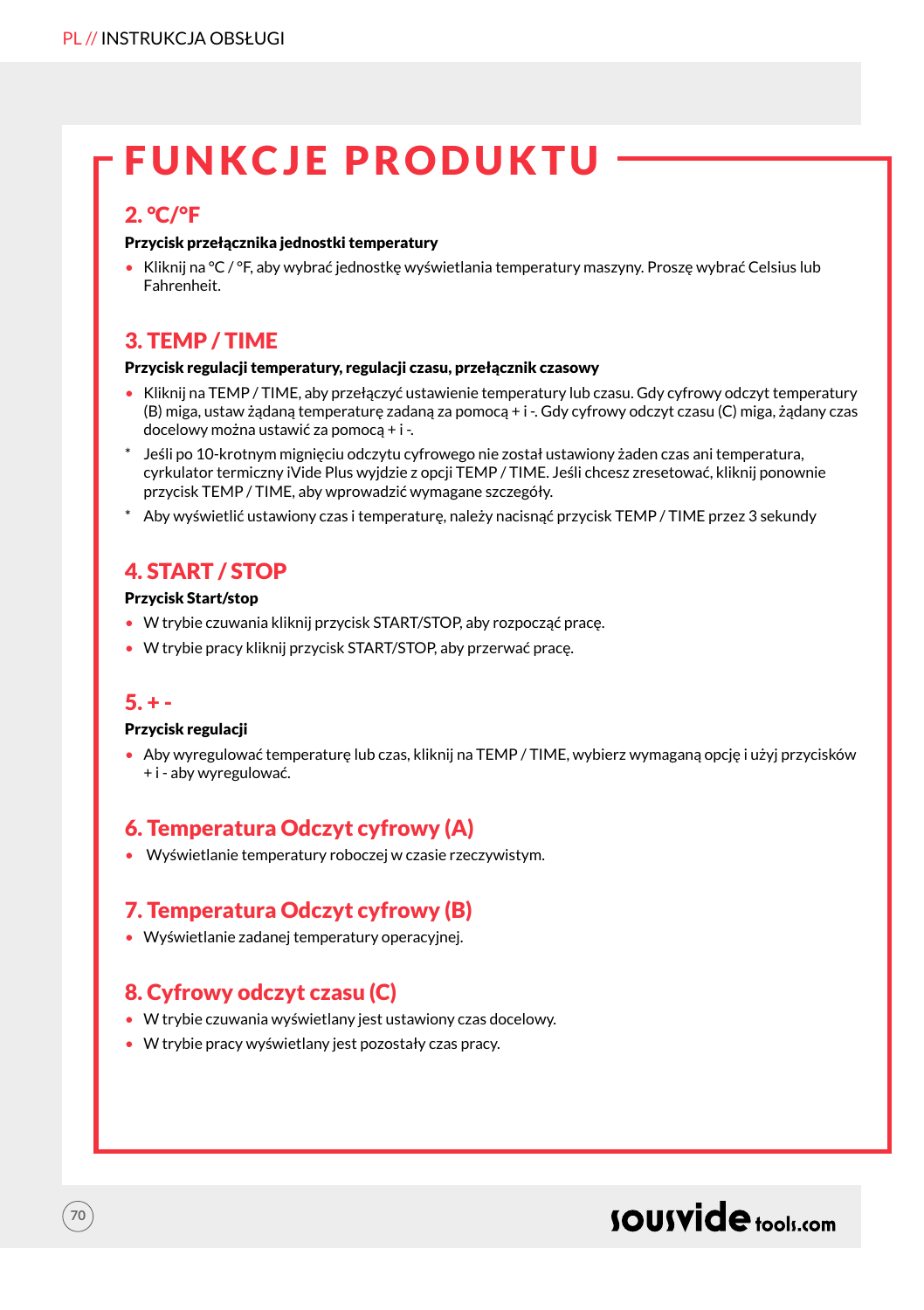$\binom{71}{ }$ 



**SOUSVide** tools.com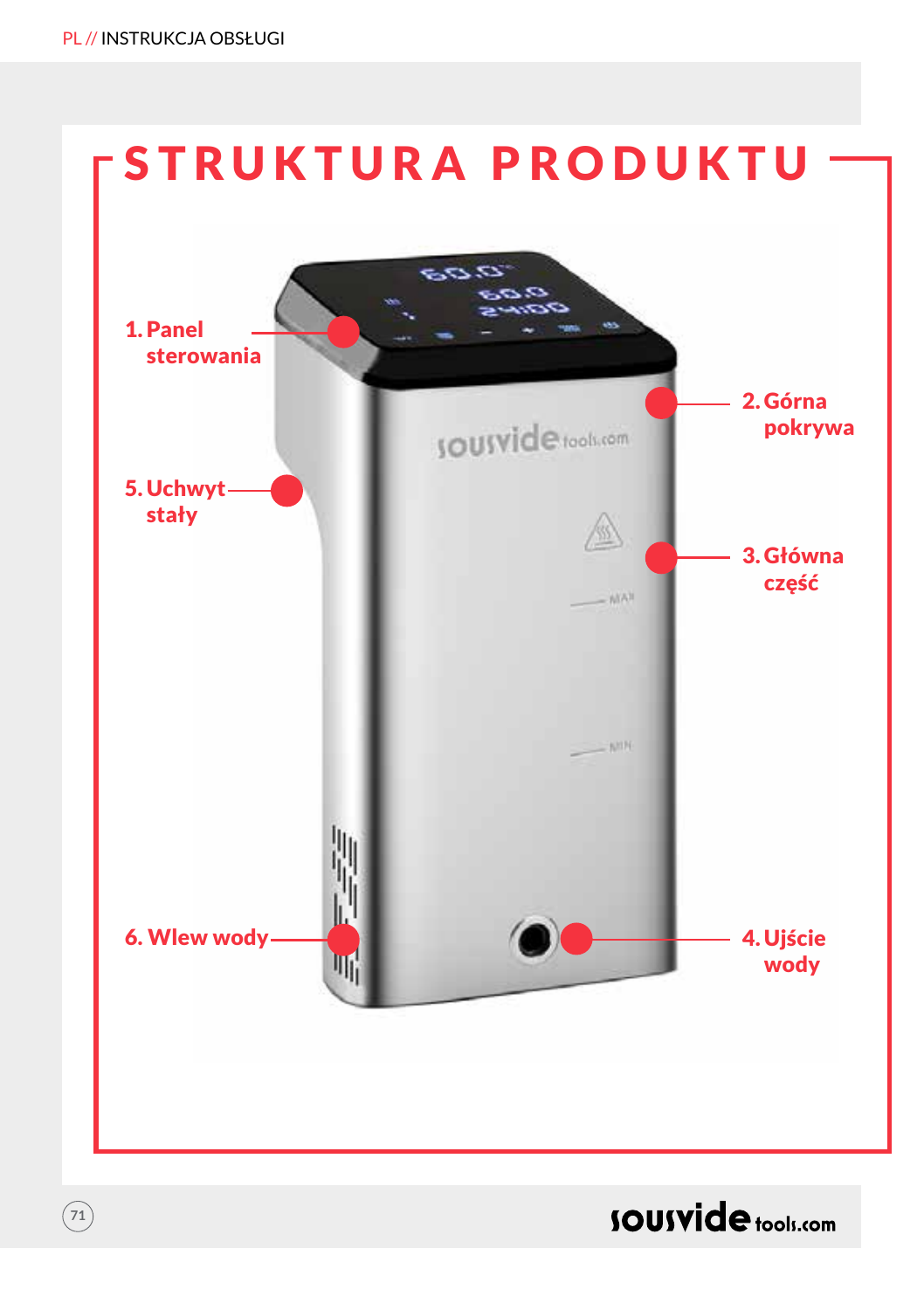# APLIKACJA (APP)

#### Pobieranie (APP) aplikacji Cyrkulatora termicznego iVide Plus

Jeśli aplikacja iVide Plus Thermal Circulator APP nie została jeszcze pobrana, można ją pobrać z Apple Store (IOS) lub Google Play (Android). Jest kompatybilny z systemem IOS w wersji 9.3.5 i nowszej. Jest kompatybilny z systemem Android w wersji 4.3 i nowszej.

Uwaga: Jeśli masz pytania dotyczące pobierania aplikacji, skontaktuj się z producentem telefonu komórkowego lub urządzenia.

#### Sześć kroków do skonfigurowania aplikacji iVide Plus Thermal Circulator APP

Instalacja iVide Plus Thermal Circulator APP jest szybka, w przeciwieństwie do niektórych innych aplikacji. Aplikacja iVide APP umożliwia natychmiastowe użycie, dostarczając niezbędnych informacji dokładnie wtedy, gdy są one potrzebne. Opracowaliśmy zupełnie nowe podejście do tego typu aplikacji, ponieważ każdy moment w kuchni powinien być niezapomniany. Aplikacja jest kompatybilna z cyrkulatorem termicznym iVide Plus z Wi-Fi. Aplikacja sprawia, że gotowanie z cyrkulatorem termicznym iVide Plus jest niezwykle proste. Wystarczy wybrać potrawę, dostosować ustawienia i nacisnąć przycisk Start.

### Sześć łatwych kroków



- 1 Wybierz urządzenie, którego chcesz używać i naciśnij przycisk "CONNECT" (Polacz).
- 2 Aplikacja wykryje podłączoną sieć Wi-Fi. Wprowadź hasło i naciśnij 'Confirm' (Potwierdź).
- 3 Aplikacja rozpocznie wyszukiwanie cyrkulatora termicznego iVide Plus. Przytrzymaj przyciski °C / °F i włącz/wyłącz przez kilka sekund, aż do momentu, gdy zacznie migać kontrolka Wi-Fi. Poczekaj, aż urządzenie zakończy automatyczną konfigurację.
- 4 Na końcu pojawi się komunikat potwierdzający, że urządzenie jest gotowe do podłączenia.
- 5 Upewnij się, że kontrolka Wi-Fi przestała migać, a następnie naciśnij przycisk "Connect". Jeśli potrzebujesz pomocy, przeczytaj wskazówki i wskazówki na wyświetlaczu.
- 6 Gratulacje! Cyrkulator termiczny iVide Plus został właśnie skonfigurowany! Miłego gotowania!!

Uwaga: Logo Apple i iPhone są znakami towarowymi Apple Inc. zarejestrowanymi w USA i innych krajach. Apple Store jest znakiem usługowym Apple Inc. Android; Google Play i logo Google Play są znakami towarowymi Google Inc.

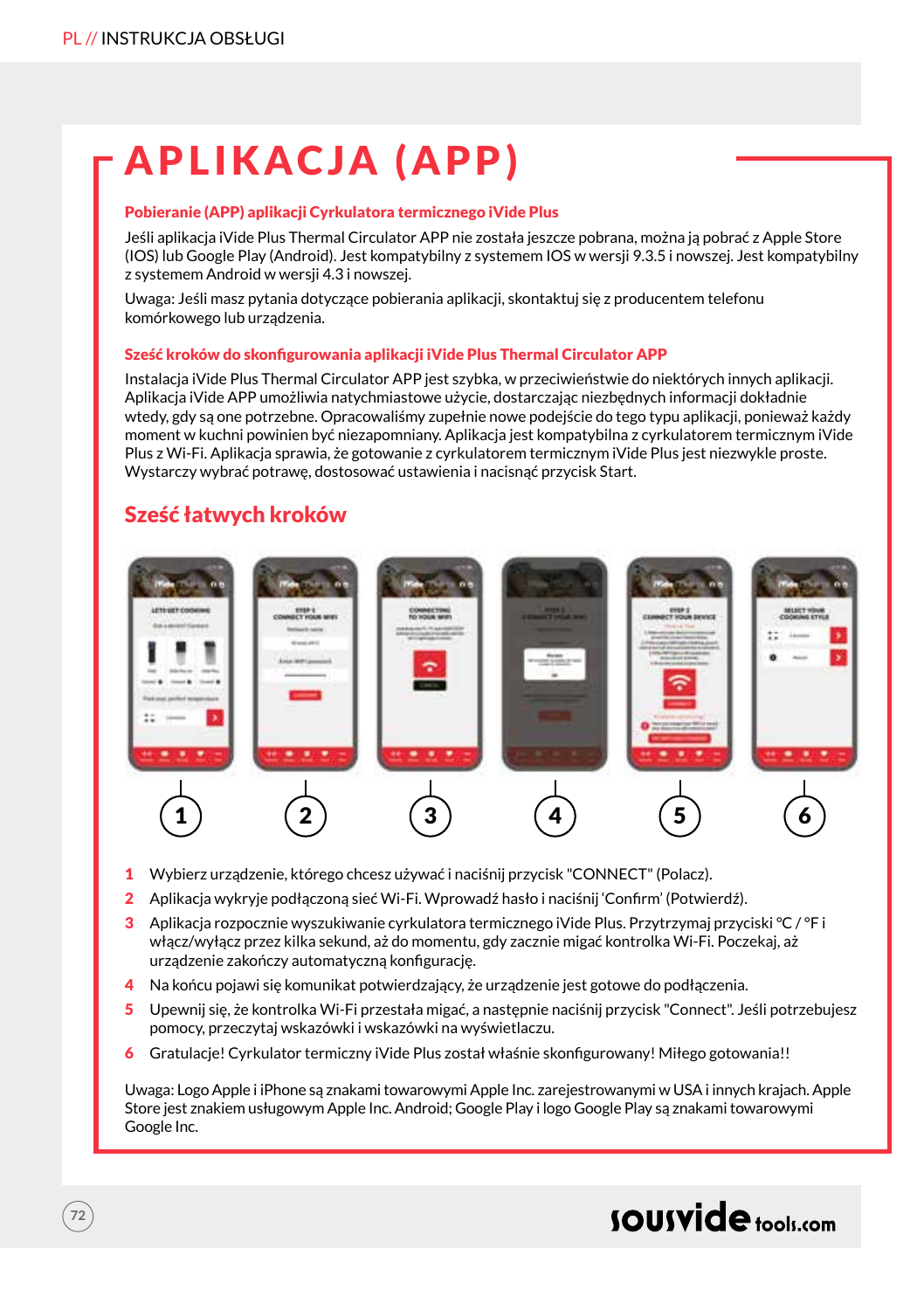# INSTRUKCJA OBSŁUGI

- 1 Rozpocząć od podłączenia cyrkulatora termicznego iVide Plus do naczynia do gotowania. Obrócić pokrętło w kierunku przeciwnym do ruchu wskazówek zegara, utworzyć szczelinę pomiędzy główna częścią a pokrętłem, włożyć urządzenie do naczynia do gotowania i dokręcić pokrętło w kierunku zgodnym z ruchem wskazówek zegara, aby zabezpieczyć urządzenie.
- 2 Wlać wodę do naczynia do gotowania, upewniając się, że poziom wody znajduje się pomiędzy minimalnym poziomem wody a maksymalnym poziomem wody.
- 3 Podłączyć zasilanie, aby włączyć i podświetlić wyświetlacz cyfrowy. Cyrkulator termiczny iVide Plus wejdzie w tryb oszczędzania energii po 2 sekundach. Po tym czasie należy nacisnąć przycisk zasilania, aby włączyć urządzenie.
- 4 Kliknąć przycisk °C/°F, aby wybrać jednostkę wyświetlania temperatury. Wartość domyślna to °C. Wybrana jednostka temperatury zostanie zapamiętana przy następnym użyciu urządzenia.
- 5 Kliknąć przycisk TEMP /TIME, aby wybrać temperaturę lub czas i ustawić wartość zadaną za pomocą przycisków + i -.
- 6 Po zakończeniu ustawiania kliknąć przycisk START/STOP, aby uruchomić maszynę. Gdy temperatura w zbiorniku do gotowania osiągnie wymaganą temperaturę, cyfrowy odczyt czasu (C) zaczyna odliczać - teraz dodaj pakowane próżniowo potrawy do gotowania w stałej temperaturze.
- 7 Po zakończeniu gotowania cyrkulator termiczny iVide Plus wyemituje sygnał dźwiękowy. Kliknij przycisk START/STOP, aby wyłączyć.

Uwaga: Jeśli nie ma żadnej operacji, urządzenie wyemituje ciągły sygnał dźwiękowy po 20 sekundach, podczas gdy temperatura wody pozostanie na ustawionej temperaturze.

- 8 Wyjąć pakowane próżniowo jedzenie. Żywność jest teraz gotowa do następnego procesu.
- 9 Po użyciu cyrkulatora termicznego iVide Plus należy go wyłączyć i przechowywać w bezpiecznym miejscu.

NIE ZAPOMNIJ: Przed gotowaniem Sous Vide, jedzenie musi być pakowane próżniowo. Poziom wody (po włożeniu potrawy) powinien być wyższy niż MIN, ale niższy niż MAX oznaczony na maszynie. Aby uniknąć uszkodzenia urządzenia, należy po użyciu opróżnić wodę i oczyścić łaźnię wodną.

# **KONSERWACJA**

Aby uniknąć przypalenia, przed czyszczeniem należy upewnić się, że cyrkulator termiczny iVide Plus jest wyłączony i schłodzony do temperatury pokojowej.

- 1 Po zakończeniu czyszczenia należy umieścić cyrkulator termiczny iVide Plus pionowo, nie należy umieszczać go poziomo lub do góry nogami.
- 2 Podczas czyszczenia nie wolno uszkadzać elementów znajdujących się wewnątrz urządzenia. Po uszkodzeniu komponentów należy zwrócić się do specjalisty o sprawdzenie i naprawę. Nie należy podejmować prób nieautoryzowanych napraw, ponieważ może to spowodować wypadek.
- 3 Po każdym użyciu opróżnij starą wodę. Uzupełnić świeżą wodą podczas następnego użycia cyrkulatora termicznego iVide Plus. Jeśli woda zostanie ponownie użyta, substancje mineralne mogą uszkodzić komponenty.
- 4 Zdejmij tylną pokrywę cyrkulatora termicznego iVide Plus, aby oczyścić rurkę cieplną i sondę, jeśli pojemność wylotowa zmniejszy się lub elementy składowe zebrały brud. Zaleca się czyszczenie cyrkulatora termicznego iVide Plus co 20 razy lub po 100 godzinach pracy.
- 5 Nie wkładać gorącego cyrkulatora termicznego iVide Plus do chłodnej wody, ponieważ może to spowodować uszkodzenie. Cyrkulator termiczny iVide Plus należy schłodzić do temperatury pokojowej i umieścić w zimnej wodzie w celu użycia.

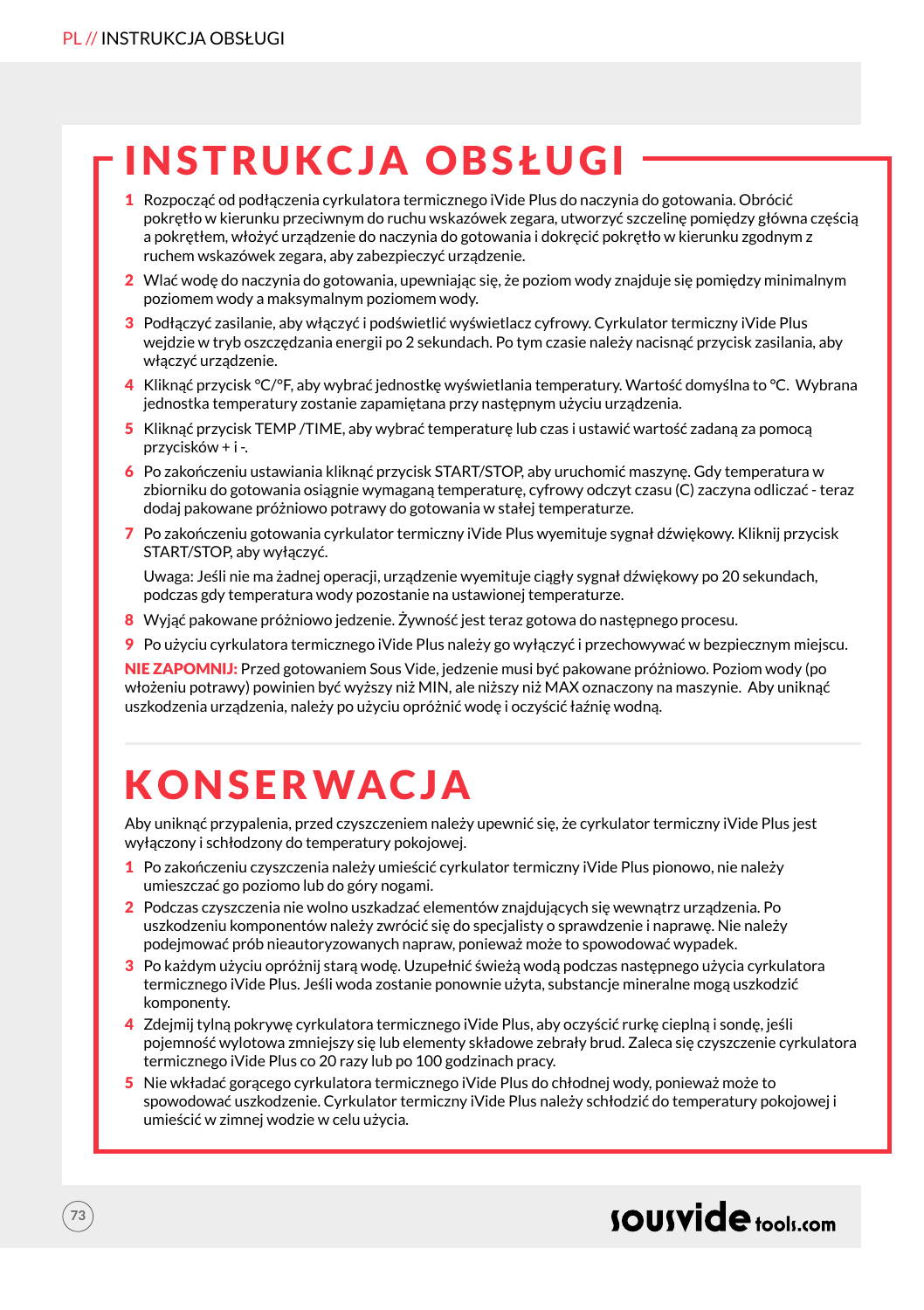# JAK CZYŚCIĆ?

#### Przygotowanie

Cyrkulator termiczny iVide Plus można czyścić octem spożywczym (ocet biały, ocet jabłkowy itp.)

### Dlaczego trzeba czyścić?

Normalna woda z kranu zawiera minerały, które po podgrzaniu wody do określonej temperatury tworzą skalę na grzałce lub powierzchni maszyny. W tym przypadku, skala będzie miała wpływ na wydajność urządzenia. Zaleca się czyszczenie maszyny co 20 razy lub po 100 godzinach pracy. Maszynę można czyścić zgodnie z rzeczywistymi potrzebami z powodu różnych ilości wody w różnych miejscach.

### Jak czyścić?

- 1 Napełnić zbiornik (do linii MAX) wodą. Dodać 5 g octu do wody.
- 2 Włączyć cyrkulator termiczny iVide Plus, ustawić temperaturę pracy na 80°C (176°F) i czas do 3 godzin (03:00). Kliknij przycisk START/STOP. Po 3 godzinach urządzenie wyda sygnał dźwiękowy i wyłączy się.

\* Procedura szybkiego czyszczenia: Przytrzymać przyciski START/STOP i -. Odczyt cyfrowy (B) pokaże ustawioną temperaturę 80°C, odczyt cyfrowy (C) pokaże ustawiony czas 3:00. Zwolnij przycisk, a odczyt cyfrowy (B) i (C) będzie migał 10 razy. Kliknij przycisk START/STOP, aby rozpocząć czyszczenie.

3 Sprawdzić, czy maszyna jest czysta. Jeśli maszyna nie jest czysta, należy dodać więcej octu i rozpocząć proces ponownie. Jeśli maszyna jest czysta, proszę opróżnić ocet z maszyny, umyć maszynę świeżą wodą, osuszyć i przechować.

# ROZWIAZYWANIE PROBLEMÓW

| <b>Kod błedu</b> | <b>Przyczyna emisji</b>                                                                                                                         | Rozwiązywanie problemów                                                                                                                                               |
|------------------|-------------------------------------------------------------------------------------------------------------------------------------------------|-----------------------------------------------------------------------------------------------------------------------------------------------------------------------|
| F01              | Poziom wody jest niższy niż najniższy<br>poziom wody lub wyższy niż najwyższy<br>poziom wody.                                                   | Wyłączyć zasilanie. Jeśli poziom wody jest<br>zbyt niski, dodaj odpowiednią ilość wody<br>do pojemnika; jeśli poziom wody jest zbyt<br>wysoki, usuń wodę z pojemnika. |
| F <sub>02</sub>  | 1. Jeśli rura grzewcza jest normalna;<br>2. Jeśli wewnętrzne okablowanie<br>maszyny jest normalne;<br>3. Czy czujnik temperatury jest normalny? | Konieczność zwrócenia się o naprawę do<br>specialisty                                                                                                                 |
| ΙP               | Maszyna nagle traci moc podczas<br>normalnego gotowania.                                                                                        |                                                                                                                                                                       |

\*\* Podczas pracy z maszyną, jeśli pojawią się inne problemy, należy zwrócić się do specjalisty. Nie należy podejmować prób nieautoryzowanych napraw, ponieważ może to prowadzić do wypadku.

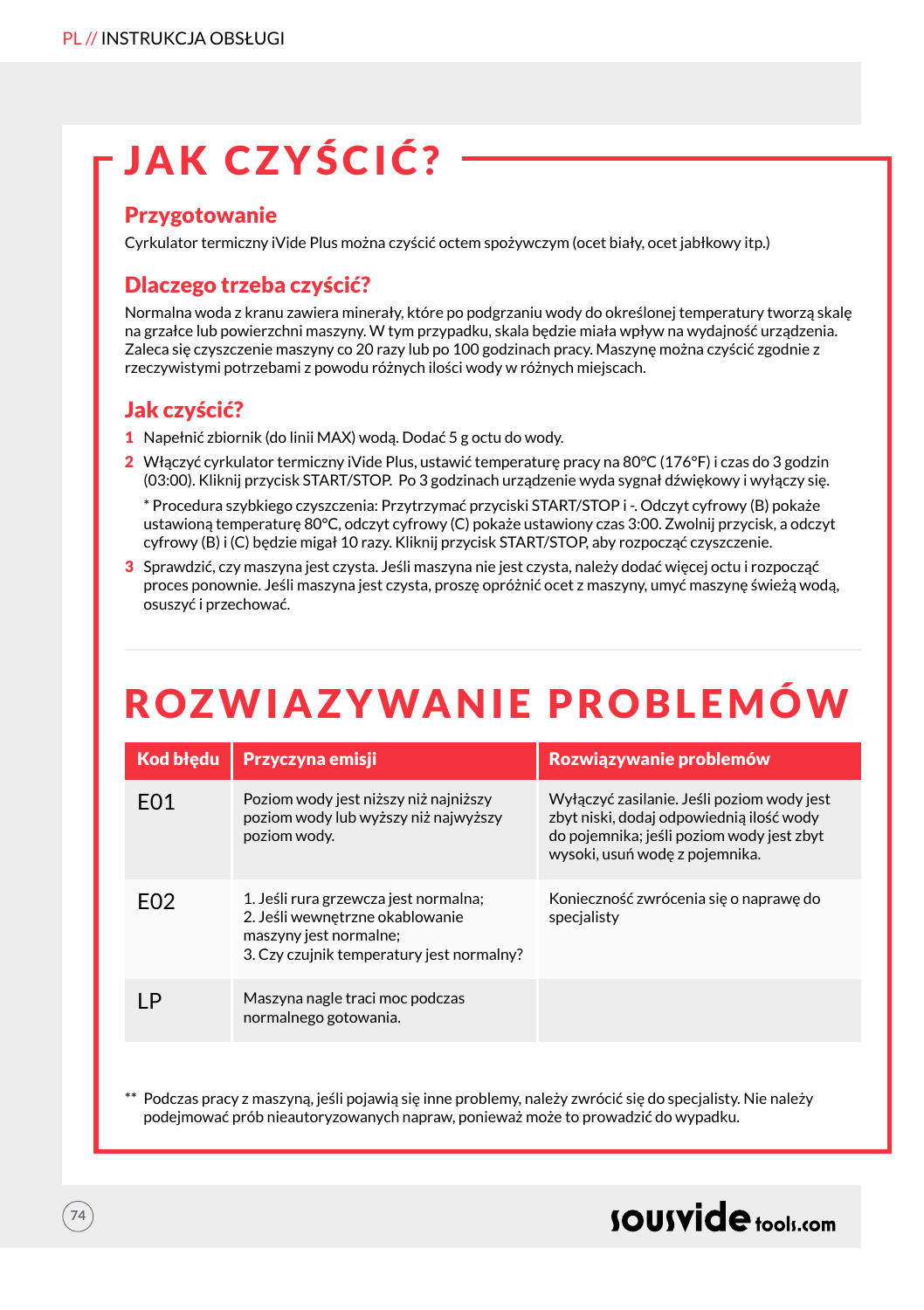## **GWARANCJA I SERWIS · POGWARANCYJNY**

- 1 Upewnij się, że płaszczyzna pracy jest równa, gładka i czysta.
- 2 Gwarancja ogranicza się do szkód spowodowanych wadami produkcyjnymi.
- 3 Koszty części i konserwacji zostaną naliczone z powodu niewłaściwego użytkowania lub innych problemów związanych z jakością nie produktu.
- 4 Prosimy o zachowanie kwitków zakupu.

| <b>Karta Serwisowa</b> |              |
|------------------------|--------------|
| Imie:                  | Nazwisko:    |
| Telefon:               | Email:       |
| Adres:                 |              |
|                        |              |
| Model maszyny:         | Data zakupu: |
| Dostawca:              |              |
|                        |              |

### Rekord Naprawy

| <b>Data</b> | Powód | <b>Przez</b> |
|-------------|-------|--------------|
|             |       |              |
|             |       |              |
|             |       |              |
|             |       |              |
|             |       |              |



 $\left(75\right)$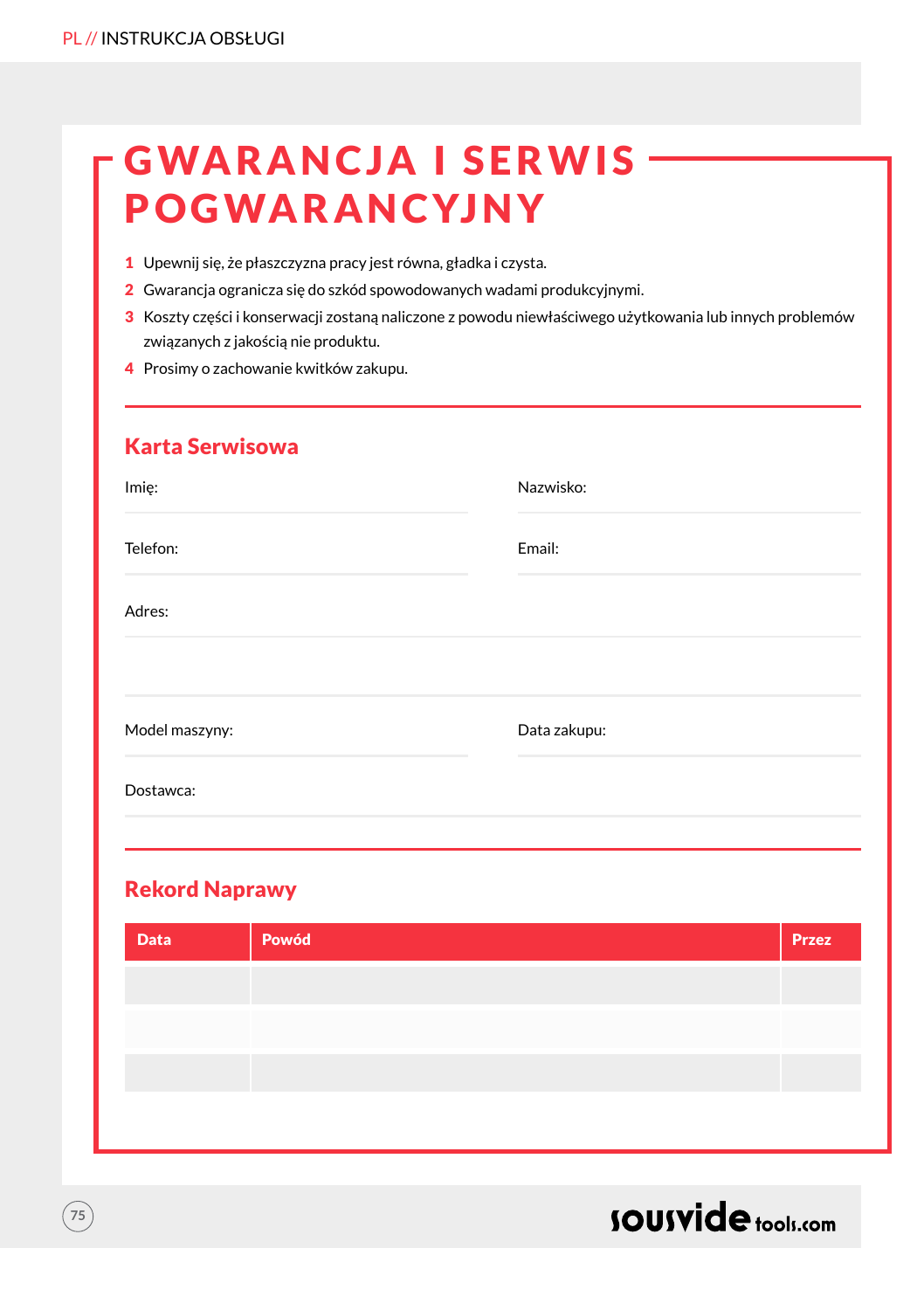# OVER DE IVIDE

Opgericht in 2011, Sousvidetools.com is een food en technologiebedrijf met de missie mensen slimmer te laten koken #clevercooking. Bovendien zijn wij de marktleider in het door ons gekozen gebied, hebben wij twee kookboeken gemaakt, een sous vide meter, een APP en een trainingsgids in samenwerking met de Campden BRI, Engelands toonaangevende aanbieder van praktische, wetenschappelijke, technische en raadgevende services en nu ook 's werelds toonaangevende sous vide apparaat.

Ons team bestaat uit 15 mensen - en wij gaan elke dag naar ons werk met een ding aan ons hoofd: het creëren van betere benodigdheden die kookstress omzetten naar etenstijd succes. (Wij noemen dit "#clevercooking.") Waarom? Omdat hoe meer je weet over koken, des te beter word je erin. Onze onderzoek chefs zijn constant bezig met koken, en u plukt daar de vruchten van in de naam van O&O.

Waarom de iVide Cooker? Wij willen het makkelijk maken voor zowel sous vide beginners als experts om thuis restaurant kwaliteit eten te bereiden, met elke keer een perfect eindresultaat. Dus zeg maar dag tegen overgaar voedsel dat naar karton smaakt en zeg hallo tegen gastronomisch eten.

The SousVideTools iVide Plus Thermische Circulatiepomp met hoge resolutie 11.43cm breed touch screen bedieningsscherm. Het is uitgerust met Wifi zodat u het overal op afstand kan besturen via onze APP, ook is het ontwikkeld om voedselveiligheid te garanderen. Met een capaciteit van 80 liter garandeert het een stabiele temperatuur van 0.07°C tussen 40°C tot 100°C. 2 jaar garantie.

De iVide Plus is het eerste waterdichte apparaat voor de commerciële keuken, gecertificeerd met IPX7. Met toewijzing van IPX7, is de iVide Plus Sous Vide bestand tegen onderdompeling in water tot 1 meter tot 30 minuten. Dit betekent dat in het geval van een ongeluk, en het apparaat wordt nat of ondergedompeld, dit niet tot schade leidt, echter langdurige blootstelling aan water – zoals het plaatsen in de vaatwasser - zal schadelijk zijn.

# **VEILIGHEID**

#### Volg alstublieft deze veiligheidsmaatregelen:

- Bedien de iVide Plus Thermische Circulatiepomp alleen volgens de gebruikers handleiding. Het niet volgen van de handleiding kan resulteren in het beschadigen van de machine.
- Sluit de voeding aan zoals getoond op het classificatie-etiket.
- Sluit alleen aan met de veilig geaarde voeding.
- Sluit de stroomvoorziening af alvorens het verwijderen van het apparaat.
- Raak de vloeistof niet direct aan om de temperatuur te controleren. Gebruik het temperatuur display of een thermometer.
- Het water niveau moet tussen het laagste level "MIN" en het hoogste level "MAX" in staan. Het negeren hiervan kan resulteren in schade aan het apparaat.
- Raak geen hete oppervlakken aan op de iVide Plus Thermische Circulatiepomp (boven het MAX water level), schakel de stroom uit en droog voor gebruik.
- Wij raden aan dat gebruikers van de iVide Plus Thermische Circulatiepomp volledige instructies krijgen voorafgaand gebruik of onder supervisie van een ervaren gebruiker staan.
- Houd vloeistof uit de buurt van stroomcontainer en ventilator op de achterkant van de iVide Plus Thermische Circulatiepomp. Het negeren hiervan kan resulteren in schade aan het apparaat en de gebruiker.

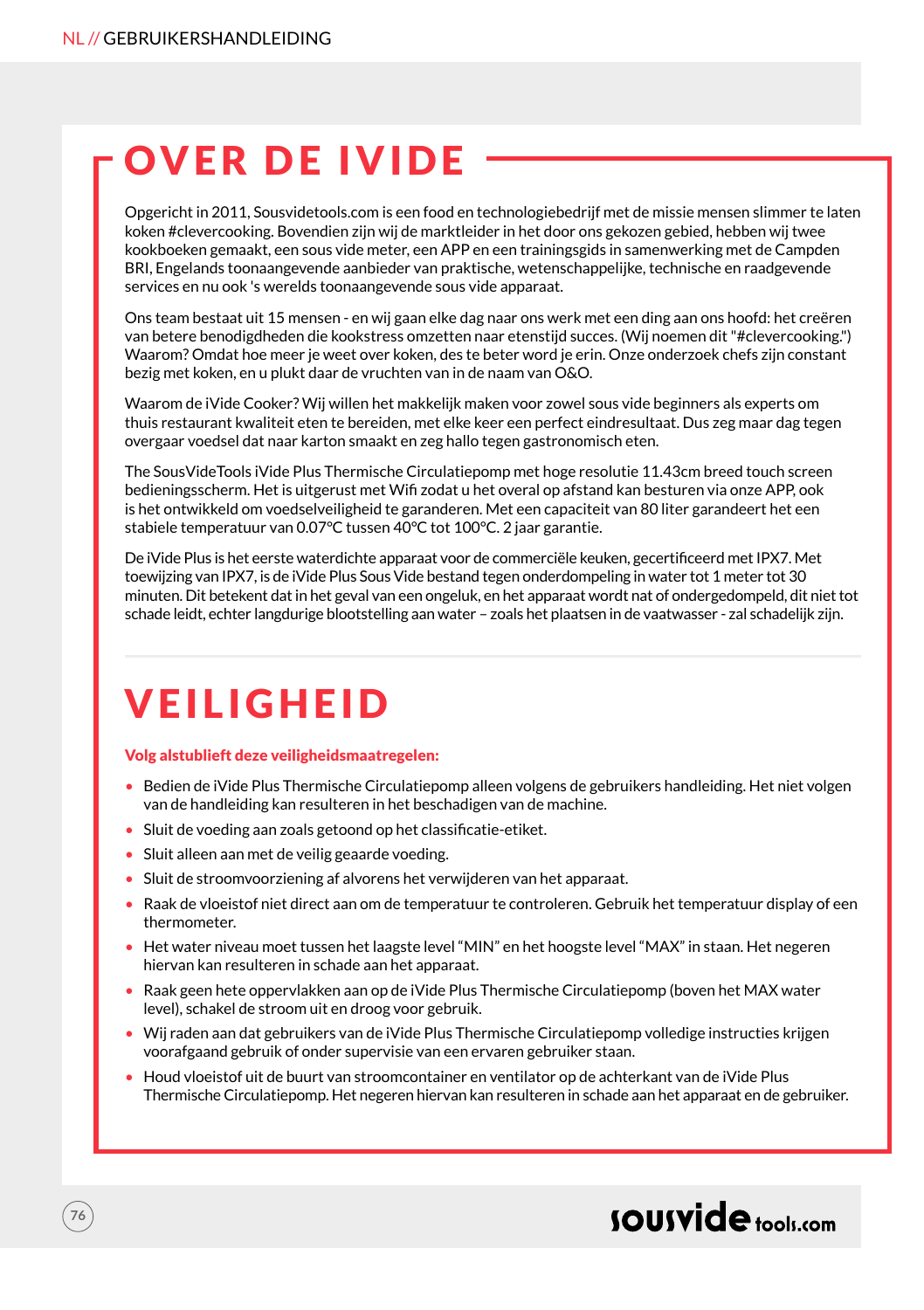# **TECHNISCHE MAATSTAVEN**

| Nominale spanning        | $220 - 240V -$                 |
|--------------------------|--------------------------------|
| Nominale frequentie      | 50HZ                           |
| Nominale stroom          | 2300W                          |
| Temperatuur instelbereik | 5 - 95°C / 41-203°F            |
| Tijd instelbereik        | 5 min – 99 uur 59 minuten      |
| Weergave nauwkeurigheid  | 0.1                            |
| Maat                     | 5.5"x5.6"x11.9"(140x143x302mm) |
| Gewicht                  | $2.2$ Kg                       |

### PRODUCTFUNCTIE



### 1. Power

- Als de stroomtoevoer wordt ingeschakeld, worden de knop en het indicatielampje weergegeven. Het apparaat schakelt na 2 seconden over naar de energiebesparende modus.
- In de energie bespaarstand, druk op de aan / uit knop om het apparaat te activeren en naar de stand-by modus te gaan. Op dit moment geeft de digitale aflezing (A) de huidige water temperatuur weer, de digitale aflezing (B) geeft de vorige weer. De doeltemperatuur ingesteld in het werkproces, de digitale aflezing (C) toont de ingestelde werktijden van het laatste werkproces.
- In de ON-modus ( de knop indicator is volledig verlicht), drukt u op deze knop om naar de energiebesparende modus te gaan. Dit kan ook tijdens het kookproces worden ingedrukt om rechtstreeks naar de energiebesparende modus te gaan.

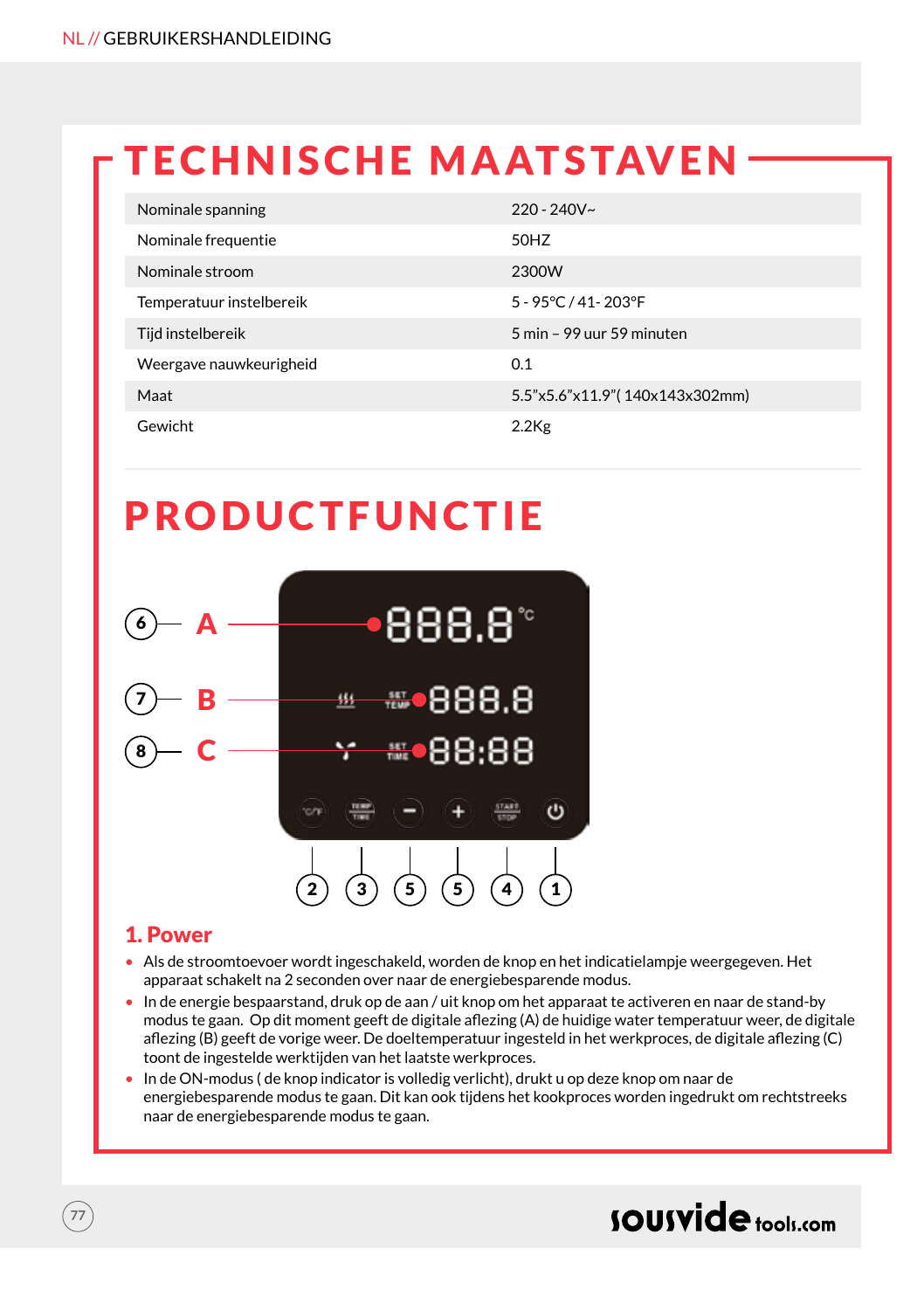# PRODUCTFUNCTIE

#### 2. °C/°F

#### Temperatuureenheid schakelknop

• Klik op °C / °F om de temperatuurweergave-eenheid van de machine te selecteren. Selecteer alstublieft Celsius of Fahrenheit.

### 3. TEMP. / TIJD

#### Temperatuur, tijd aanpassing schakelknop

- Klik op TEMP / Time om de temperatuur of tijd in te stellen. Wanneer de digitale temperatuur lezer (B) knippert, stelt u de gewenste doeltemperatuur in met + en -. Wanneer de digitale tijd lezer (C) knippert, kan de gewenste tijd worden ingesteld met + en -.
- \* Als na 10 keer nadat de digitale lezer heeft geknipperd geen tijd is ingesteld, zal de iVide Plus Thermische Circulatiepomp de TEMP / TIME optie verlaten. Als u opnieuw wilt instellen, klikt u nogmaals op TEMP / TIME om de vereiste gegevens in te voeren.
- \* Druk gedurende 3 seconde op de knop TEMP / TIME om de ingestelde tijd en temperatuur weer te geven.

### 4. START / STOP

#### Start/stop knop

- Klik in de stand-by-modus op START / STOP om te beginnen met werken.
- Klik in de werkmodus op START / STOP om te stoppen met werken.

#### $5. + -$

**78**

#### Aanpassingsknop

• Om de temperatuur of tijd aan te passen, klik op TEMP / TIME, selecteer de gewenste optie en gebruik de + en – knop om aan te passen.

### 6. Digitale temperatuur lezer (A)

• Toont de real-time werktemperatuur.

### 7. Digitale temperatuur lezer (B)

• Toont de ingestelde werktemperatuur.

### 8. Digitale tijd lezer (C)

- In stand-by mode, de ingestelde doeltemperatuur wordt weergegeven.
- In werk mode, de resterende werktijd wordt weergegeven.

### sousvide tools:com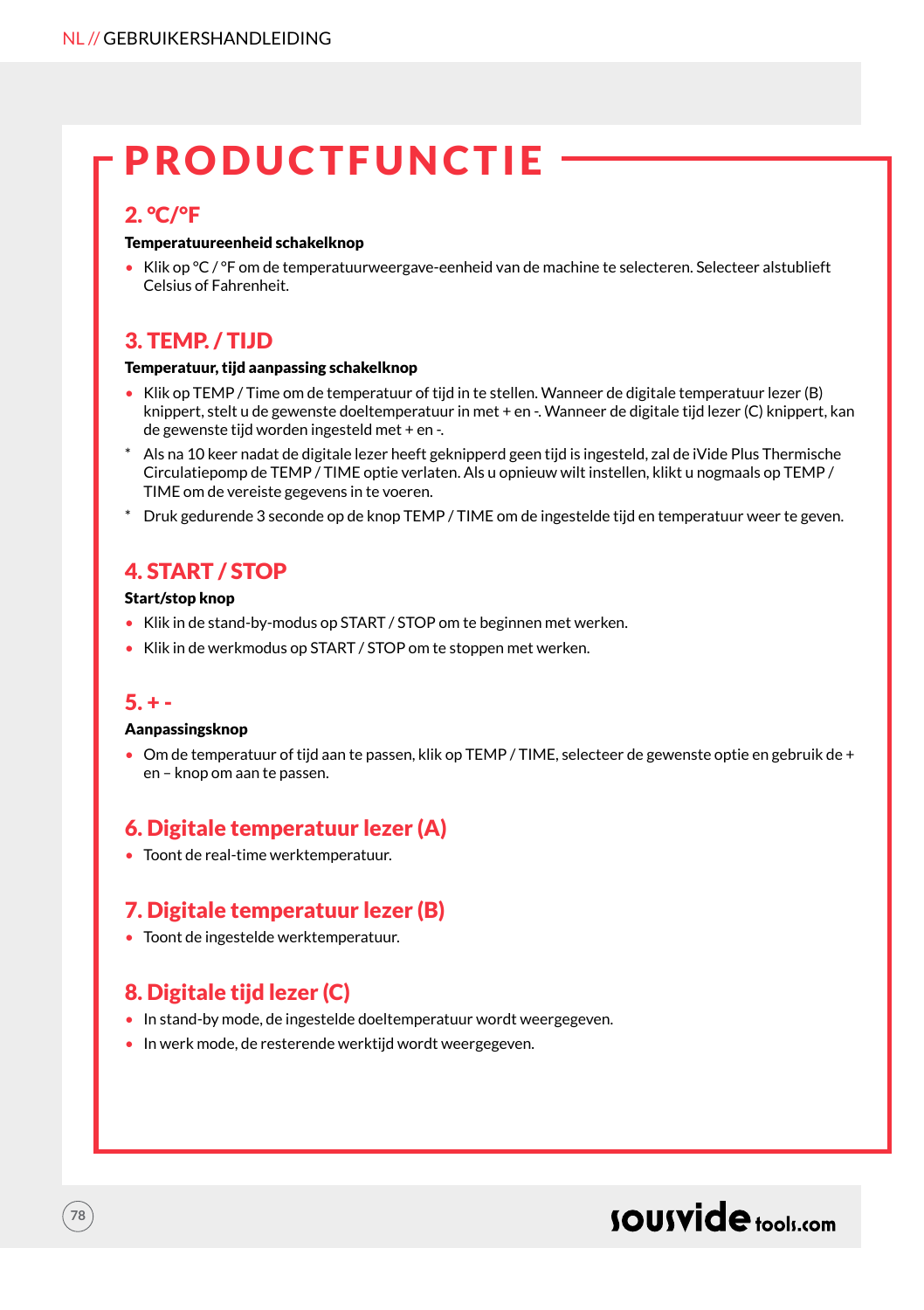**79**



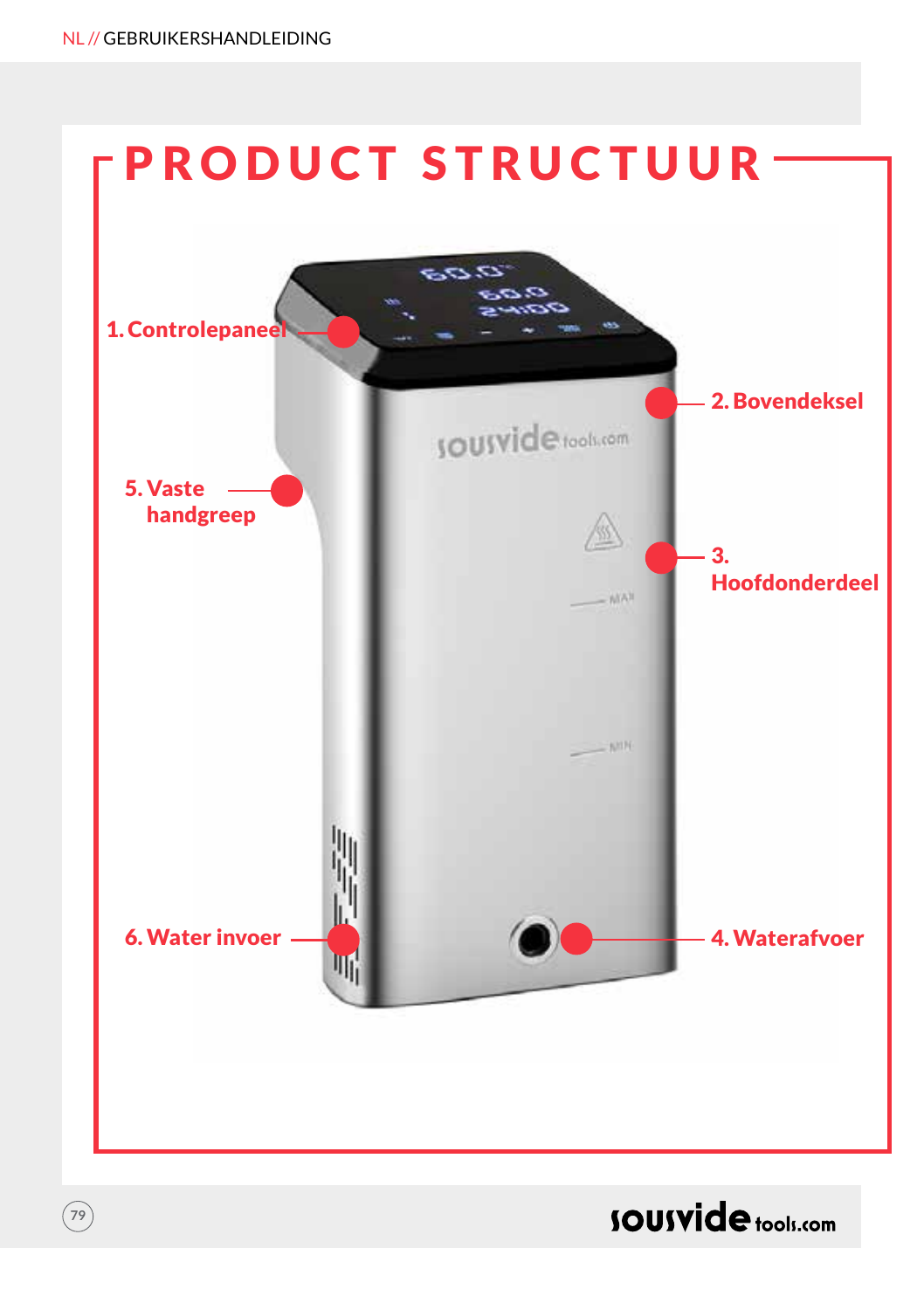# DE APP

#### Downloaden van de iVide Plus Thermische Circulatiepomp APP

Als de iVide Plus Thermische Circulatiepomp APP nog niet gedownload is, kan deze gedownload worden van de Apple Store (IOS) of Google Play (Android). Deze is verenigbaar met de IOS versie 9.3.5 en latere versies en voor Android met versie 4.3 en latere versies.

Opmerking: Neem contact op met de fabrikant van uw mobiele telefoon of apparaat als u vragen heeft over het downloaden van de APP.

#### Zes stappen om te configureren met de iVide Plus Thermische Circulatiepomp APP

Het installeren van de iVide Plus Thermische Circulatiepomp APP is snel, in tegenstelling tot sommige andere apps. De iVide APPS maakt direct gebruik mogelijk en voorziet u van de benodigde informatie precies als u het nodig heeft. Wij hebben een compleet nieuwe aanpak ontwikkeld op dit soort applicaties omdat iedere moment in de keuken onvergetelijk zou moeten zijn. De APP is verenigbaar met de iVide Plus Thermische Circulatiepomp met Wi-Fi. De APP maakt koken met de iVide Plus Thermische Circulatiepomp ongelooflijk makkelijk. Kies eenvoudig het product, pas de instellingen aan en druk op start.

### Zes makkelijke stappen

**80**



- 1 Selecteer het toestel dat u wilt gebruiken en druk op "VERBINDEN"
- 2 De app detecteert een verbonden Wi-Fi netwerk. Voer het wachtwoord in en druk op 'bevestigen'.
- 3 De applicatie zoekt naar de iVide Plus Thermische Circulatiepomp. Houdt voor een paar seconde de °C / °F en start/stop ingedrukt tot het Wi-Fi licht begint te knipperen. Wacht tot het toestel de automatische configuratie beëindigt.
- 4 Aan het eind ziet u het bericht dat het toestel klaar is om te verbinden.
- 5 Controleer of het Wi-Fi lampje niet meer knippert en druk vervolgens op de knop 'Verbinden'. Als u hulp nodig heeft, leest u de hints en tips op het scherm.
- 6 Gefeliciteerd! De iVide Plus Thermische Circulatiepomp is zojuist geconfigureerd! Geniet van je kookkunsten!

Opmerking: De Apple en iPhone logo's zijn handelsmerken van Apple Inc., geregistreerd in Amerika en andere landen. Apple store is een servicemerk van Apple Inc. Android; Google Play en het Google Play logo zijn handelsmerken van Google Inc.

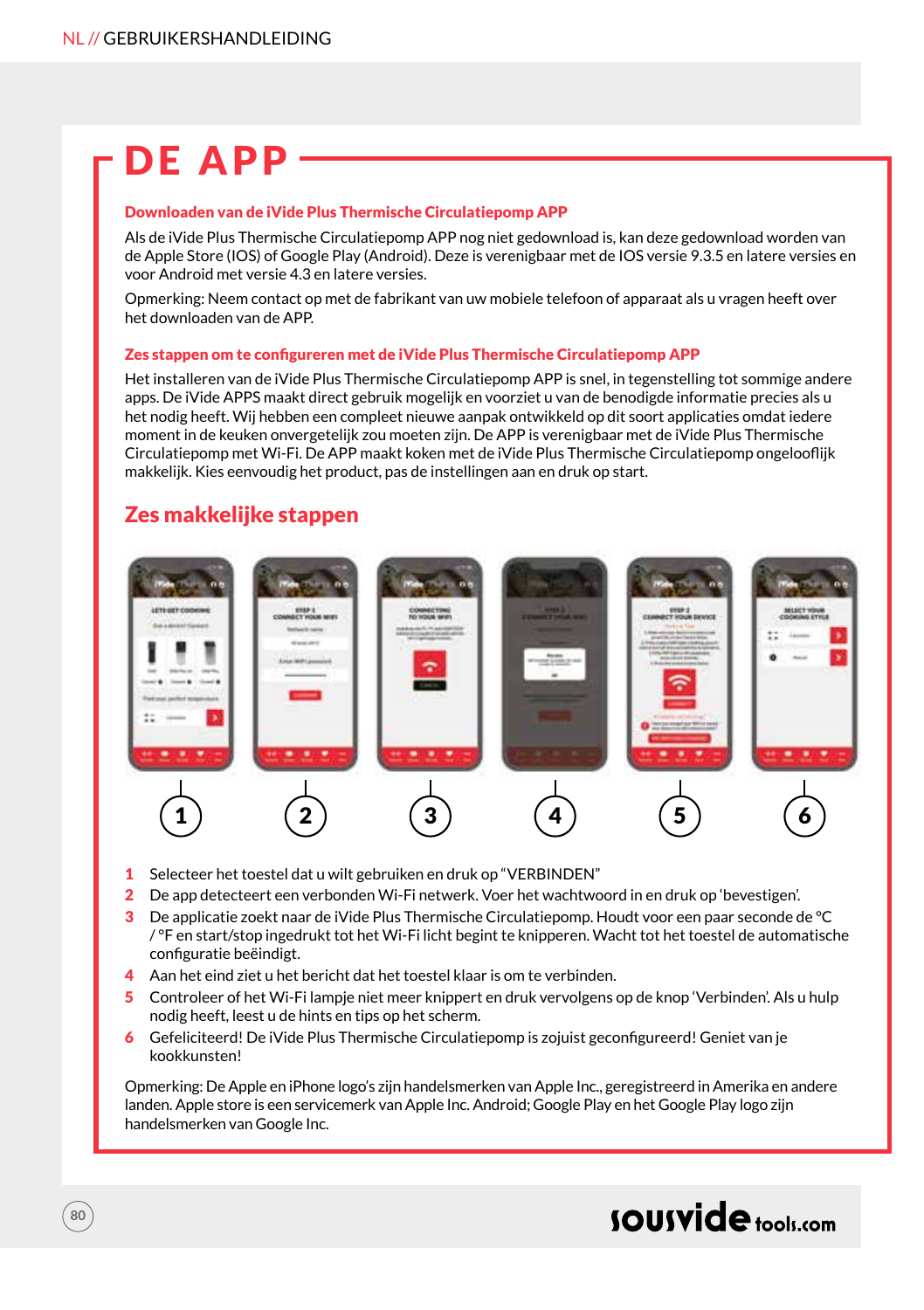### **HANDLEIDING**

- 1 Begin bij de iVide Plus Thermische Circulatiepomp vast te maken aan het waterreservoir. Draai de knop tegen de klok in, zodat er een opening vormt tussen het hoofdgedeelte en de knop, plaats het apparaat in het reservoir en draai de knop met de klok mee vast.
- 2 Voeg water toe aan het reservoir, zorg ervoor dat het waterniveau tussen het minimum waterniveau en het maximale waterniveau ligt.
- 3 Zet de stroom aan om aan te zetten en het digitale display te verlichten. De iVide Plus Thermische Circulatiepomp zal na 2 seconde naar de energiebesparingsmodus overschakelen. Druk na deze tijd op de aan / uit-knop om de machine in de ON-modus te zetten.
- 4 Klik op ° C / ° F om de temperatuurweergave-eenheid te selecteren. De standaardinstelling is ° C. De geselecteerde temperatuureenheid wordt onthouden voor de volgende keer dat u de machine gebruikt.
- 5 Klik op TEMP / TIME om de temperatuur of tijd te selecteren en stel de doelwaarde in met de + en toetsen.

6 Nadat de instelling is voltooid, klikt u op START / STOP om de machine te starten. Nadat de temperatuur in het reservoir de gewenste temperatuur heeft bereikt, begint de tijd van het digitaal lezen (C) te lopen - voeg nu uw vacuümverpakte voedsel toe voor het koken op constante temperatuur.

7 Nadat het koken is voltooid, geeft de iVide Plus Thermische Circulatiepomp een pieptoon. Klik op START / STOP om uit te schakelen.

Opmerking: Als er geen bewerking plaatsvindt, laat het apparaat na 20 seconden een continue pieptoon horen, terwijl de watertemperatuur op de vooraf ingestelde temperatuur blijft.

- 8 Haal uw vacuümverpakte voedsel eruit. Het eten is nu klaar voor het volgende proces.
- 9 Schakel na gebruik de iVide Thermische Circulatiepomp uit en bewaar deze op een veilige plaats.

VERGEET NIET: Voordat Sous Vide wordt gekookt, moet het voedsel vacuüm worden verpakt. Het waterniveau (nadat het voedsel is ingebracht) moet hoger zijn dan MIN, maar lager dan MAX op de machine Om de machine niet te beschadigen, laat u het water na gebruik leeglopen en maakt u het waterbad schoon.

# **ONDERHOUD**

Om brand te voorkomen, moet u ervoor zorgen dat de iVide Plus Thermische Circulatiepomp is uitgeschakeld en afgekoeld tot kamertemperatuur voordat u deze reinigt.

- 1 Plaats de iVide Plus Thermische Circulatiepomp na het reinigen verticaal, plaats hem niet horizontaal of ondersteboven.
- 2 Beschadig de componenten in de machine tijdens het reinigen niet. Als de componenten beschadigd zijn, vraag dan een specialist om deze te controleren en te repareren. Probeer geen ongeoorloofde reparaties, dit kan ongelukken tot gevolg hebben.
- 3 Leeg het oude water na elk gebruik. Vul opnieuw met vers water bij het volgende gebruik van de iVide Plus Thermische Circulatiepomp. Als het water wordt hergebruikt, kan de minerale substantie de componenten beschadigen.
- 4 Verwijder de achterklep van de iVide Plus Thermische Circulatiepomp om de warmtebuis en sonde schoon te maken als de ontlaadcapaciteit vermindert of als de componenten vuil hebben verzameld. Het wordt aanbevolen om de iVide Plus Thermische Circulatiepomp elke 20 keer of na 100 gebruiksuren te reinigen.
- 5 Plaats geen hete iVide Plus Thermische Circulatiepomp in het water om af te koelen, want dit kan schade veroorzaken. De iVide Plus Thermische Circulatiepomp moet worden afgekoeld tot kamertemperatuur en in koud water worden gezet om te gebruiken.

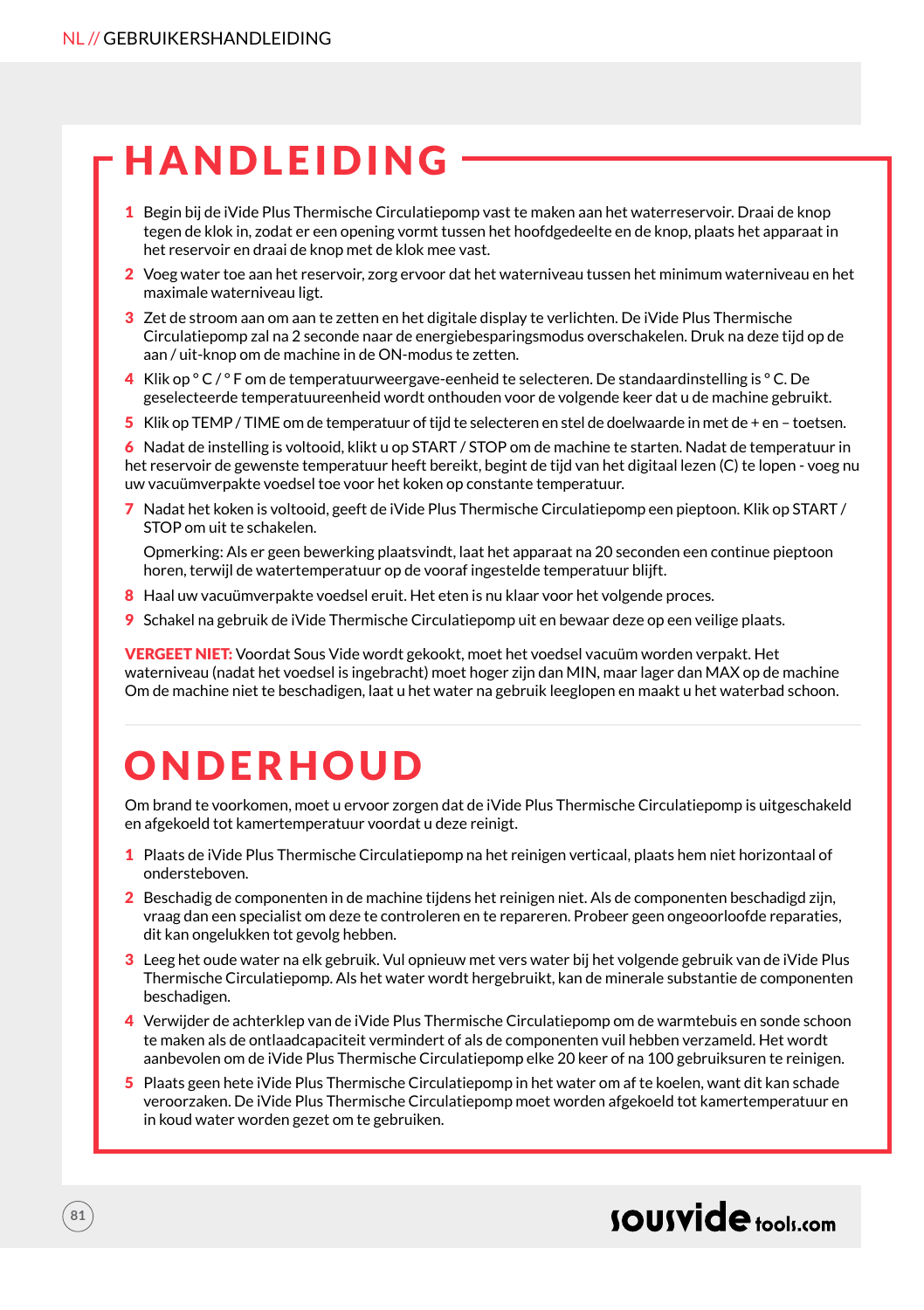# SCHOONMAKEN

### Voorbereiding

De iVide Plus Thermische Circulatiepomp kan worden schoongemaakt met voedselkwaliteit azijn (witte wijnazijn, appelazijn, enz.)

### Waarom de noodzaak om schoon te maken?

Normaal kraanwater bevat mineralen die wanneer het water verwarmd wordt tot een bepaalde temperatuur, een afzetting op de verwarming of op het oppervlak van het apparaat zullen creëren. In dat geval heeft deze afzetting invloed op de prestaties van het apparaat. Het wordt aanbevolen om de machine om de 20 keer te reinigen of na 100 uur gebruik. U kunt het apparaat op basis van uw werkelijke behoeften reinigen als gevolg van verschillend water in verschillende gebieden.

### Schoonmaken

- 1 Vul de container (tot de MAX-lijn) met water. Voeg 5g azijn toe aan het water.
- 2 Zet de iVide Plus Thermische Circulatiepomp aan, stel de werktemperatuur in op 80°C (176°F) en tijd op 3 uur (03:00). Klik op START/STOP. Na 3 uur piept en schakelt de machine zich uit. \*Snelle schoonmaak procedure: Houd de START/STOP en – knoppen ingedrukt. De digitale aflezing (B) geeft de ingestelde temperatuur 80°C aan, de digitale aflezing (C) geeft de ingestelde tijd 3.00 aan. Laat de knop los en de digitale meting (B) & (C) zal 10 keer knipperen. Klik op de START/STOP-knop om het reinigen
- te starten. 3 Check of het apparaat schoon is. Als het apparaat niet schoon is, voeg dan meer azijn toe en start het proces opnieuw. Als het apparaat schoon is, moet u de azijn uit het apparaat legen, het apparaat met vers water wassen, drogen en opbergen.

# PROBLEEMOPLOSSING

| <b>Foutmelding</b> | <b>Oorzaak</b>                                                                                                                          | <b>Probleemoplossing</b>                                                                                                                                                                     |
|--------------------|-----------------------------------------------------------------------------------------------------------------------------------------|----------------------------------------------------------------------------------------------------------------------------------------------------------------------------------------------|
| F <sub>0</sub> 1   | Het waterniveau is lager dan het<br>laagste waterniveau of hoger dan het<br>hoogste waterniveau.                                        | Schakel de stroom uit. Als het waterniveau<br>te laag is, voeg dan de juiste hoeveelheid<br>water toe aan het reservoir; als het water te<br>hoog is, verwijder het water uit het reservoir. |
| FO <sub>2</sub>    | 1. Of de verwarmingsbuis normaal<br>is; 2. Of de interne bedrading van<br>de machine normaal is; 3. Is de<br>temperatuursensor normaal. | Noodzaak om een professional te vragen<br>voor reparatie.                                                                                                                                    |
| ΙP                 | De machine verliest plotseling stroom<br>tijdens het normale koken.                                                                     |                                                                                                                                                                                              |

\*\* Als zich tijdens het gebruik van het apparaat andere problemen voordoen, neem dan contact op met een specialist. Probeer geen ongeoorloofde reparaties, dit kan ongelukken tot gevolg hebben.

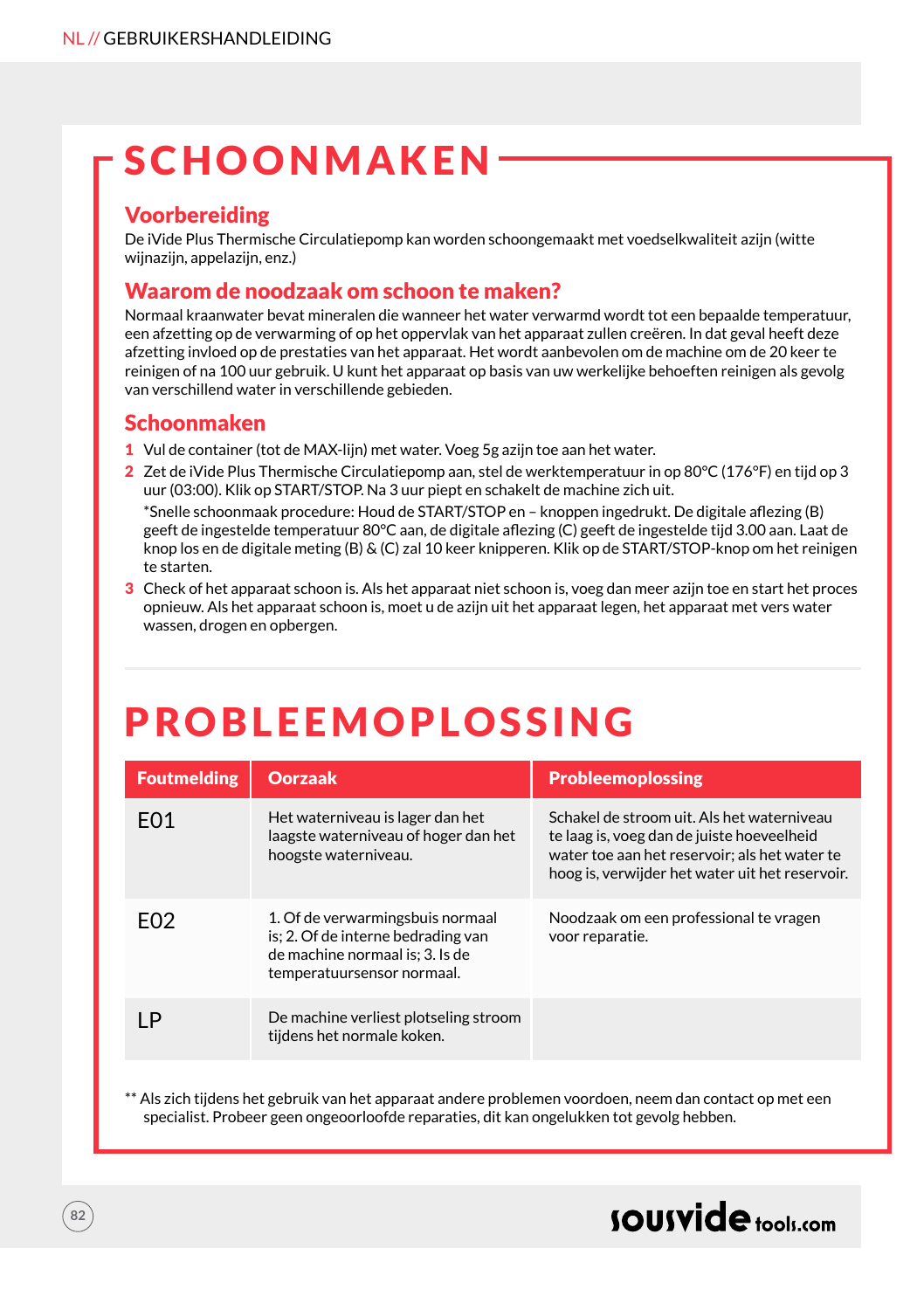# **GARANTIE & AFTER** SALES SERVICE

- 1 Zorg ervoor dat het platform waarop u werkt plat, schoon en opgeruimd is.
- 2 Garantie is beperkt tot schade veroorzaakt door productiefouten.
- 3 De kosten van onderdelen en onderhoud worden in rekening gebracht als gevolg van oneigenlijk gebruik of andere niet-productkwaliteitsproblemen.
- 4 Bewaar de aankoopbonnen.

### Onderhoudskaart

| Voornaam:     | Achternaam:   |
|---------------|---------------|
| Telefoon:     | Email:        |
| Adres:        |               |
|               |               |
| Machinemodel: | Aankoopdatum: |
| Leverancier:  |               |
|               |               |

### Reparatie Document

| <b>Datum</b> | <b>Oorzaak</b> | <b>Door</b> |
|--------------|----------------|-------------|
|              |                |             |
|              |                |             |
|              |                |             |
|              |                |             |



**83**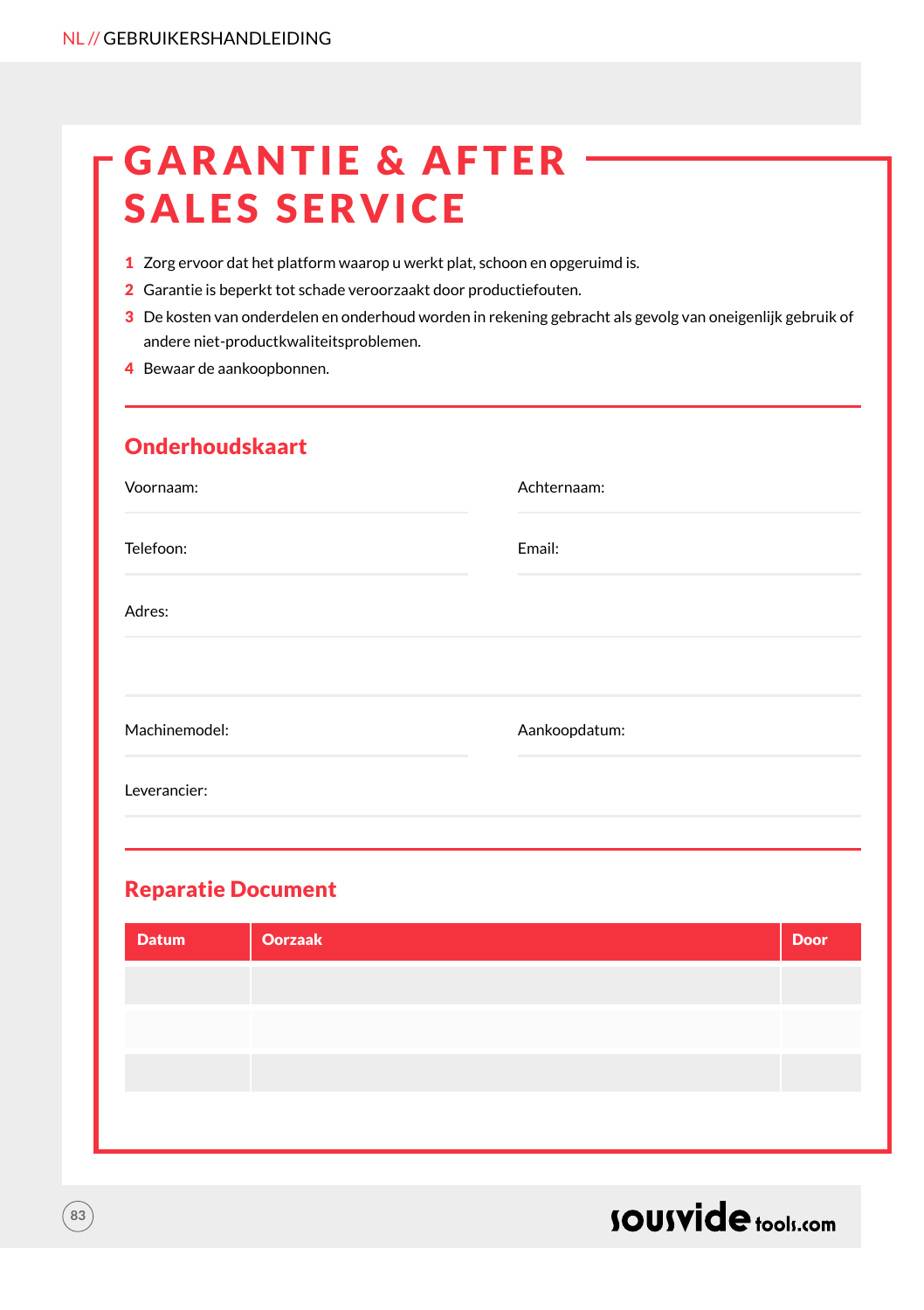# **OM IVIDE**

Opprettet i 2011, Sousvidetools.com er et mat- og teknologifirma som ønsker å hjelpe folk lage mat smartere #clevercooking. Vi er et ledende firma innen vårt felt, vi har produsert 2 kokebøker, en sous vide kalkulator, en app, og en treningsguide i samarbeid med Campden BRI, Storbritannias ledende leverandør av praktisk vitenskapelig, teknisk og rådgivende tjenester, og nå verdensmarkedets ledende sous vide sirkulator

Vårt team består av 15 stemmer — og vi kommer alle på jobb hver dag, med én ting i tankene: jobbe for å lage bedre redskaper for å gjøre matlagingsstress, til middagssuksess. (Vi kaller dette #clevercooking) Hvorfor? Fordi jo mer du vet om matlaging, jo bedre blir du på det. Våre forskningskokker lager alltid mat, og du får høste fruktene i forskningens og utviklingens navn.

Hvorfor iVide sirkulatoren? Vi ønsker å gjøre det enkelt for både sous vide nybegynnere, og ekspertene, å lage kvalitetsmat hjemme, med perfekt finish hver gang. Så si farvel til overkokt, tørr mat som smaker papp, og si hei til gourmetmat.

Med en høyoppløsnings 4.5 tommer berøringsskjerm, er SousVide Tools iVide Plus Thermal Circulator mulig å koble til trådløst nett, så du kan fjernkontrollere den fra hvor som helst gjennom appen. Den er også designet for å forsikre matsikkerhet, med en 80 liters kapasitet, garanterer den en stabilitet på 0.07 grader, mellom 40°C og 100°C. 2 års garanti

iVide Plus er den første vanntette maskinen for det profesjonelle kjøkken, sertifisert til IPX7. Under IPX7 beskrivelsen, vil iVide Plus Sous Vide sirkulatoren kunne senkes ned opp til 1 meter under vann, i opptil 30 minutter. Dette betyr at skulle et uhell oppstå, og man søler på, eller mister sirkulatoren i vannet, så vil det ikke gjøre noen skade, men langvarig utsettelse for vann, som for eksempel i en oppvaskmaskin, vil være skadelig.

### **SIKKERHET**

#### Vennligst følg disse forhåndsreglene:

- Bruk iVide Plus Thermal Cirkulator som beskrevet i brukermanualen. Annen bruk kan føre til skade på maskinen.
- Bruk kun strømforsyningen som vises på energietiketten
- Koble kun til med en trygg, jordet kabel.
- Skru av strømforsyningen før du fjerner maskinen
- Ikke stikk fingeren i vannet for å sjekke temperaturen. Vennligst bruk temperaturdisplayet eller et termometer.
- Vannivået må være mellom laveste nivå "MIN", og høyeste nivå "MAX". Er det ikke det kan det føre til skade på maskinen.
- Ikke ta på noen varme overflater på iVide Plus Thermal Circulator under, eller rett etter bruk.
- Om det er væske på toppen av iVide Plus Thermal Circulator (over MAX vannivå), skru den av og tørk den før bruk.
- Vi anbefaler at brukere av iVide Plus Thermal Circulator gis fulle instruksjoner før bruk, eller er under oppsyn av en erfaren bruker
- Hold flytende unna strømuttaket og viften bak på iVide Plus Thermal Circulator. Gjør man ikke det kan det føre til skade på maskinen og brukeren.

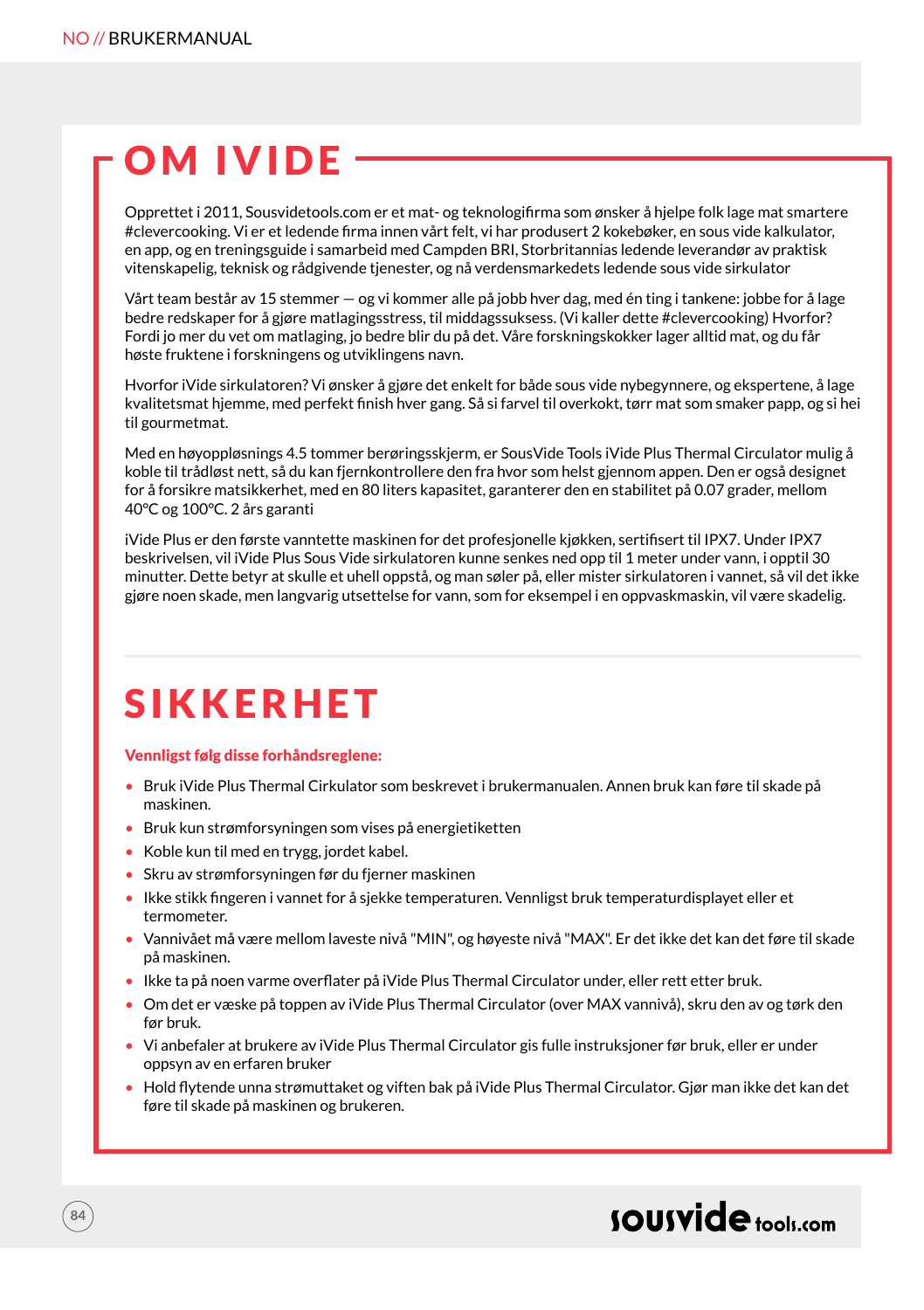# TEKNISK INFORMASJON

| Strømforsyning       | $220 - 240V$ ~                  |
|----------------------|---------------------------------|
| Frekvens             | 50HZ                            |
| Effekt (Watt)        | 2300W                           |
| Temperaturinstilling | 5 - 95 ° C / 41 - 203 ° F       |
| Tidsinstilling       | 5 min - 99 timer og 59 minutter |
| Displaynøyaktighet   | 0.1                             |
| Størrelse            | 5.5"x5.6"x11.9"(140x143x302mm)  |
| Vekt                 | $2.2$ Kg                        |

### **FUNKSJONER**



#### 1. Strøm/ På

- Når maskinen er på, vil knappen og indikatorlampen lyse. Maskinen vil gå over i strømsparingsmodus etter 2 sekunder
- I strømsparingsmodus trykk på "På" knappen for å vekke maskinen, og sette den i standby modus. Nå vil den vise (A) nåværende vanntemperatur, (B) forrige avleste temperatur. Innstilt måltemperatur. Den digitale avleseren (C) viser antall arbeidstimer for siste økt.
- Når maskinen er PÅ (knappen er fullt opplyst), trykk på denne knappen for å sette den i strømsparingsmodus. Dette kan også gjøres mens den er i bruk for å sette den direkte i strømsparingsmodus.

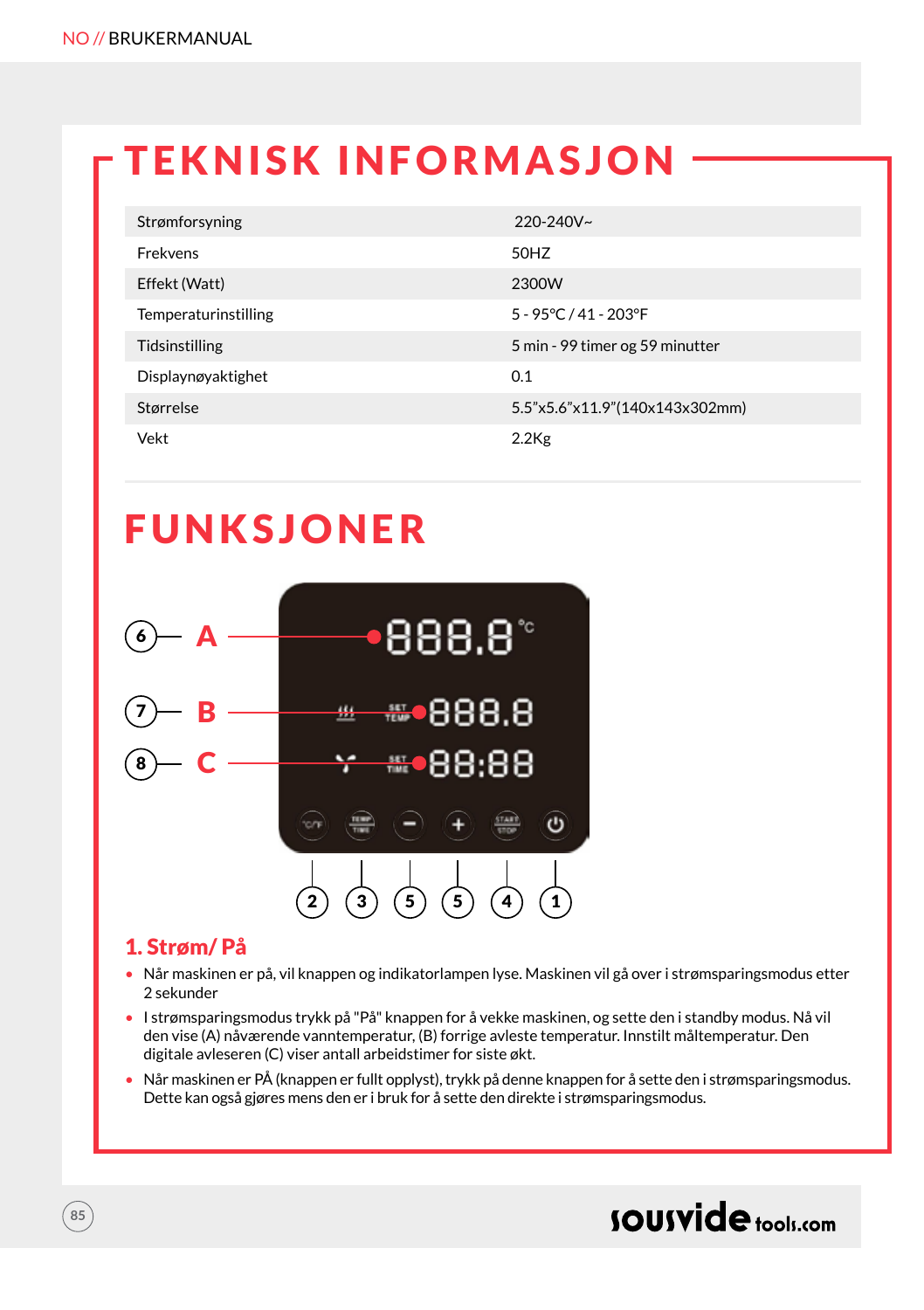# PRODUCT FUNCTION

#### 2. °C/°F

#### Endre temperaturmåleenhet

• Trykk på °C / °F for å velge temperaturmåleenhet for maskinen. Vennligst velg celsius eller fahrenheit

### 3. TEMP / TIME

#### Temperatur- og tidinnstillingsknapp

- Trykk på TEMP / TIME for å endre temperatur eller tidsinnstilling. Når avleseren (B) blinker, velg ønsket temperatur med + og -.
- \* Hvis ingen tid eller temperatur er valgt innen avleseren har blinket 10 ganger, vil iVide Plus Thermal Circulator gå ut av TEMP / TIME velgeren. For å tilbakestille, trykk på TEMP / TIME igjen for å velge tid / temperatur.
- \* For å vise valgt tid og temperatur, trykk ned TEMP / TIME knappen i 3 sekunder.

### 4. START / STOP

#### Start-/ stoppknappen

- I standby modus, trykk på START/STOP for å begynne.
- I arbeidsmodus, trykk på START/STOP for å stoppe.

#### $5. + -$

#### Knapp

**86**

• For å justere temperatur eller tid, trykk på TEMP / TIME, velg ønsket valg, og bruk + og - for å velge.

### 6.Temperaturavleseren (A)

• Viser temperatur i sanntid

### 7. Temperaturavleser (B)

• Viser valgt temperatur.

### 8. Tidsavleseren (C)

- I standby modus vises valgt tid
- I arbeidsmodus vises gjenstående tid

### sousvide tools:com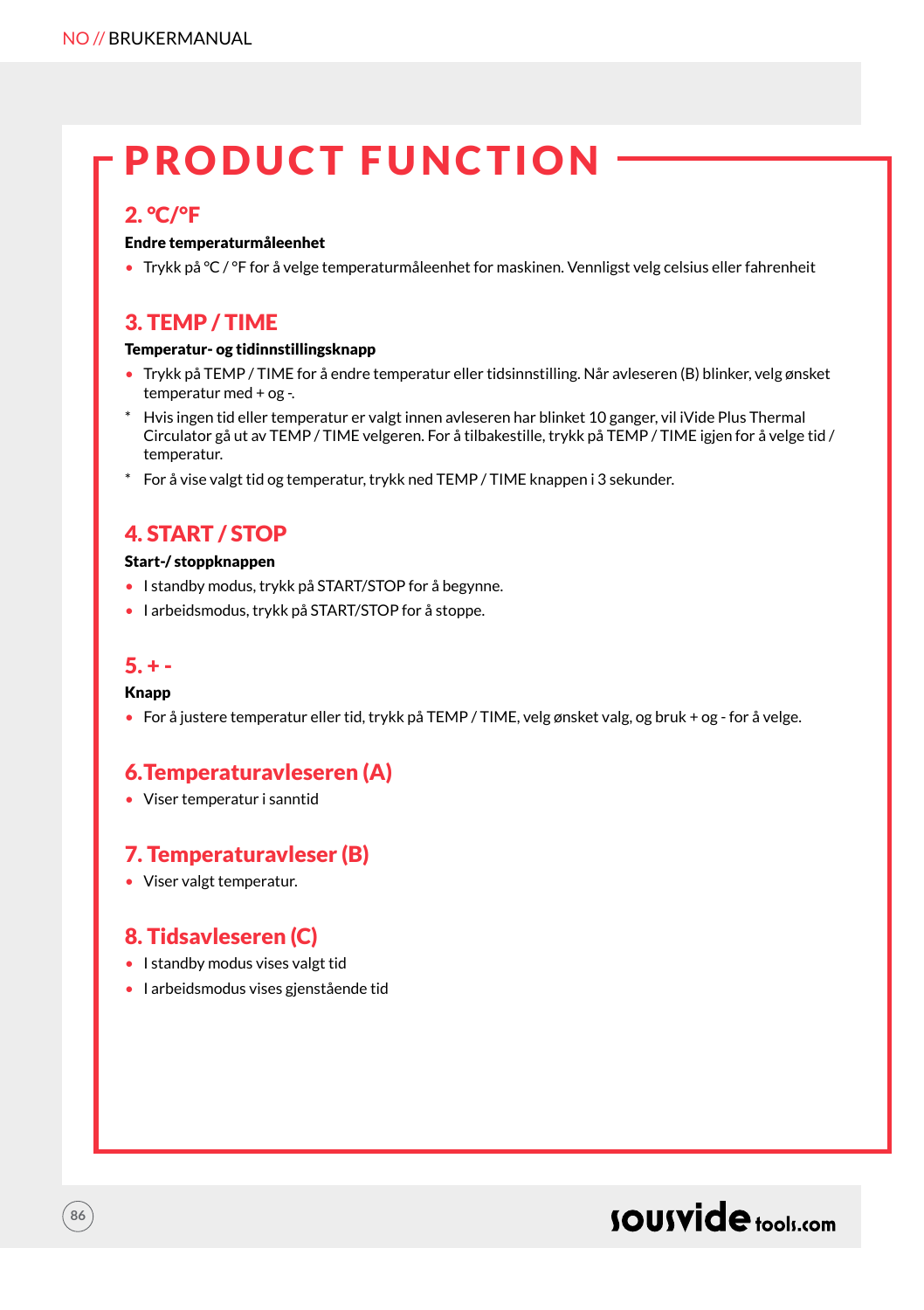**87**



### **SOUSVide tools.com**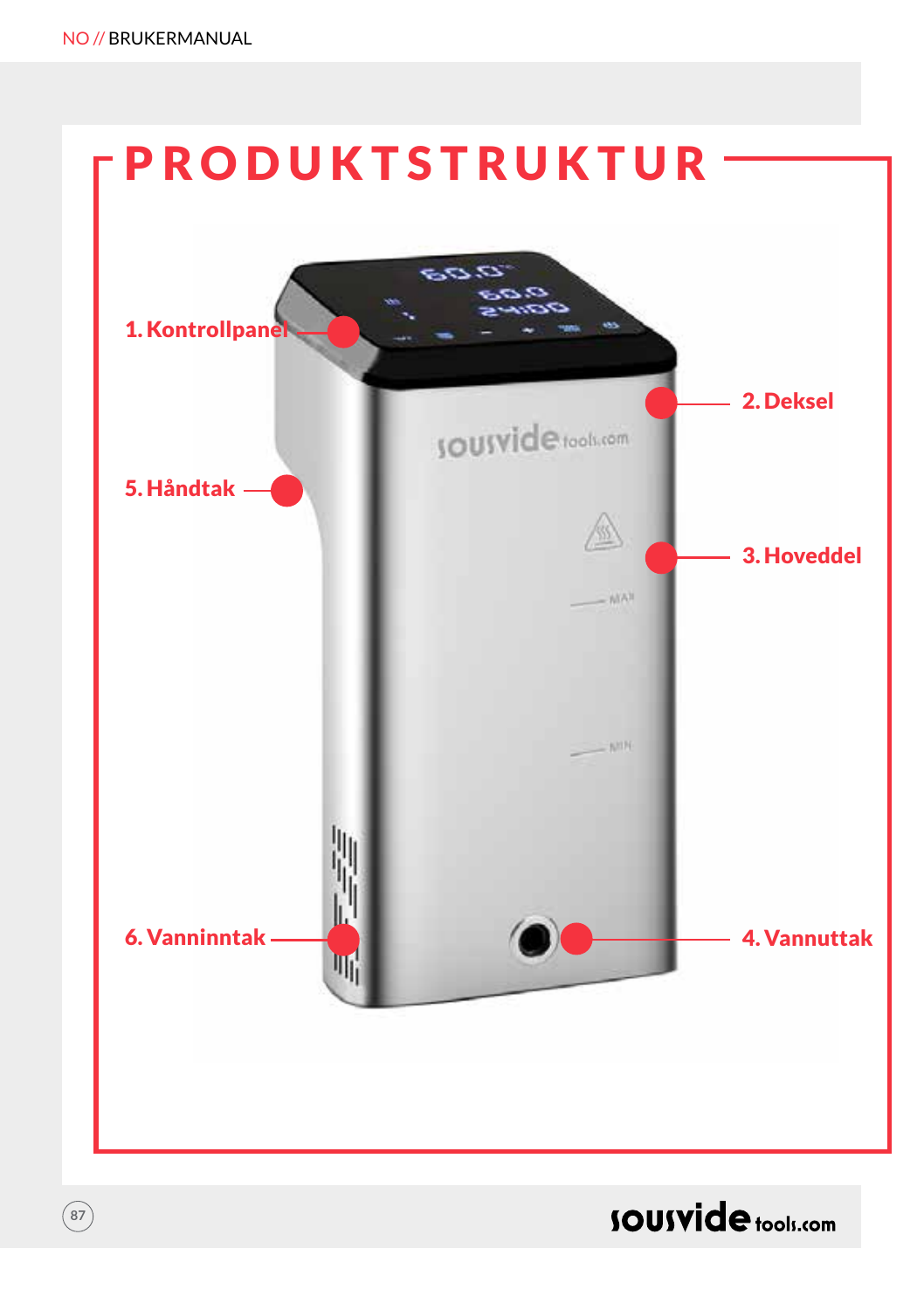# APPEN

#### Laste ned iVide Plus Thermal Circulator appen

Om du ikke har lastet ned iVide Plus Thermal Circulator appen enda, kan den lasts ned fra Apple Store (IOS), eller Google Play (Android). Den er kompatibel med IOS versjon 9.3.5 og senere. Den er kompatibel med Android versjon 4.3 og senere.

Notat: Vennligst sjekk med din mobil- eller enhetsprodusent om du har spørsmål angående nedlasting av appen.

#### Seks steg for å konfigurere iVide Plus Thermal Circulator appen

Å installere iVide Plus Thermal Circulator appen går raskt, i forhold til noen andre apper. iVide appene er klare for bruk umiddelbart, og gir deg den nødvendige informasjonen akkurat når du trenger det. Vi har utviklet en helt ny fremgangsmåte for denne typen applikasjoner, fordi hvert øyeblikk på kjøkkenet burde være uforglemmelig. Appen er kompatibel med iVide Plus Thermal Circulator med Wi-Fi. Appen gjør det å lage mat med iVide Plus Thermal Circulator utrolig enkelt. Bare velg mat, still den inn, og trykk på start.

#### Seks enkle steg



- 1 Velg enheten du ønsker å bruke, og trykk på "CONNECT".
- 2 Appen vil oppdage tilkoblet nettverk. Tast inn passord og trykk på 'Confirm'.
- 3 Appen begynner å søke etter iVide Plus Thermal Circulator. Hold inne °C / °F og START/STOP knappene i et par sekunder, til Wi-Fi lampen begynner å blinke. Vent til maskinen er ferdig med den automatiske konfigurasjonen.
- 4 Til slutt vil du få en bekreftelse på at maskinen er klar til å bli tilkoblet.
- 5 Forsikre deg om at Wi-Fi lampen har sluttet å blinke, og trykk på 'Connect'. Om du trenger hjelp, les hint og tips på displayet.
- 6 Gratulerer! iVide Plus Thermal Circulator er blitt konfigurert! Nyt matlagingen!

Notat: Apple og iPhone logoene er varemerkene til Apple Inc. Registrert i USA og andre land. Apple Store er en servicetjeneste levert av Apple Inc. Android; Google Play og Google Play logoen er varemerker tilhørende Google Inc.

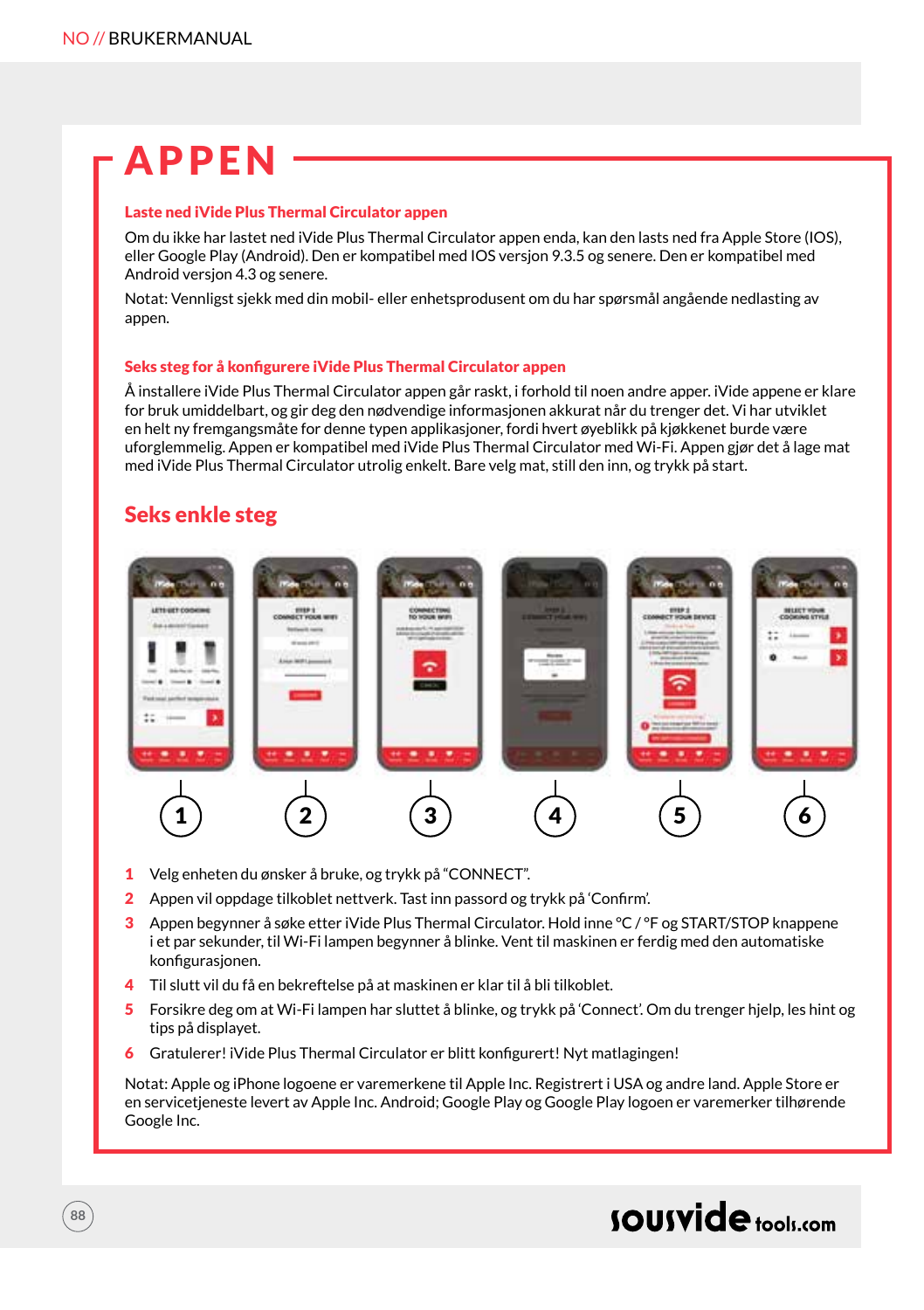# HVORDAN BRUKE PRODUKTET

- 1 Begynn med å feste iVide Plus Thermal Circulator til beholderen. Skru knotten mot klokkeretningen, lag et mellomrom mellom hoveddelen og knotten, senk maskinen ned i beholderen og skru fast knotten med klokkeretningen for å sikre maskinen.
- 2 Tilsett vann I beholderen, forsikre deg om at vannivået er mellom minimum og maximum
- 3 Koble til strøm for å skru på og lyse opp displayet. iVide Plus Thermal Circulator går inn i strømsparingsmodus etter 2 sekunder. Etter dette, trykk på av/på knappen for å sette den i PÅ modus.
- 4 Trykk på °C/°F for å velge temperaturenhet. Standard er °C. Maskinen vil huske valgt temperaturenhet til neste gang du bruker den
- 5 Trykk på TEMP /TIME for å velge temperatur eller og velg med + and -.
- 6 Etter oppsett er ferdig, trykk på START/STOP for å starte maskinen. Når temperaturen i beholderen når ønsket temperatur, vil avleser (C) starte nedtellingen – tilsett nå vakuumpakket mat for å tilberede den i en stabil temperatur
- 7 iVide Plus Thermal Circulator vil gi lyd når maten er klar. Trykk på START/STOP for å skru av

Notat: Hvis ingen handling er tatt, vil maskinen gi en lang lyd etter 20 sekunder, mens den holder vanntemperaturen.

- 8 Ta ut vakuumpakket mat. Maten er nå klar for neste steg.
- 9 Etter bruk av iVide Plus Thermal Circulator, skru av maskinen og sett den et trygt sted.

IKKE GLEM: Maten må være vakuumpakket før Sous Vide tilberedning. Vannivået (etter maten er lagt i vannet) skal være over MIN, og under MAX merket på maskinen. For å unngå skade på maskinen, tøm ut vannet etter bruk, og rens vannbadet

### VEDLIKEHOLD

For å unngå brannskader, sørg for at iVide Plus Thermal Circulator er av, og avkjølt til romtemperatur før vask

- 1 Etter vask, plasser iVide Plus Thermal Circulator vertikalt, ikke horisontalt eller opp ned
- 2 Sørg for å ikke skade komponentene inne i maskinen under vask. Skulle de bli skadet, kontakt profesjonell reparatør. Ikke forsøk uautorisert reparasjon, da dette kan lede til uhell.
- 3 Tøm ut vannet etter hver bruk. Fyll med rent vann neste gang du bruker iVide Plus Thermal Circulator. Brukes vannet igjen, kan oppsamlede mineraler i vannet skade maskinen.
- 4 Fiern dekselet bak på iVide Plus Thermal Circulator for å rense varmerøret og sonden, om effekten reduseres eller det har samlet seg skitt på komponentene. Det anbefales å rense iVide Plus Thermal Circulator hver 20. bruk, eller etter 100 timers bruk.
- 5 Ikke sett en varm iVide Plus Thermal Circulator I kaldt vann, da dette kan føre til skade på maskinen. iVide Plus Thermal Circulator bør avkjøles til romtemperatur før den settes i kaldt vann for bruk igjen.

### sousvide tools:com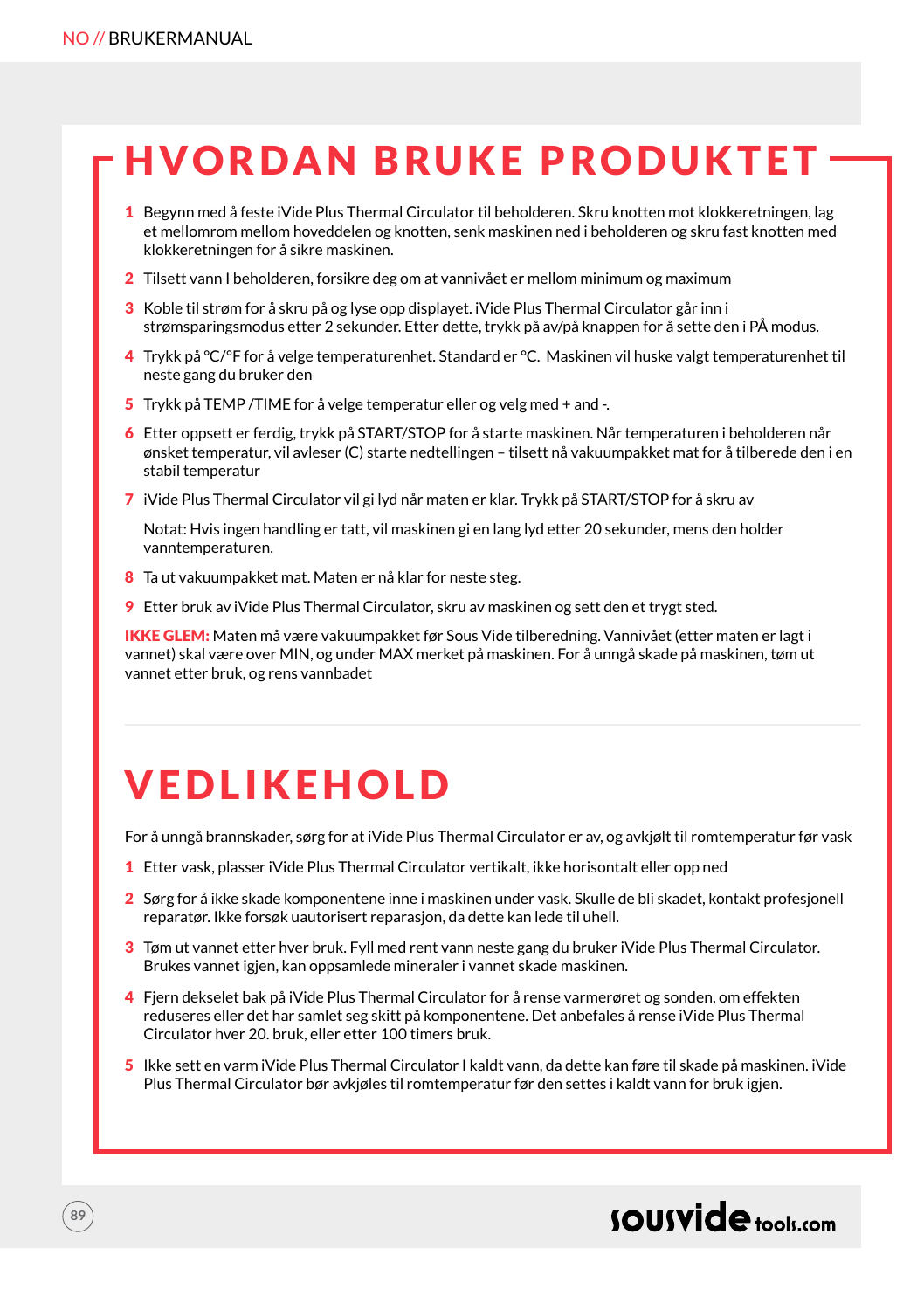# **RENGJØRING**

#### **Forberedelse**

iVide Plus Thermal Circulator kan vaskes med mateddik (hvit eddik, eplesidereddik osv.)

### Hvorfor trenger den vaskes?

Vanlig springvann inneholder mineraler, som når vannet varmes til en viss temperatur, vil føre til en oppbygning på varmeelementet og/eller overflaten på maskinen. I så tilfelle, vil denne oppbygningen føre til redusert effekt av maskinen. Det anbefales å rengjøre maskinen etter hver 20. bruk, eller 100 brukstimer. Du kan rengjøre maskinen etter eget behov basert på vannet i forskjellige områder.

#### Hvordan rengjøre

- 1 Fyll beholderen opp til MAX med vann, og tilsett 5g eddik i vannet.
- 2 Skru på iVide Plus Thermal Circulator, still inn temperaturen til 80°C (176°F), og tiden til 3 timer (03:00). Trykk på START/STOP. Etter 3 timer vil maskinen gi lyd og skru seg av.

\*Rask rengjøring: Hold inne START/STOP og - knappene. Avleser (B) vil vise 80°C, avleser (C) vil vise 3:00 timer. Slipp knappen, og avleser (B) og (C) vil blinke 10 ganger. Trykk på START/STOP knappen for å starte rengjøringsprosessen.

3 Sjekk at maskinen er ren. Hvis maskinen ikke er ren, tilsett mer eddik og start på nytt. Er maskinen ren, tøm ut eddikvannet fra maskinen, vask maskinen med rent vann, tørk og sett vekk.

# **FEILSØKING**

| <b>Feilkoder</b> | Årsak til problemet                                                                                               | <b>Feilsøking</b>                                                                                                                                   |
|------------------|-------------------------------------------------------------------------------------------------------------------|-----------------------------------------------------------------------------------------------------------------------------------------------------|
| F <sub>0</sub> 1 | Vannivået er for høyt eller for lavt                                                                              | Skru av maskinen. Hvis vannivået er for lavt,<br>tilsett mer vann. Hvis vannivået er for høyt, tøm<br>ut litt av vannet til det er under MAX merket |
| F02              | 1. Om varmerøret er normalt:<br>2. Om de innvendige koblingene er<br>normale:<br>3. Er temperatursensoren normal? | Oppsøk profesjonell reparatør                                                                                                                       |
| 1P               | Maskinen mister plutselig effekt<br>under normal bruk                                                             |                                                                                                                                                     |

Under bruk av maskinen, om andre problemer oppstår, vennligst prat med en spesialist. Ikke forsøk uautorisert reparasjon, da dette kan føre til uhell.

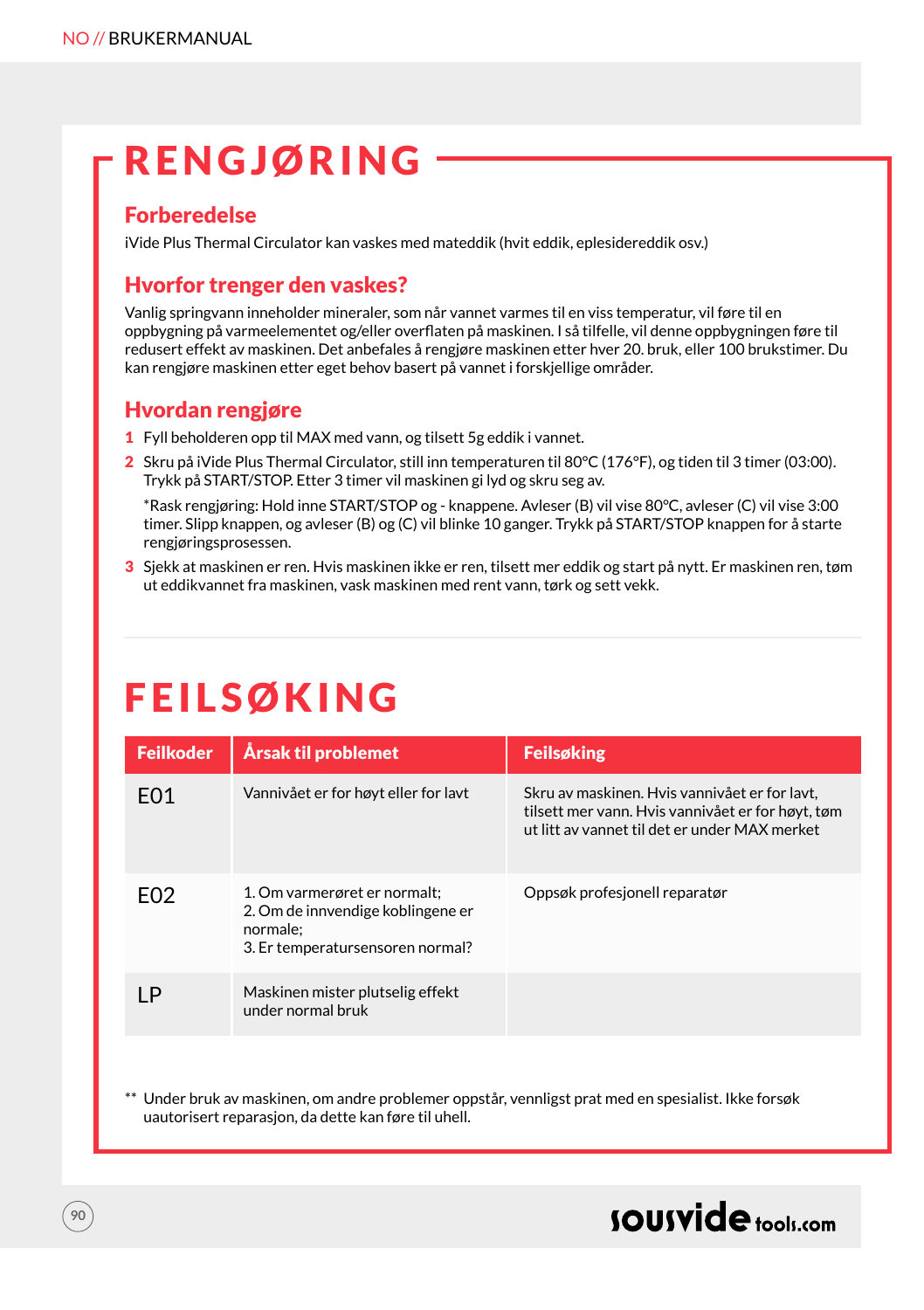# GARANTI & SERVICE

- 1 Sørg for at arbeidsoverflaten er flat, ren og ryddig.
- 2 Garantien er begrenset til skade forårsaket av feil på produktet.
- 3 Kostnaden av deler og vedlikehold vil bli belastet om det er grunnet feil bruk eller andre kvalitetsproblemer ikke forårsaket av produktet.
- 4 Vennligst ta vare på kvitteringen.

### Vedlikeholds kort

| Fornavn:       | Etternavn: |
|----------------|------------|
| Telefon:       | Email:     |
| Adresse:       |            |
|                |            |
| Maskin Modell: | Kjøpsdato: |
| Leverandør:    |            |
|                |            |

### Reparasjonslogg

| <b>Dato</b> | Årsak | Av |
|-------------|-------|----|
|             |       |    |
|             |       |    |
|             |       |    |
|             |       |    |
|             |       |    |



**91**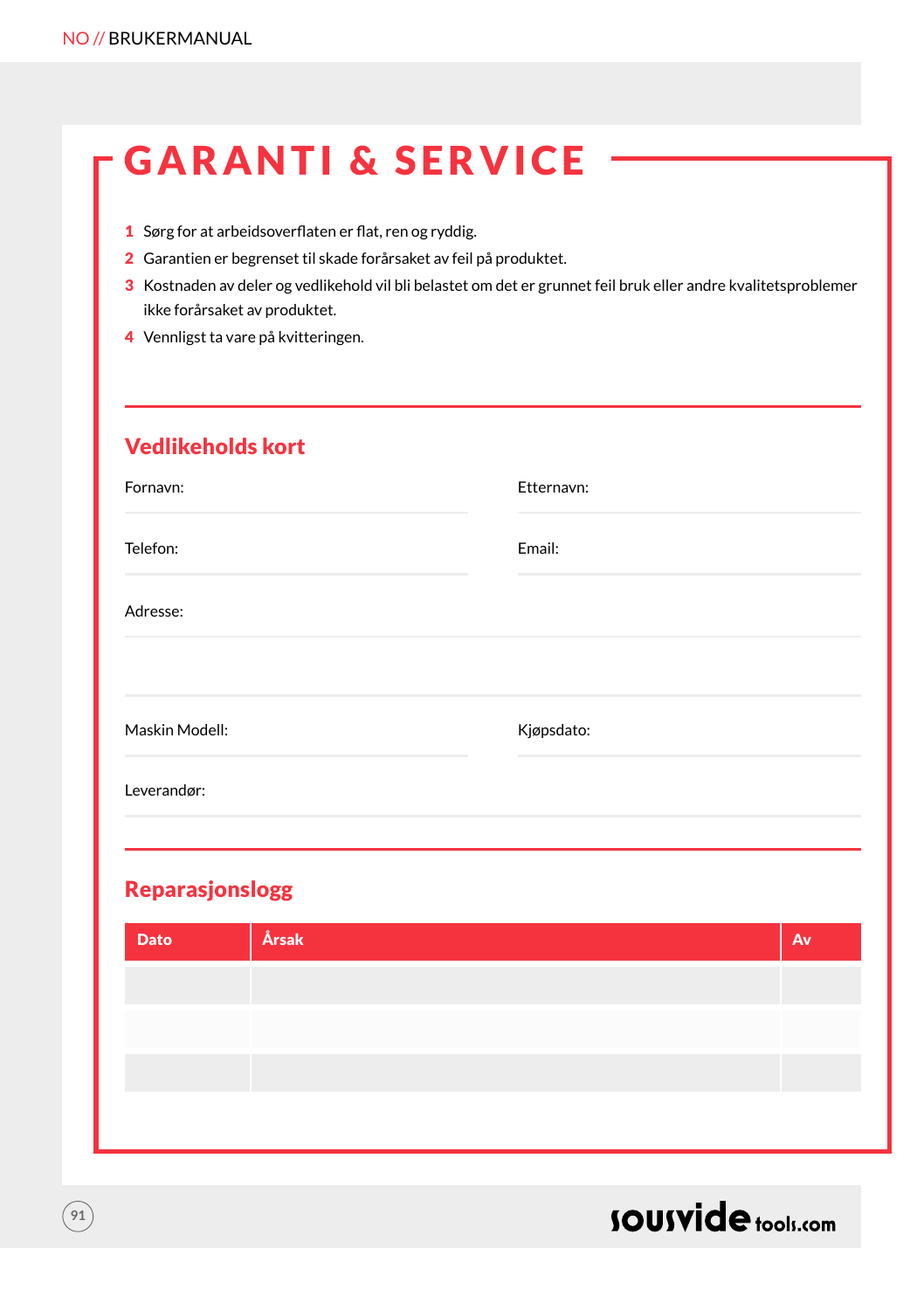# OM IVIDE

Sousvidetools.com grundades 2011 och är ett livsmedel- och teknikföretag med uppdrag att hjälpa människor laga mat smartare #clevercooking. Utöver det är vi ledande inom vårt område och har producerat 2 kokböcker, en sous vide-kalkylator, en APP och en träningsguide i samarbete med Campden BRI som är Storbritanniens ledande leverantör av praktiskt vetenskapliga, tekniska och rådgivande tjänster, och nu även den världsledande sous vide-kokaren.

Vårt team består av 15 personer som alla kommer in till arbetet varje dag med en sak i åtanke; att skapa bättre verktyg som gör matlagningsstress till en middagssuccé! (Vi kallar detta "#clevercooking.") Varför? Jo, eftersom ju mer du vet om matlagning, desto bättre blir du på det. Våra forskningskockar lagar konstant mat och du får sedan skörda fördelarna genom FoU.

Så varför iVide kokaren? Vi vill göra det enkelt för både nybörjare och experter inom sous vide att laga restaurangliknande kvalitetsmat hemma med den perfekta finishen varje gång. Så säg hej då till överkokt torr mat med smak av kartong och säg hej till gourmetmiddag!

En SousVideTools iVide Plus värmecirkulator med högupplöst 4.5 tums bred pekskärm. Den är uppkopplad med WiFi vilket innebär att du kan styra den på distans från var som helst via vår app. iVide Plus är även utformad för att garantera hygiensäkerhet. Med en kapacitet på 80-liter garanterar den en temperaturstabilitet på 0,07 ° C mellan 40 ° C och 100 ° C. 2 års garanti.

iVide Plus är den första vattentäta enheten för det kommersiella köket, certifierat till IPX7. Under IPX7 beteckningen kan iVide Plus Sous Vide-kokaren motstå nedsänkning i vatten upp till 1 meter under ett maximum av 30 minuter. Detta innebär att om en olycka inträffar och enheten stänks ner eller hamnar under vattenytan, så kommer inte detta att orsaka skador. Långvarig exponering, som till exempel placering i diskmaskin, skulle dock skada enheten.

# SÄKERHET

#### Vänligen följ dessa säkerhetsåtgärder:

- Använd endast iVide Plus värmecirkulator enligt bruksanvisningen. Att ej att göra det kan leda till skador på maskinen.
- Anslut endast med den strömstyrka som visas på enhetens märkning.
- Anslut endast till en säker jordad koppling.
- Stäng av strömmen innan du tar bort maskinen.
- Vidrör inte direkt vid vätskan för att kontrollera temperaturen. Använd temperaturdisplayen eller en termometer.
- Vattennivån måste vara mellan lägsta vattennivå "MIN" och högsta vattennivå "MAX". Att ej följa detta kan leda till skador på maskinen.
- Rör inte ytor som kan blivit varma på iVide Plus värmecirkulatorn under, eller omedelbart efter, användning.
- Om det finns vätska uppe på iVide Plus-värmecirkulatorn (över MAX-vattennivån), stäng av strömmen och torka av den innan användning.
- Vi rekommenderar att användarna av iVide Plus-värmecirkulator ges fullständiga instruktioner innan de används, alternativt övervakas av en erfaren användare.
- Håll borta fukt från eluttaget samt från fläkten på baksidan av iVide Plus värmecirkulator. Att ej göra det kan leda till skador både på maskin och användare.

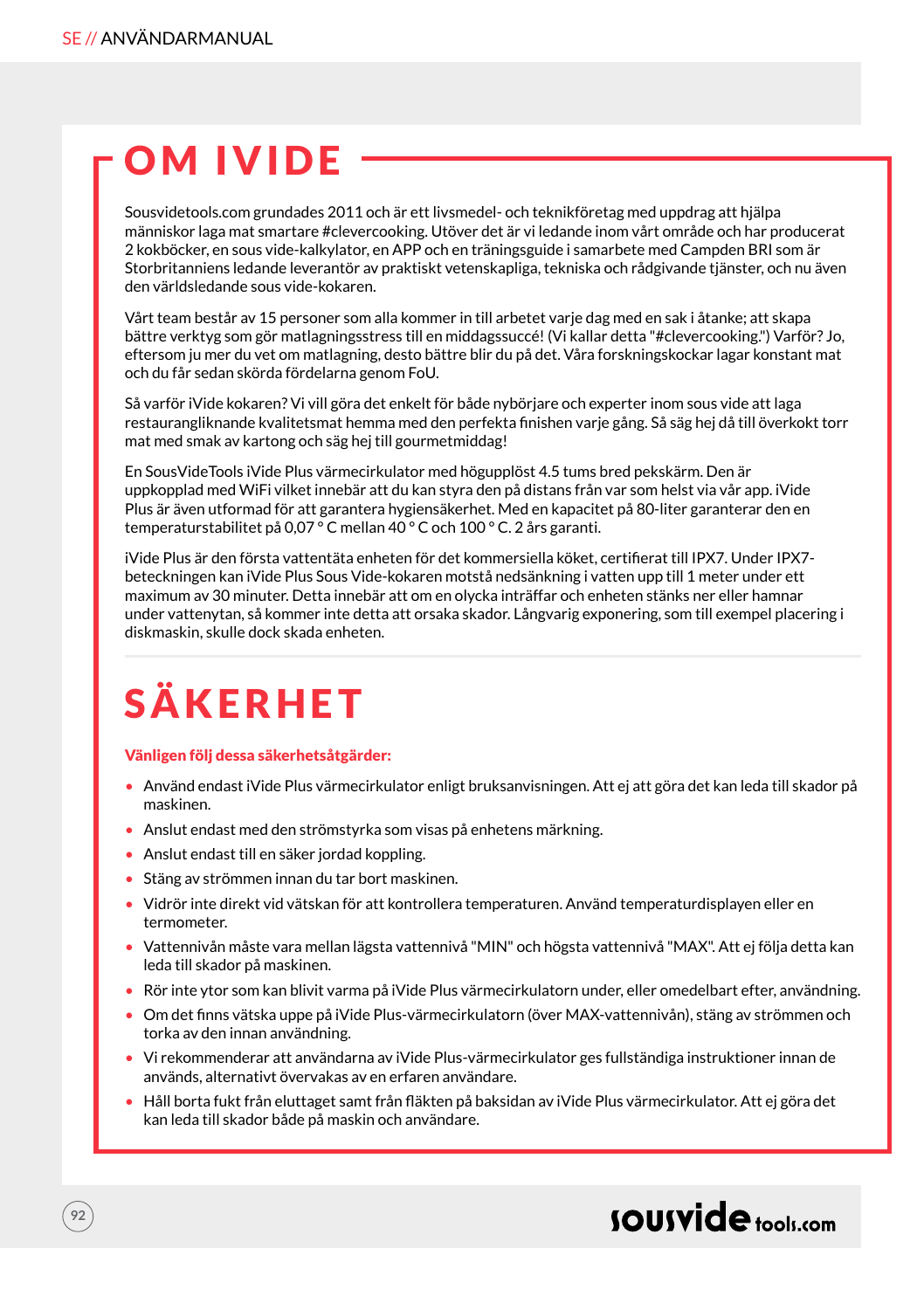### TEKNISKA PARAMETRAR

| Märkspänning        | 220-240V~                      |
|---------------------|--------------------------------|
| Frekvens            | 50HZ                           |
| Strömstyrka         | 300W                           |
| Temperaturskala     | 5 - 95°C / 41 - 203°F          |
| Tidsskala           | 5 min - 99 timmar 59 minuter   |
| Noggrannhet display | 0.1                            |
| Storlek             | 5.5"x5.6"x11.9"(140x143x302mm) |
| Vikt                | $2.2$ Kg                       |

### FUNKTION



#### 1. Ström

- När strömmen är påslagen lyser knappen och indikatorn. Maskinen växlar till energisparläge efter 2 sekunder.
- I energisparläget trycker du bara på strömbrytaren för att väcka maskinen och gå in i standby-läge. I det läget visar den digitala avläsningen (A) aktuell vattentemperatur och den digitala avläsningen (B) visar den föregående. Måltemperaturen som ställts in i arbetsprocessen visas också samt (C) den sista arbetsprocessens inställda arbetstid.
- I läget ON (då knappen och indikatorn lyser fullt ), kan du trycka på knappen för att gå in i energisparläget. Detta kan också utföras under själva matlagningsprocessen för att då gå in i energisparläget direkt.

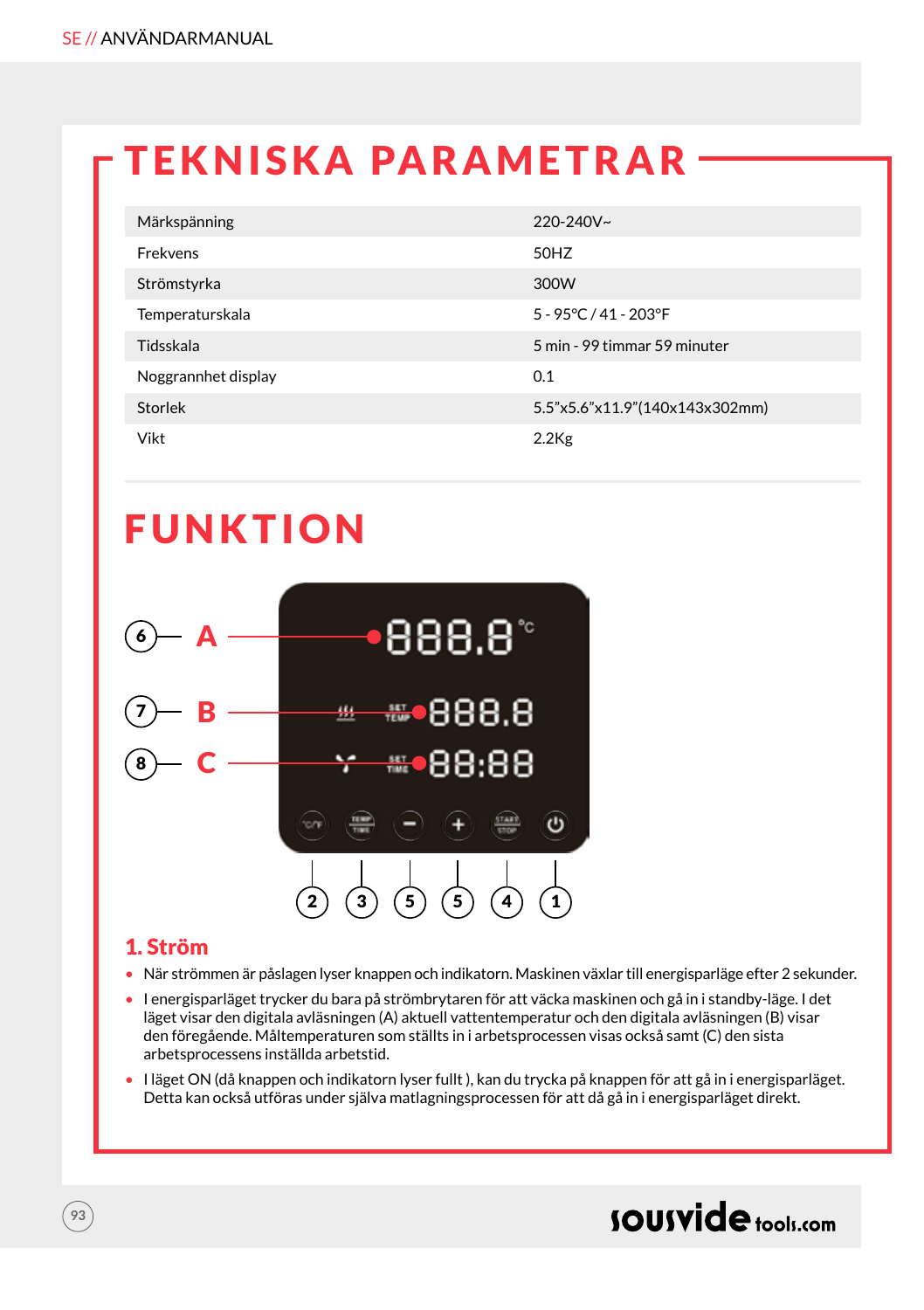### FUNKTION

### 2. °C/°F

#### Knapp för att ändra temperaturenhet

• Klicka på °C / °F to för att välja vilken temperaturenhet maskinen ska visa. Välj mellan Celsius eller Fahrenheit.

### 3. TEMP / TID

#### Knapp för att ändra temperatur och tid

- Klicka på TEMP / TID för att växla mellan temperatur- eller tidsinställning. När den digitala avläsningen av temperatur (B) blinkar ställer du in önskad måltemperatur med + och -. När den digitala avläsningen av tid (C) blinkar kan önskad sluttid ställas in med + och -.
- \* Om ingen tid eller temperatur har ställts in efter att den digitala avläsningen blinkat 10 gånger, avbryter iVide Plus värmecirkulator TEMP / TID-alternativet. Om du behöver ställa om klickar du på TEMP / TID igen för att ange önskad information.
- \* För att visa inställd tid och temperatur, håll in TEMP / TID knappen i 3 sekunder..

### 4. START / STOPP

#### Start/stopp knappen

- I standby-läge, klicka på START/STOPP för att starta igång.
- In aktivt läge, klicka START/STOP för att stänga av.

### $5. + -$

#### Justeringsknapp

• För att justera temperaturen eller tiden, klicka på TEMP / TID och välj önskat alternativ. Använd sedan knapparna + och - för att justera.

### 6. Digital läsning av temperatur (A)

• Visar arbetstemperatur i realtid.

### 7. Digital läsning av temperatur (B)

• Visa inställd arbetstemperatur.

### 8. Digital läsning av tid (C)

- I standby-läge visas inställd sluttid.
- I aktivt läget visas den återstående arbetstiden.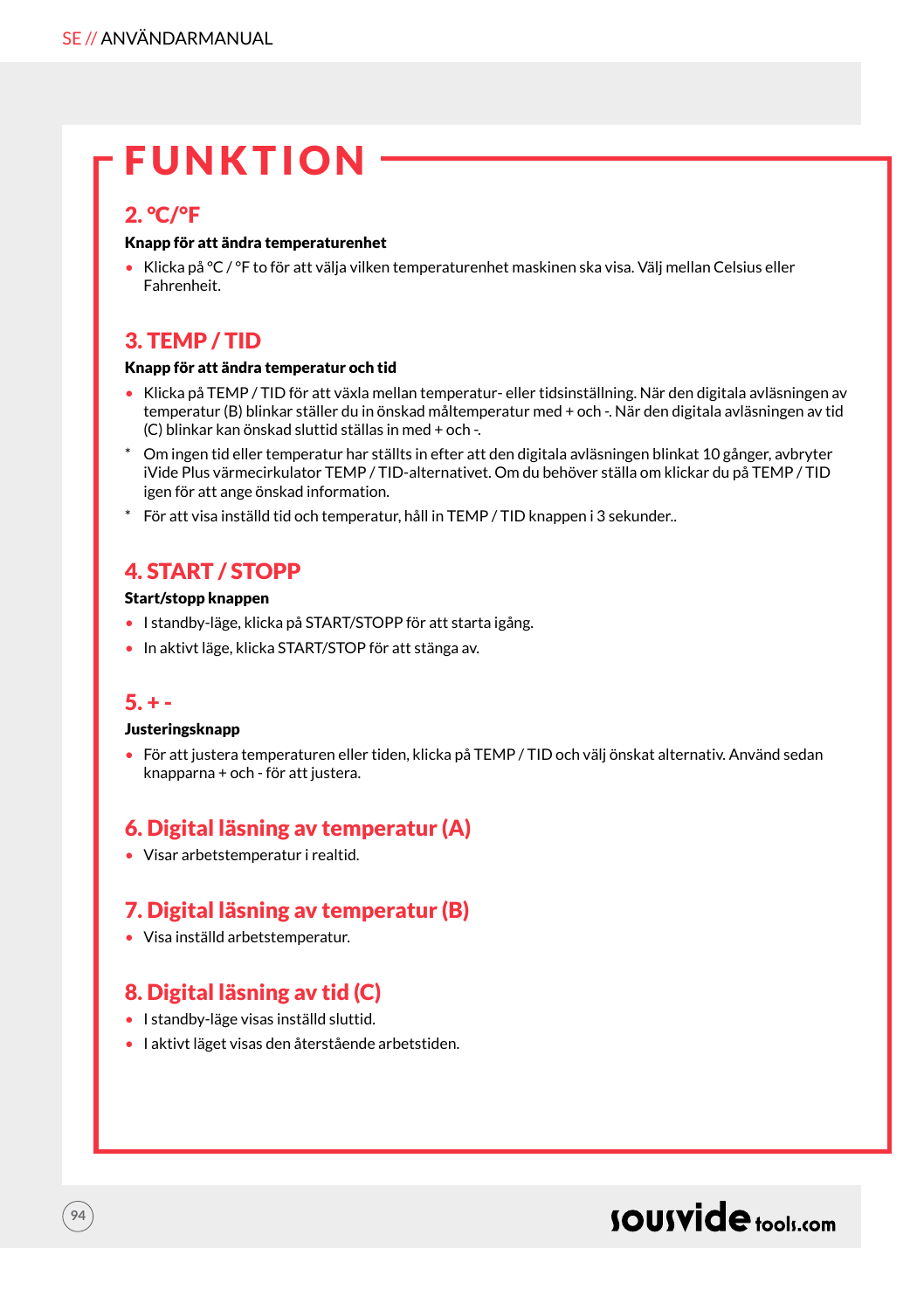**95**



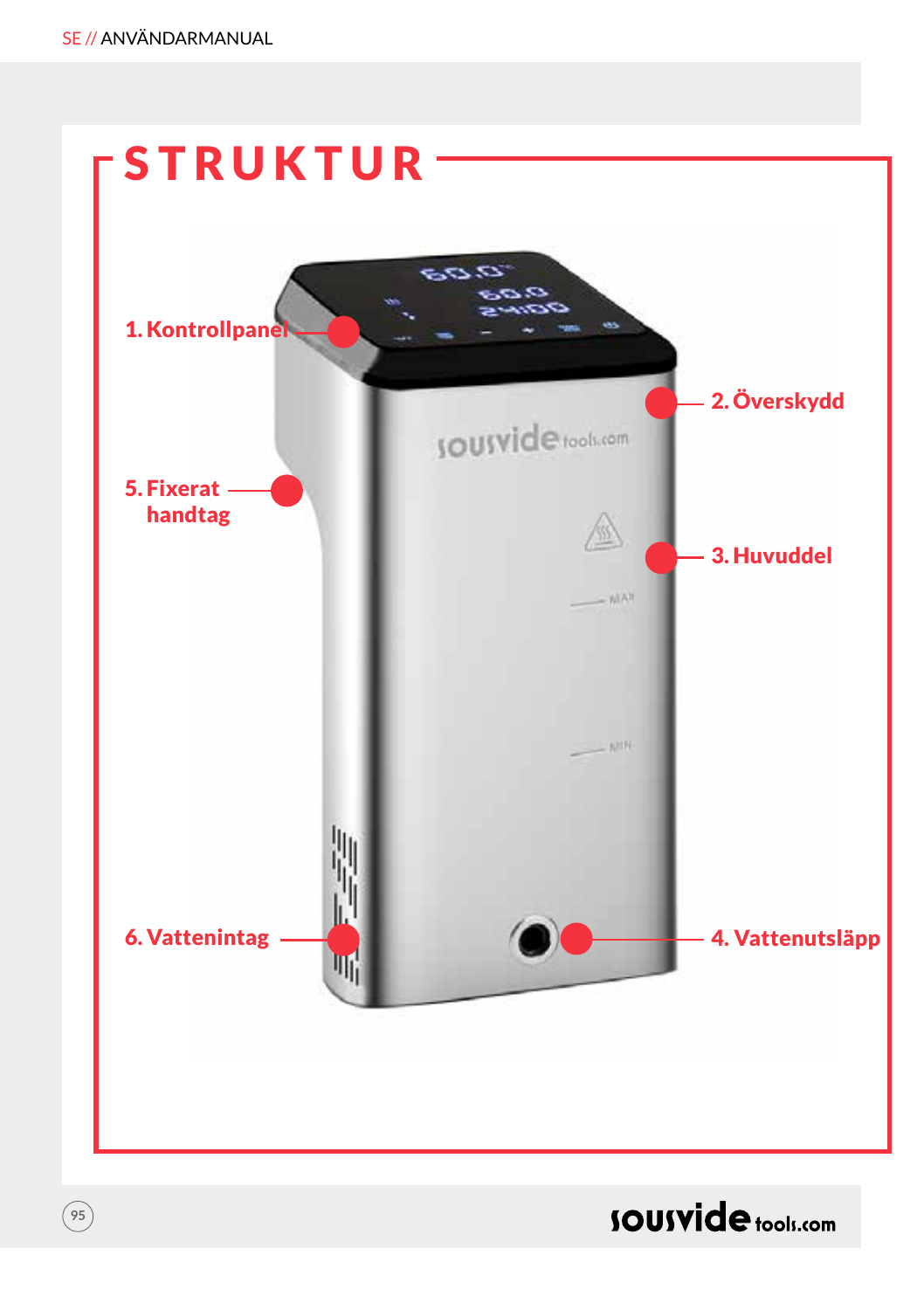### APPEN

#### Nedladdning av iVide Plus värmecirkulator App

Om appen för iVide Plus- värmecirkulator inte har laddats ner, kan den hämtas från Apple Store (IOS) eller Google Play (Android). Den är kompatibel med IOS version 9.3.5 och senare upplagor samt med Android version 4.3 och senare.

Obs! Ta kontakt med tillverkaren av din mobiltelefon eller annan eventuell enhet om du har frågor kring nedladdningen av appar.

#### Sex steg för att konfigurera iVide Plus-värmecirkulator App

Att installera iVide Plus värmecirkulator App går snabbt i motsats till många andra appar. iVide appen möjliggör omedelbar användning samt tillhandahåller nödvändig information exakt när du behöver den. Vi har utvecklat ett helt nytt tillvägagångssätt för denna typ av applikationer eftersom varje ögonblick i köket bör vara oförglömligt. App är kompatibel med iVide Plus värmecirkulator med Wi-Fi och appen gör matlagning med iVide Plus-värmecirkulator oerhört lätt. Välj bara mat, justera inställningarna och tryck på Start.

### Sex enkla steg

**96**



- 1 Välj den enhet du vill använda och tryck på "ANSLUT".
- 2 Appen kommer att upptäcka ett anslutet Wi-Fi-nätverk. Ange lösenordet och tryck på 'Bekräfta'.
- 3 Applikationen börjar söka efter iVide Plus värmecirkulator. Håll ned knapparna °  $C/$ ° F och start / stopp i några sekunder tills Wi-Fi-lampan börjar blinka. Vänta tills apparaten avslutar automatisk konfiguration.
- 4 Efter ett tag visas ett meddelande som bekräftar att apparaten är klar att anslutas.
- 5 Kontrollera att Wi-Fi-lampan har slutat blinka och tryck sedan på "Anslut" -knappen. Om du behöver hjälp läser du vägledning och tips på skärmen.
- 6 Grattis! iVide Plus värmecirkulator har just blivit konfigurerad! Njut av din matlagning!

Vänligen notera: Apple- och iPhone-logotyperna är varumärken som tillhör Apple Inc. och är registrerade i USA samt andra länder. Apple Store är ett servicemärke från Apple Inc. Android; Google Play och Google Playlogotypen är varumärken som tillhör Google Inc.

### sousvide tools:com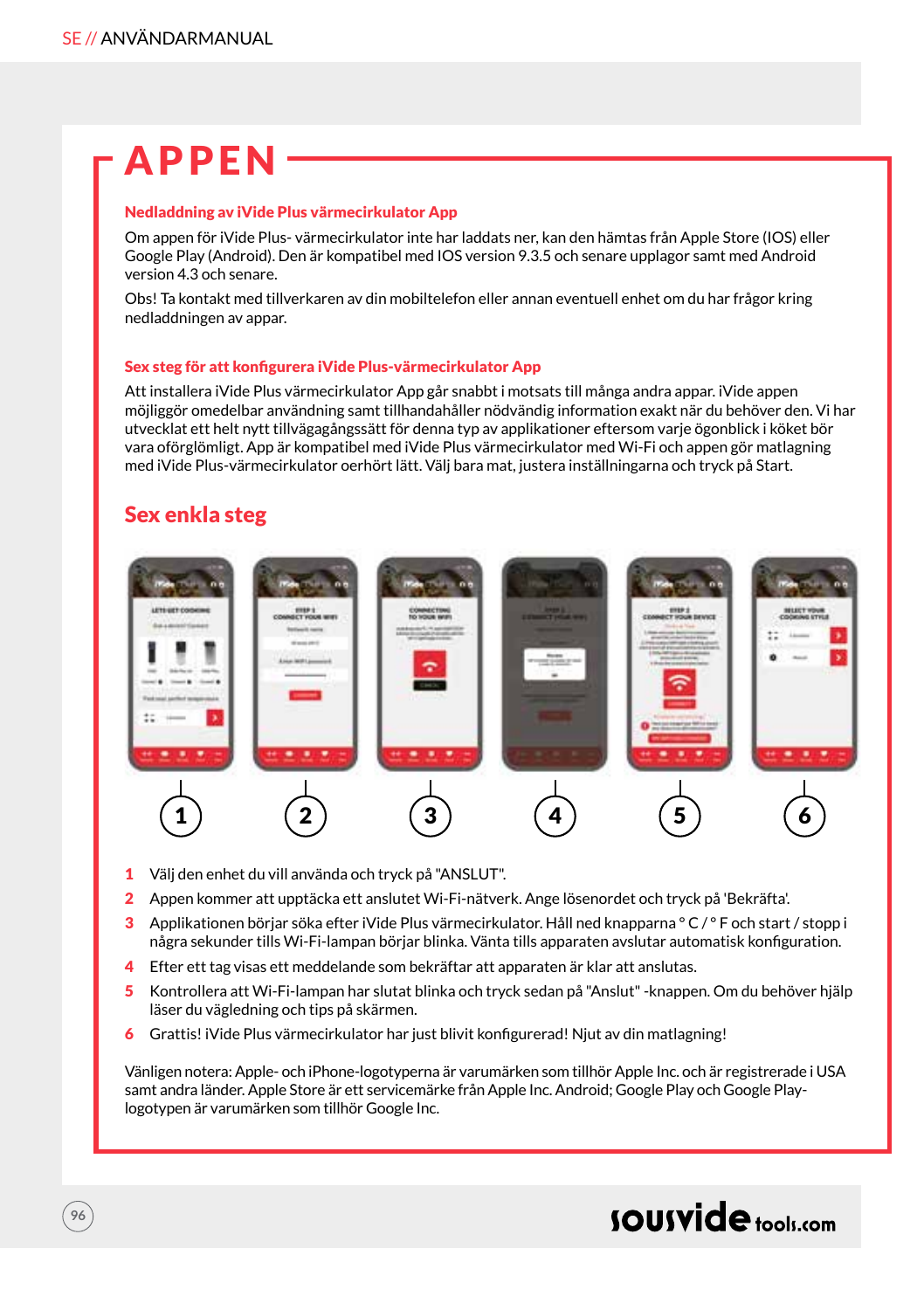# **ANVÄNDARINSTRUKTION**

- 1 Börja med att fästa iVide Plus värmecirkulator i matlagningskärlet. Vrid vredet moturs och skapa ett mellanrum mellan huvuddelen och vredet. Sätt sedan in maskinen i matlagningskärlet och dra åt vredet medurs för att säkra maskinen.
- 2 Tillsätt vatten i matlagningskärlet, se till att vattennivån är mellan mini- och maxnivå.
- 3 Anslut strömmen för att starta och tända den digitala displayen. iVide Plus värmecirkulator kommer in i energispararläge efter 2 sekunder. Efter det trycker du på strömbrytaren för att maskinen i "ON" läge.
- 4 Klicka på ° C / ° F för att välja temperaturenhet. Standardvärdet är ° C. Din valda temperaturenhet kommer vara inställd nästa gång du använder maskinen.
- 5 Klicka på TEMP / TID för att välja temperatur eller tid och ställ in målvärdet med + och tangenterna.
- 6 När inställningen är klar klickar du på START / STOPP för att sätta igång maskinen. När temperaturen i matlagningskärlet når önskad nivå börjar den digitala tidsavläsningen (C) att räkna ner. Lägg nu i din vakuumförpackade mat för att laga den med en konstant temperatur.
- 7 När matlagningen är klar piper iVide Plus värmecirkulator. Klicka på START / STOPP för att stänga av.

Notera: Om maskinenen inte arbetar kommer den börja avge en kontinuerlig pipande efter 20 sekunder. Vattentemperaturen förblir vid förinställd temperatur.

- 8 Ta ut din vakuumförpackade mat. Maten är nu klar för nästa process.
- 9 Stäng av iVide Plus värmecirkulator efter användning och försvara på ett säkert ställe.

OBSERVERA: Innan man lagar mat med Souse Vide-teknologi så måste maten vara vakuumförpackad Vattennivån (efter att maten har lagts i) bör vara högre än MIN, men lägre än MAX markerad på maskinen. För att undvika att maskinen skadas, dränera vattnet efter användning och rengör vattenbadet.

# UNDERHÅLL

För att undvika vidbränning, se till att iVide Plus värmecirkulator är avstängd och nedkyld till rumstemperatur före rengöring.

- 1 Placera iVide Plus värmecirkulator vertikalt efter rengöring, placera den aldrig horisontellt eller upp och ner.
- 2 Skada inte komponenterna inuti maskinen vid rengöring. Om komponenterna blir skadade så anlita alltid en specialist för att kontrollera och reparera. Försök inte utföra obehöriga reparationer då detta kan leda till olycka.
- 3 Töm ut gammalt vatten efter varje användning och fyll på med nytt när du använder iVide Plusvärmecirkulator. Om vattnet återanvänds kan mineralämnen skada komponenterna.
- 4 Ta bort baksidan av iVide Plus-värmecirkulator för att rengöra värmecylindern och sonden om kapaciteten minskar eller komponenterna har samlat smuts. Det rekommenderas att rengöra iVide Plus värmecirkulator var 20: e gång eller efter 100 timmars användning.
- 5 Placera inte en varm iVide Plus värmecirkulator i kallvatten eftersom detta kan orsaka skador. iVide Plus värmecirkulator ska kylas ner till rumstemperatur och läggas i kallt vatten vi användning.

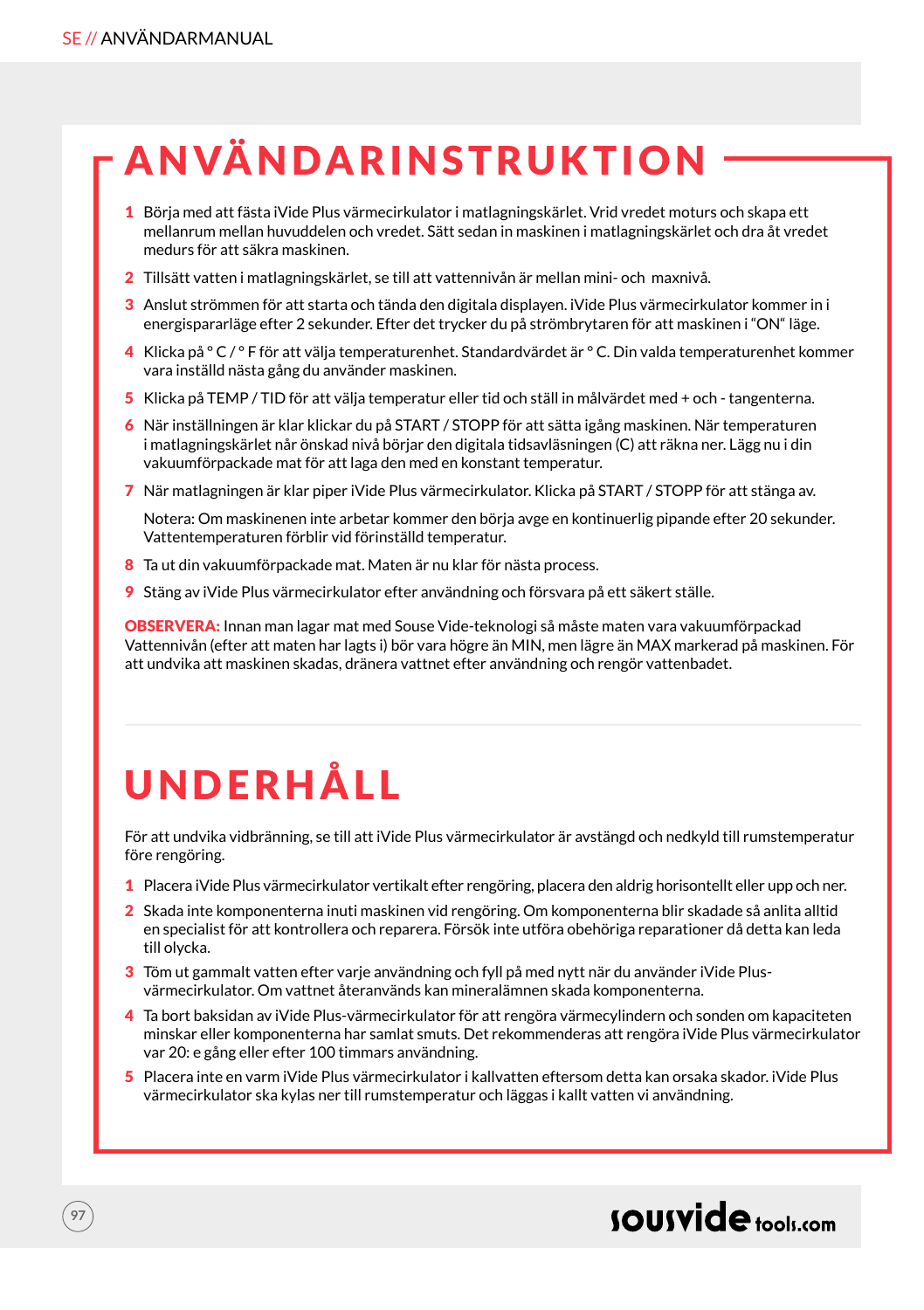# RENGÖRING

### Förberedelse

iVide Plus värmecirkulator kan rengöras med ättika (vitvinäger, äppelcidervinäger, etc..)

### Varför behövs rengöring?

Vanligt kranvatten innehåller mineraler som kan lämna en avlagring när vattnet värms till en viss temperatur. Bildas det en avlagring på värmesystemet eller maskinens yta kan detta påverka maskinens prestanda. Det rekommenderas att rengöra maskinen var 20: e gång eller efter 100 timmars användning. Du kan behöva rengöra maskinen efter annat schema då vattnet kan te sig annorlunda i olika områden.

#### Hur man rengör enheten

- 1 Fyll behållaren (upp till MAX-linjen) med vatten. Tillsätt 5 g ättika.
- 2 Sätt på iVide Plus-värmecirkulator och sätt arbetstemperaturen på 80 ° C (176 ° F) och ställ in 3 timmar (03:00). Klicka på START / STOPP. Efter 3 timmar piper maskinen och stänger av sig.

\* Snabbrengöring: Håll ned START / STOPP-knapparna. Den digitala avläsningen (B) visar då den förinställd temperaturen 80 ° C och den digitala avläsningen (C) visar 3:00 timmar. Släpp knappen och båda avläsningarna (B) & (C) blinkar 10 gånger. Klicka på START / STOPP-knappen för att starta rengöringen.

3 Kontrollera om maskinen är ren. Är den inte det så lägg till mer ättika och starta processen igen. Om maskinen är ren, dränera maskinen och tvätta av den med rent vatten, torka och ställ undan.

# PROBLEMSÖKNING

| <b>Felkod</b>    | <b>Problemanledning</b>                                                                                                         | <b>Problemsökning</b>                                                                                              |
|------------------|---------------------------------------------------------------------------------------------------------------------------------|--------------------------------------------------------------------------------------------------------------------|
| F <sub>0</sub> 1 | Vattennivån är lägre än den lägsta<br>vattennivån eller högre än den högsta<br>vattennivån                                      | Stäng av strömmen. Om vattennivån är för låg,<br>häll på mer vatten. Om vattennivån är för hög,<br>häll ut vatten. |
| F <sub>02</sub>  | 1. Om värmeledningen är normal; 2.<br>Huruvida maskinens interna ledningar<br>är normala:<br>3. Om temperatursensorn är normal. | Fråga professionell reparatör                                                                                      |
| LΡ               | Maskinen förlorar plötsligt ström<br>under normal användning.                                                                   |                                                                                                                    |

Om några andra problem uppstår vid användning av maskinen, kontakta en specialist. Försök inte utföra obehöriga reparationer eftersom det kan leda till en olycka.

### sousvide tools:com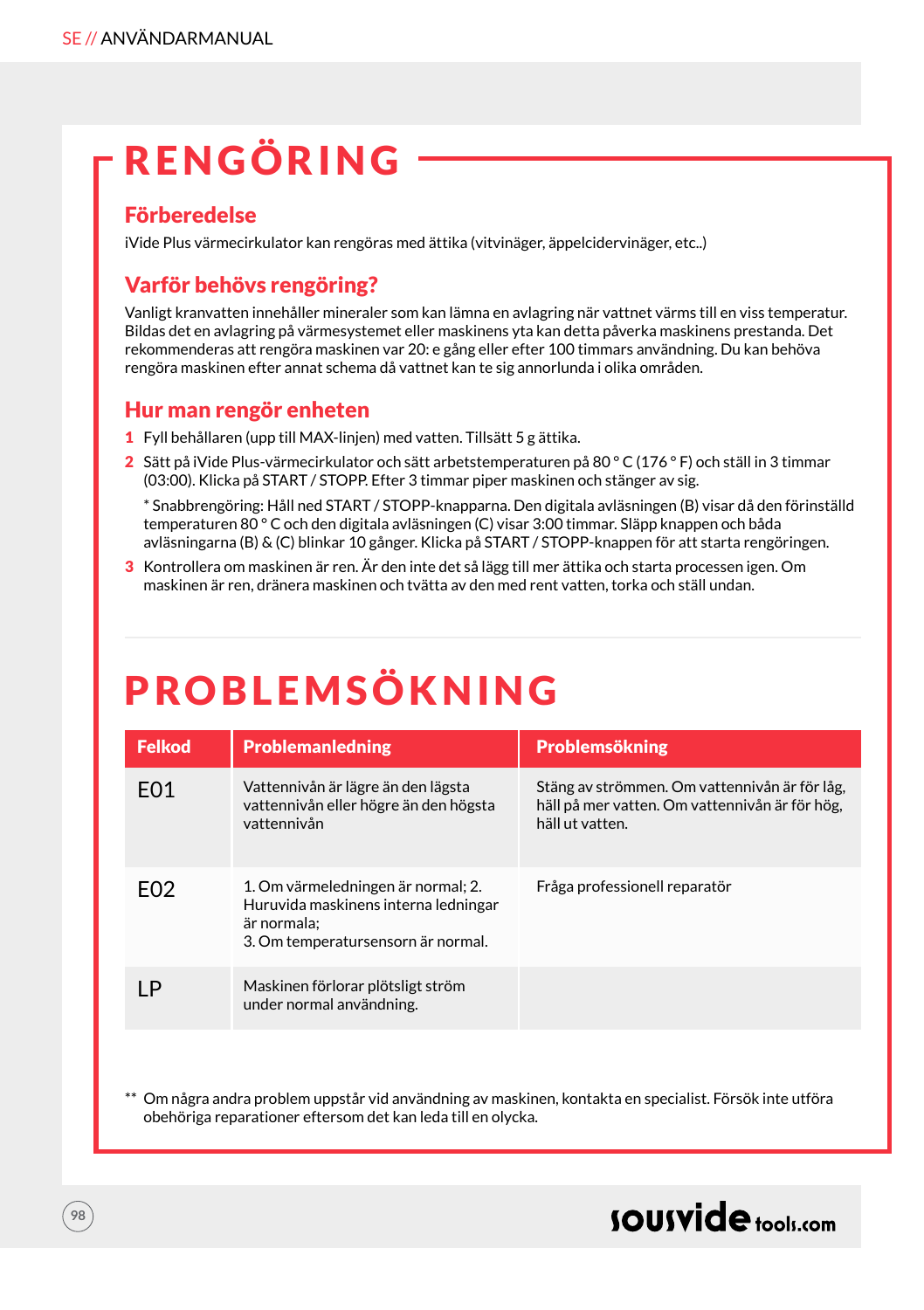# **GARANTI- OCH SERVICE** EFTER FÖRSÄLJNING

- 1 Se till att arbetsytan är flat, ren och städad.
- 2 Garantin är begränsad till skador som orsakas av produktionsfel.
- 3 Kostnaden för delar och underhåll kommer att debiteras på grund av felaktig användning eller andra kvalitetsproblem som inte är av produktkvalitet.
- 4 Var god behåll kvitton

### Underhållskort

| Förnamn:      | Efternamn:   |
|---------------|--------------|
| Telefon:      | E-post:      |
| Adress:       |              |
|               |              |
| Maskinmodell: | Inköpsdatum: |
| Leverantör:   |              |

### Reparation registrering

| Orsak | Av |
|-------|----|
|       |    |
|       |    |
|       |    |
|       |    |
|       |    |



**99**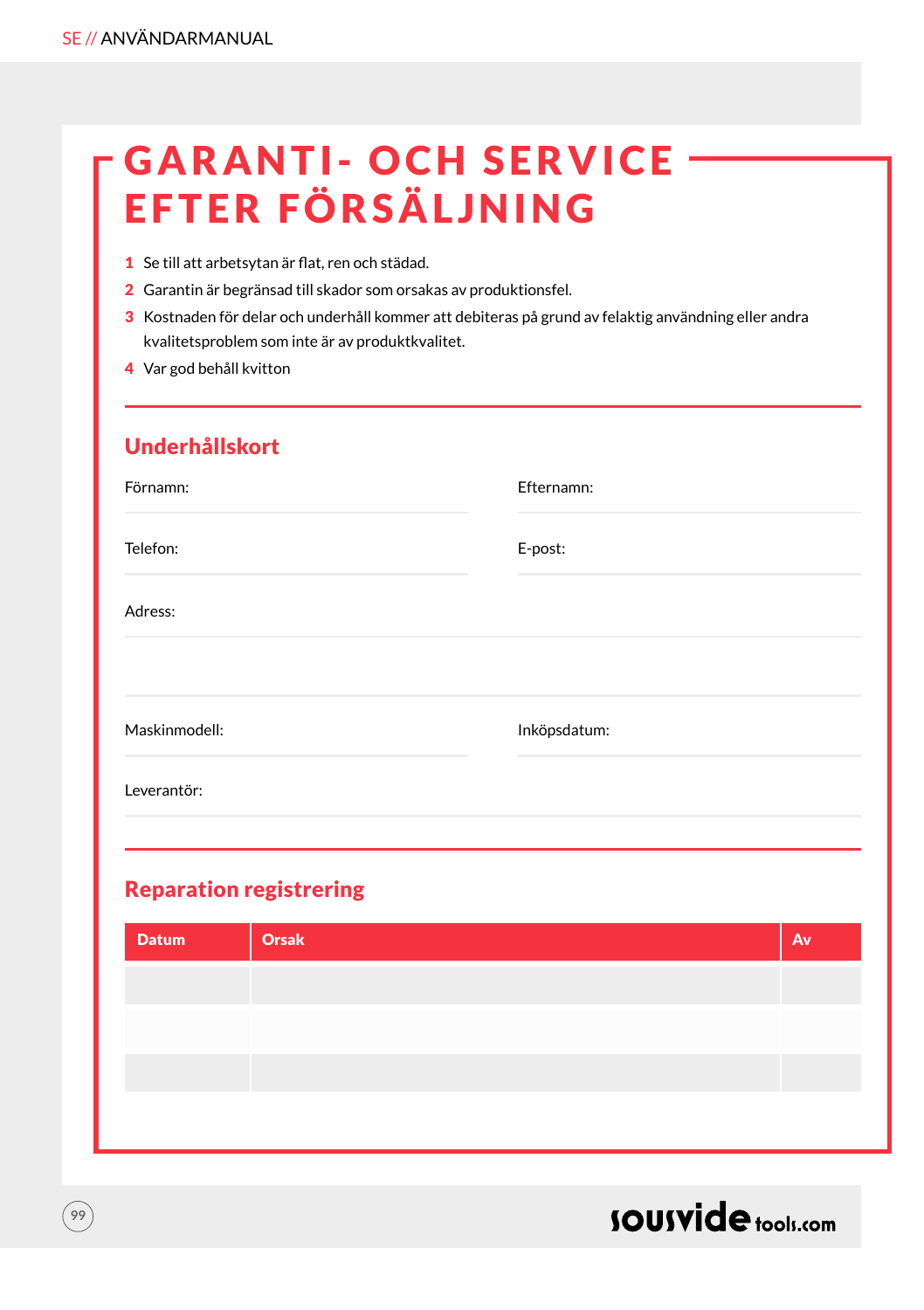# OM IVIDE

Grundlagt I 2011, Sousvidetools.com er en mad og teknologi virksomhed med en mission om at hjælpe folk til at lave på en smartere måde #klogeremadlavning. Vi er desuden den førende myndighed på det valgte emne, med produktionen af 2 kogebøger, en sous vide udregner, en APP og en træningsguide I samarbejde med Campden BRI, UKs førende udbyder af praktisk videnskabelig, teknisk og rådgivende tjenester og nu verdens førende sous vide cooker.

Vores team består af 15 personer – og vi går alle på arbejde hver dag med ét formål: at skabe bedre redskaber, som laver madlavningsstress om til aftensmadsucces. (Vi kalder det "#Klogeremadlavning.") Hvorfor? Fordi jo mere du ved om madlavning jo bedre bliver du til det. Vores udviklingskokke laver konstant mad, og du får lov til at nyde fordelene på vegne af R&D.

Så hvorfor lige IVide Cooker? Vi stræber efter at gøre det nemt for sous vide nybegyndere, eksperter og derimellem at lave mad I restaurant kvalitet der hjemme, med den perfekte finish hver gang. Så sig farvel til overtilberedt tør mad, som smager af pap og velkommen gourmet middag.

SousVideTools' IVide Plus Stav (Cirkulator) med en 11,43cm bred høj opløsnings touch skærm. Der er mulighed for at tilkoble Wifi, hvilket betyder at du kan kontrollere den uanset hvor du befinder dig ved hjælp af vores APP, som desuden er designet til at sikre fødevare sikkerhed. Med en 80 liters kapacitet garanterer den temperatur stabilitet på 0,07°C mellem 40°C og 100°C. 2 års garanti.

IVide Plus er det første IPX7 certificerede vandfaste apparat til det kommercielle køkken. Med IPX7 klassificeringen, kan IVide Plus sous vide cookeren tåle nedsænkning i op til 1 meter vand i op til 30 minutter. Dette betyder at apparatet ikke vil tage skade af at blive udsat for vand, skulle uheldet være ude. Yderligere eksponering – så som at komme det I en opvaskemaskine – ville derimod være skadeligt.

### SIKKERHED

**100**

#### Følg venligst disse sikkerhedsinstruktioner:

- Anvend IVide Plus Staven som angivet i vejledningen. Forkert anvendelse kan føre til skade af apparatet.
- Vær sikker på at den elektriske spænding stemmer overens mellem IVide Plus Stav og el-installation.
- Sluk for strømforsyningen før du flytter apparatet.
- Rør ikke direkte ved væsken for at tjekke temperaturen. Benyt venligst temperatur displayet eller et termometer.
- Vand niveauet skal være mellem det laveste vand niveau "MIN" og det højeste vand niveau "MAX". Hvis ovenstående ikke overholdes kan det føre til skade på apparatet.
- Rør aldrig ved varmelegemet mens staven er I brug, men vent til den er slukket og afkølet.
- Hvis vandstanden overstiger det højeste vand niveau "MAX" , sluk da apparatet og tør det før videre anvendelse.
- Vi anbefaler at IVide Plus staven benyttes af folk som har fået fuld instruktion I anvendelsen eller bliver vejledt af en erfaren bruger.
- Undgå væske I nærheden af strømforsyningen og blæseren på bagsiden af IVide Plus staven. Overholdes dette ikke, kan det føre til skade på apparatet eller brugeren.

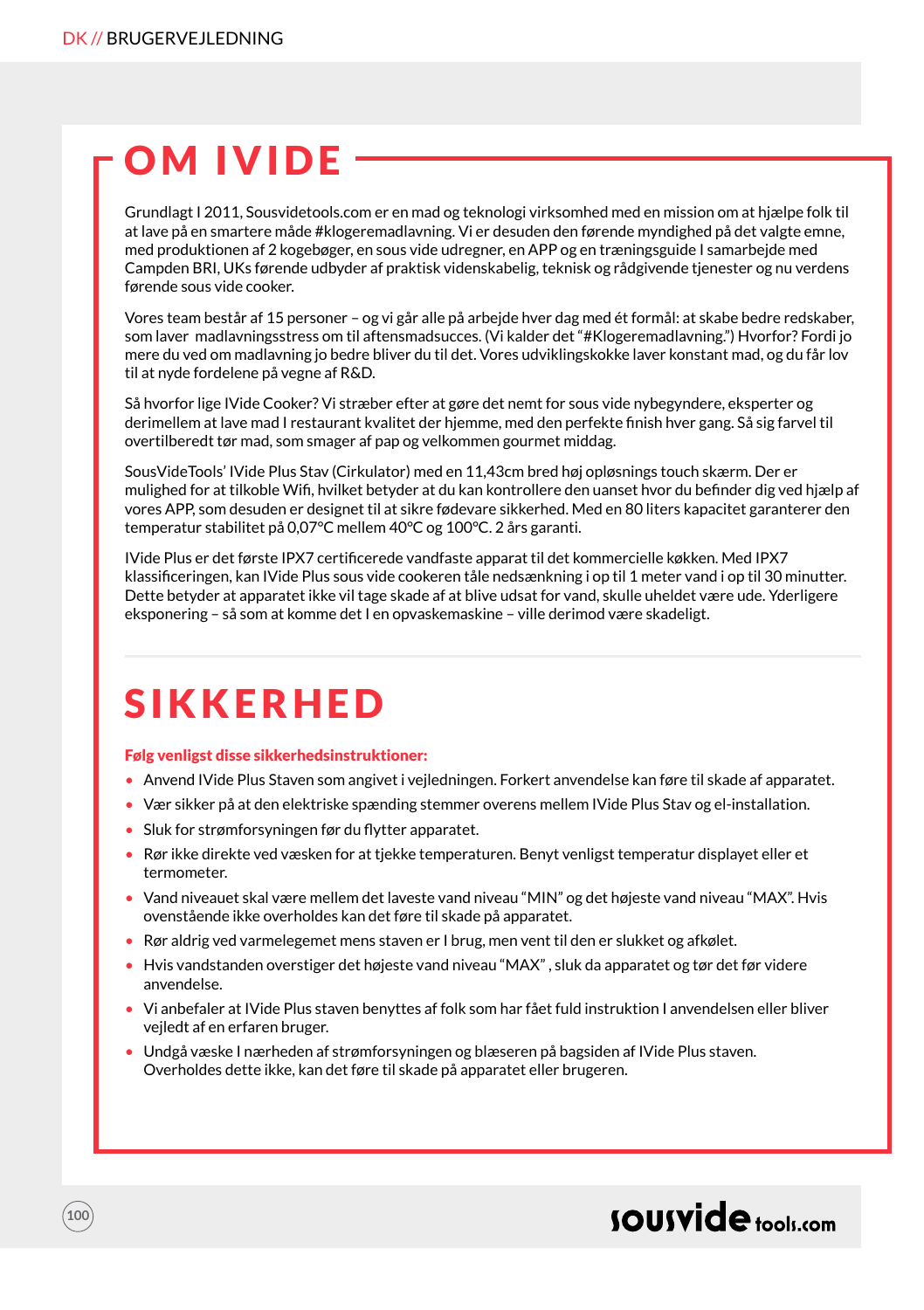# TEKNISKE SPECIFIKATIONER

| Spænding          | 220-240V~50HZ                         |
|-------------------|---------------------------------------|
| Effekt            | 2300W                                 |
| Temperatur        | $5 - 95^{\circ}C / 41 - 203^{\circ}F$ |
| Tid               | 5 min - 99 hours 59 minutes           |
| Display præcision | 0.1                                   |
| Mål               | 5.5"x5.6"x11.9"(140x143x302mm)        |
| Vægt              | $2.2$ Kg                              |

### PRODUKT FUNKTION



#### 1.Strøm

- Når strømmen er tilsluttet, vil der komme lys I knappen og I displayet. Apparatet skifter til strømsparetilstand efter 2 sekunder.
- Ved strømsparetilstand, trykkes der på power knappen for at vække apparatet og gå til stand-by tilstand. Her viser displayet (A) den nuværende vandtemperatur, (B) viser den forrige vandtemperatur. Den ønskede vandtemperatur sættes I processen, (C) viser den seneste arbejds process' arbejdstid.
- Ved tilstanden "ON" (her bliver indikations knappen lyst fuldt op), tryk på denne knap for at gå til strømsparetilstand. Denne knap kan også aktiveres under koge processen for at gå direkte til strømsparetilstand.

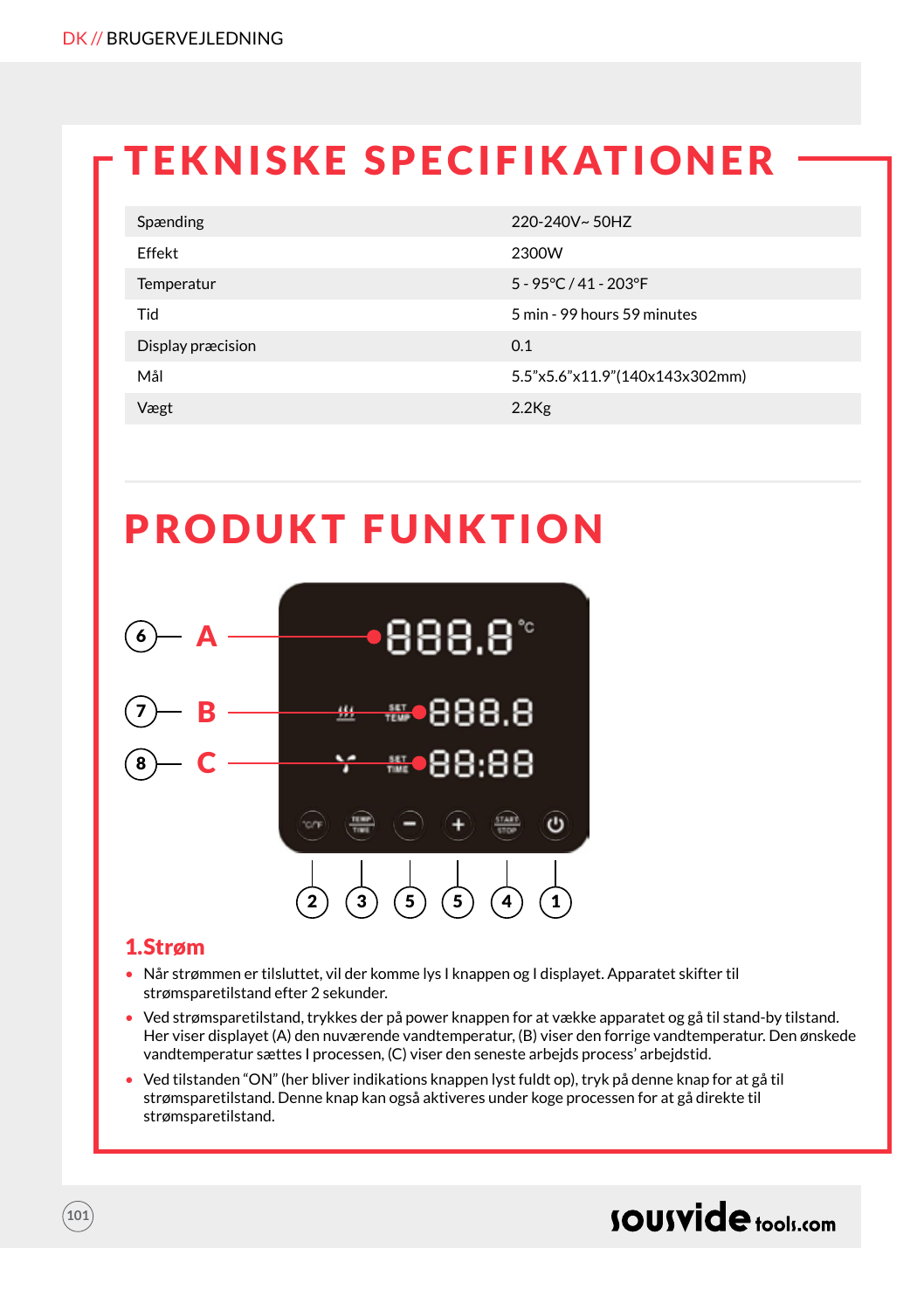### PRODUKT FUNKTION

#### 2. °C/°F

#### Knap til valg af Temperatur måleenhed

• Tryk på °C/°F for at vælge måleenheden på displayet. Vælg derefter celsius eller fahrenheit.

### 3. TEMP/TID

#### Temperatur, tids justering knap

- Tryk på TEMP/TID for at skifte imellem temperatur eller tid. Når temperatur displayet (B) blinker kan du vælge den ønskede temperatur med + og -. Når tids displayet (C) blinker kan du vælge den ønskede tid med  $+$  og -.
- \* Hvis hverken tid eller temperatur er valgt efter displayet har blinket 10 gange , vil IVide Plus staven lukke TEMP/TID menuen. Hvis du ønsker at åbne igen klik da endnu engang på TEMP/TID for at indtaste de nødvendige detaljer.
- \* For at vise den valgte tid og temperatur, tryk på TEMP/TIME og hold den I 3 sekunder.

### 4. START / STOP

#### Start/stop knap

- Ved stand-by tilstand kan du klikke på START/STOP for at starte arbejdet.
- Ved arbejdstilstand kan du klikke på START/STOP for at stoppe arbejdet.

#### $5. + -$

**102**

#### Knap for at tilpasse

• For at tilpasse temperaturen eller tiden, kan du trykke på TEMP/TID, vælge den ønskede menu og tilpasse med + og – knapperne.

### 6. Temperatur digital aflæsning (A)

• Viser den nuværende arbejdstemperatur.

### 7.Temperatur digital aflæsning (B)

• Viser den valgte arbejdstemperatur.

### 8. Tid digital aflæsning (C)

- Ved stand-by tilstand bliver den valgte ønskede tid vist.
- Ved arbeidstilstand bliver den resterende arbeidstid vist.

### sousvide tools:com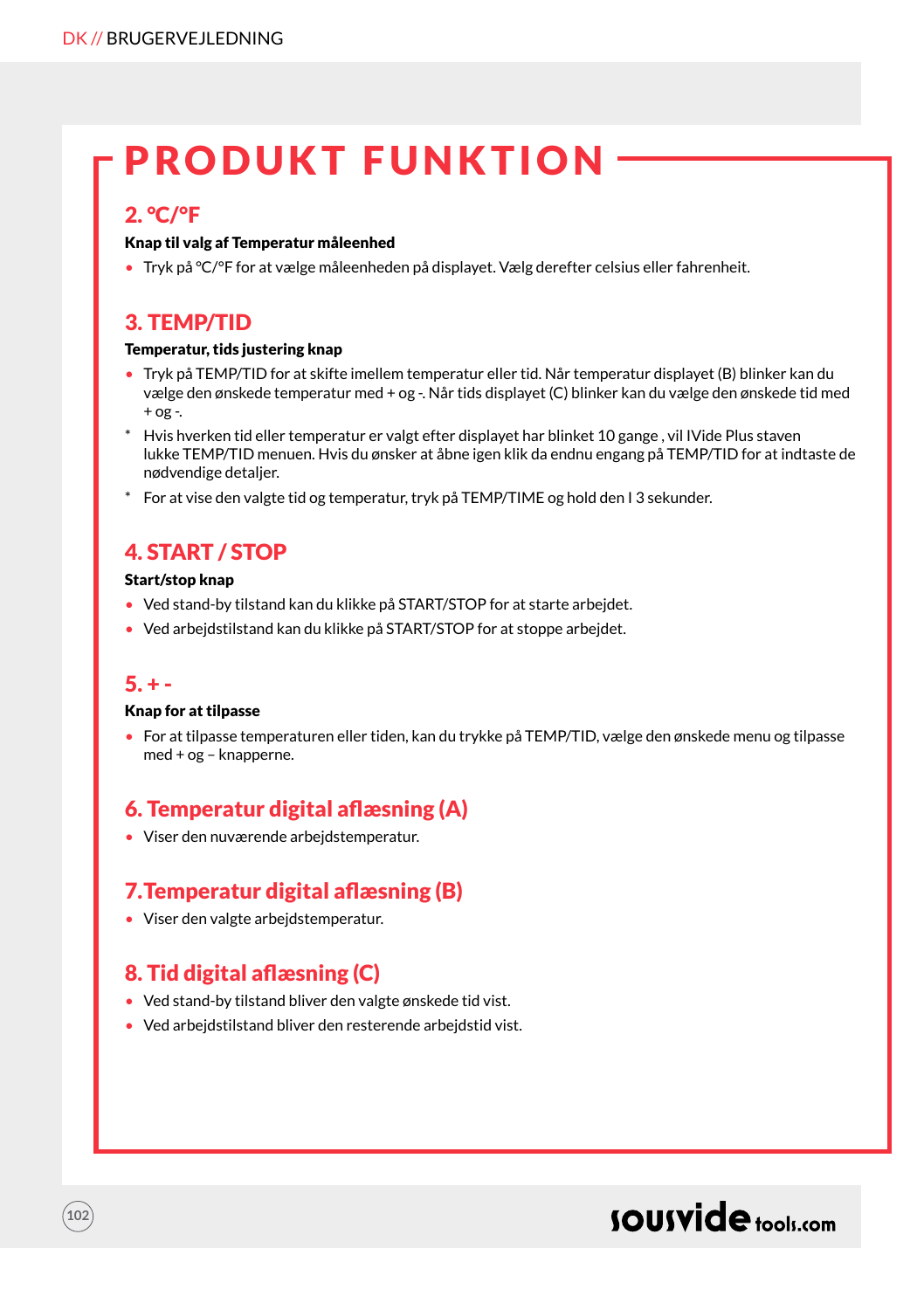**103**

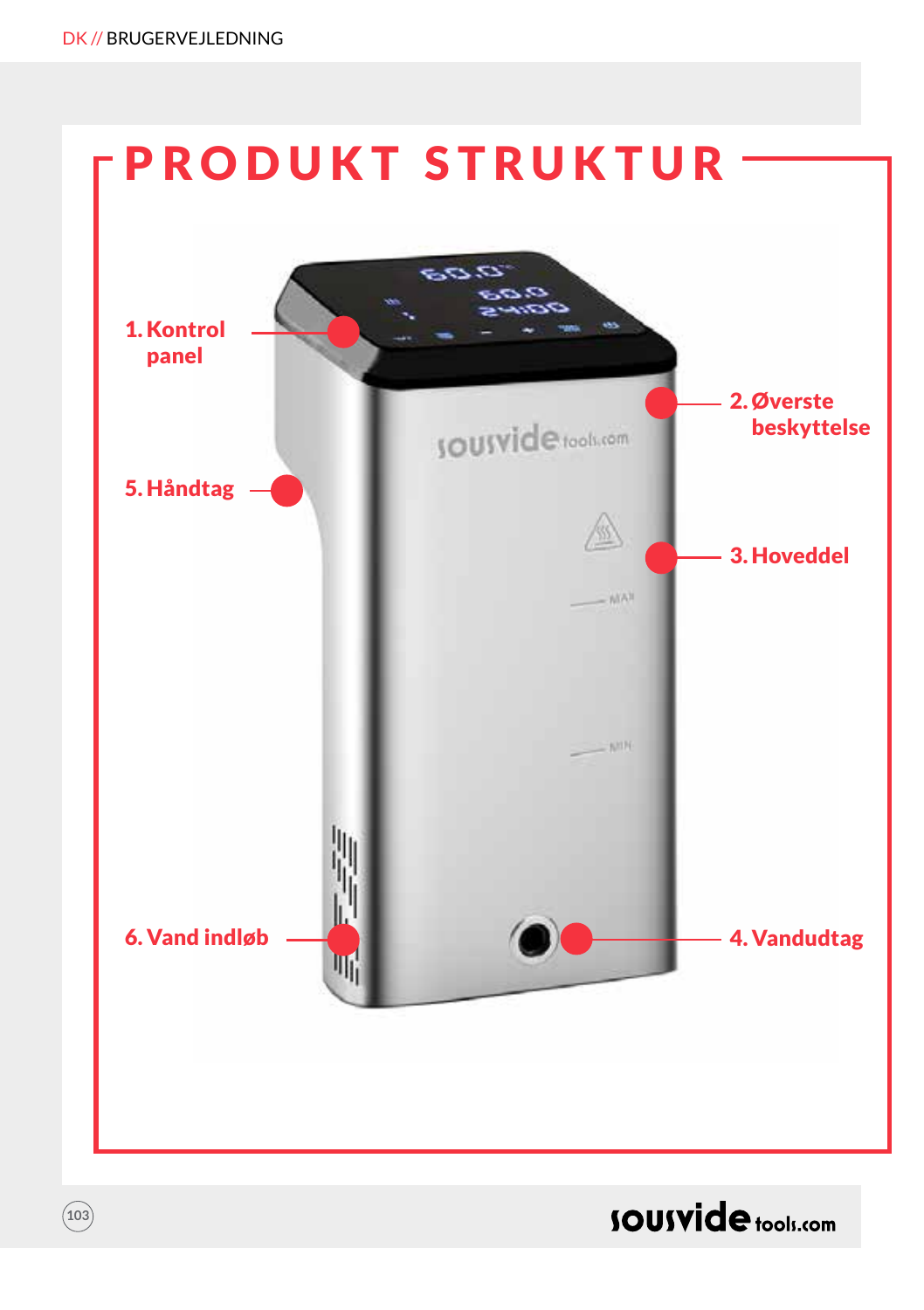# APPEN

#### Download iVide Plus Thermal Circulator APP

Hvis du ikke endnu har downloaded iVide Plus appen fra Apple Store (IOS) eller Google Play (Android). Den er kompatibel med IOS version 9.3.5 og senere versioner. Den er kompatibel med Android version 4.3 og senere versioner.

Bemærk: Vær venlig og forhør dig hos din mobil forhandler hvis du har spørgsmål omkring at downloade appen.

#### Seks trin for at konfigurere iVide Plus Thermal Circulator APP

I forhold til mange andre apps, er det hurtigt at downloade iVide Plus Thermal Circulator. iVide appen tilbyder øjeblikkelig anvendelse, og tilbyder den nødvendige information præcis når du har brug for det. Vi har udviklet en helt ny tilgang til denne type af applikationer, eftersom hvert eneste øjeblik I køkkenet bør være uforglemmeligt. APPen er kompatibel med iVide Plus Thermal Circulator sammen med Wifi. Appen gør madlavning med iVide Plus Thermal Circulator utrolig nemt. Alt du skal gøre er at vælge maden, tilpas indstillingerne og tryk på start.

#### Seks nemme trin

**104**



- 1 Vælg hvilket apparat du ønsker at benytte, og tryk "CONNECT"
- 2 Appen vil søge efter et kendt wifi netværk, indtast koden og tryk "Confirm".
- 3 Apparatet begynder at søge efter iVide Plud Thermal Circulator. Hold °C/°F og start/stop knapperne nede I et par sekunder indtil wifi lyset begynder at blinke. Vent indtil apparatet færdiggør automatisk konfiguration.
- 4 Til sidst vil du se en besked som bekræfter at apparatet er klar til at blive tilkoblet.
- 5 Vær sikker på at Wifi lyset ikke længere blinker og tryk derefter på "CONNECT" knappen. Hvis du har brug for hjælp kan du læse hints og tips på displayet.
- 6 Tillykke! IVide Plus Thermal Circulator er netop blevet konfigureret! Nyd din madlavning!

Bemærk: Apple og iPhone logoerne tilhører Apple Inc., Registreret I USA og andre lande. Apple Store servicemærke tilhørende Apple Inc. Android; Google Play og Google Play logo tilhører Google Inc.

### sousvide tools:com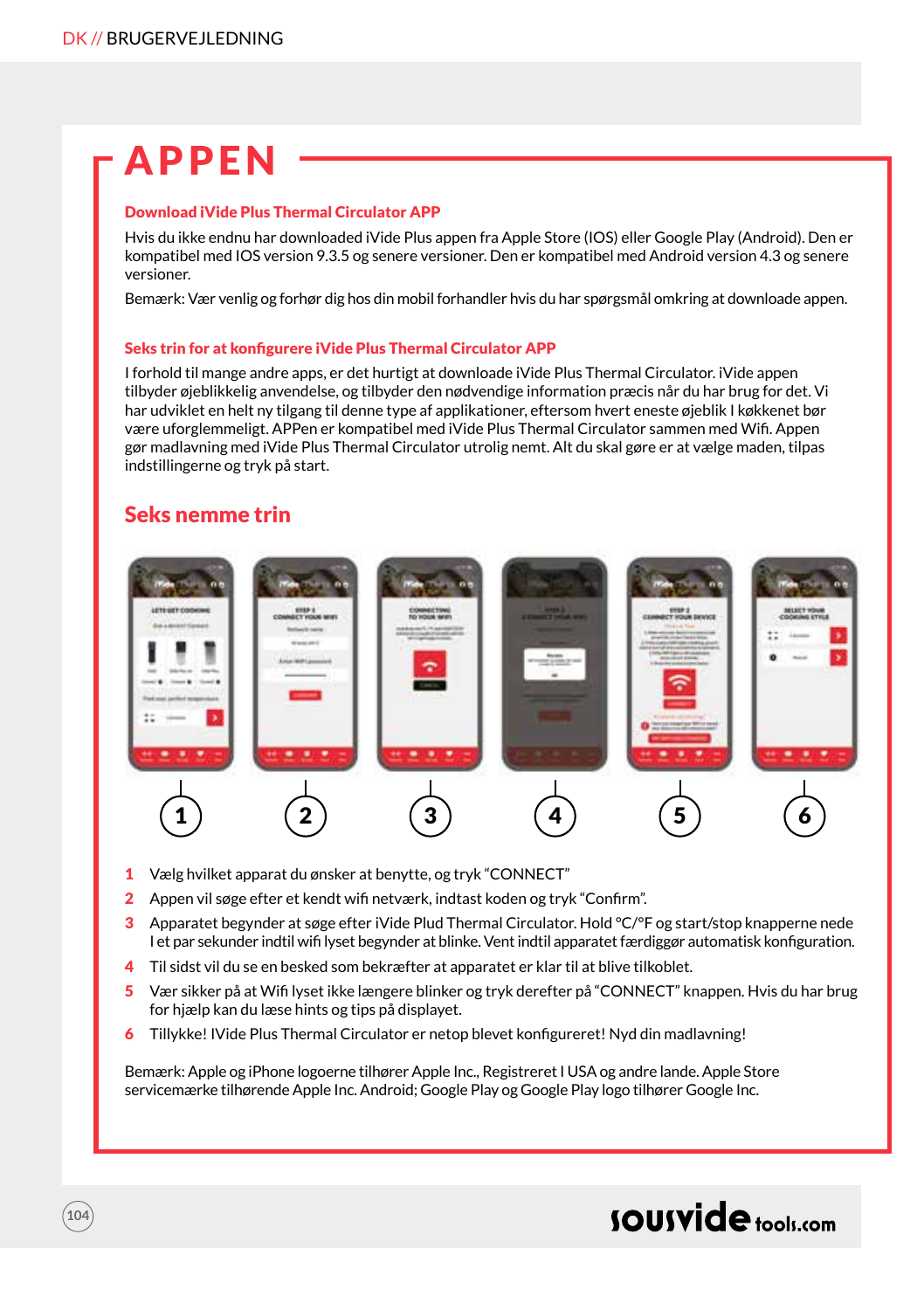**105**

# OPERATIVE INSTRUKTIONER

- 1 Start ved at fastgøre iVide Plus staven til madlavningsudstyret. Drej knoppen imod urets retning, så der er mellemrum imellem hoveddelen og knoppen, sæt apparatet fast på madlavningsudstyret og stram knoppen med urets retning for at sikre apparatet.
- 2 Tilfør vand til madlavningsudstyret, men vær sikker på at vandstanden er imellem minimum og Maximum grænsen for vand.
- 3 Forbind strømmen for at tænde og lyse op I det digitale display. IVide Plus staven vil gå I strømsparetilstand efter 2 sekunder. Tryk herefter på Power knappen for at sætte apparatet I ON tilstand.
- 4 Klik på °C/°F for at vælge temperatur display enheden. Standarden er °C. Din valgte TEMP. Måleenhed vil blive husket til næste gang du bruger apparatet.
- 5 Klik på TEMP/TIME for at vælge temperatur eller tid og bestemt den ønskede mål værdi med + og knapperne.
- 6 Når opsætningen er fuldført klikker du på START/STOP for at starte apparatet. Efter temperaturen I madlavningsværtøjet har nået den nødvendige temperatur starter den digital tids aflæsning (C) at tælle ned – nu kan du tilføje dit vacuum pakkede mad for en konstant temperatur tilberedning.
- 7 Når tilberedningen er færdig vil iVide Plus staven bippe. Klik START/STOP for at slukke.

Bemærk: hvis der ikke slukkes for apparatet vil iVide Plus staven udsende et konstant bip efter sekunder, imens vand temperaturen vil fortsætte på den indstillede temperatur.

- 8 Tag nu din vacuum pakkede mad ud. Maden er nu klar til den næste process.
- 9 Efter anvending af iVide Plus staven, slukkes den og opbevares et sikkert sted.

GLEM IKKE: Før du går igang med at lave sous vide skal maden være vacuum pakket. Vand niveauet (efter maden er kommet i) bør være højere end MIN niveauet men lavere end MAX mærket på apparatet. For at undgå at skade apparatet bør det tømmes for vand efter brug og vandbadet bør rengøres.

# VEDLIGEHOLDELSE

For at undgå at blive brændt, bedes du sikre dig at iVide Plus staven er slukket og nedkølet til stuetemperatur før det rengøres.

- 1 Placér iVide Plus staven lodret efter rengøring. Undgå at placere den vandret eller omvendt.
- 2 Undgå at beskadige maskinens indvendige komponenter under rengøringen. Skulle komponenterne blive beskadiget bedes du kontakte en specialist for et tjek og evt. Reparation. Undgå venligst uautoriserede reparationer, da de kan føre til en ulykke.
- 3 Tøm for vand efter brug. Påfyld nyt vand næste gang du benytter iVide Plus Staven. Hvis vandet genbruges kan mineraler fra vandet skade apparatets komponenter.
- 4 Fjern bagsiden af iVide Plus staven for at rengøre varme røret og sonden hvis udlednings kapaciteten reduceres eller komponenterne har samlet snavs. Det anbefales at rengøre iVide Plus staven hver 20. Gang eller efter 100 timers brug.
- 5 Put ikke en varm iVide Plus Stav I koldt vand, da dette kan føre til beskadigelse. IVide Plus staven bør køles ned til stuetemperatur og sat I koldt vand for anvending.

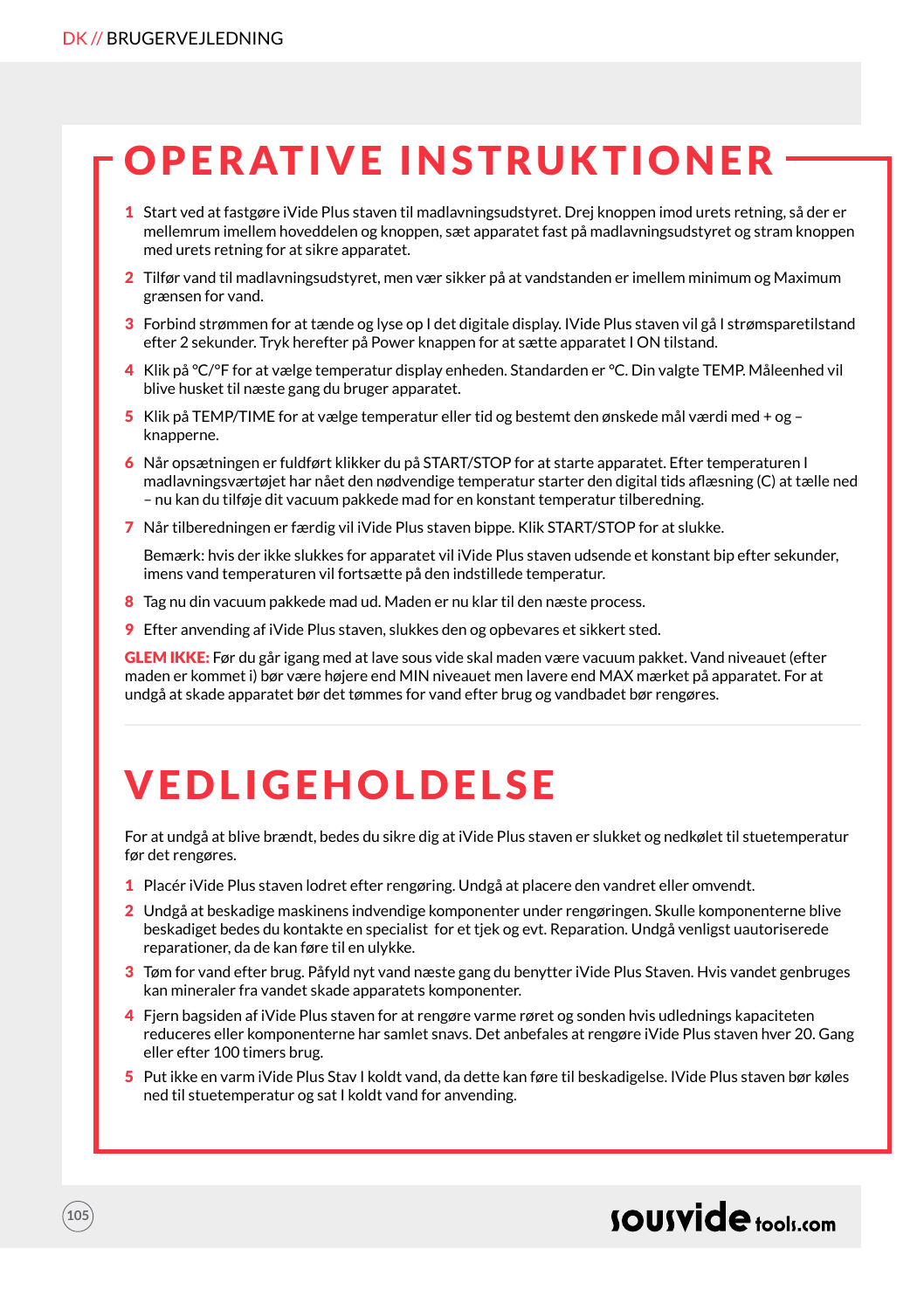# SÅDAN BØR APPARATET RENGØRES

### **Forberedelse**

IVide Plus staven kan rengøres med fødevaregodkendt eddike (hvid, æble etc.)

### Hvorfor skal den rengøres?

Postevand indeholder mineraler, som vil lave mærker på varmelegemet eller apparatet når det bliver varmet op til en bestemt temperatur. Dette kan have en negativ effekt på apparatets ydeevne. Det anbefales at rengøre maskinen hver 20. Gang eller efter 100 timers brug. Du kan rengøre maskinen udfra dine behov pga. Forskellen på vand I forskellige områder.

### Sådan bør apparatet rengøres

- 1 Fyld beholderen (Til MAX linjen) med vand. Tilføj 5g eddike.
- 2 Tænd for iVide Plus staven og sæt arbejdstemperaturen på 80°C (176°F) og sæt tiden til 3 timer (03:00). Klik START/STOP. Efter 3 timer vil apparatet bippe og slukke. Hurtig rengørings procedure: Hold START/ STOP og – knapperne nede. Det digitale (B) display vil vise temperaturen 80°C, det digitale (C) display vil vise tiden 3:00. Slip knapperne og (B) og (C) displayet vil blinke 10 gange. Klik på START/STOP knapperne for at begynde rengøringen.
- 3 Check om apparatet er rent.Hvis den ikke er ren tilføjes mere eddike og start processen igen. Hvis den er ren tømmes det resterende eddike, apparatet vaskes med frisk vand, tørres og sættes på plads.

# **FEJLFINDING**

| <b>Fejlkode</b>  | <b>Fejlbeskrivelse</b>                                                                                                | <b>Fejlfinding</b>                                                                                                                                    |
|------------------|-----------------------------------------------------------------------------------------------------------------------|-------------------------------------------------------------------------------------------------------------------------------------------------------|
| F <sub>0</sub> 1 | Vand niveauet er lavere end minimums<br>niveauet eller højere end max.                                                | Sluk for strømmen. Hvis vand niveauet er<br>for lavt tilføjes den manglende del vand.<br>Hy is niveauet er for højt fjernes vandet<br>fra beholderen. |
| FO <sub>2</sub>  | 1. Om varmerøret er normalt:<br>2. Om det interne lednings system er normalt;<br>3. Om temperatur sensoren er normal? | Det er nødvendigt med en professionel<br>reparation.                                                                                                  |
| ΙP               | Apparatet mister pludselig kraft under<br>normal madlavning                                                           |                                                                                                                                                       |

Under afbenyttelse af apparatet, bør du tale med en specialist hvis andre problemer opstår. Undgå venligst at benytte uautoriseret reparation da dette kan føre til en ulykke.

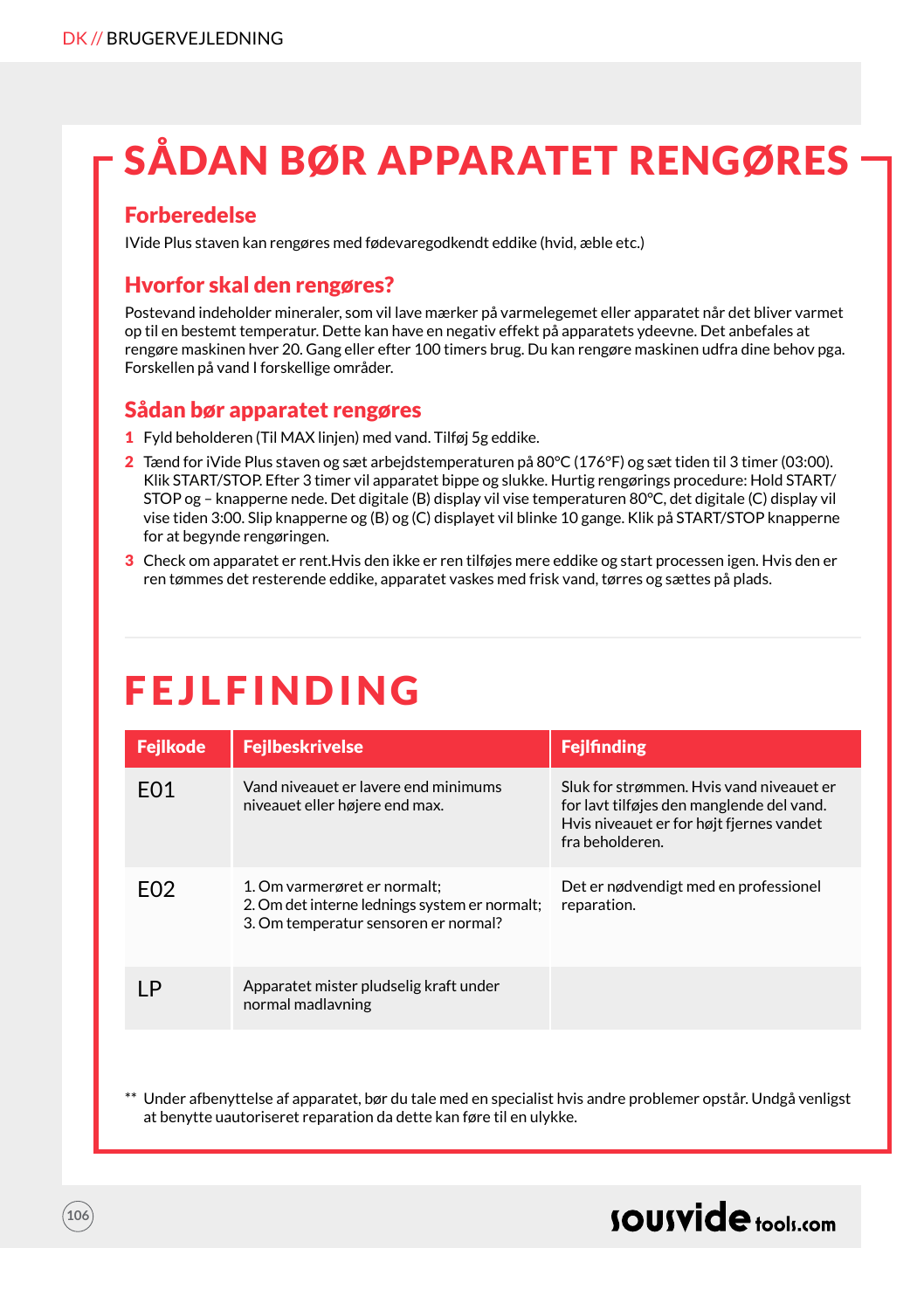# **GARANTI OG** KUNDESERVICE

- 1 Vær sikker på at arbejdsområdet er flag, rent og ryddeligt.
- 2 Garanti er begrænset til skader opstået af produktionsfejl.
- 3 Betaling for dele og vedligeholdelse vil blive opkrævet grundet forkert anvendelse eller andre ikkeproduktkvalitets relaterede problemer
- 4 Gem venligst kvitteringen.

### Vedligeholdelses kort

| Fornavn:    | Efternavn: |
|-------------|------------|
| Tlf:        | Email:     |
| Adresse:    |            |
|             |            |
| Model:      | Købsdato:  |
| Forhandler: |            |
|             |            |

### Reparations rapport:

| <b>Årsag</b><br><b>Dato</b> |  | Af |
|-----------------------------|--|----|
|                             |  |    |
|                             |  |    |
|                             |  |    |
|                             |  |    |



**107**